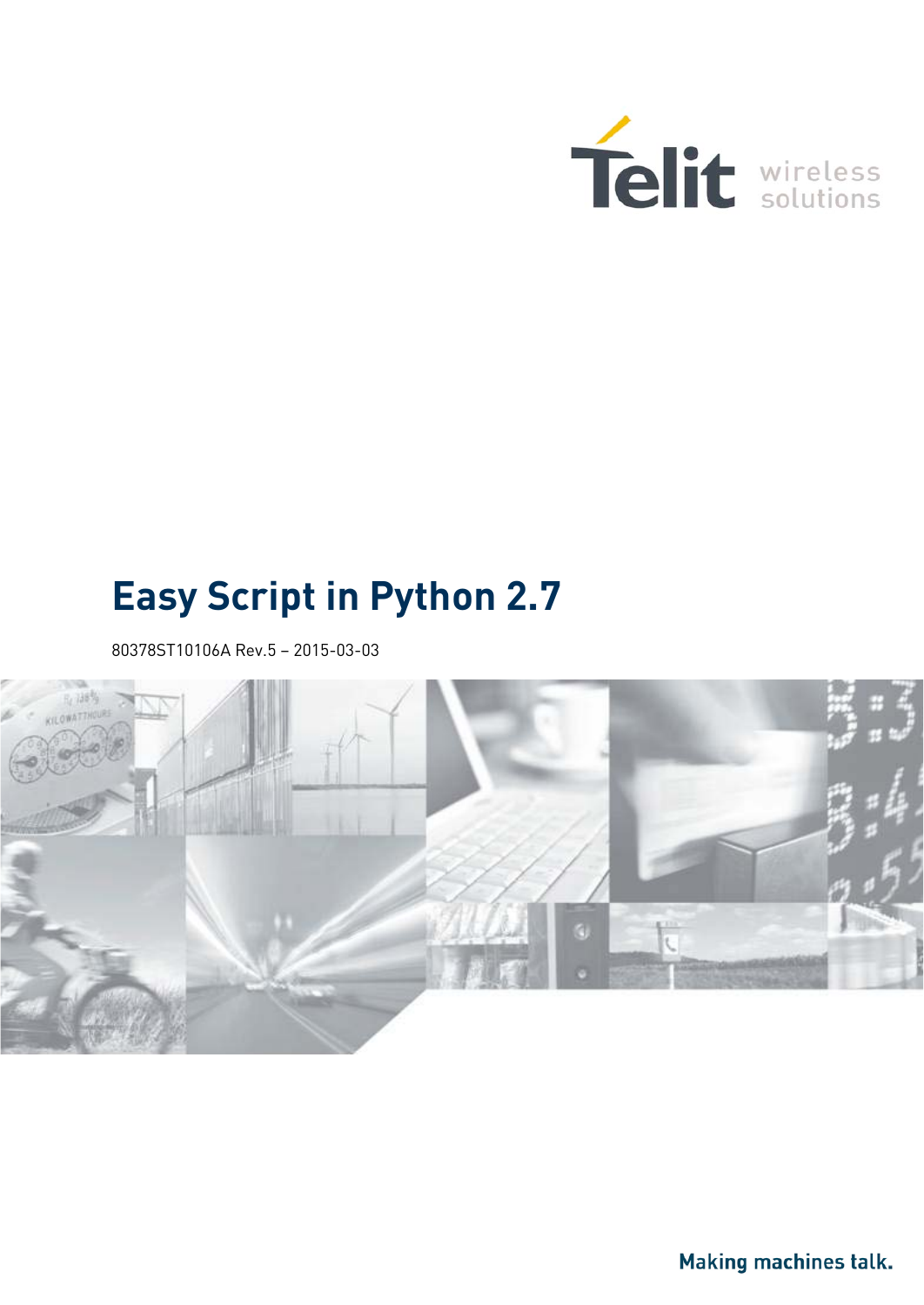

# APPLICABILITY TABLE

|                              | <b>SW Versions</b> |  |
|------------------------------|--------------------|--|
| <b>HE910 Family</b>          |                    |  |
| HE910 <sup>1</sup>           |                    |  |
| <b>HE910-GA</b>              |                    |  |
| <b>HE910-D</b>               |                    |  |
| HE910-EUR / HE910-EUD        |                    |  |
| HE910-EUG / HE910-NAG        |                    |  |
| HE910-NAR / HE910-NAD        | 12.00.xx6          |  |
| <b>UE910 Family</b>          |                    |  |
| UE910-EUR / UE910-EUD        |                    |  |
| UE910-NAR / UE910-NAD        |                    |  |
| <b>UL865 Family</b>          |                    |  |
| <b>UL865-EUR / UL865-EUD</b> |                    |  |
| <b>UL865-NAR / UL865-NAD</b> |                    |  |
| <b>UL865-N3G</b>             |                    |  |
| <b>GE910 Family</b>          |                    |  |
| GE910-QUAD                   | 13.00.xx7          |  |
| GE910-GNSS                   |                    |  |
| <b>CE910 Family</b>          | 18.12.001          |  |
|                              | (Sprint)           |  |
|                              | 18.12.022          |  |
| C910-DUAL                    | (Verizon)          |  |
|                              | 18.12.012          |  |
|                              | (Aeris)            |  |

**Note:** the present document covers the SW versions shown in the Applicability Table and may mention features which are not present or behave differently in previous SW versions

 $^{\rm 1}$  HE910 is the "type name" of the products marketed as HE910-G & HE910-DG

<u>.</u>

<span id="page-1-0"></span>

Reproduction forbidden without written authorization from Telit Communications S.p.A. - All Rights Reserved. Page 2 of 97 Mod. 0809 2011-07 Rev.2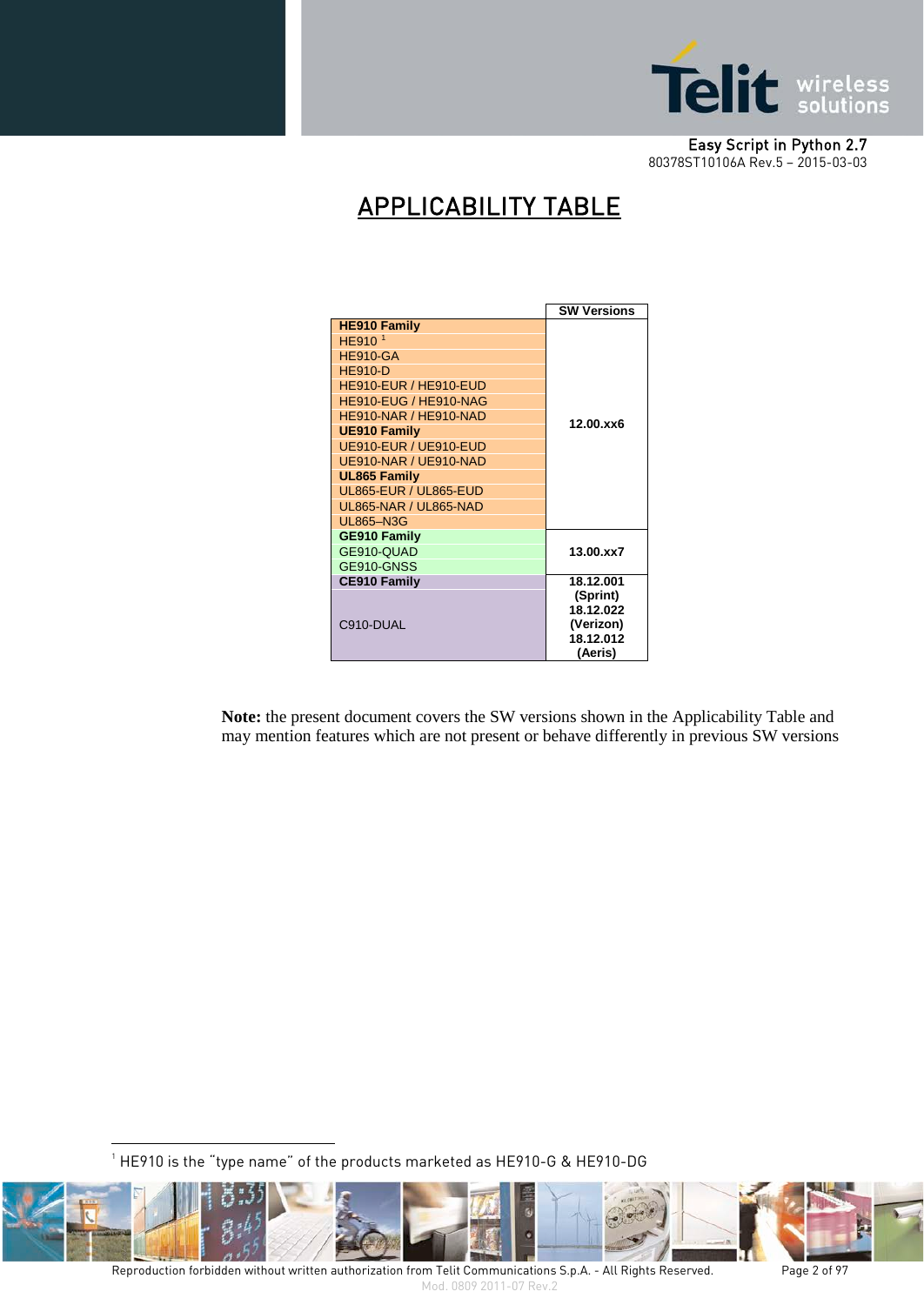

#### *SPECIFICATIONS SUBJECT TO CHANGE WITHOUT NOTICE*

#### **Notice**

While reasonable efforts have been made to assure the accuracy of this document, Telit assumes no liability resulting from any inaccuracies or omissions in this document, or from use of the information obtained herein. The information in this document has been carefully checked and is believed to be entirely reliable. However, no responsibility is assumed for inaccuracies or omissions. Telit reserves the right to make changes to any products described herein and reserves the right to revise this document and to make changes from time to time in content hereof with no obligation to notify any person of revisions or changes. Telit does not assume any liability arising out of the application or use of any product, software, or circuit described herein; neither does it convey license under its patent rights or the rights of others.

It is possible that this publication may contain references to, or information about Telit products (machines and programs), programming, or services that are not announced in your country. Such references or information must not be construed to mean that Telit intends to announce such Telit products, programming, or services in your country.

#### **Copyrights**

This instruction manual and the Telit products described in this instruction manual may be, include or describe copyrighted Telit material, such as computer programs stored in semiconductor memories or other media. Laws in the Italy and other countries preserve for Telit and its licensors certain exclusive rights for copyrighted material, including the exclusive right to copy, reproduce in any form, distribute and make derivative works of the copyrighted material. Accordingly, any copyrighted material of Telit and its licensors contained herein or in the Telit products described in this instruction manual may not be copied, reproduced, distributed, merged or modified in any manner without the express written permission of Telit. Furthermore, the purchase of Telit products shall not be deemed to grant either directly or by implication, estoppel, or otherwise, any license under the copyrights, patents or patent applications of Telit, as arises by operation of law in the sale of a product.

#### **Computer Software Copyrights**

The Telit and 3rd Party supplied Software (SW) products described in this instruction manual may include copyrighted Telit and other 3rd Party supplied computer programs stored in semiconductor memories or other media. Laws in the Italy and other countries preserve for Telit and other 3rd Party supplied SW certain exclusive rights for copyrighted computer programs, including the exclusive right to copy or reproduce in any form the copyrighted computer program. Accordingly, any copyrighted Telit or other 3rd Party supplied SW computer programs contained in the Telit products described in this instruction manual may not be copied (reverse engineered) or reproduced in any manner without the express written permission of Telit or the 3rd Party SW supplier. Furthermore, the purchase of Telit products shall not be deemed to grant either directly or by implication, estoppel, or otherwise, any license under the copyrights, patents or patent applications of Telit or other 3rd Party supplied SW, except for the normal non-exclusive, royalty free license to use that arises by operation of law in the sale of a product.

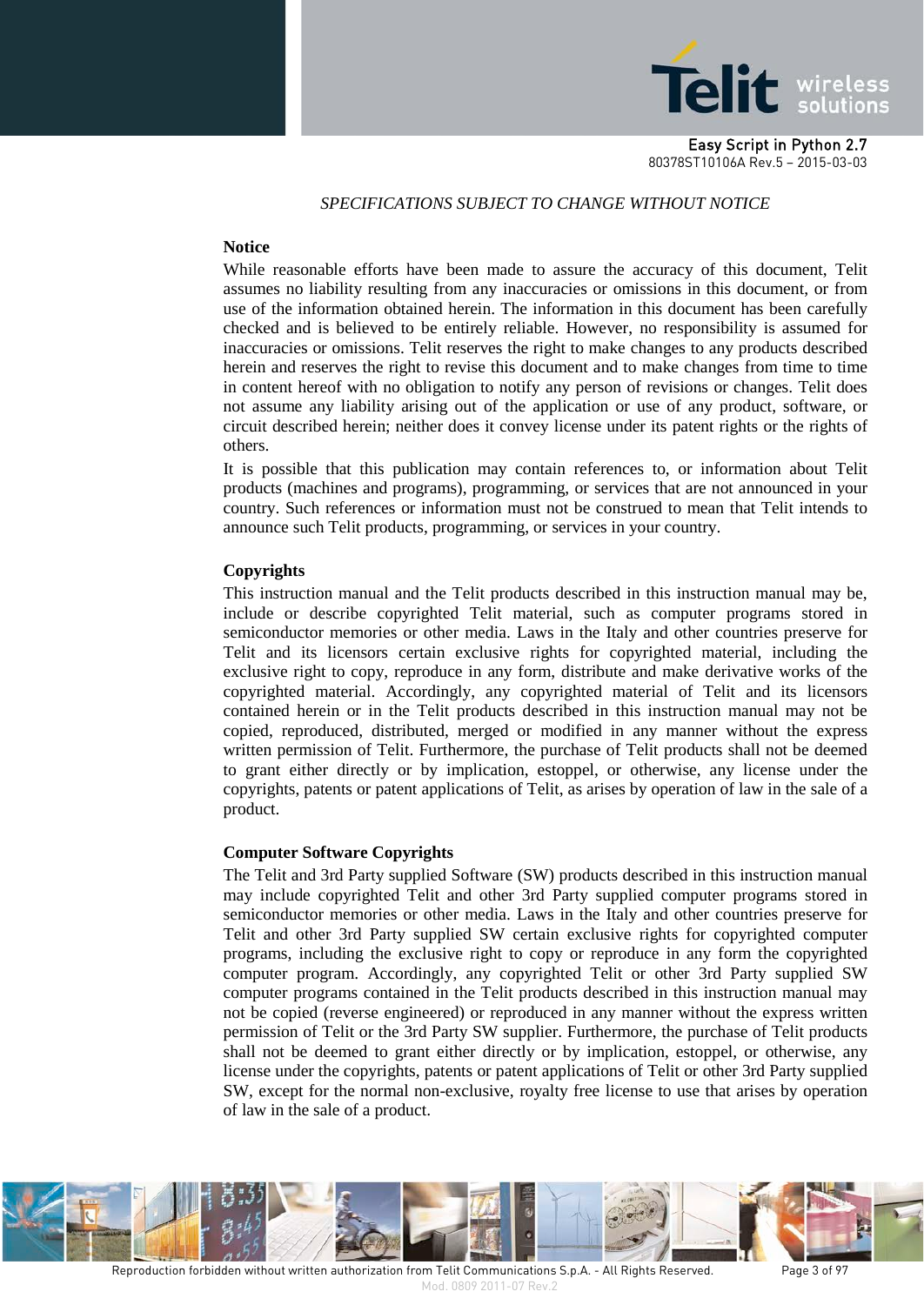

#### *USAGE AND DISCLOSURE RESTRICTIONS*

#### **License Agreements**

The software described in this document is the property of Telit and its licensors. It is furnished by express license agreement only and may be used only in accordance with the terms of such an agreement.

#### **Copyrighted Materials**

Software and documentation are copyrighted materials. Making unauthorized copies is prohibited by law. No part of the software or documentation may be reproduced, transmitted, transcribed, stored in a retrieval system, or translated into any language or computer language, in any form or by any means, without prior written permission of Telit

#### **High Risk Materials**

Components, units, or third-party products used in the product described herein are NOT fault-tolerant and are NOT designed, manufactured, or intended for use as on-line control equipment in the following hazardous environments requiring fail-safe controls: the operation of Nuclear Facilities, Aircraft Navigation or Aircraft Communication Systems, Air Traffic Control, Life Support, or Weapons Systems (High Risk Activities"). Telit and its supplier(s) specifically disclaim any expressed or implied warranty of fitness for such High Risk Activities.

#### **Trademarks**

TELIT and the Stylized T Logo are registered in Trademark Office. All other product or service names are the property of their respective owners.

Copyright © Telit Communications S.p.A.

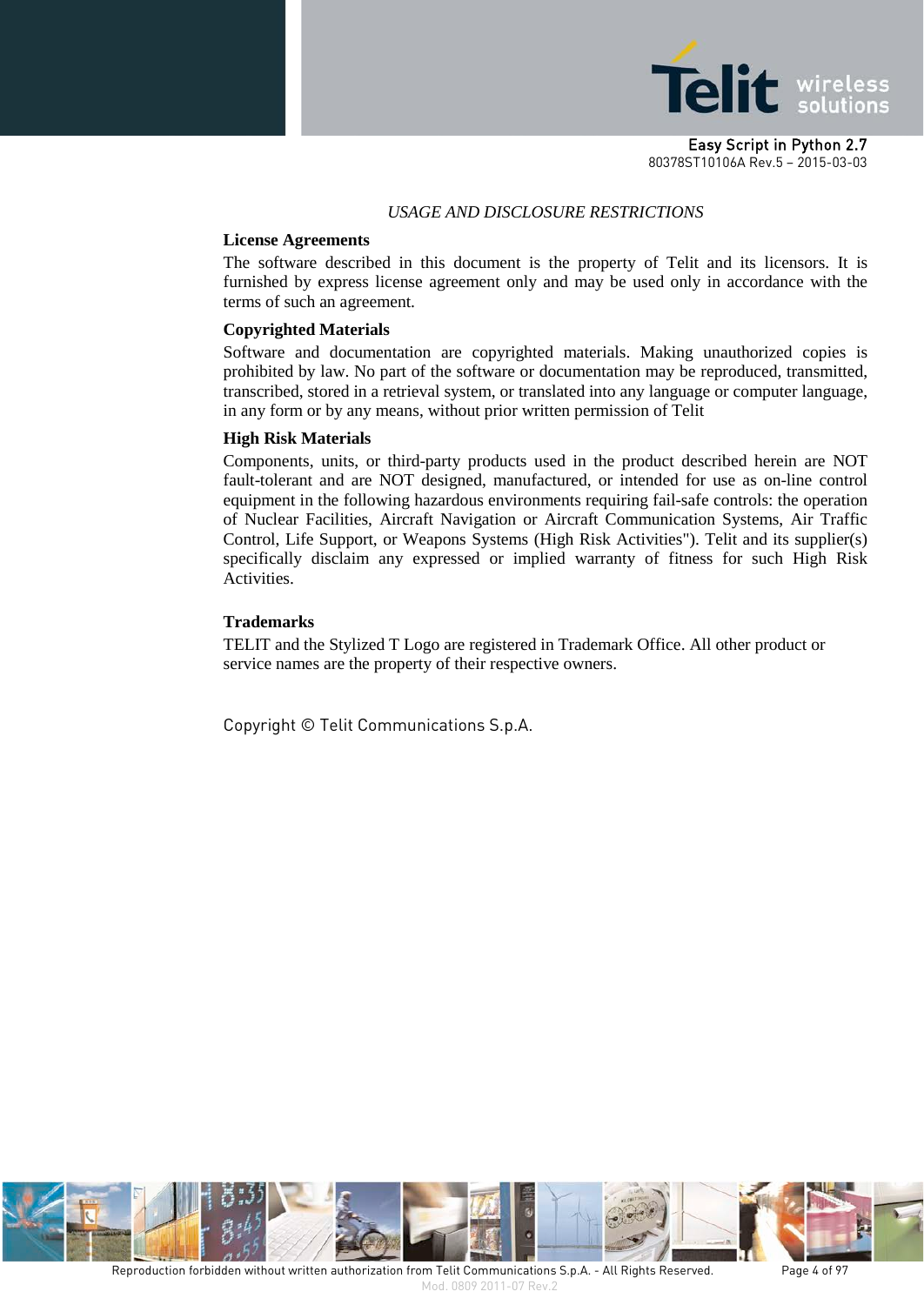

# **Contents**

<span id="page-4-0"></span>

| 1. |        |  |
|----|--------|--|
|    | 1.1.   |  |
|    | 1.2.   |  |
|    | 1.3.   |  |
|    | 1.4.   |  |
|    | 1.5.   |  |
|    | 1.6.   |  |
|    |        |  |
| 2. |        |  |
|    | 2.1.   |  |
|    | 2.2.   |  |
|    | 2.3.   |  |
|    | 2.4.   |  |
|    | 2.5.   |  |
|    |        |  |
| 3. |        |  |
|    | 3.1.   |  |
|    | 3.1.1. |  |
|    | 3.1.2. |  |
|    | 3.1.3. |  |
|    | 3.1.4. |  |
|    | 3.1.5. |  |
|    | 3.1.6. |  |
|    | 3.1.7. |  |
|    | 3.1.8. |  |
|    | 3.2.   |  |
| 4. |        |  |
|    |        |  |
|    | 4.1.   |  |
|    | 4.1.1. |  |
|    | 4.1.2. |  |
|    | 4.1.3. |  |
|    | 4.1.4. |  |

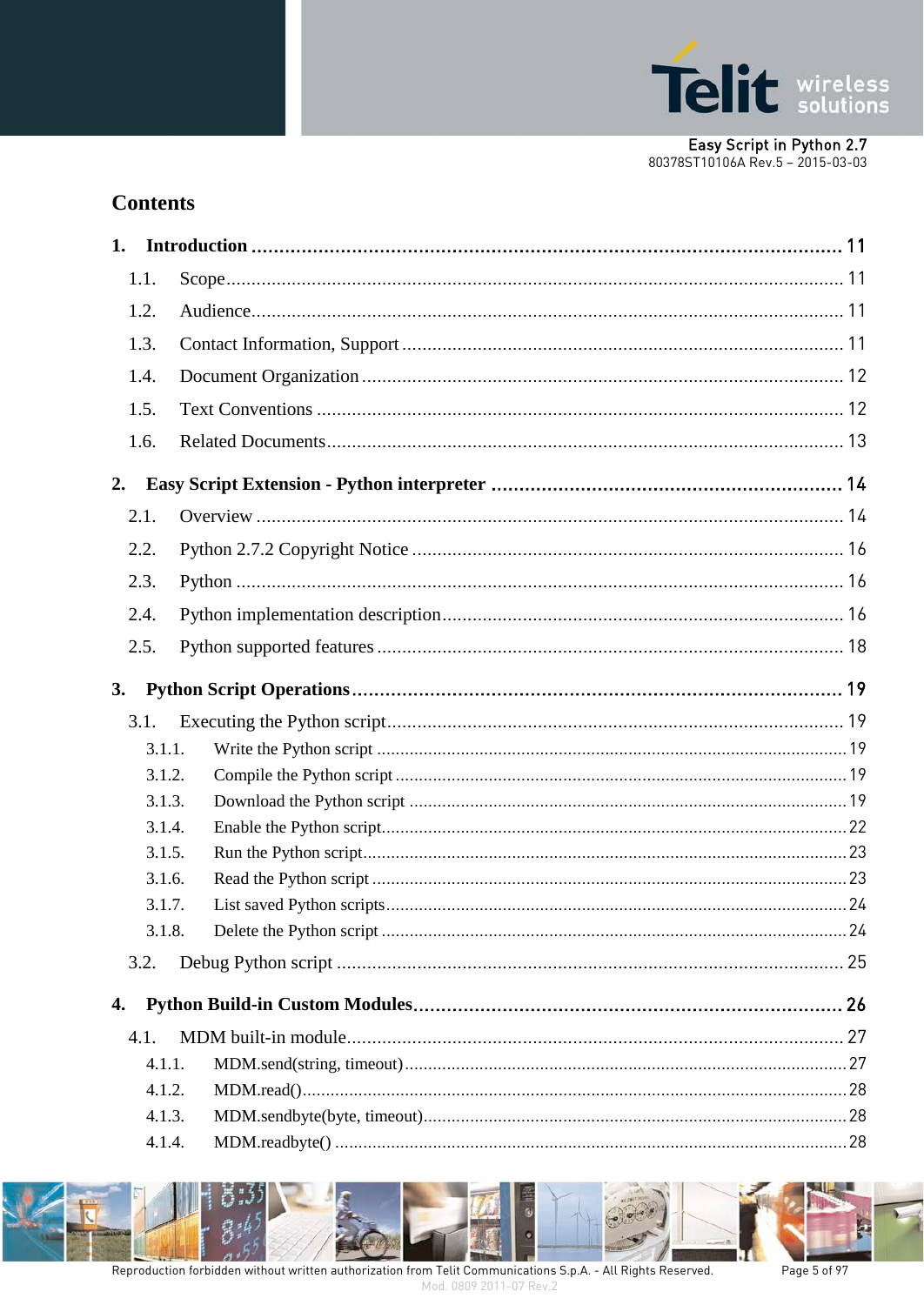

| 4.1.5.  |  |
|---------|--|
| 4.1.6.  |  |
| 4.1.7.  |  |
| 4.1.8.  |  |
| 4.1.9.  |  |
| 4.1.10. |  |
| 4.1.11. |  |
| 4.2.    |  |
| 4.2.1.  |  |
| 4.2.2.  |  |
| 4.2.3.  |  |
| 4.2.4.  |  |
| 4.2.5.  |  |
| 4.2.6.  |  |
| 4.2.7.  |  |
| 4.2.8.  |  |
| 4.2.9.  |  |
| 4.2.10. |  |
|         |  |
| 4.2.11. |  |
| 4.3.    |  |
| 4.3.1.  |  |
| 4.3.2.  |  |
| 4.3.3.  |  |
| 4.3.4.  |  |
| 4.3.5.  |  |
| 4.3.6.  |  |
| 4.3.7.  |  |
| 4.3.8.  |  |
| 4.3.9.  |  |
| 4.3.10. |  |
| 4.3.11. |  |
| 4.3.12. |  |
| 4.4.    |  |
| 4.4.1.  |  |
| 4.4.2.  |  |
| 4.4.3.  |  |



Page 6 of 97

P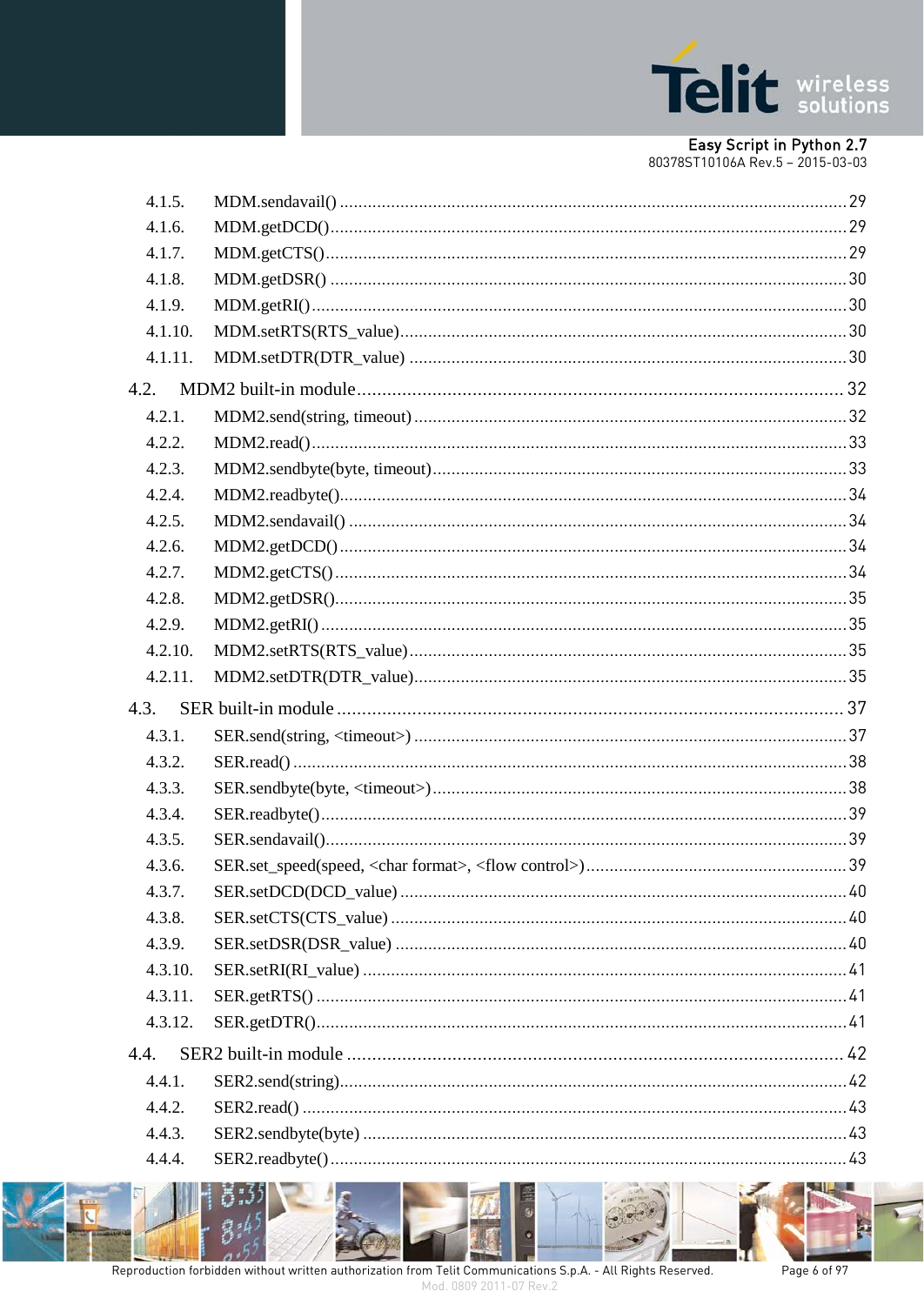

|      | 4.4.5.  |  |
|------|---------|--|
|      | 4.4.6.  |  |
| 4.5. |         |  |
|      | 4.5.1.  |  |
|      | 4.5.2.  |  |
|      | 4.5.3.  |  |
|      | 4.5.4.  |  |
|      | 4.5.5.  |  |
|      | 4.5.6.  |  |
|      | 4.5.7.  |  |
|      | 4.5.8.  |  |
|      | 4.5.9.  |  |
|      | 4.5.10. |  |
| 4.6. |         |  |
|      | 4.6.1.  |  |
|      | 4.6.2.  |  |
|      | 4.6.3.  |  |
|      | 4.6.4.  |  |
|      | 4.6.5.  |  |
|      | 4.6.6.  |  |
|      | 4.6.7.  |  |
|      | 4.6.8.  |  |
|      | 4.6.9.  |  |
|      | 4.6.10. |  |
|      | 4.6.11. |  |
|      | 4.6.12. |  |
|      | 4.6.13. |  |
| 4.7. |         |  |
|      | 4.7.1.  |  |
|      | 4.7.2.  |  |
|      | 4.7.3.  |  |
| 4.8. |         |  |
|      | 4.8.1.  |  |
|      | 4.8.2.  |  |
|      | 4.8.3.  |  |
| 4.9. |         |  |
|      |         |  |

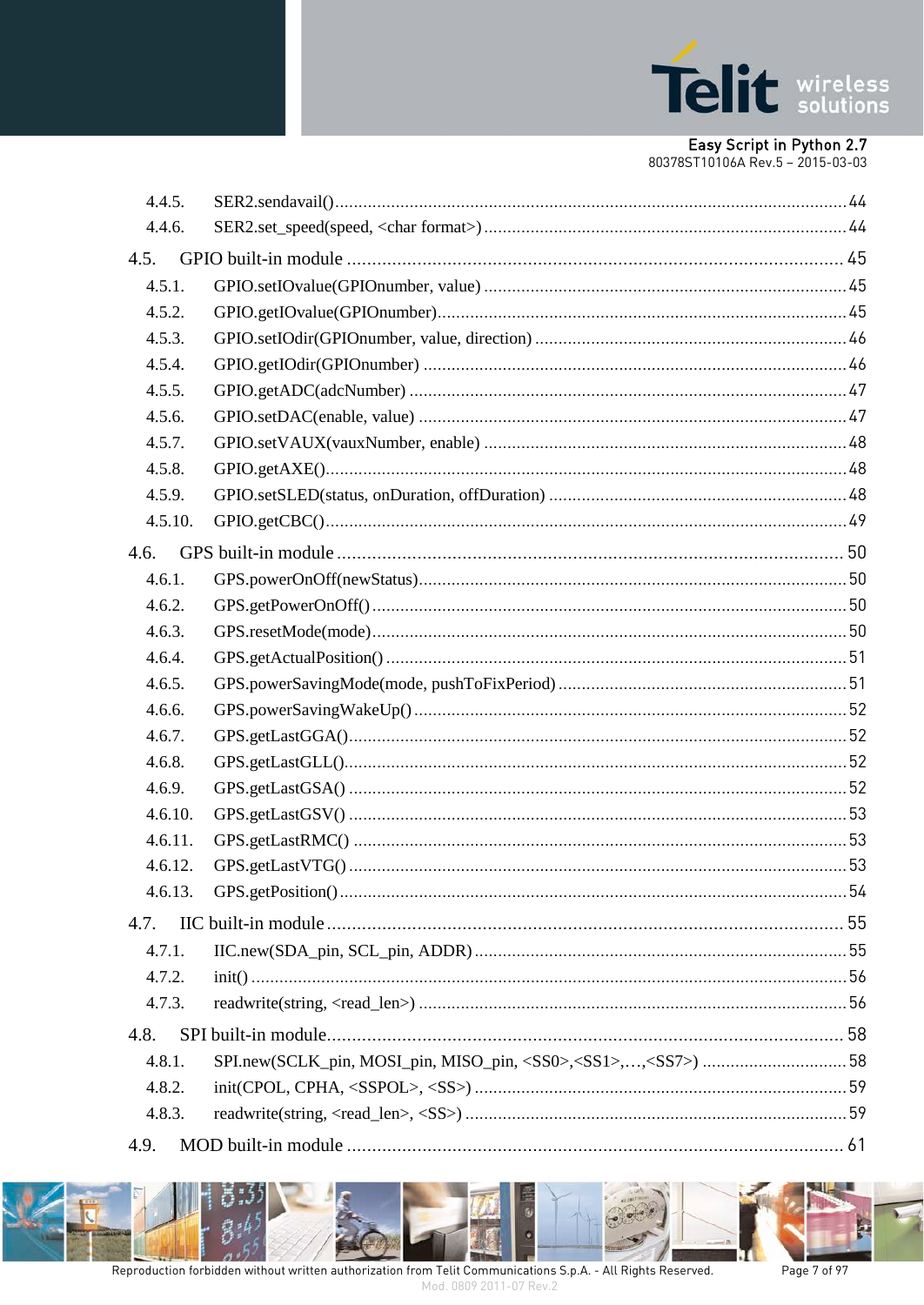

# Easy Script in Python 2.7

| 80378ST10106A Rev.5 - 2015-03-03 |  |  |
|----------------------------------|--|--|

| 4.9.1.  |  |
|---------|--|
| 4.9.2.  |  |
| 4.9.3.  |  |
| 4.9.4.  |  |
| 4.10.   |  |
| 4.10.1. |  |
| 4.10.2. |  |
| 4.10.3. |  |
| 4.10.4. |  |
| 4.10.5. |  |
| 5.      |  |
| 5.1.    |  |
| 5.1.1.  |  |
| 5.2.    |  |
| 5.2.1.  |  |
|         |  |
| 5.2.2.  |  |
| 5.2.3.  |  |
| 5.2.4.  |  |
| 5.2.5.  |  |
| 5.2.6.  |  |
| 5.2.7.  |  |
| 5.2.8.  |  |
| 5.2.9.  |  |
| 5.2.10. |  |
| 5.2.11. |  |
| 5.2.12. |  |
| 5.2.13. |  |
| 5.2.14. |  |
| 5.2.15. |  |
| 5.2.16. |  |
| 5.2.17. |  |
| 5.2.18. |  |
| 5.2.19. |  |
| 5.2.20. |  |
| 5.2.21. |  |
| 5.2.22. |  |



Þ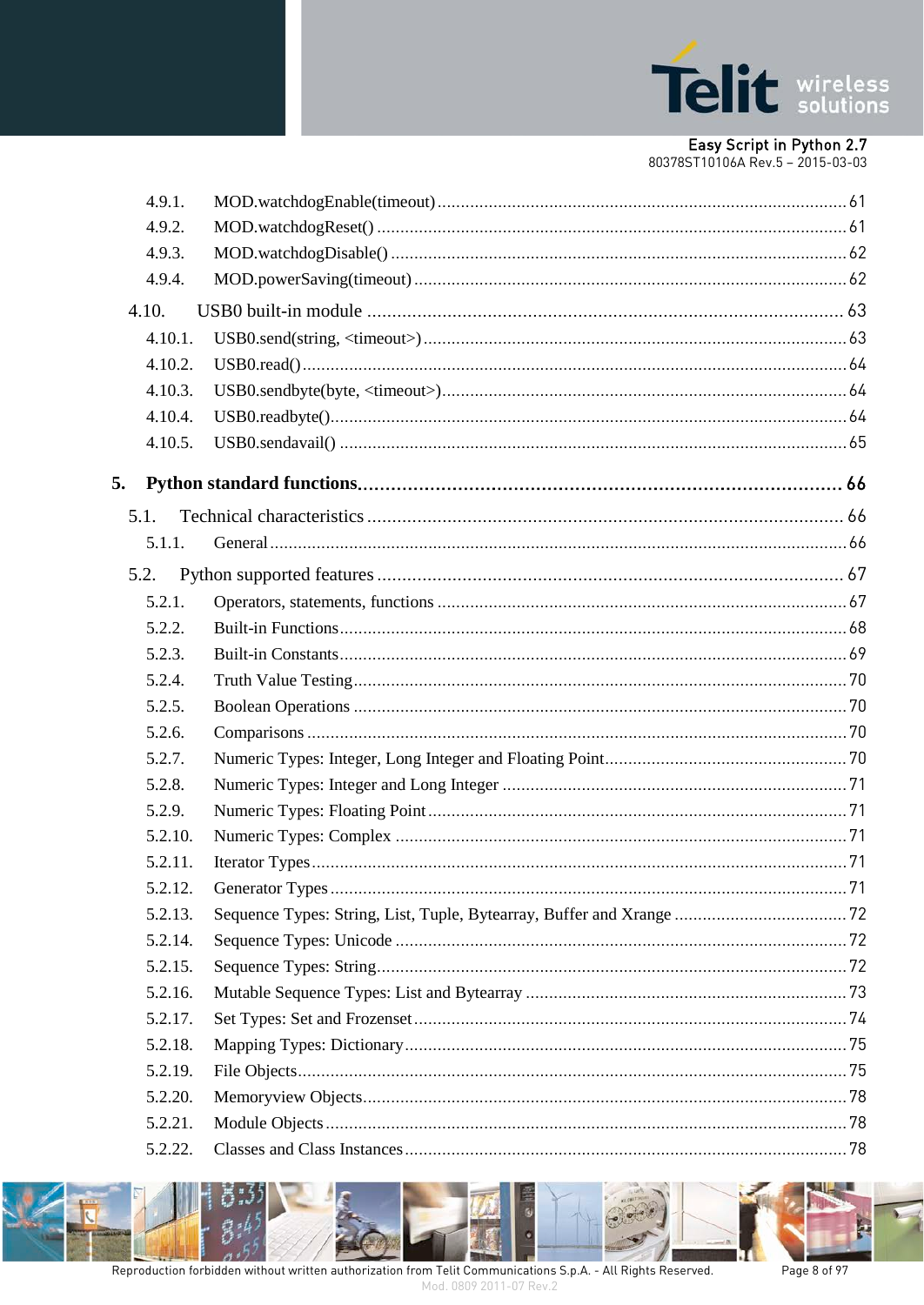

| 5.2.23. |  |
|---------|--|
| 5.2.24. |  |
| 5.2.25. |  |
| 5.2.26. |  |
| 5.2.27. |  |
| 5.2.28. |  |
| 5.2.29. |  |
| 5.2.30. |  |
| 5.2.31. |  |
| 5.2.32. |  |
| 5.2.33. |  |
| 5.2.34. |  |
| 5.2.35. |  |
| 5.2.36. |  |
| 5.2.37. |  |
| 5.2.38. |  |
| 5.2.39. |  |
| 5.2.40. |  |
| 5.2.41. |  |
| 5.2.42. |  |
| 5.2.43. |  |
| 5.2.44. |  |
| 5.2.45. |  |
| 5.2.46. |  |
| 5.2.47. |  |
| 5.2.48. |  |
| 5.2.49. |  |
| 5.2.50. |  |
| 5.2.51. |  |
| 5.2.52. |  |
| 5.2.53. |  |
| 5.2.54. |  |
| 5.2.55. |  |
| 5.2.56. |  |
| 5.2.57. |  |
|         |  |



6.

Page 9 of 97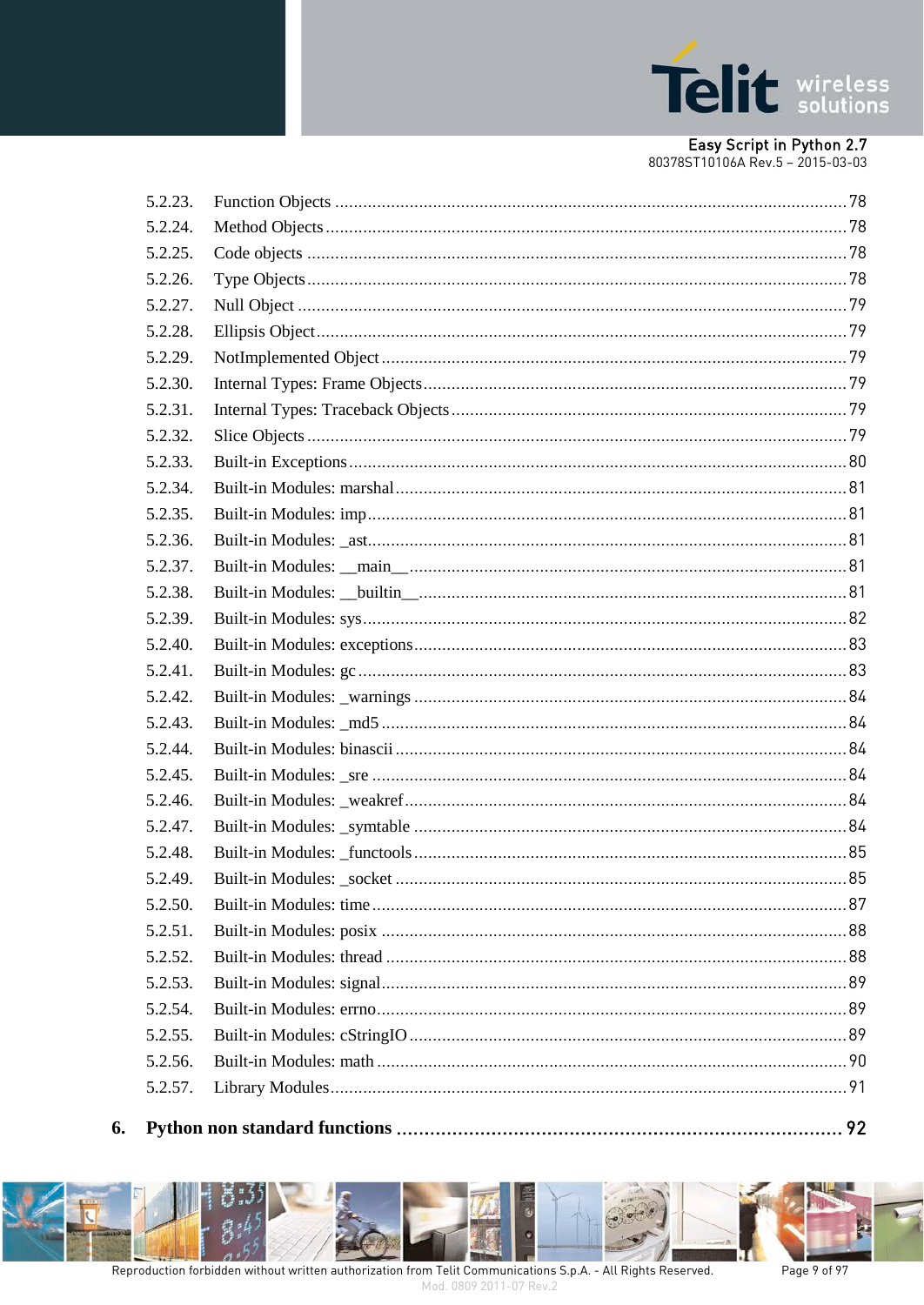

|    | 6.1.1. |  |
|----|--------|--|
|    | 6.2.   |  |
|    | 6.2.1. |  |
|    | 6.2.2. |  |
| 7. |        |  |
|    | 7.1.   |  |
|    | 7.2.   |  |
| 8. |        |  |
|    | 8.1.   |  |
|    | 8.1.1. |  |
|    | 8.1.2. |  |
|    | 8.1.3. |  |
|    | 8.1.4. |  |
| 9. |        |  |



Page 10 of 97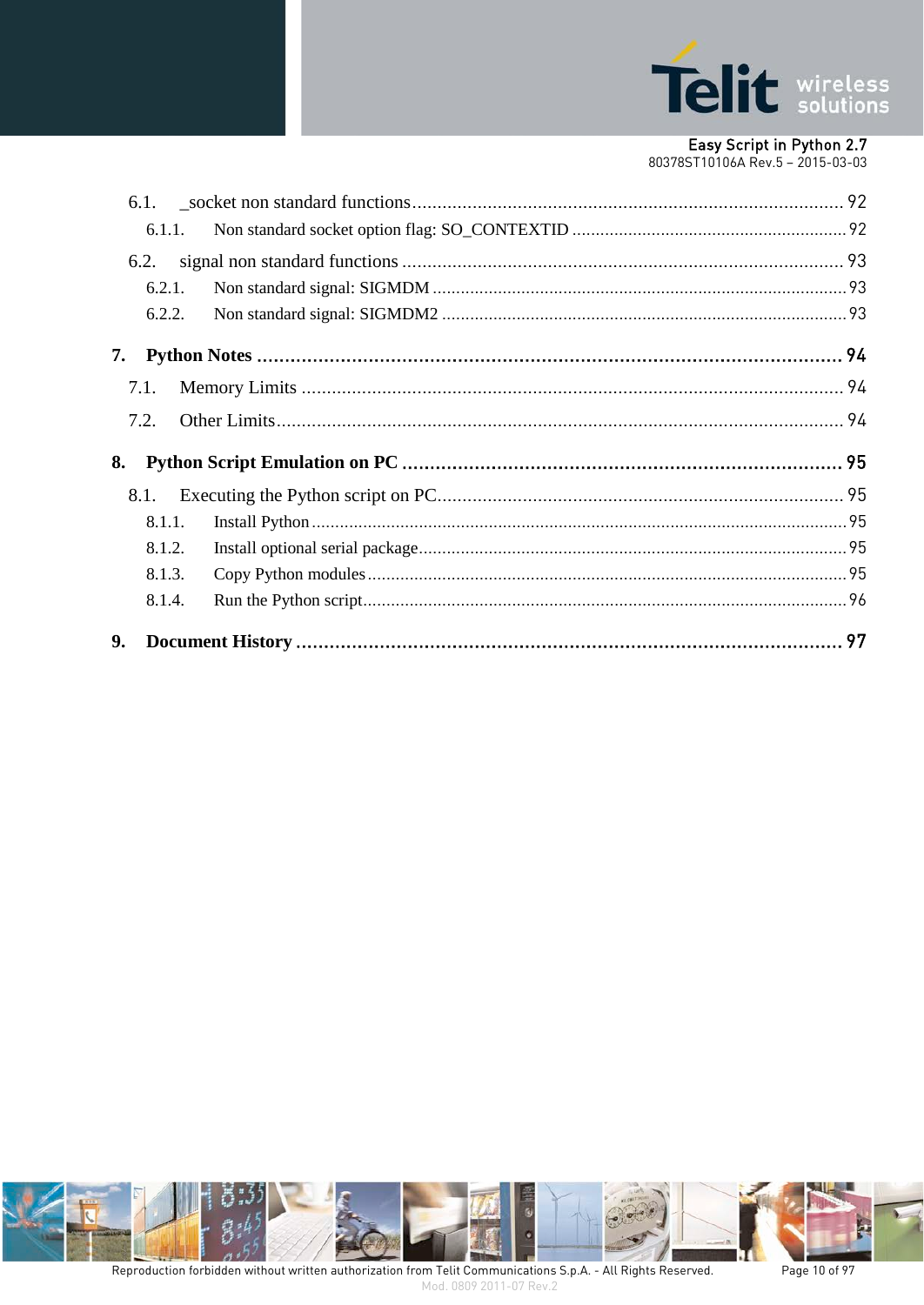

# <span id="page-10-0"></span>**1. Introduction**

# <span id="page-10-1"></span>**1.1. Scope**

Aim of this document is to give an overview of the Easy Script Extension feature, which lets the developer to drive the modem *internally*, writing the controlling application directly in a high level language such as Python.

# <span id="page-10-2"></span>**1.2. Audience**

This document is intended for Telit customers developing functionalities on their applications.

# <span id="page-10-3"></span>**1.3. Contact Information, Support**

For general contact, technical support, to report documentation errors and to order manuals, contact Telit Technical Support Center (TTSC) at:

[TS-EMEA@telit.com](mailto:TS-EMEA@telit.com) [TS-NORTHAMERICA@telit.com](mailto:TS-NORTHAMERICA@telit.com) [TS-LATINAMERICA@telit.com](mailto:TS-LATINAMERICA@telit.com) [TS-APAC@telit.com](mailto:TS-APAC@telit.com)

Alternatively, use:

<http://www.telit.com/en/products/technical-support-center/contact.php>

For detailed information about where you can buy the Telit modules or for recommendations on accessories and components visit:

[http://www.telit.com](http://www.telit.com/)

To register for product news and announcements or for product questions contact Telit Technical Support Center (TTSC).

Our aim is to make this guide as helpful as possible. Keep us informed of your comments and suggestions for improvements.

Telit appreciates feedback from the users of our information.

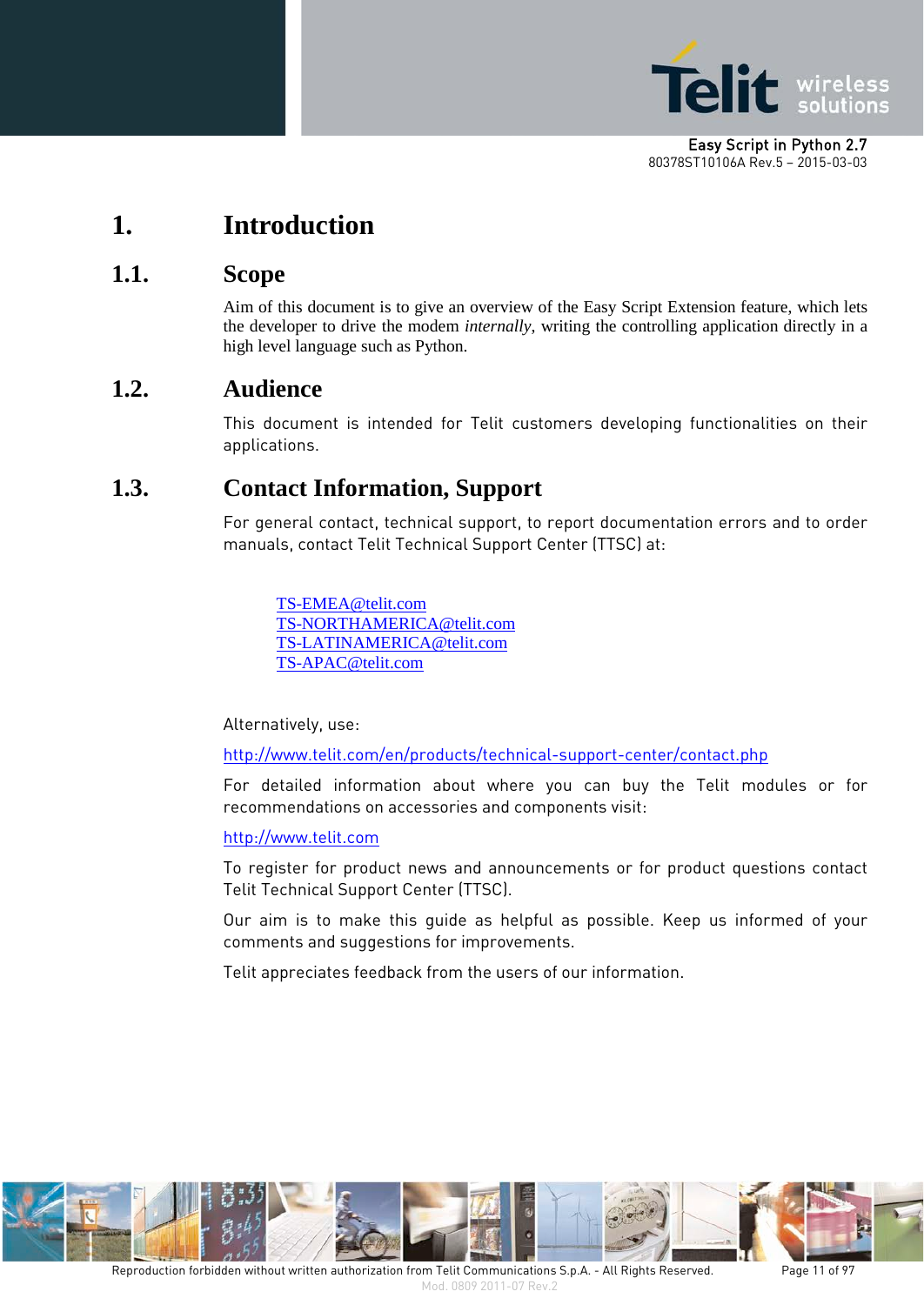

# <span id="page-11-0"></span>**1.4. Document Organization**

This document contains the following chapters:

[Chapter 1: "Introduction"](#page-4-0) provides a scope for this document, target audience, contact and support information, and text conventions.

[Chapter 2: "Easy Script Extension –](#page-13-0) Python interpreter" gives a broad overview about the extension.

[Chapter 3: "Python script operations"](#page-18-0) deals with the execution of the scripts operatively.

[Chapter 4: "Python built-in custom modules"](#page-25-0) explains in detail the single custom built-in modules.

[Chapter 5: "Python standard functions"](#page-65-0) provides a description of Python language supported features.

[Chapter 6: "Python non standard functions"](#page-91-0) provides a description of non standard functions added to Python language.

[Chapter 7: "Python notes"](#page-93-0) deals with some Python limits that should be considered while developing scripts.

# <span id="page-11-1"></span>**1.5. Text Conventions**



Danger – This information MUST be followed or catastrophic equipment failure or bodily injury may occur.



Caution or Warning – Alerts the user to important points about integrating the module, if these points are not followed, the module and end user equipment may fail or malfunction.



Tip or Information – Provides advice and suggestions that may be useful when integrating the module.

All dates are in ISO 8601 format, i.e. YYYY-MM-DD.

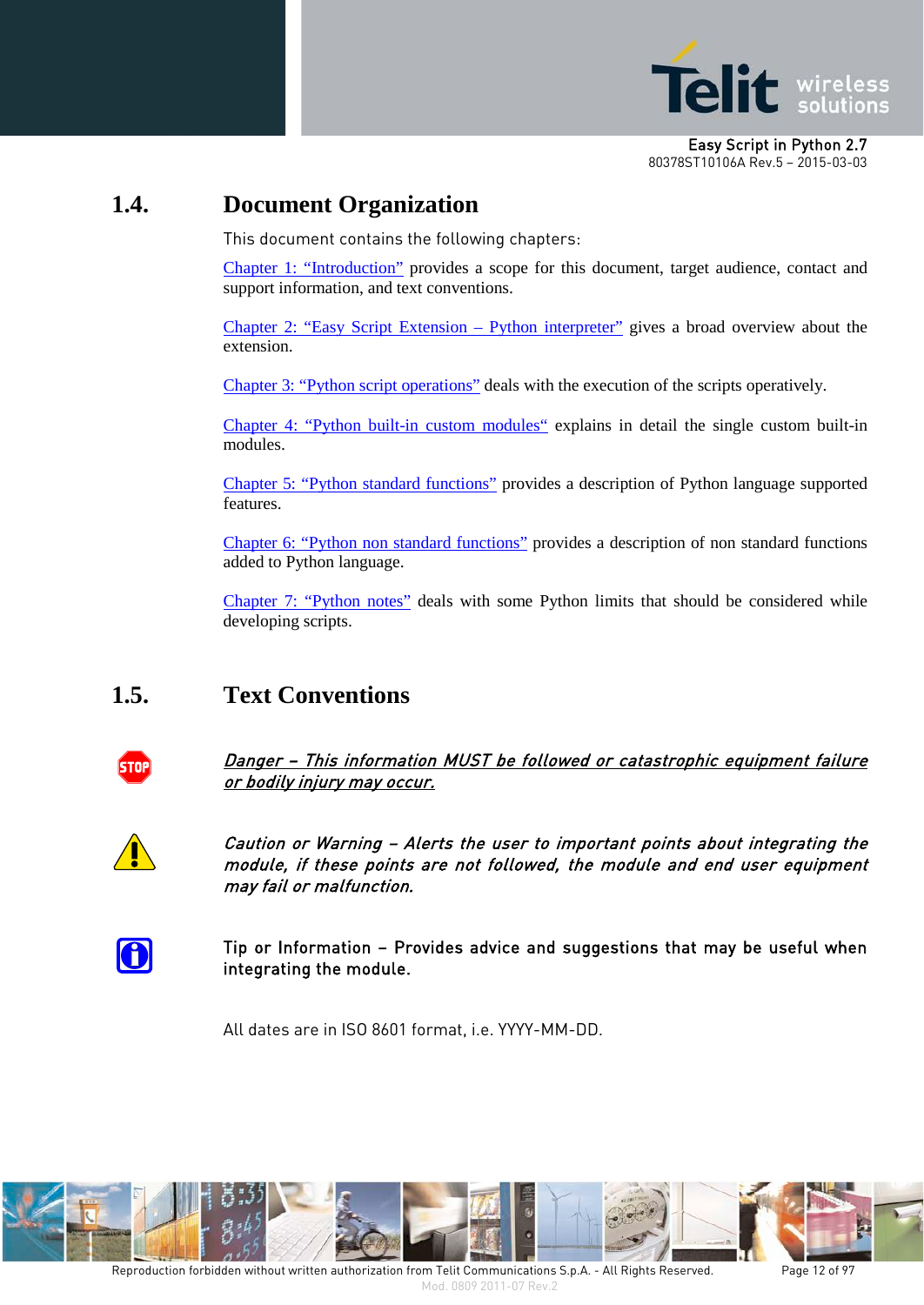

# <span id="page-12-0"></span>**1.6. Related Documents**

- HE910 AT Commands Reference Guide, 80378ST10091A (12.xx.xxx)
- HE Family Ports Arrangements User Guide, 1vv0300971 (12.xx.xxx)
- AT Commands Reference Guide, 80000ST10025A (13.xx.xxx)
- Telit Modules Software User Guide, 1vv0300784 (12.xx.xxx, 13.xx.xxx)
- CE910 Family AT Commands Reference Guide, 80399ST10110A (18.xx.xxx)
- CE910 Family Software User Guide, 1vv0301011 (18.xx.xxx)

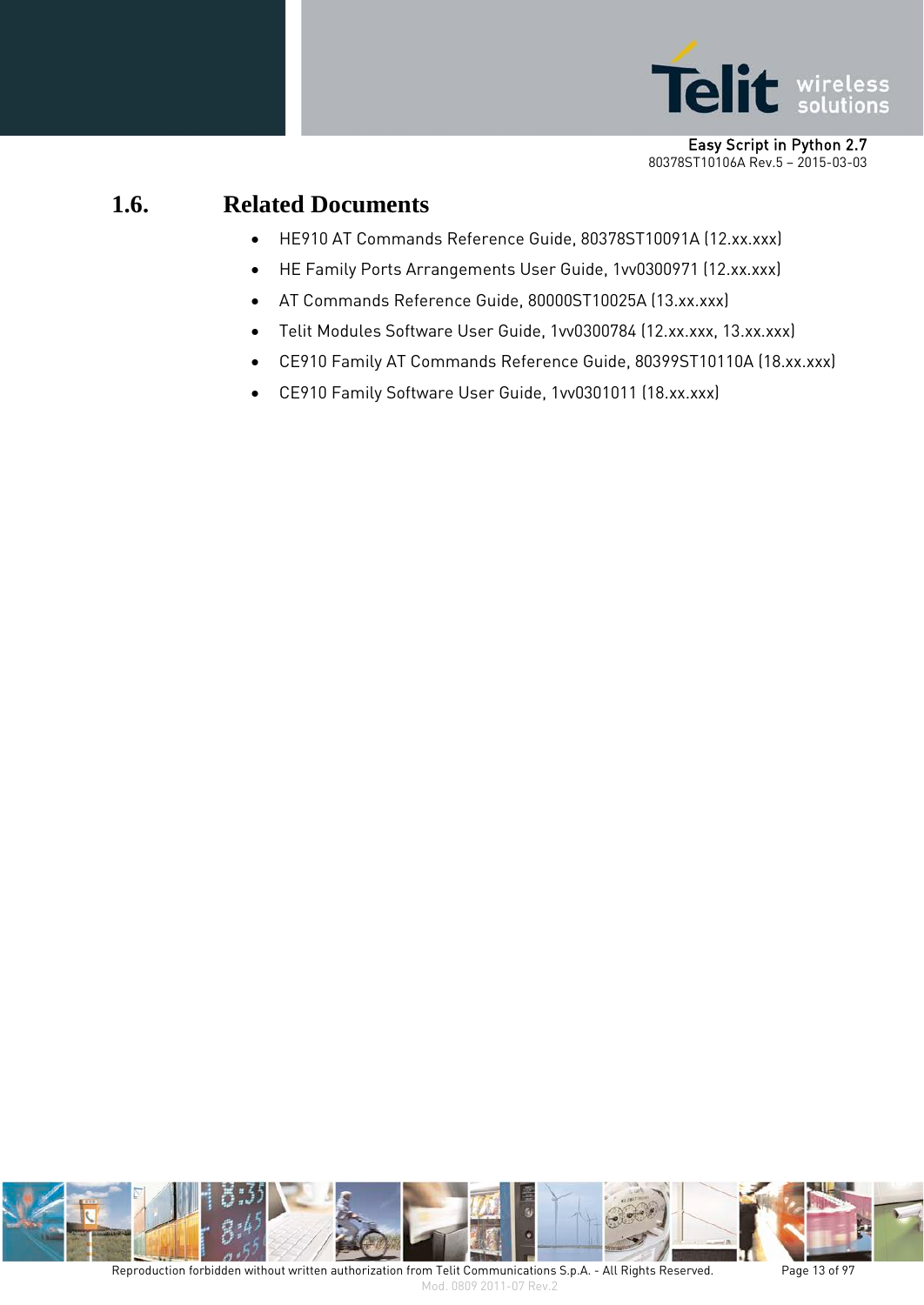

# <span id="page-13-0"></span>**2. Easy Script Extension - Python interpreter**

# <span id="page-13-1"></span>**2.1. Overview**

The Easy Script Extension is a feature that allows driving the modem *internally*, writing the controlling application directly in the Python high level language. A typical application usually consists of a microcontroller managing data transfer and several I/O pins on the module through the AT command interface.

A schematic of such a configuration can be the following:





Reproduction forbidden without written authorization from Telit Communications S.p.A. - All Rights Reserved. Page 14 of 97 Mod. 0809 2011-07 Rev.2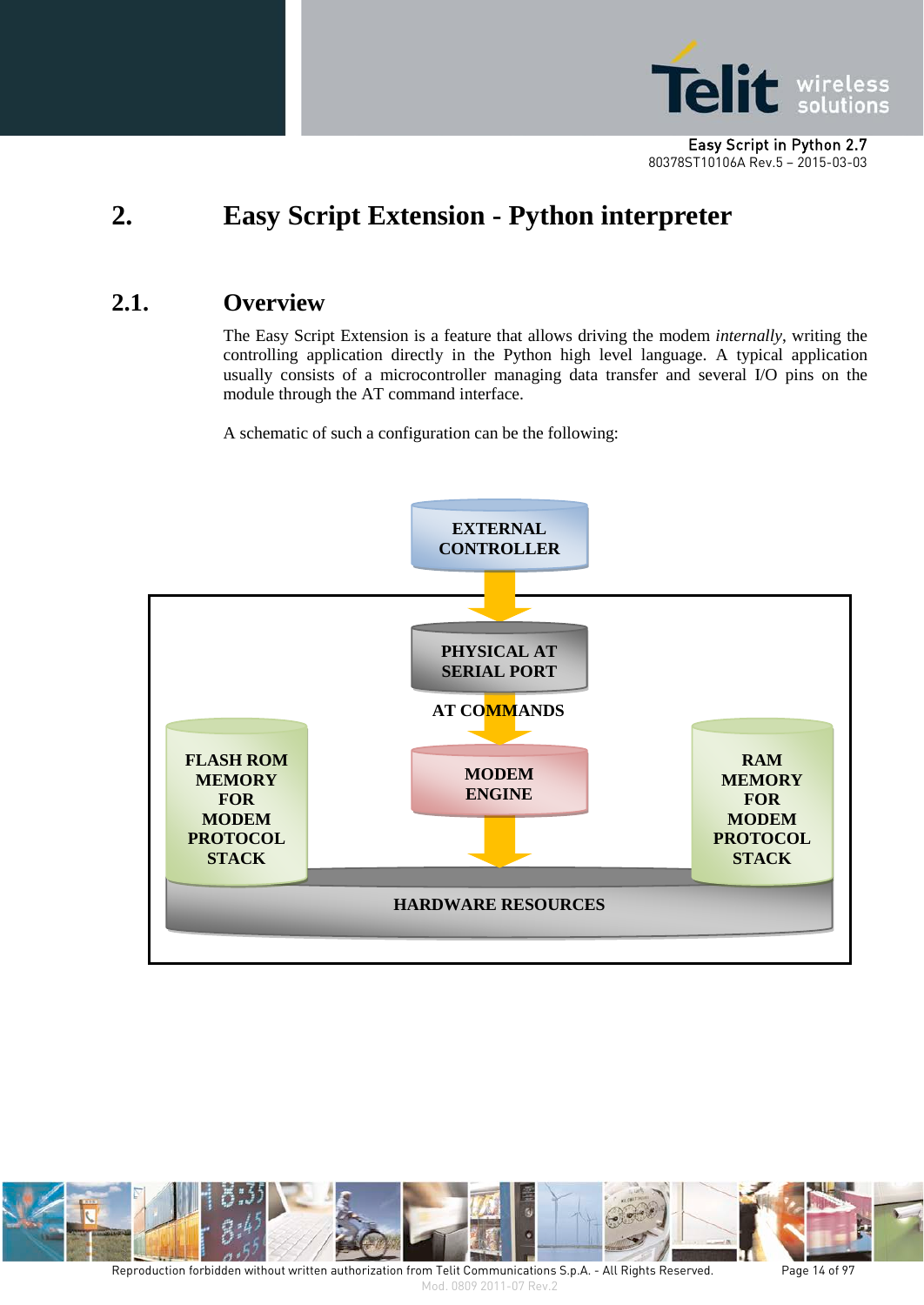

The Easy Script Extension functionality lets the developer to get rid of the external controller and further simplify the programmed sequence of operations. The equipped Python version features the following:

- Python script interpreter engine version 2.7.2
- 2 MB of Non Volatile Memory space for user scripts and data files (12.xx.xxx, 13.xx.xxx and 18.11.004)
- 2 MB RAM available for the Python engine(12.xx.xxx, 13.xx.xxx and 18.11.004)

The following depicts a schematic of this approach:





Reproduction forbidden without written authorization from Telit Communications S.p.A. - All Rights Reserved. Page 15 of 97 Mod. 0809 2011-07 Rev.2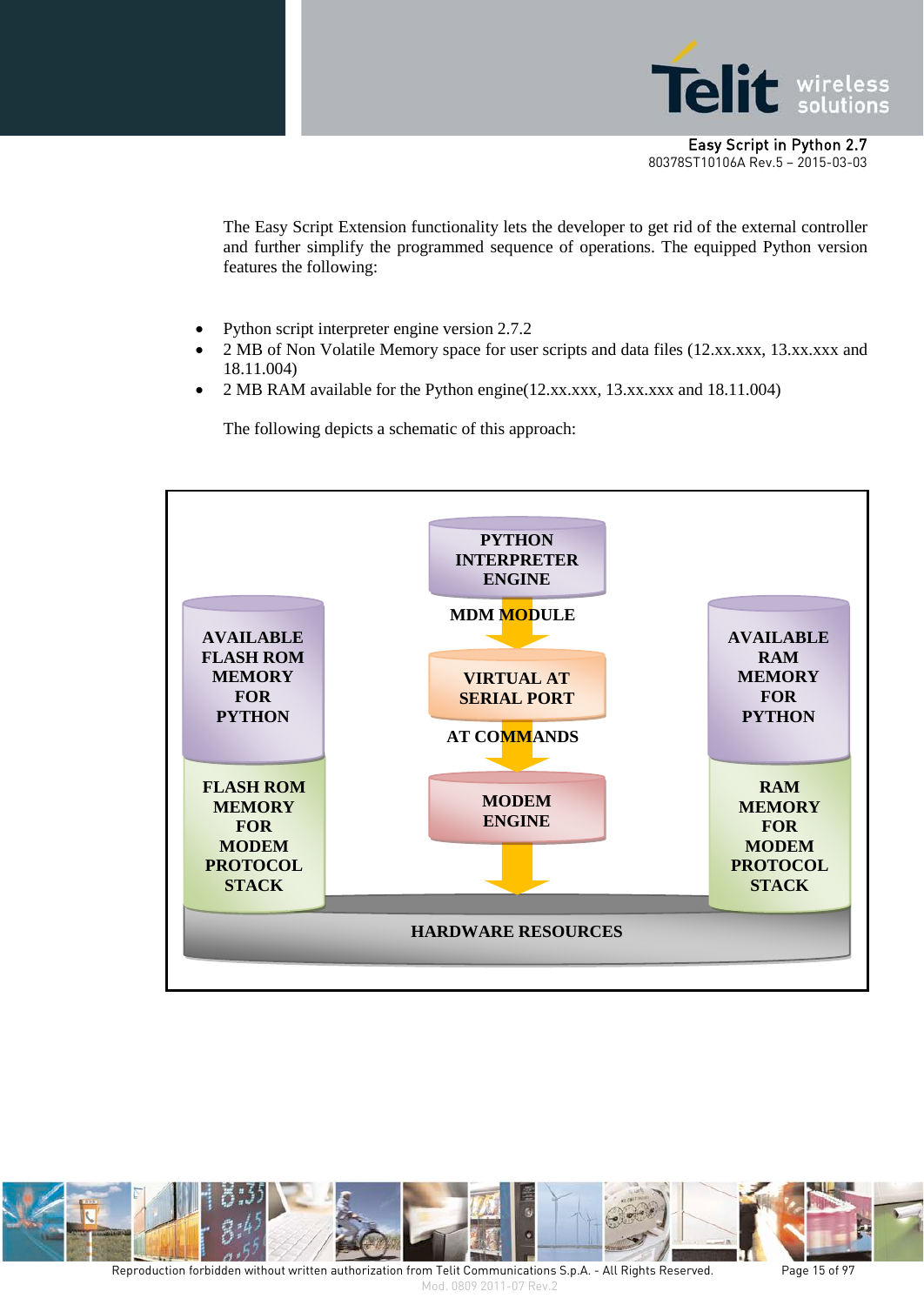

# <span id="page-15-0"></span>**2.2. Python 2.7.2 Copyright Notice**

Copyright (c) 2001-2011 Python Software Foundation. All Rights Reserved. Copyright (c) 2000 BeOpen.com. All Rights Reserved. Copyright (c) 1995-2001 Corporation for National Research Initiatives. All Rights Reserved. Copyright (c) 1991-1995 Stichting Mathematisch Centrum, Amsterdam. All Rights Reserved.

Please refer t[o http://www.python.org/doc/copyright/](http://www.python.org/doc/copyright/)

# <span id="page-15-1"></span>**2.3. Python**

Python is a dynamic object-oriented multipurpose high level programming language. Python interpreter implemented version is 2.7.2. Refer to <http://www.python.org/> and <http://www.python.org/download/releases/2.7.2/> for any information about Python and Python interpreter version 2.7.2.

# <span id="page-15-2"></span>**2.4. Python implementation description**

Python scripts are text files stored in the **Telit module NVM** (Non Volatile Memory). There's a file system inside the module that allows to write and read text and binary files with different names on one single level (no subdirectories are supported).

The Python script is executed in a task with the lowest priority on the **Telit module**, so its execution won't interfere with GSM/GPRS/WCDMA/CDMA-1xRTT normal operations. Furthermore, this allows serial ports, protocol stack etc. to run independently from the Python script.

The Python script interacts with the **Telit module** functionalities through several built-in interfaces, as depicted below:

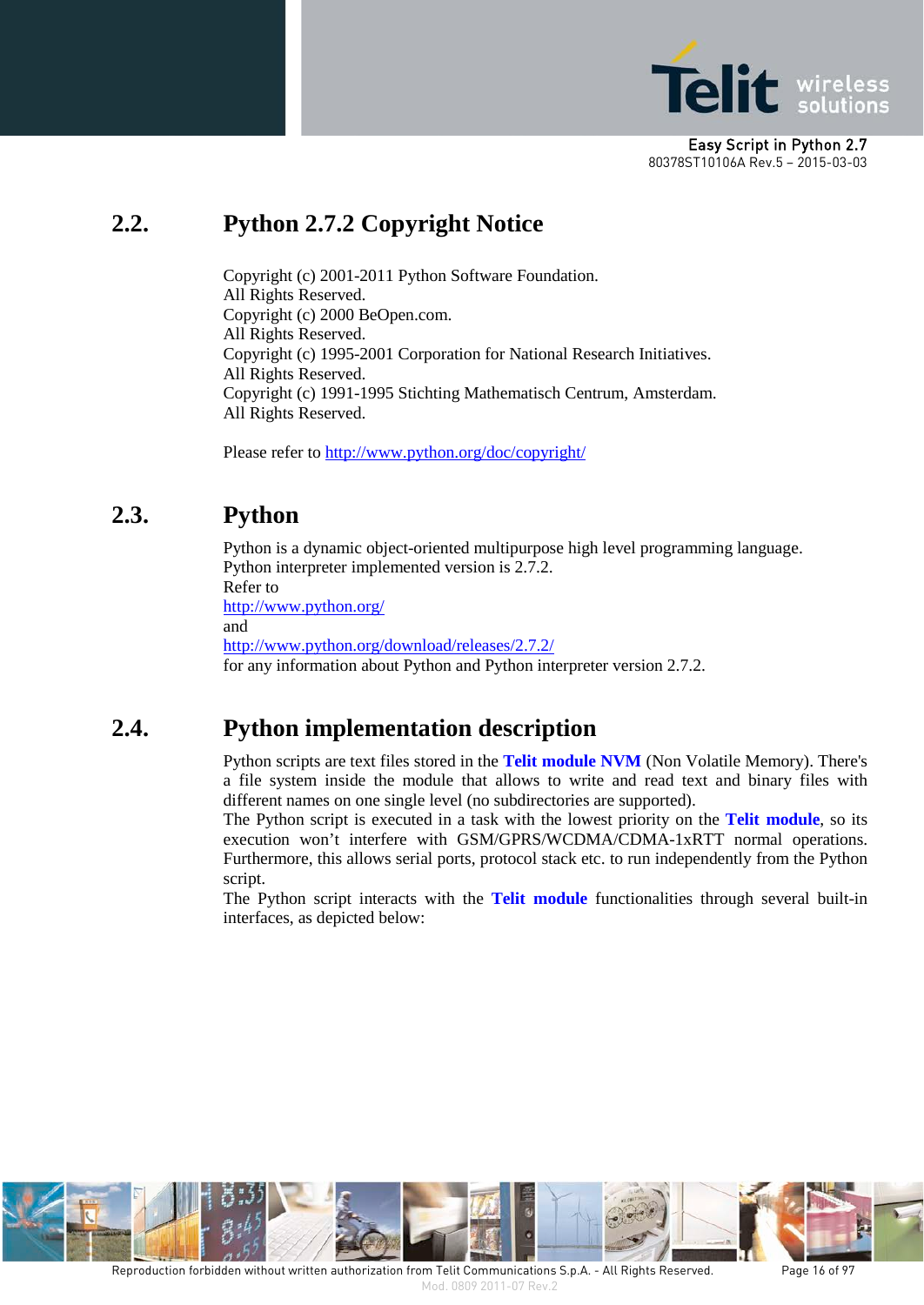





#### **NOTE:**

Antenna GPS, GPS receiver and GPS Library are available exclusively for the GPS modules.

• **The MDM interface** is the most important one. It allows the Python script to send AT commands, receive responses and unsolicited indications, send data to the network and receive data from the network during connections. It is quite similar to the regular serial port interface on the **Telit module**. The only difference being that this interface is an internal software bridge between Python and module internal AT command handling engine, and not a physical serial port. All AT commands working on the **Telit module** are working with this software interface as well. Some of them have no meaning for this interface, such as those regarding serial port settings, while others, such as the concept of hardware flow control, keeps its meaning but it's managed internally.



Reproduction forbidden without written authorization from Telit Communications S.p.A. - All Rights Reserved. Page 17 of 97 Mod. 0809 2011-07 Rev.2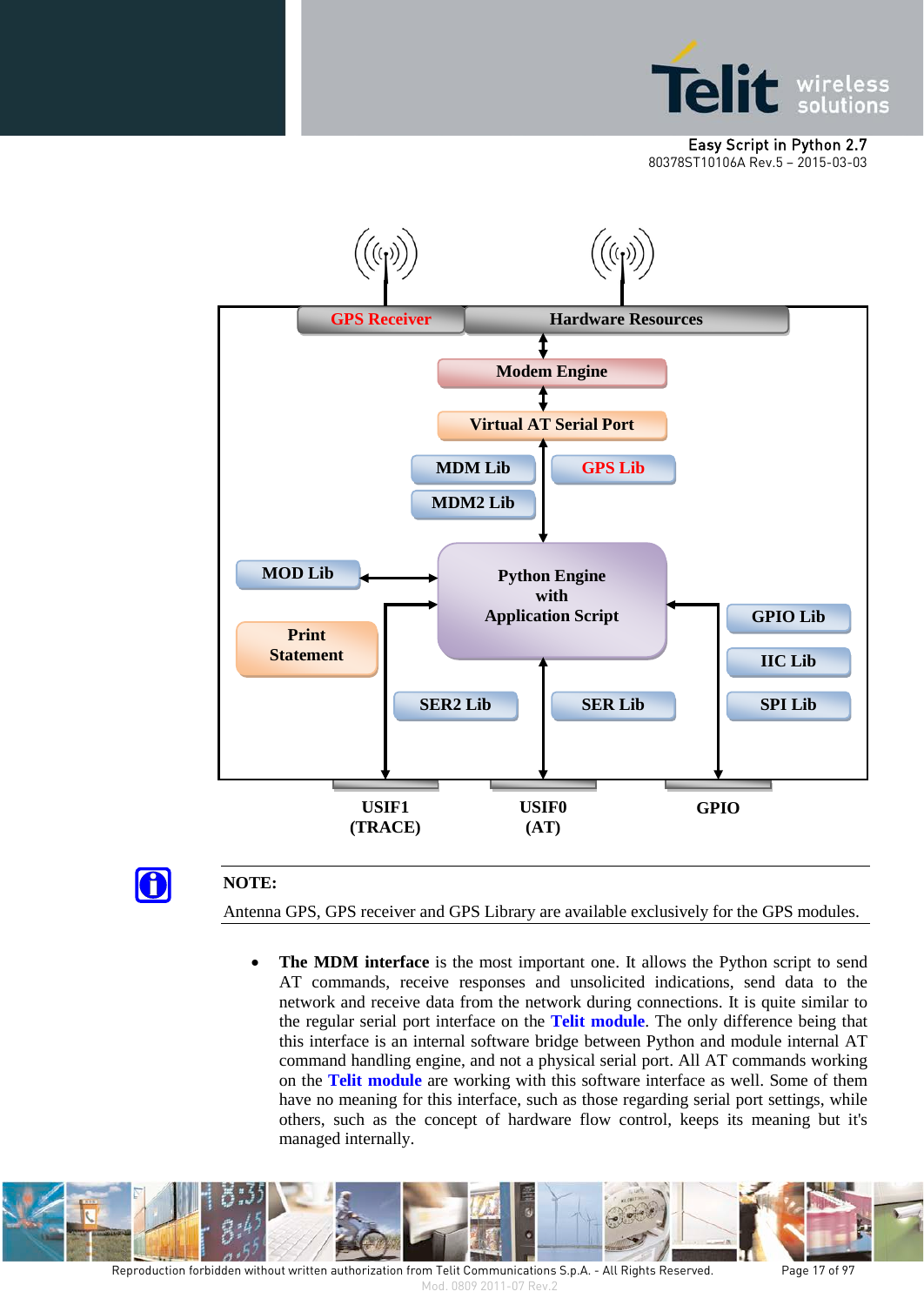

- **The MDM2 interface** is the second interface between Python and the module internal AT command handling. Its purpose is to send AT commands from the Python script to the module and receive AT responses from the module to the Python script when the regular MDM built-in module is already in use.
- **The SER interface** lets the Python script to read from and write to the physical serial port USIF0, usually the default port to send AT commands to the module (e.g.: to read information from an external device). When Python is running, this serial port is free to be used by the Python script since it is not used as the AT command interface; the AT parser, in fact, is mapped into the internal virtual serial port. In default configuration no flow control is available from Python on this port. From version 12.00.xx4, version 13.00.xx5 and version 18.11.004 it is possible to enable flow control from Python on this port.
- **The SER2 interface** lets the Python script to read from and write to the physical serial port USIF1, usually the default port for trace and debug (only available from version 12.00.xx4, version 13.00.xx5 and version 18.11.004).
- The GPIO interface lets the Python script to handle general purpose input output faster than through AT commands, skipping the command parser and controlling directly the pins.
- **The GPS interface** is the interface between Python and the module's internal GPS controller. Its purpose is to handle the GPS controller without the use of dedicated AT commands through the MDM built-in module (not available for version 18.11.004).
- **The IIC interface** is an implementation on the Python core of the IIC bus Master based on GPIO pins (only available from version 12.00.xx4, version 13.00.xx5 and version 18.11.004).
- **The SPI interface** is an implementation on the Python core of the SPI bus Master based on GPIO pins (only available from version 12.00.xx4 and version 13.00.xx5).
- The MOD interface is a collection of useful functions (only available from version 12.00.xx4 and version 13.00.xx5).
- The USB0 interface lets the Python script to read from and write to the first mini USB port USB0 (only available from version 12.00.xx5 and version 13.00.xx6).
- **The Python print statement**, for debugging purposes, is directly forwarded to second serial port USIF1**.**

# <span id="page-17-0"></span>**2.5. Python supported features**

Python implemented version is a smaller part than the original: core Python interpreter is mostly supported but only a few Python modules are supported.

The core Python interpreter version is 2.7.2. All Python statements and almost all Python built-in types and functions are available for development. Refer to chapter PYTHON STANDARD FUNCTIONS for more details.

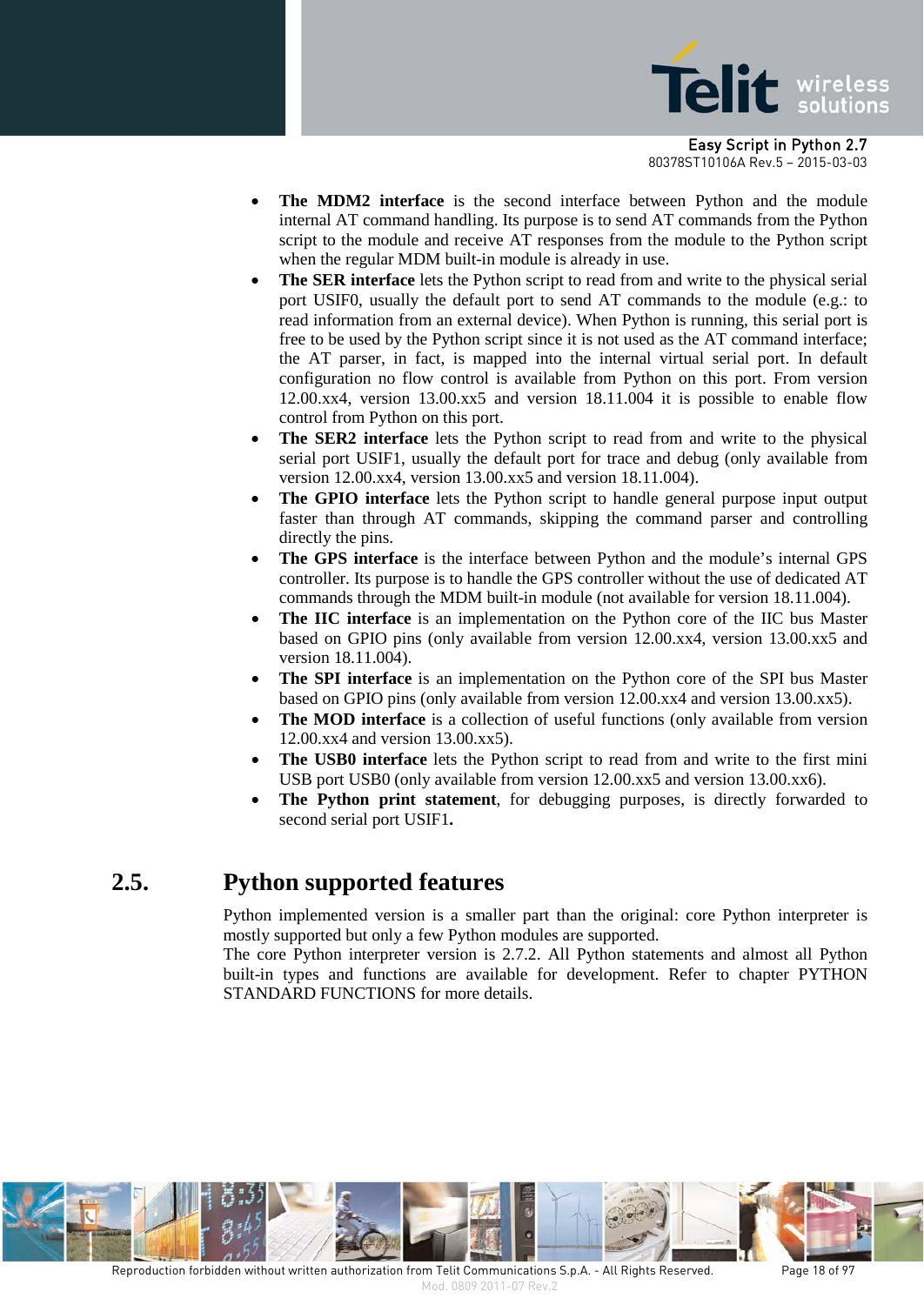

# <span id="page-18-0"></span>**3. Python Script Operations**

# <span id="page-18-1"></span>**3.1. Executing the Python script**

The steps required to have a script executing by the Python engine on the **Telit module** are:

- write the Python script, in case splitting it in more than one file;
- optionally compile the Python script;
- download the, optionally compiled, Python script into the module NVM;
- enable the Python script;
- run the Python script.

## <span id="page-18-2"></span>**3.1.1. Write the Python script**

A Python script is a simple text file with .py extension, it can be written with any text editor. In case of large application it is useful to split it in more than one file.

The following is the "Hello Word" short Python script example that sends the simplest AT command to the AT command parser, immediately reads response and then ends.

```
import MDM
print 'Hello World!'
result = MDM.send('AT\r', 0)
print result
c = MDM.read()print c
```
#### <span id="page-18-3"></span>**3.1.2. Compile the Python script**

It is an optional operation.

Compiling the Python script on PC before downloading to module saves time at Python script execution start.

The following procedure allows to compile .py Python files into .pyc Python compiled files:

- install Python version 2.7.2 on your PC (as an example in directory  $C:\P$ ython27)
- use compileall.py library Python script on your PC to compile all .py files in your working directory (as an example in directory C:\pytemp) cd C:\Python27

python -v -S .\Lib\compileall.py -l -f C:\pytemp

## <span id="page-18-4"></span>**3.1.3. Download the Python script**

Use the following AT command:

AT#WSCRIPT="<script\_name>",<size>[,<know-how>]

where

<script\_name>: file name <size>: file size (number of bytes)



Reproduction forbidden without written authorization from Telit Communications S.p.A. - All Rights Reserved. Page 19 of 97 Mod. 0809 2011-07 Rev.2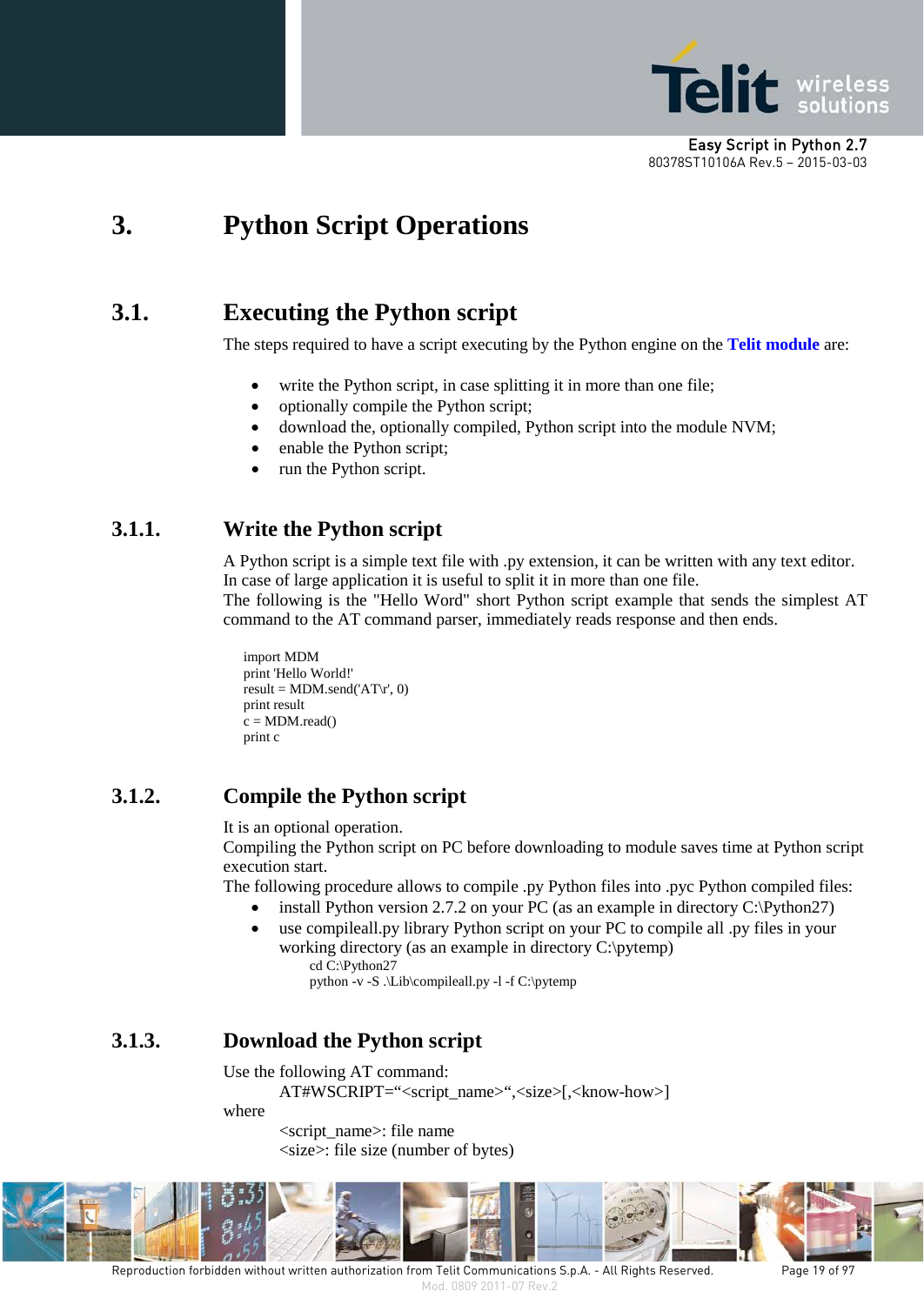

 $\langle$ know-how>: (optional) know how protection, 1 = on, 0 = off (default)

The script, the compiled script, any text or binary file, can be downloaded to the module using the AT#WSCRIPT command. In order to guarantee your company know-how, you have the option to hide the script text so that the AT#RSCRIPT command does not return the text of the script and keeps it "confidential", you can see the name of the script only using the AT#LSCRIPT command.

In order to download the, optionally compiled, Python script you have to choose a name for your script on the module, taking care of the following:

- the extension for scripts is .py;
- the extension for compiled scripts is .pyc;
- any or no extension is permitted for generic text or binary file;
- the maximum file name length allowed is 16 characters;
- file names are case sensitive.

Then you have to find out the exact size in bytes of the script or compiled script, or generic text or binary file. For example, right clicking on the file and selecting "size" in "properties" (attention: this is different from selecting "size on disk").

It is important for large files, compared to module serial port buffer size of 4096 bytes, to activate hardware flow control on your terminal emulator.

It is possible to overwrite an existing file, there is no need to delete old one first.

When using standard Windows terminal emulator *Hyper Terminal* refer to "Send Text file" function.

In *Hyper Terminal* application select "Hardware" flow control in serial settings. In ASCII Setup set "Send line ends with line feeds" and "Append line feeds to incoming line ends".

Type for example AT#WSCRIPT="a.py",110 wait for the prompt >>> and use "Send Text file" selecting the proper file. Wait for the result: OK or ERROR.

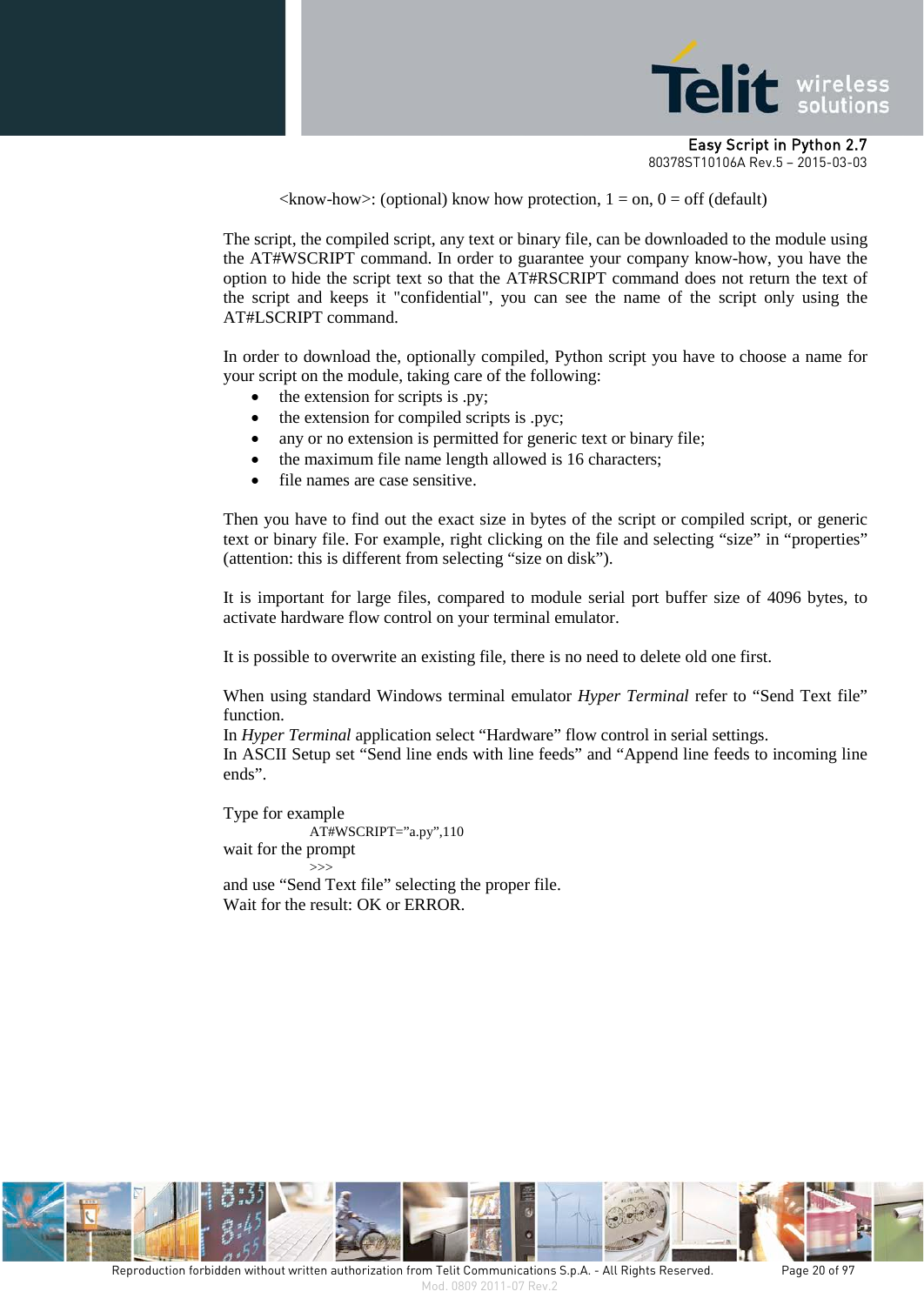

# Easy Script in Python 2.7

[80378ST10106A](#page-0-0) Rev.5 – 2015-03-03

| <b>COM1 Properties</b>                                                   | ?                |  |  |  |
|--------------------------------------------------------------------------|------------------|--|--|--|
| Port Settings                                                            |                  |  |  |  |
|                                                                          |                  |  |  |  |
| 115200<br>Bits per second:                                               | v                |  |  |  |
| Data bits:<br>8                                                          | v                |  |  |  |
| Parity:<br>None                                                          |                  |  |  |  |
| Stop bits:<br>1                                                          | ٧                |  |  |  |
| Hardware<br>Flow control:                                                | ᄿ                |  |  |  |
|                                                                          | Restore Defaults |  |  |  |
| Cancel<br>OΚ                                                             | Apply            |  |  |  |
|                                                                          |                  |  |  |  |
| ?<br>test Properties                                                     |                  |  |  |  |
| Settings<br>Connect To                                                   |                  |  |  |  |
| Function, arrow, and otrl keys act as -                                  |                  |  |  |  |
| $\odot$ $I$ erminal keys<br>O Windows keys                               |                  |  |  |  |
| Backspace key sends                                                      |                  |  |  |  |
| ⊙ Ctrl+H O Del<br>◯ Ctrl+H, Space, Ctrl+H                                |                  |  |  |  |
| Emulation:                                                               |                  |  |  |  |
| Auto detect<br>Terminal Setup                                            |                  |  |  |  |
| <b>ANSI</b><br>Telnet terminal ID:                                       |                  |  |  |  |
| $\left( \frac{1}{2} \right)$<br>500<br>Backscroll buffer lines:<br>الكفا |                  |  |  |  |
| Play sound when connecting or disconnecting                              |                  |  |  |  |
| ∆SCII Setup<br>Input Translation                                         |                  |  |  |  |
| OK.                                                                      | Cancel           |  |  |  |



Reproduction forbidden without written authorization from Telit Communications S.p.A. - All Rights Reserved. Page 21 of 97 Mod. 0809 2011-07 Rev.2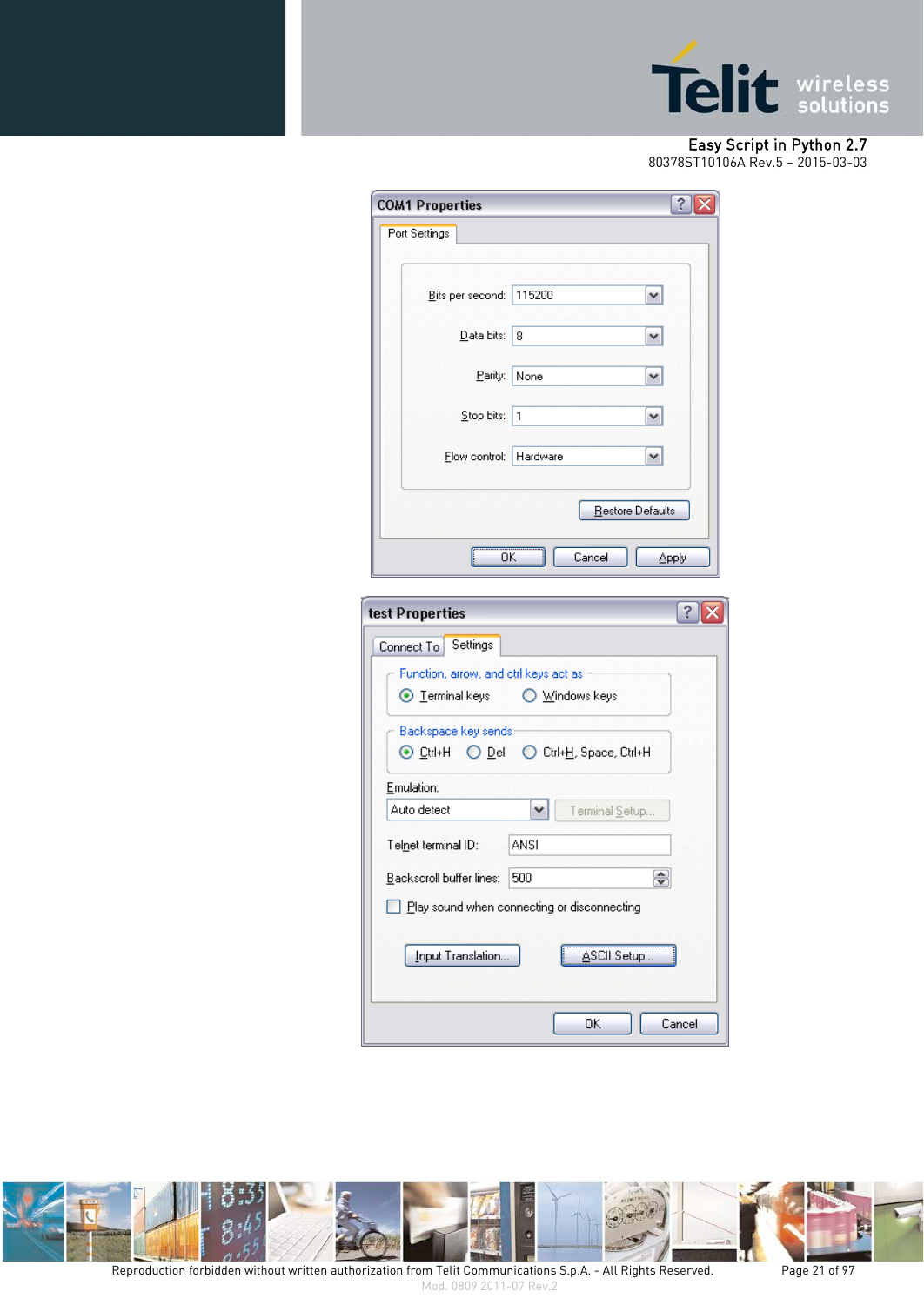

| <b>ASCII Setup</b>                                                                                                                                                                         |  |  |  |
|--------------------------------------------------------------------------------------------------------------------------------------------------------------------------------------------|--|--|--|
| <b>ASCII Sending</b>                                                                                                                                                                       |  |  |  |
| $\vert \mathbf{v} \vert$ Send line ends with line feeds                                                                                                                                    |  |  |  |
| Echo typed characters locally                                                                                                                                                              |  |  |  |
| Line delay:<br>milliseconds.<br>10                                                                                                                                                         |  |  |  |
| milliseconds.<br>Character delay:<br>10                                                                                                                                                    |  |  |  |
| <b>ASCII Receiving</b><br>$\triangleright$ Append line feeds to incoming line ends<br>Force incoming data to 7-bit ASCII<br>$\vert \checkmark \vert$ Wrap lines that exceed terminal width |  |  |  |
| OΚ<br>Cancel                                                                                                                                                                               |  |  |  |

## <span id="page-21-0"></span>**3.1.4. Enable the Python script**

Use the following AT command:

AT#ESCRIPT="<script\_name>"

where

<script\_name>: script name to be executed

Using the AT#ESCRIPT command select the Python script which will be executed from the next start-up and in every future start-up or after AT#EXECSCR command. It can be either a .py Python script or a .pyc compiled Python script. In case the application consists of more than one file only the main script must be enabled for execution.

When selecting the script to enable between the ones downloaded to the module: AT#LSCRIPT - can help checking the names of the scripts; AT#ESCRIPT? - can help checking the name of the script that is enabled at the moment.



#### **NOTE:**

There is no error return value for non existing script name in the module memory typed in command AT#ESCRIPT. For this reason it's recommended to double check the name of the script that you want to execute. On the other hand this characteristic permits additional possibilities like enabling the Python script before downloading it on the module or not having to enable the same script name every time the script has been changed, deleted and replaced with another script but with the same name.

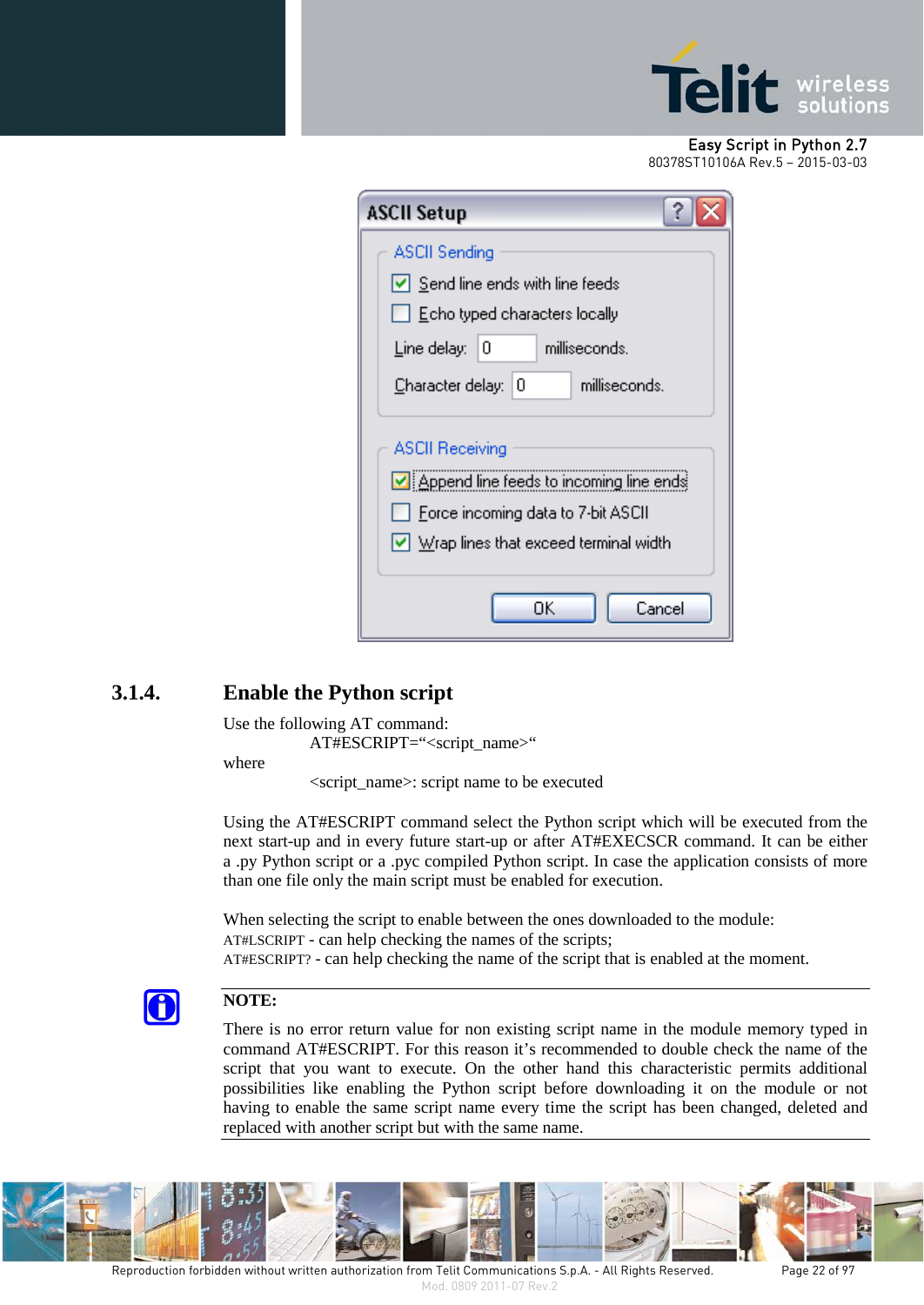

Type for example AT#ESCRIPT="a.py" Wait for the result: OK or ERROR.

## <span id="page-22-0"></span>**3.1.5. Run the Python script**

In default configuration the Python script downloaded to module and enabled is executed at every module power on if the DTR line is sensed LOW (2.8V at the module DTR pin - RS232 signals are inverted) on USIF0 at start-up (this means that no AT command interface is connected to the modem serial port), and if the script name enabled matches with one of the script names of the scripts downloaded.

For example the Python script correctly downloaded and enabled is executed when the module is powered on and the serial cable was previously disconnected from USIF0.

In order to block Python script execution and control the module through the AT command interface on the serial port (for example to update locally a new script) the module shall be powered on with the DTR line HIGH (0V at the module DTR pin). In this condition the Python engine is not started and the script is not executed.

The real execution of the .py Python script is delayed from the power on due to the time needed by Python to parse the script. The larger is the script, the longer is this delay. The execution of .pyc compiled Python script is faster because there is no parsing of the script, just reading the file from NVM.

Another possibility is to run the correctly downloaded and enabled Python script from terminal emulator using the following AT command: AT#EXECSCR

Another possibility is to select a second way of executing the Python script at every module power on using the following AT command:

AT#STARTMODESCR=<script\_start\_mode>[,<script\_start\_to>]

where

<script\_start\_mode>: mode (default 0)

 $\le$ script start to $\ge$ : timeout (default 10)

If the mode is set to 1 than the Python script downloaded to module and enabled is executed at every module power on if the user does not send any AT command on the serial port for the time interval specified in <script\_start\_to> parameter (default 10s).

## <span id="page-22-1"></span>**3.1.6. Read the Python script**

Use the following AT command: AT#RSCRIPT="<script\_name>"

where

<script\_name>: file name

Using the command AT#RSCRIPT read a saved script, compiled script, generic text or binary file. If know-how protection is activated than AT#RSCRIPT will return only OK: no Python

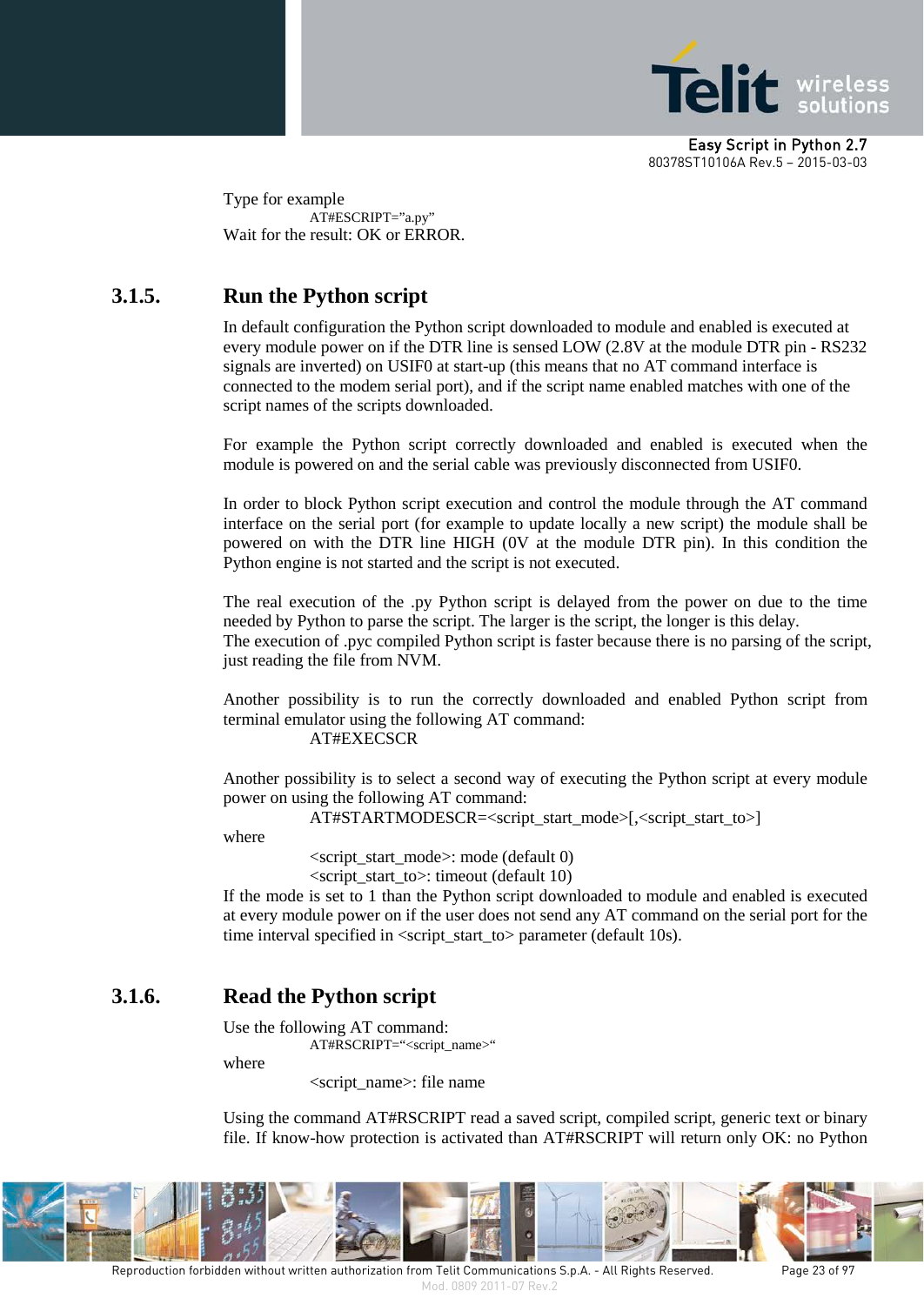

script source code will be returned. In this way no one will be able to read your Python script from the module serial port.

It is important for large files, compared to PC serial port buffer size, to activate hardware flow control on your terminal emulator.

Type for example AT#RSCRIPT="a.py Wait for the prompt -<br><<< Receive file data and wait for the result: OK or ERROR.

#### <span id="page-23-0"></span>**3.1.7. List saved Python scripts**

Use the following AT command: AT#LSCRIPT

This command shows the list of the file names currently saved, their size and the number of free bytes in memory.

#### <span id="page-23-1"></span>**3.1.8. Delete the Python script**

Use the following AT command:

AT#DSCRIPT="<script\_name>"

where

<script\_name>: file name

Using the AT#DSCRIPT command delete from the module memory a saved script, compiled script, generic text or binary file.

Type for example AT#DSCRIPT="a.py" Wait for the result: OK or ERROR.

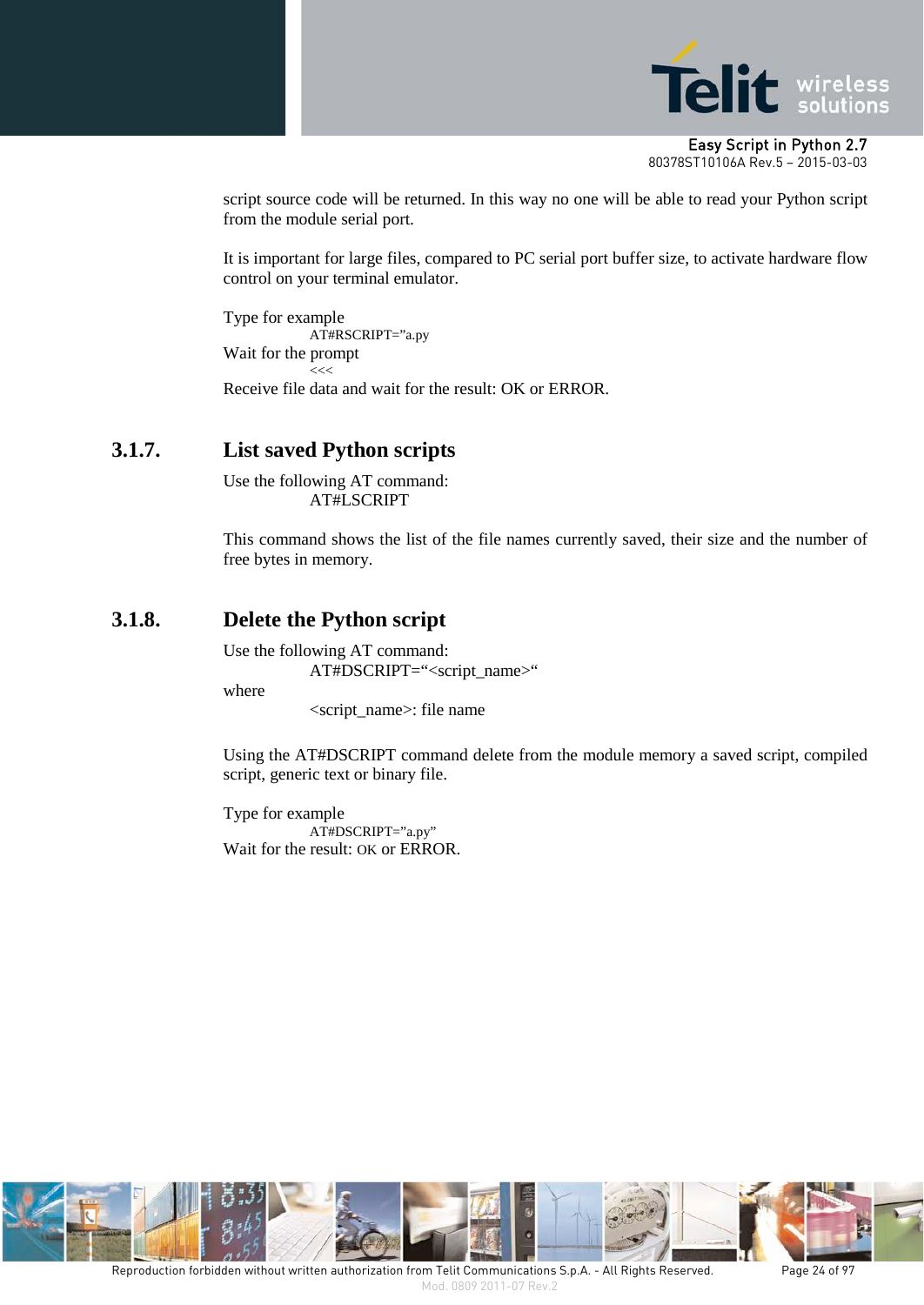

# <span id="page-24-0"></span>**3.2. Debug Python script**

The debug of the running Python script can be done on the second serial port USIF1 of the module.

For product versions 12.xx.xxx the following configuration must be set. Use the following AT command:

AT#PORTCFG=3 to configure ports properly. Reboot module to make #PORTCFG configuration working. In #PORTCFG: 3 configuration Python standard output and standard error, including print statements, are redirected to USIF1 at 115200. In this configuration AT2 parser instance on USIF1 is not available.

In this configuration Python scripts can be debugged with or without USB inserted.

For product versions 13.xx.xxx there is no need of configuration. Default #PORTCFG: 0 is the proper configuration. In #PORTCFG: 0 configuration Python standard output and standard error, including print statements, are redirected to USIF1 at 115200.

For product version 18.11.004 there is no need of configuration. AT #PORTCFG is not available in version 18.11.004. In default configuration Python standard output and standard error, including print statements, are redirected to USIF1 at 115200.

For every product version (12.xx.xxx, 13.xx.xxx and 18.11.004) proceed in the following way. Connect to the second module serial port USIF1 at 115200.

Collect Python standard output and standard error:

- Python information messages (for example the version);
- Python error information;
- Results of all Python "print" statements.

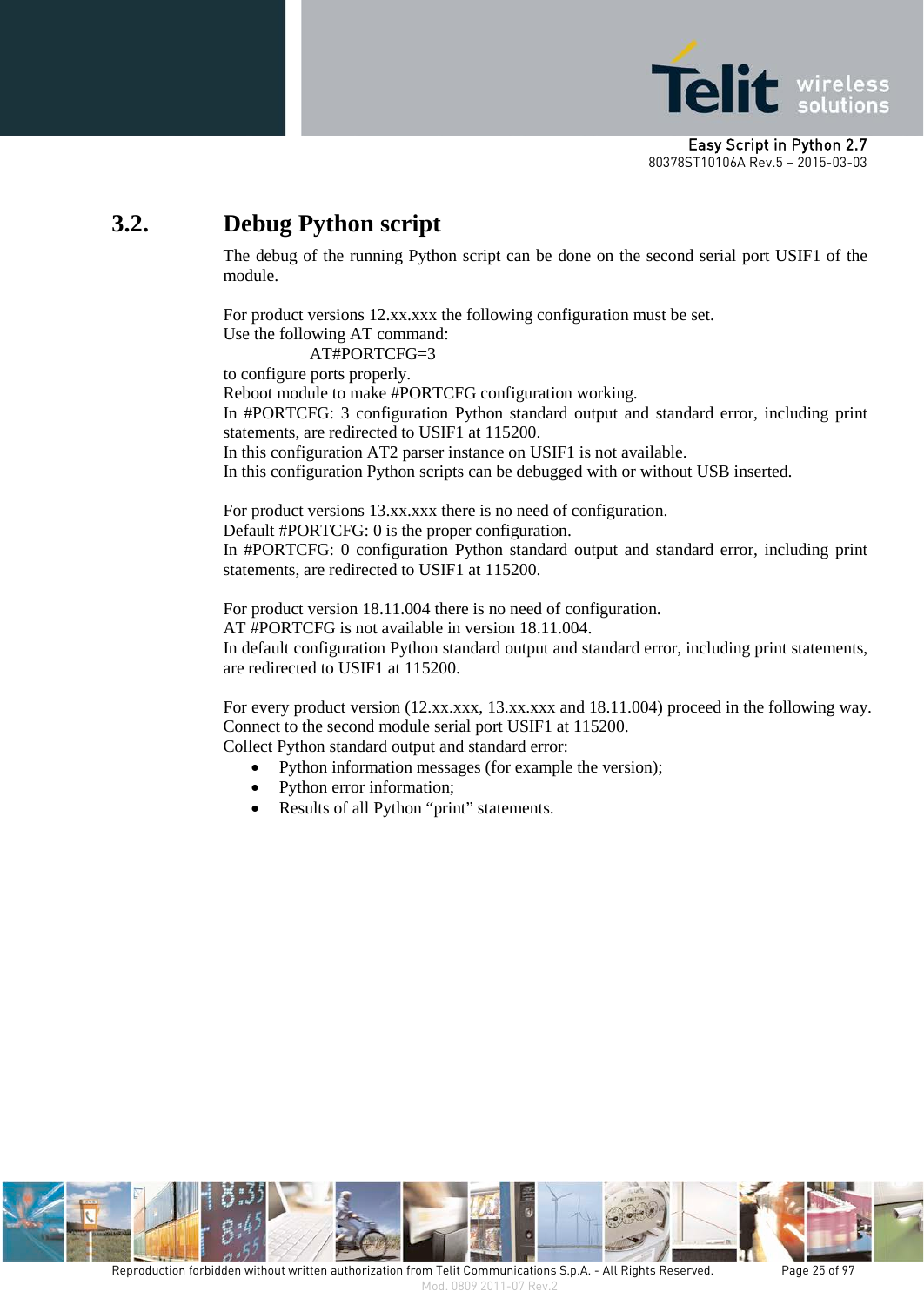

# <span id="page-25-0"></span>**4. Python Build-in Custom Modules**

Several built-in custom modules have been included in the Python core, specifically developed keeping in mind the hardware environment of the module.

The built-in modules included are:

| <b>MDM</b>       | interface between Python and the module AT command handling                                      |  |
|------------------|--------------------------------------------------------------------------------------------------|--|
| MDM2             | second interface between Python and the module AT command handling                               |  |
| <b>SER</b>       | interface between Python and the module serial port USIF0 direct handling                        |  |
| SER <sub>2</sub> | interface between Python and the module serial port USIF1 direct handling                        |  |
| <b>GPIO</b>      | interface between Python and the module internal general purpose input<br>output direct handling |  |
| <b>GPS</b>       | interface between Python and the module internal GPS controller                                  |  |
| $\mathbf{H}$ C   | interface between Python and the IIC bus Master                                                  |  |
| <b>SPI</b>       | interface between Python and the SPI bus Master                                                  |  |
| <b>MOD</b>       | collection of useful functions                                                                   |  |
| <b>USB0</b>      | interface between Python and the module USB port USB0 direct handling                            |  |

The built-in modules supported in each product family are summarized in the following table:

|                                  | <b>UE910/HE910</b> | <b>GE910</b> | <b>CE910</b> |
|----------------------------------|--------------------|--------------|--------------|
| <b>MDM</b>                       |                    | Y            |              |
| MDM <sub>2</sub>                 | Y                  | Y            | Y            |
| <b>SER</b>                       | Y                  | Y            | Y            |
| SER <sub>2</sub>                 | Y                  | Y            | Y            |
| <b>GPIO</b>                      | V                  | Y            | Y            |
| <b>GPS</b>                       | Y                  | Y            | N            |
| $\mathbf{I}\mathbf{I}\mathbf{C}$ | Y                  | Y            | Y            |
| <b>SPI</b>                       | V                  | Y            | N            |
| <b>MOD</b>                       | v                  | Y            | N            |
| <b>USB0</b>                      |                    |              |              |

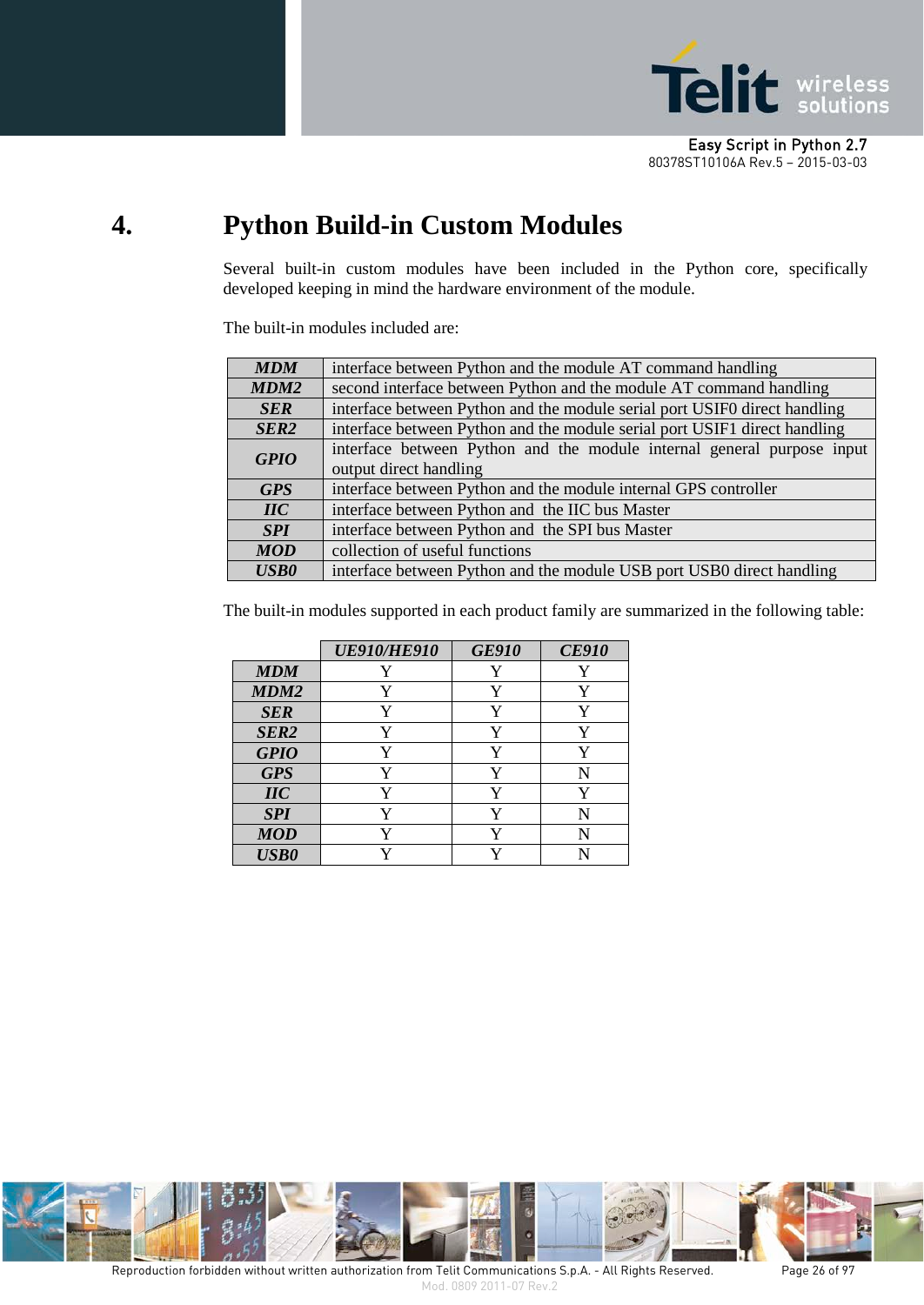

# <span id="page-26-0"></span>**4.1. MDM built-in module**

The MDM built-in module is the interface between Python and the module AT commands parser engine.

You need to use the MDM built-in module if you want to send AT commands and data from the Python script to the network and receive responses and data from the network during connections.

In the default configuration, echo (ATE0) is disabled and the response format of result codes is set to verbose (ATV1).

If you want to use MDM built-in module you need to import it:

import MDM

then you can use its methods as in the following example:

 $a = MDM.send('AT', 0)$  $b = MDM$ .sendbyte $(0x0d, 0)$  $c = MDM.read()$ 

which sends 'AT' and reads 'OK' response. More details about MDM built-in module methods can be found in the following paragraphs.

#### <span id="page-26-1"></span>**4.1.1. MDM.send(string, timeout)**

This command sends a string to the AT command interface.

The first input parameter *string* is a Python string to send to the AT command interface. The second input parameter *timeout* is a Python integer, measured in 1/10s, and is important in online mode when flow control is activated. In fact it represents the maximum time to wait for the string to be sent to the AT command interface when buffer is full and flow control blocks further data. The timeout range is  $(0 \div 32767)$ .

This method returns immediately after the string has been sent to the AT interface or after the timeout period if the whole string could not be sent to the AT interface. The return value is a Python integer which is -1 if the timeout period has expired, 1 otherwise.

Example:

 $a = MDM.send('AT', 5)$ 

sends the string 'AT' to AT command handling, waiting up to 0.5 s, assigning the return value to a.



#### **NOTE:**

The buffer available for the MDM.send command is 32768 bytes for product versions 12.xx.xxx or 4096 bytes for product versions 13.xx.xxx and 18.11.004.

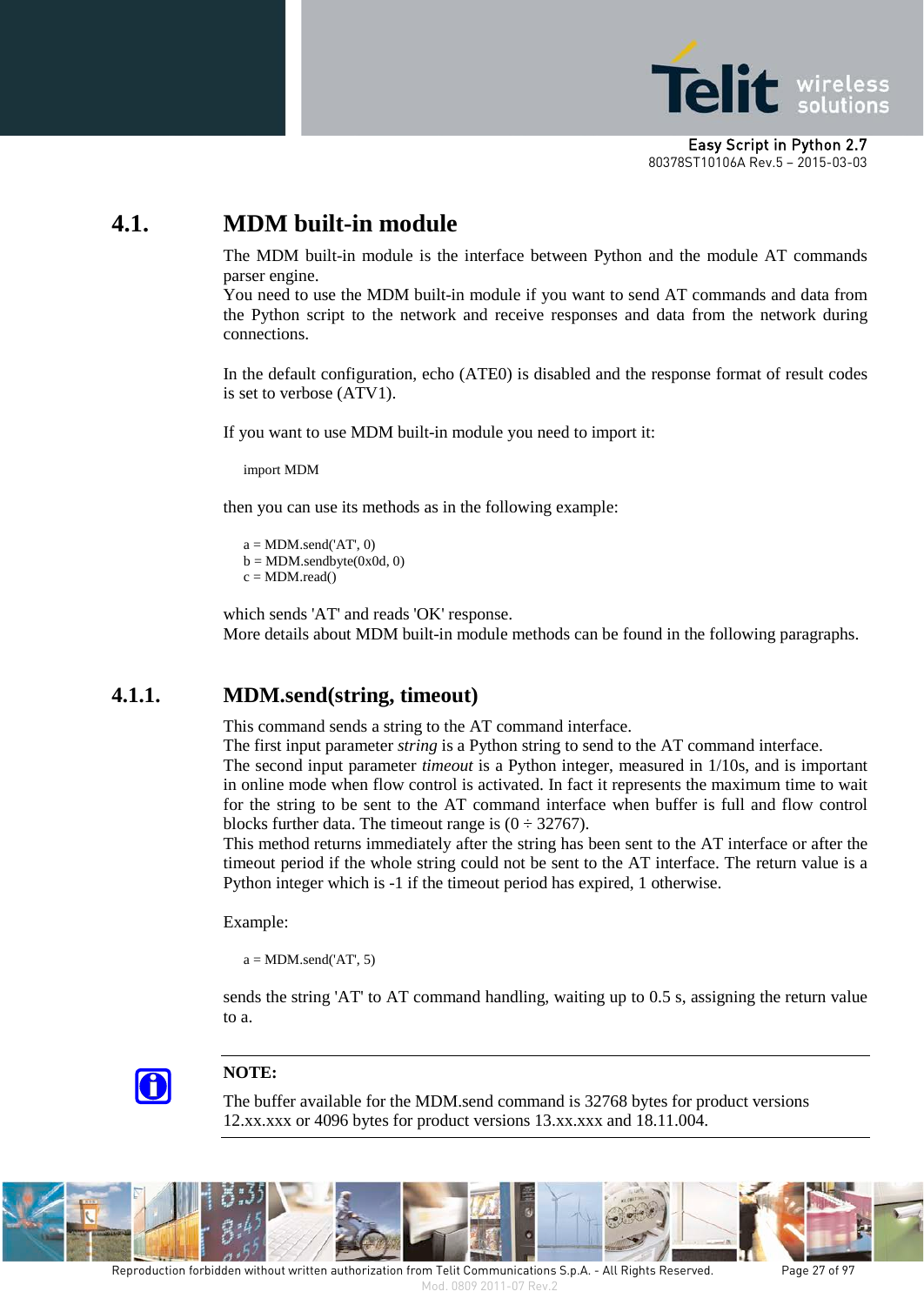

### <span id="page-27-0"></span>**4.1.2. MDM.read()**

This command receives a string from the AT command interface. It has no input parameter.

The return value is a Python string which contains the data received and stored in buffer at the moment of command execution. The value might be empty if no data is received.

Example:

 $a = MDM.read()$ 

Receives a string from AT command handling, assigning the return value to a.



#### **NOTE:**

The buffer available for MDM.read command is 32768 bytes for product versions12.xx.xxx or 4096 bytes for product versions 13.xx.xxx and 18.11.004. The maximum number of bytes returned by each MDM.read is 1023.



#### **NOTE:**

It is up to Python script to keep empty MDM.read buffer.

#### <span id="page-27-1"></span>**4.1.3. MDM.sendbyte(byte, timeout)**

This command sends one byte to the AT command interface.

The first input parameter *byte* can be zero or any Python byte to send to the AT command interface.

The second input parameter *timeout* is a Python integer, measured in 1/10s, and is important in online mode when flow control is activated. In fact it represents the maximum time to wait for the byte to be sent to the AT command interface when buffer is full and flow control blocks further data. The timeout range is  $(0 \div 32767)$ .

This method returns immediately after the byte has been sent to the AT interface or after the timeout period if the byte could not be sent to the AT interface. The return value is a Python integer which is -1 if the timeout expired, 1 otherwise.

Example:

 $b = MDM$ .sendbyte $(0x0d, 0)$ 

Sends the byte 0x0d (carriage return <CR>) to the AT commands handling, without waiting and assigning the return value to b.

#### <span id="page-27-2"></span>**4.1.4. MDM.readbyte()**

This command receives a byte from the AT command interface. It has no input parameter.



Reproduction forbidden without written authorization from Telit Communications S.p.A. - All Rights Reserved. Page 28 of 97 Mod. 0809 2011-07 Rev.2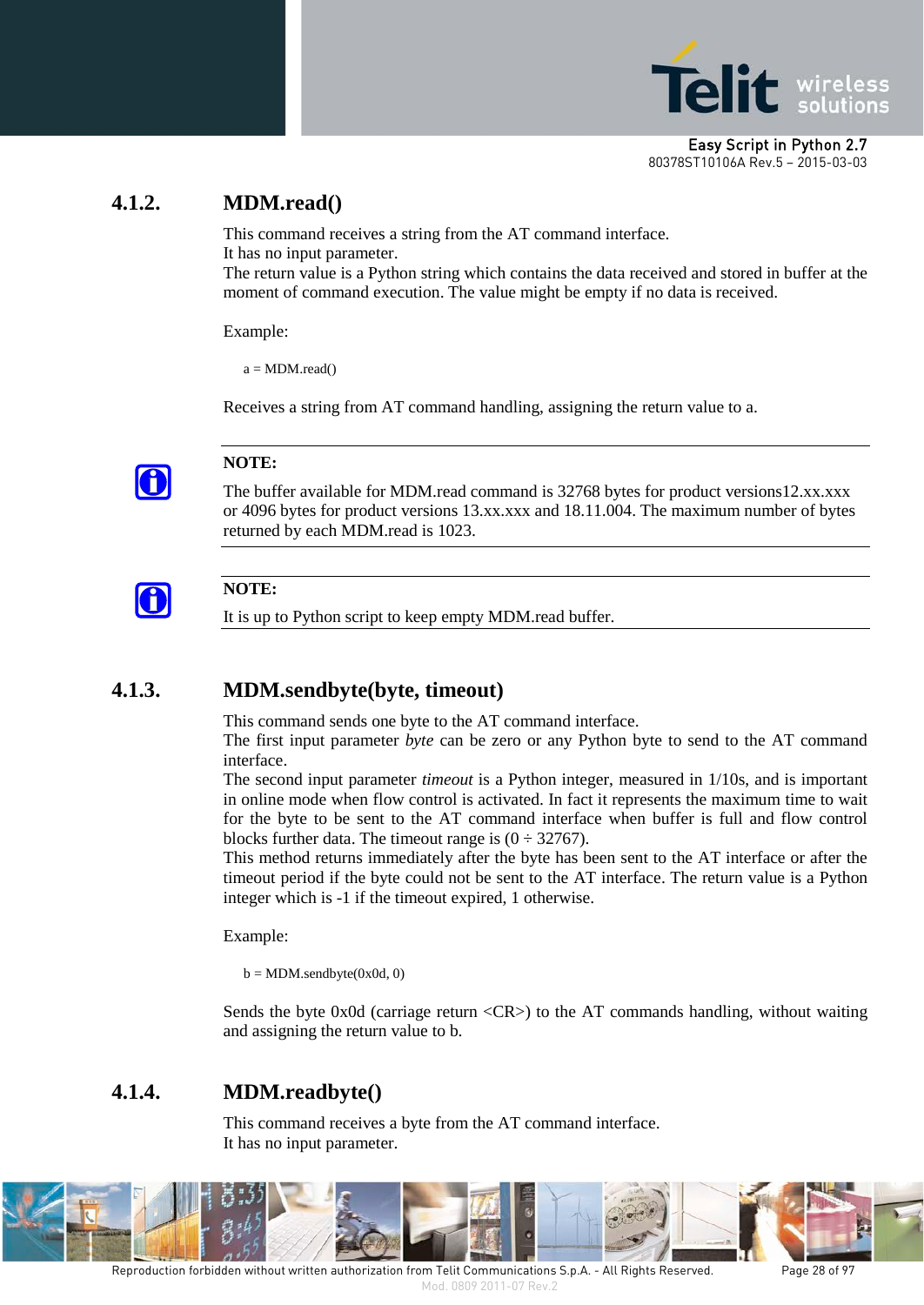

The return value is a Python integer which is the byte value received and stored in buffer at the moment of command execution or is -1 if no data is received. The return value can also be zero.

Example:

 $b = MDM.readbyte()$ 

receives a byte from AT command handling, assigning the return value to b.

#### <span id="page-28-0"></span>**4.1.5. MDM.sendavail()**

This command queries the number of bytes available to send to MDM buffer. It has no input parameter.

The return value is a Python integer which is the number of bytes available to send to MDM buffer.

Example:

 $n = MDM.sendavail()$ 

queries the number of bytes available to send, assigning the return value to n.

#### <span id="page-28-1"></span>**4.1.6. MDM.getDCD()**

This command gets Carrier Detect (DCD) from the AT command interface. It has no input parameter. The return value is a Python integer which is either 0 if DCD is OFF or 1 if DCD is ON.

Example:

 $cd = MDM.getDCD()$ 

gets DCD from AT command handling, assigning the return value to cd.

## <span id="page-28-2"></span>**4.1.7. MDM.getCTS()**

This command gets Clear to Send (CTS) from the AT command interface. It has no input parameter. The return value is a Python integer which is either 0 if CTS is set to OFF or 1 if CTS is set to ON.

Example:

 $cts = MDM.getCTS()$ 

gets CTS from AT command handling, assigning the return value to cts.

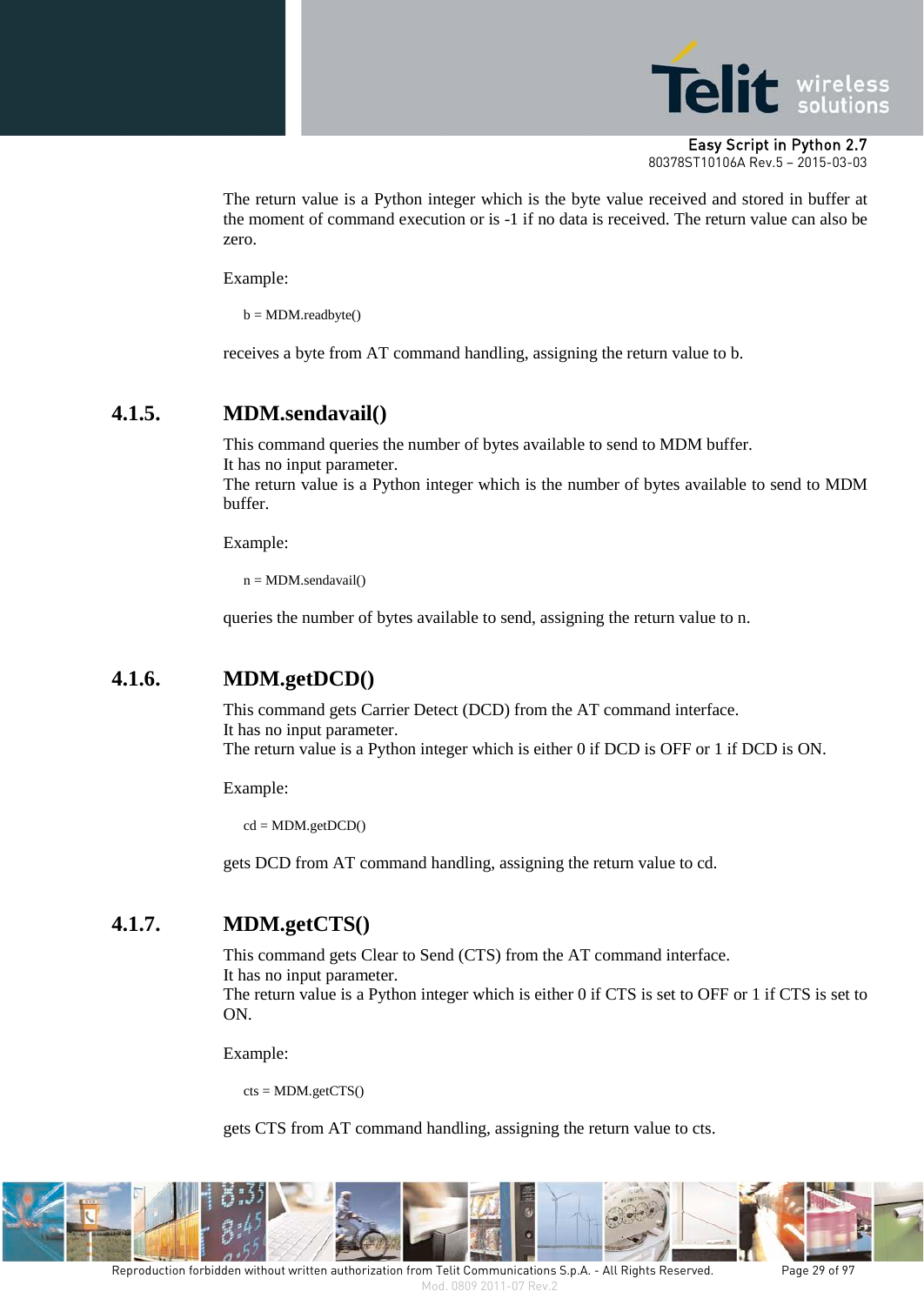

### <span id="page-29-0"></span>**4.1.8. MDM.getDSR()**

This command gets Data Set Ready (DSR) from the AT command interface. It has no input parameter. The return value is a Python integer which is either 0 if DSR is OFF or 1 if DSR is ON.

Example:

 $dsr = MDM.getDSR()$ 

gets DSR from AT command handling, assigning the return value to dsr.

#### <span id="page-29-1"></span>**4.1.9. MDM.getRI()**

This command gets Ring Indicator (RI) from the AT command interface. It has no input parameter. The return value is a Python integer which is either 0 if RI is set to OFF or 1 if RI is set to ON.

Example:

 $ri = MDM.getRI()$ 

gets RI from AT command handling, assigning the return value to ri.

#### <span id="page-29-2"></span>**4.1.10. MDM.setRTS(RTS\_value)**

This command sets Request to Send (RTS) in the AT command interface. The input parameter *RTS\_value* is a Python integer which is either 0 if setting RTS to OFF or 1 if setting RTS to ON. No return value.

Example:

MDM.setRTS(1)

sets RTS to ON in AT command handling.

#### <span id="page-29-3"></span>**4.1.11. MDM.setDTR(DTR\_value)**

This command sets Data Terminal Ready (DTR) in the AT command interface. The input parameter *DTR\_value* is a Python integer which is either 0 if setting DTR to OFF or 1 if setting DTR to ON. No return value.

Example:

MDM.setDTR(0)

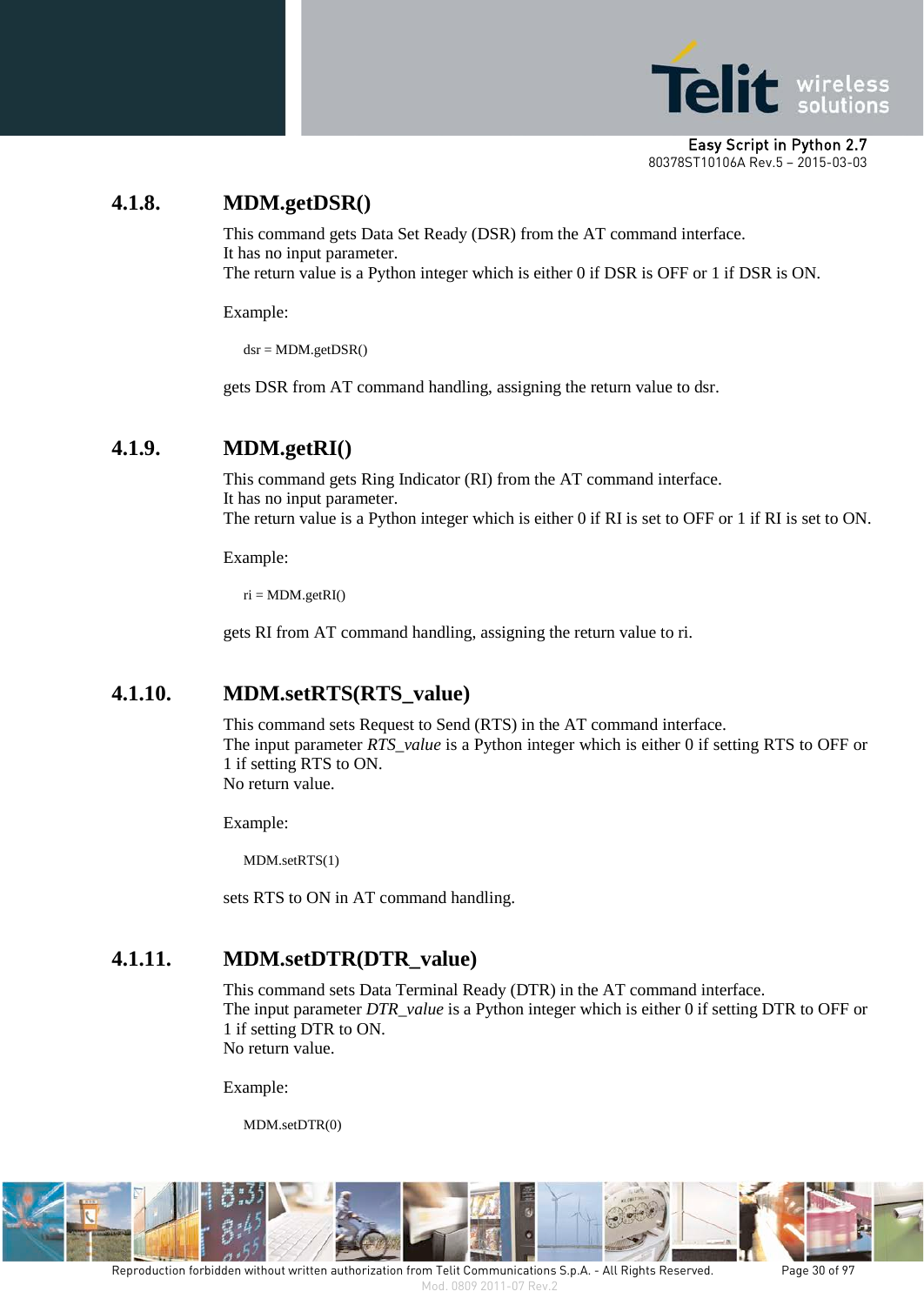

sets DTR to OFF in AT command handling.



Reproduction forbidden without written authorization from Telit Communications S.p.A. - All Rights Reserved. Page 31 of 97 Mod. 0809 2011-07 Rev.2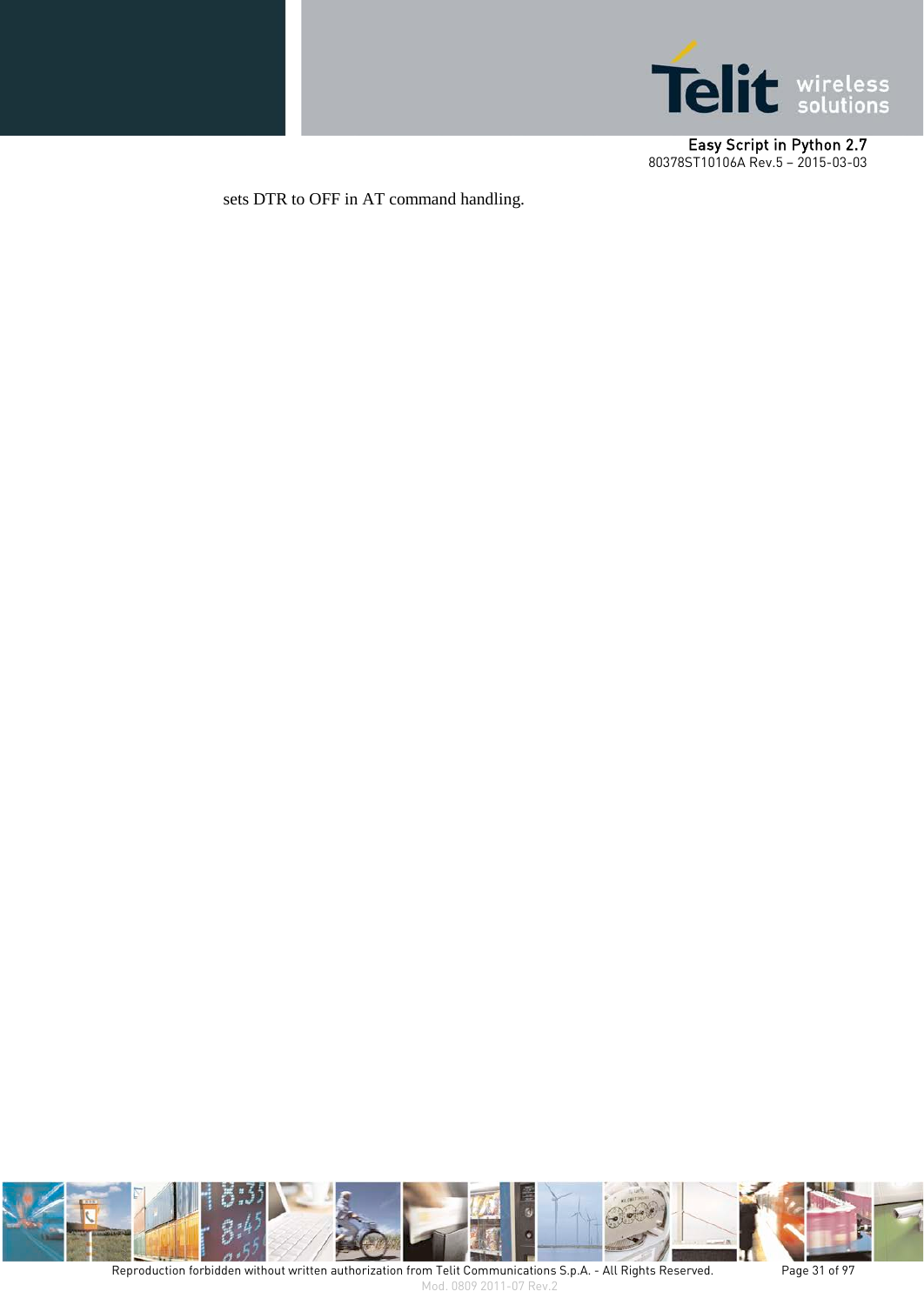

# <span id="page-31-0"></span>**4.2. MDM2 built-in module**

MDM2 built-in module is the second interface between Python and the module internal AT command handling. It is used to send AT commands from Python script to module and receive AT responses from module to Python script when the classic MDM built-in module is already in use.

Though MDM2 built-in module is independent from activation of CMUX protocol, it works on the second instance of AT parser in the same way the second CMUX port does. So the rules on AT commands that apply on the first and second CMUX ports (AT parser instances) apply on MDM and MDM2 as well.

See "AT Commands Reference Guide" and "CMUX User Guide" for details on availability of AT commands on all instances and for the rules on parallel execution of AT commands on two instances.

In the default configuration, echo (ATE0) is disabled and the response format of result codes is set to verbose (ATV1).

If you want to use MDM2 built-in module you need to import it:

import MDM2

than you can use its methods like in the following example:

 $a = MDM2.send('AT'. 0)$  $b = MDM2$ .sendbyte $(0x0d, 0)$  $c = MDM2.read()$ 

which sends 'AT' and reads 'OK' response. More details about MDM2 built-in module methods can be found in the following paragraphs.

### <span id="page-31-1"></span>**4.2.1. MDM2.send(string, timeout)**

This command sends a string to the AT command interface.

The first input parameter *string* is a Python string to send to the AT command interface.

The second input parameter *timeout* is a Python integer, measured in 1/10s, and is important in online mode when flow control is activated. In fact it represents the maximum time to wait for the string to be sent to the AT command interface when buffer is full and flow control blocks further data. The timeout range is  $(0 \div 32767)$ .

This method returns immediately after the string has been sent to the AT interface or after the timeout period if the whole string could not be sent to the AT interface. The return value is a Python integer which is -1 if the timeout period has expired, 1 otherwise.

Example:

 $a = MDM2$ .send('AT', 5)

sends string 'AT' to AT command handling, possibly waiting for 0.5 s, assigning the return value to a.



Reproduction forbidden without written authorization from Telit Communications S.p.A. - All Rights Reserved. Page 32 of 97 Mod. 0809 2011-07 Rev.2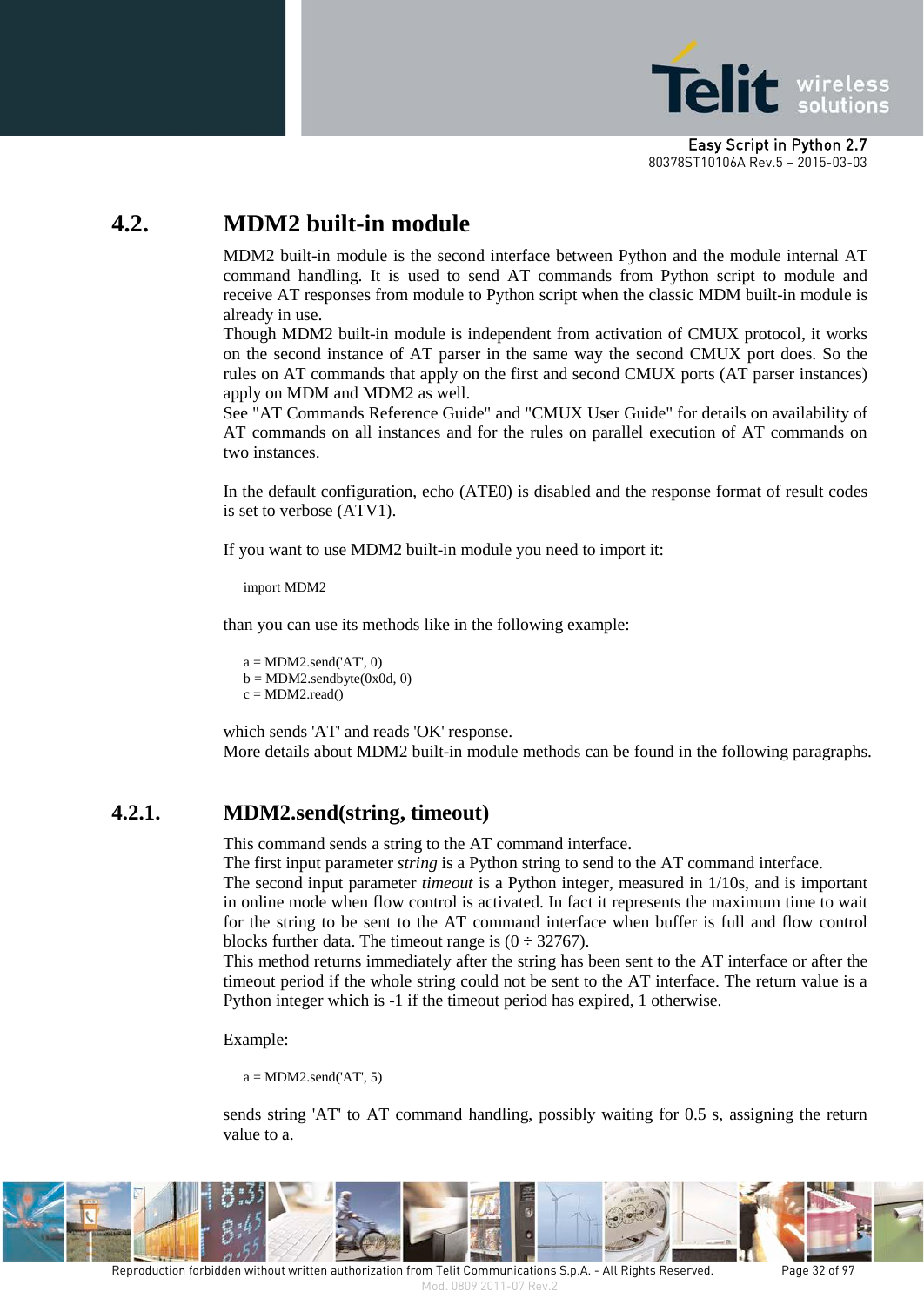



#### **NOTE:**

The buffer available for MDM2.send command is 32768 bytes for product versions 12.xx.xxx or 4096 bytes for product versions 13.xx.xxx and 18.11.004.

### <span id="page-32-0"></span>**4.2.2. MDM2.read()**

This command receives a string from the AT command interface. It has no input parameter.

The return value is a Python string which contains the data received and stored in buffer at the moment of command execution. The value might be empty if no data is received.

Example:

 $a = MDM2.read()$ 

receives a string from AT command handling, assigning the return value to a.



#### **NOTE:**

The buffer available for MDM2.read command is 32768 bytes for product versions 12.xx.xxx or 4096 bytes for product versions 13.xx.xxx and 18.11.004. The maximum number of bytes returned by each MDM2.read is 1023.



#### **NOTE:**

It is up to Python script to keep empty MDM2.read buffer.

#### <span id="page-32-1"></span>**4.2.3. MDM2.sendbyte(byte, timeout)**

This command sends a byte to the AT command interface.

The first input parameter *byte* can be zero or any Python byte to send to the AT command interface.

The second input parameter *timeout* is a Python integer, measured in 1/10s, and is important in online mode when flow control is activated. In fact it represents the maximum time to wait for the byte to be sent to the AT command interface when buffer is full and flow control blocks further data. The timeout range is  $(0 \div 32767)$ .

This method returns immediately after the byte has been sent to the AT interface or after the timeout period if the byte could not be sent to the AT interface. The return value is a Python integer which is -1 if the timeout expired, 1 otherwise.

Example:

 $b = MDM2$ .sendbyte(0x0d, 0)

sends byte 0x0d, that is  $\langle CR \rangle$ , to AT command handling, without waiting, assigning the return value to b.



Reproduction forbidden without written authorization from Telit Communications S.p.A. - All Rights Reserved. Page 33 of 97 Mod. 0809 2011-07 Rev.2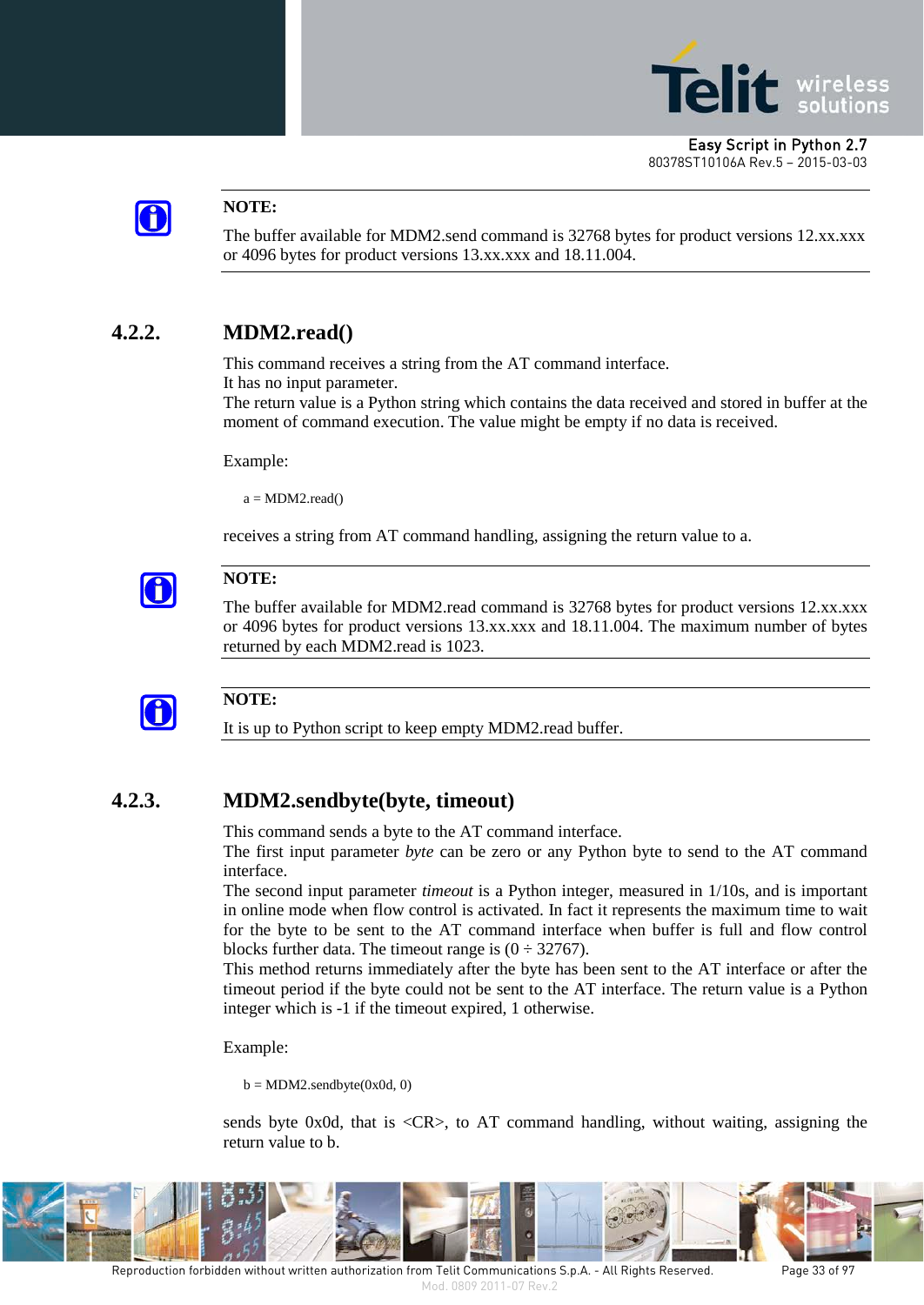

# <span id="page-33-0"></span>**4.2.4. MDM2.readbyte()**

This command receives a byte from the AT command interface.

It has no input parameter.

The return value is a Python integer which is the byte value received and stored in buffer at the moment of command execution or is -1 if no data is received. The return value can also be zero.

Example:

 $b = MDM2.readbyte()$ 

receives a byte from AT command handling, assigning the return value to b.

## <span id="page-33-1"></span>**4.2.5. MDM2.sendavail()**

This command queries the number of bytes available to send to MDM2 buffer.

It has no input parameter.

The return value is a Python integer which is the number of bytes available to send to MDM2 buffer.

Example:

 $n = MDM2$ .sendavail()

queries the number of bytes available to send, assigning the return value to n.

# <span id="page-33-2"></span>**4.2.6. MDM2.getDCD()**

This command gets Carrier Detect (DCD) from the AT command interface. It has no input parameter. The return value is a Python integer which is 0 if DCD is set to OFF or 1 if DCD is set to ON.

Example:

 $cd = MDM2.getDCD()$ 

gets DCD from AT command handling, assigning the return value to cd.

# <span id="page-33-3"></span>**4.2.7. MDM2.getCTS()**

This command gets Clear to Send (CTS) from the AT command interface. It has no input parameter.

The return value is a Python integer which is either 0 if CTS is set to OFF or 1 if CTS is set to ON.

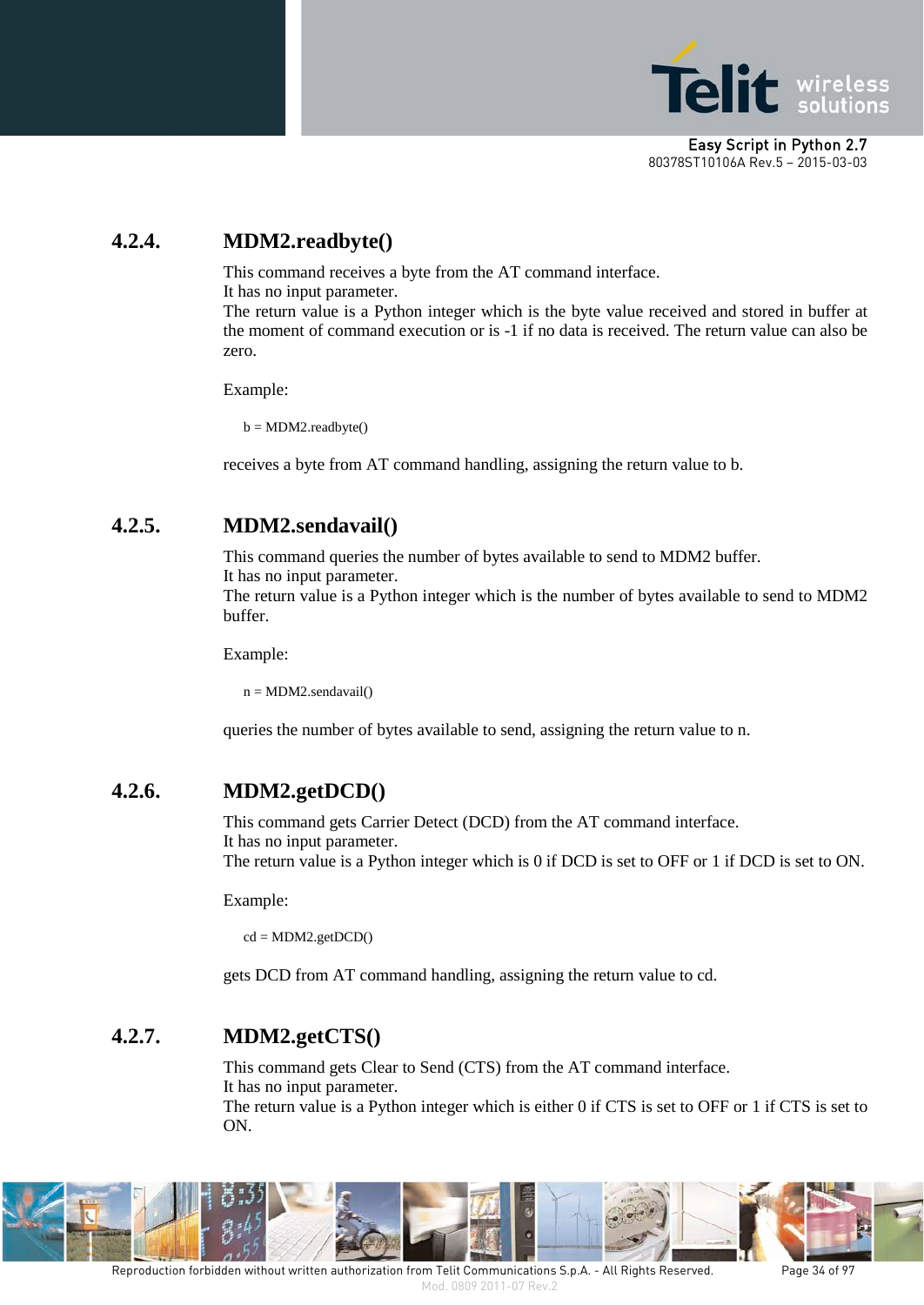

Example:

 $cts = MDM2.getCTS()$ 

gets CTS from AT command handling, assigning the return value to cts.

#### <span id="page-34-0"></span>**4.2.8. MDM2.getDSR()**

This command gets Data Set Ready (DSR) from the AT command interface. It has no input parameter.

The return value is a Python integer which is either 0 if DSR is set to OFF or 1 if DSR is set to ON.

Example:

 $dsr = MDM2.getDSR()$ 

gets DSR from AT command handling, assigning the return value to dsr.

#### <span id="page-34-1"></span>**4.2.9. MDM2.getRI()**

This command gets Ring Indicator (RI) from the AT command interface. It has no input parameter. The return value is a Python integer which is 0 if RI is set to OFF or 1 if RI is set to ON.

Example:

 $ri = MDM2.getRI()$ 

gets RI from AT command handling, assigning the return value to ri.

#### <span id="page-34-2"></span>**4.2.10. MDM2.setRTS(RTS\_value)**

This command sets Request to Send (RTS) in the AT command interface. The input parameter *RTS\_value* is a Python integer which is 0 if setting RTS to set to OFF or 1 if setting RTS to set to ON. No return value.

Example:

MDM2.setRTS(1)

sets RTS to ON in AT command handling.

## <span id="page-34-3"></span>**4.2.11. MDM2.setDTR(DTR\_value)**

This command sets Data Terminal Ready (DTR) in the AT command interface.



Reproduction forbidden without written authorization from Telit Communications S.p.A. - All Rights Reserved. Page 35 of 97 Mod. 0809 2011-07 Rev.2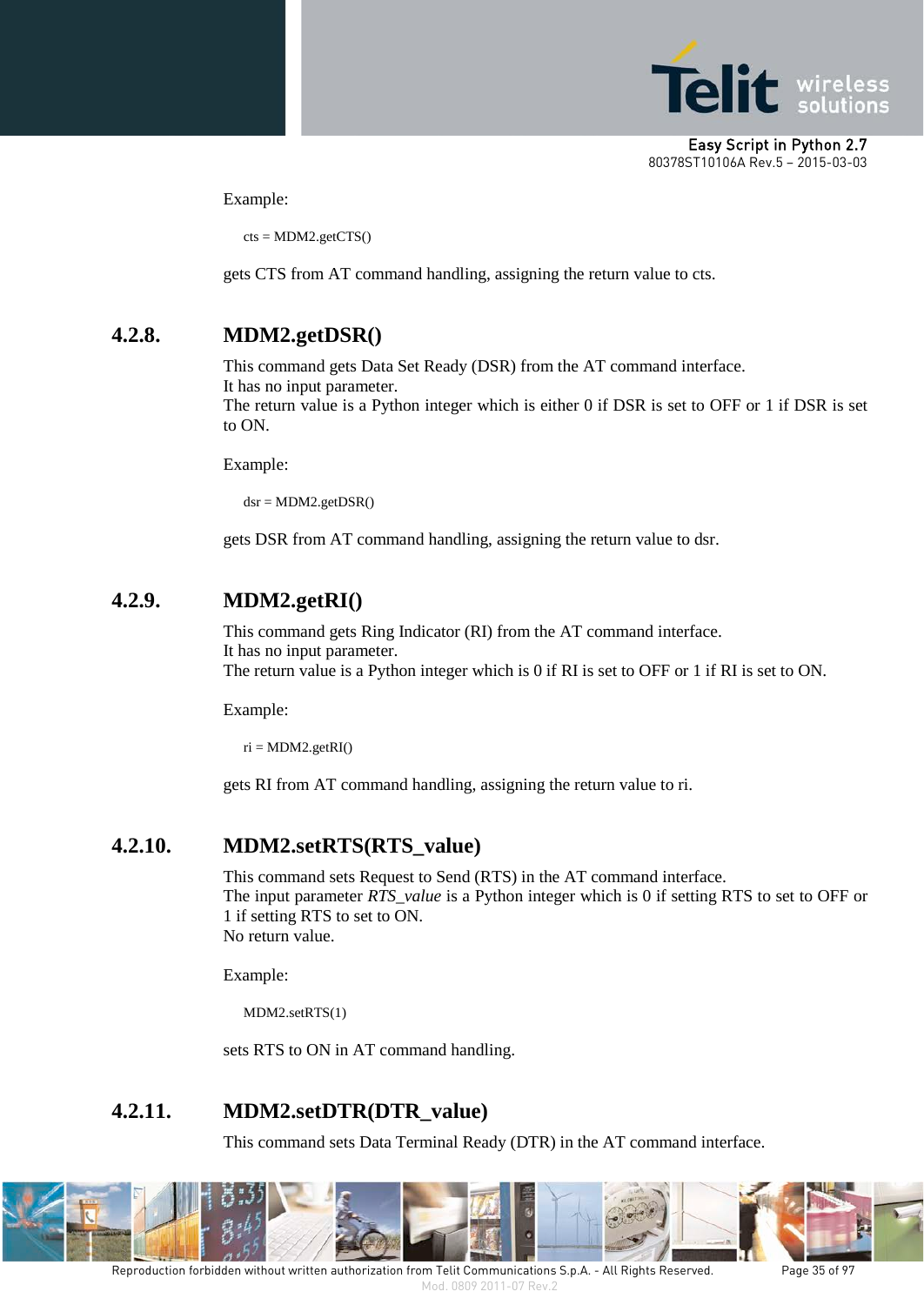

The input parameter *DTR\_value* is a Python integer which is 0 if setting DTR to set to OFF or 1 if setting DTR to set to ON. No return value.

Example:

MDM2.setDTR(0)

sets DTR to OFF in AT command handling.

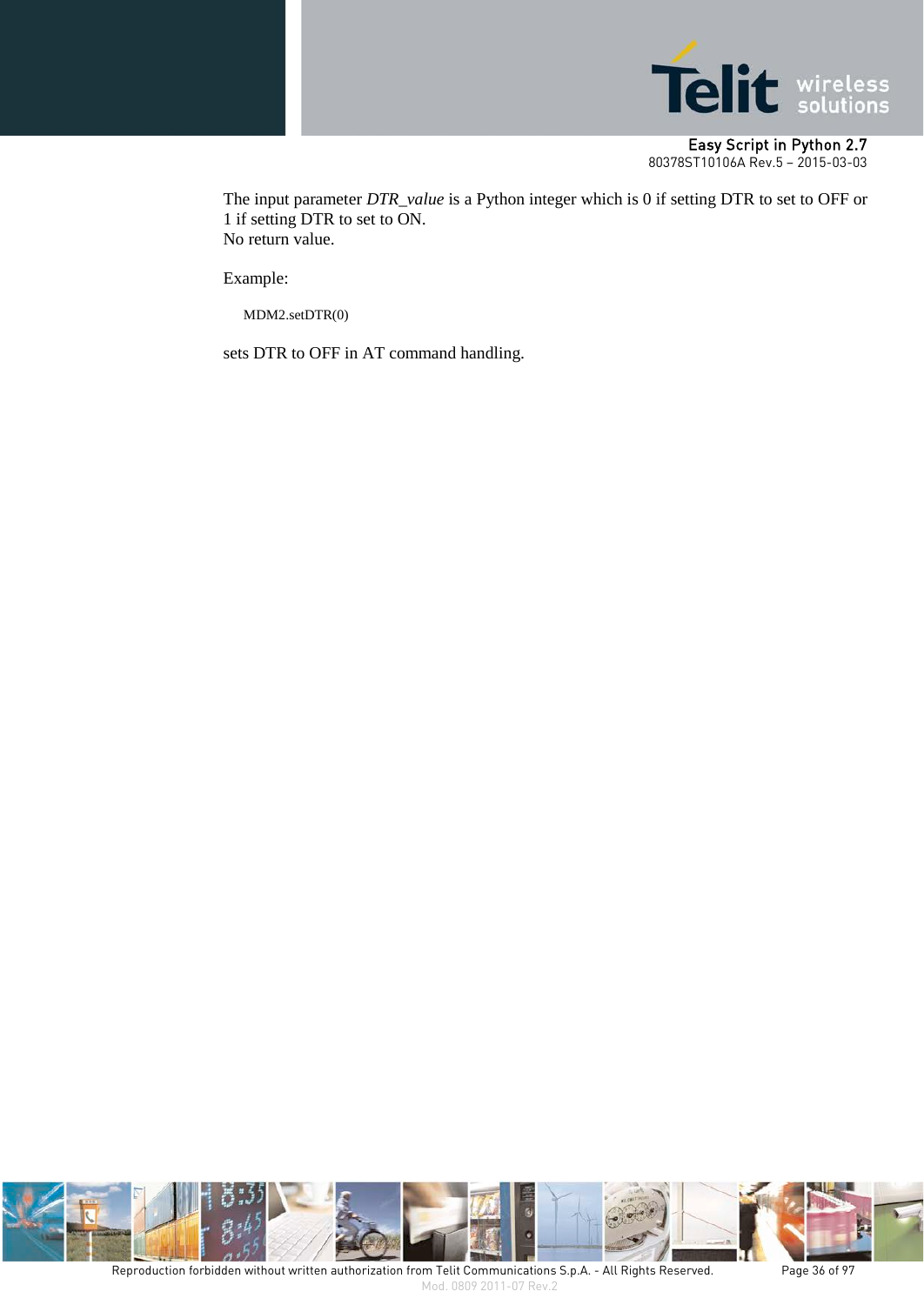

# **4.3. SER built-in module**

The SER built-in module is an interface between the Python core and the device serial port over the RXD/TXD pins direct handling. You need to use the SER built-in module if you want to send data from the Python script to the serial port USIF0 and to receive data from the serial port USIF0 to the Python script. This serial port handling module can be used, for example, to interface the module with an external device (such as a GPS) and read/send its data (e.g. NMEA). If flow control is not enabled (default) the SER built-in module will also allow to control physical lines used as GPIO. If flow control is enabled, only available from version 12.00.xx4, version 13.00.xx5 and version 18.11.004, it will not be possible to control physical lines used as GPIO.

If you want to use SER built-in module you need to import it:

import SER

then you can use its methods, like in the following example:

a = SER.set\_speed('9600')  $b = SER.send('test')$  $c = SER.sendbyte(0x0d)$  $d = SER.read()$ 

which sends 'test' followed by <CR> and receives data.

More details about SER built-in module methods can be found in the following paragraphs.

#### **4.3.1. SER.send(string, <timeout>)**

This command sends a string to the serial port TXD/RXD.

The first input parameter *string* is a Python string to send to the serial port USIF0.

The second input parameter *<timeout>* is optional, is only available from version 12.00.xx4, version 13.00.xx5 and version 18.11.004, is a Python integer, measured in 1/10s, and is only used when flow control is enabled. In fact it represents the maximum time to wait for the string to be sent to the serial port USIF0 when buffer is full and flow control blocks further data. The timeout range is  $(0 \div 32767)$ .

This method returns immediately after the string has been sent to the serial port USIF0 or, when flow control is enabled, after the timeout period if the whole string could not be sent to the serial port USIF0. The return value is a Python integer which is -1 if the timeout period has expired, 1 otherwise.

Example:

 $a = SER.send('test')$ 

sends the string 'test' to the serial port USIF0 handling, assigning the return value to a.



**NOTE:**

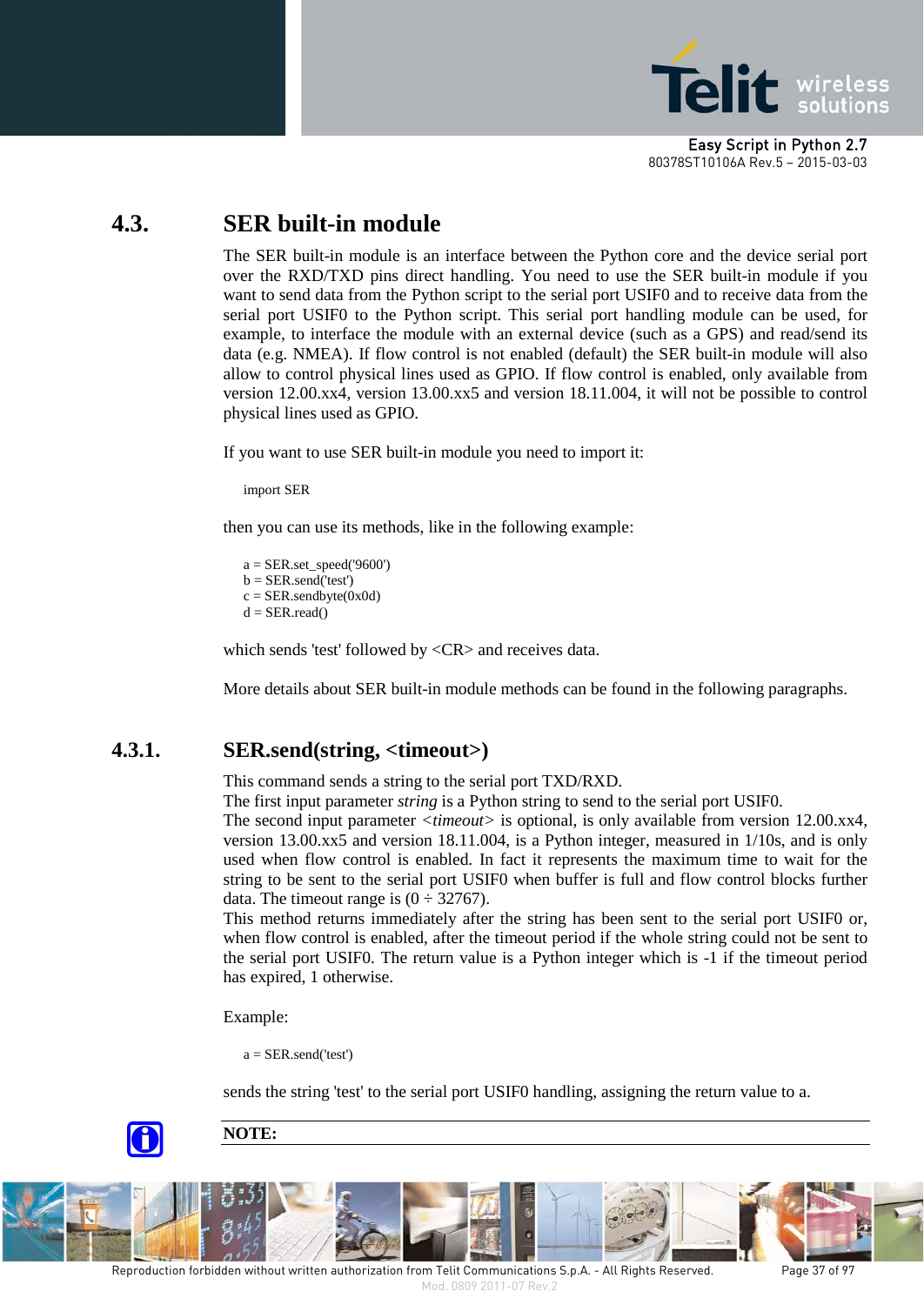

The buffer available for the SER.send command is 4096 bytes.

### **4.3.2. SER.read()**

This command receives a string from the serial port TXD/RXD.

It has no input parameter.

The return value is a Python string which contains the data received and stored in buffer at the moment of command execution. The value might be empty if no data is received.

Example:

 $a = SER.read()$ 

receives a string from the serial port USIF0 handling, assigning the return value to a.



#### **NOTE:**

The buffer available for the SER.read command is 4096 bytes. The maximum number of bytes returned by each SER.read is 1023.



#### **NOTE:**

It is up to Python script to keep empty SER.read buffer.

#### **4.3.3. SER.sendbyte(byte, <timeout>)**

This command sends a byte to the serial port TXD/RXD.

The first input parameter *byte* can be zero or any Python byte to send to the serial port USIF0. The second input parameter *<timeout>* is optional, is only available from version 12.00.xx4, version 13.00.xx5 and version 18.11.004, is a Python integer, measured in 1/10s, and is only used when flow control is enabled. In fact it represents the maximum time to wait for the byte to be sent to the serial port USIF0 when buffer is full and flow control blocks further data. The timeout range is  $(0 \div 32767)$ .

This method returns immediately after the byte has been sent to the serial port USIF0 or, when flow control is enabled, after the timeout period if the byte could not be sent to the serial port USIF0. The return value is a Python integer which is -1 if the timeout period has expired, 1 otherwise.

Example:

 $b = SER.sendbyte(0x0d)$ 

sends the byte 0x0d, that corresponds to <CR>, to the serial port USIF0 handling, assigning the return value to b.

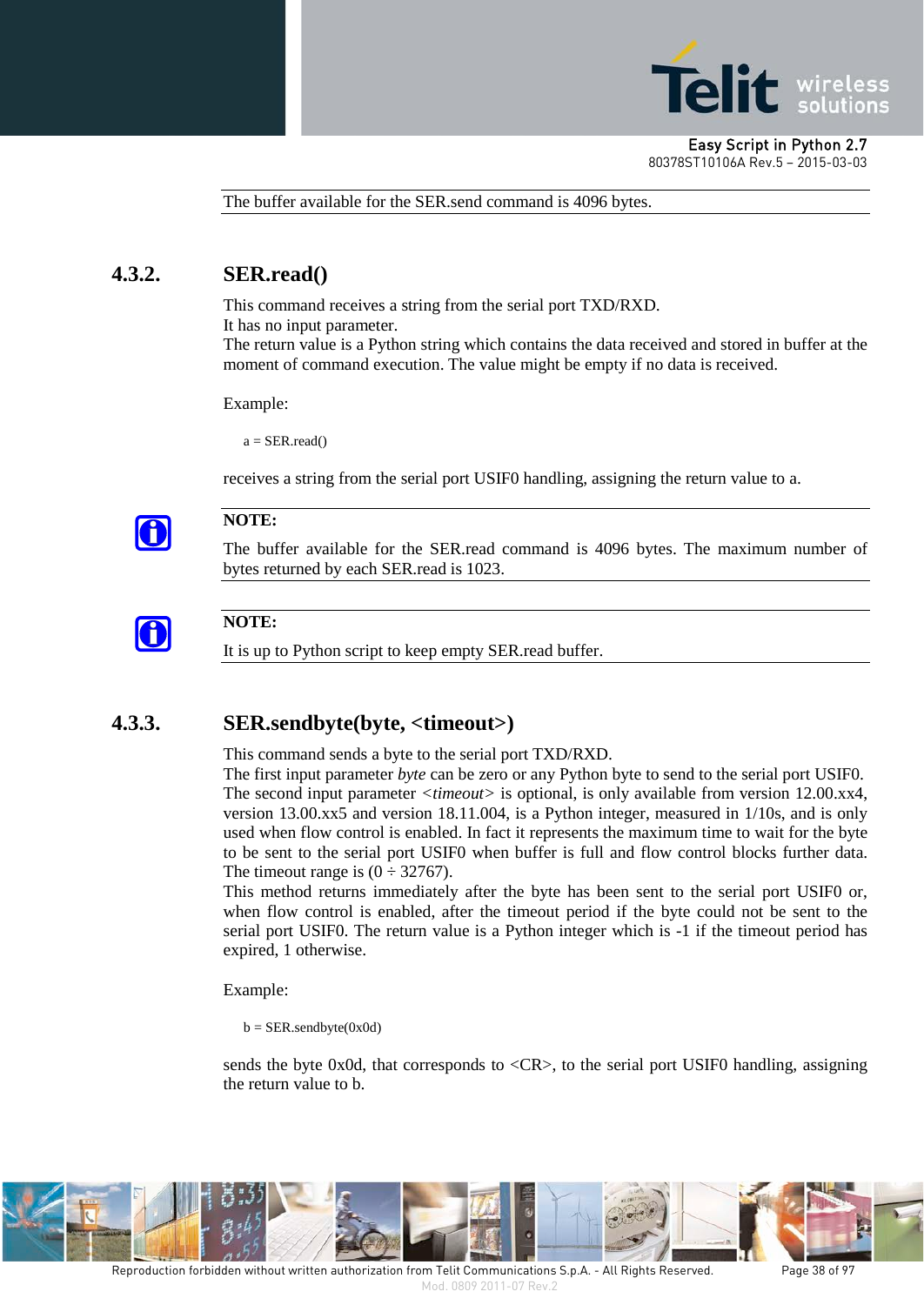

### **4.3.4. SER.readbyte()**

This command receives a byte from the serial port TXD/RXD. It has no input parameter.

The return value is a Python integer which is the byte value received and stored in buffer at the moment of command execution or is -1 if no data is received. The return value can also be zero.

Example:

b = SER.readbyte()

receives a byte from serial port USIF0 handling, assigning the return value to b.

### **4.3.5. SER.sendavail()**

This command queries the number of bytes available to send to SER buffer. It has no input parameter.

The return value is a Python integer which is the number of bytes available to send to SER buffer.

Example:

 $n = SER.sendavail()$ 

queries the number of bytes available to send, assigning the return value to n.

#### **4.3.6. SER.set\_speed(speed, <char format>, <flow control>)**

This command sets the serial port TXD/RXD speed. The default serial port TXD/RXD speed is 115200.

The first input parameter *speed* is a Python string which is the value of the serial port speed. It can assume values in the range from '300' to '115200'.

The second optional parameter *<char format>* is a Python string that represents the character format to be used:

the first character is the number of bits per char  $(7 \text{ or } 8)$ , then the parity setting  $(N - none, E -)$ even, O- odd) and in the end the number of stop bits (1 or 2). The default value is "8N1". For version 18.11.004 only "8N1" value is available

The third optional parameter *<flow control>* is only available from version 12.00.xx4, version 13.00.xx5 and version 18.11.004 and is a Python string that represents the flow control mode to be used:

"none" set no flow control enabled,

"hw" set hardware flow control enabled.

The default value is "none".

The return value is a Python integer which is -1 if an error occurred otherwise is 1.

Example:

 $b = SER.set\_speed('9600')$ 



Reproduction forbidden without written authorization from Telit Communications S.p.A. - All Rights Reserved. Page 39 of 97 Mod. 0809 2011-07 Rev.2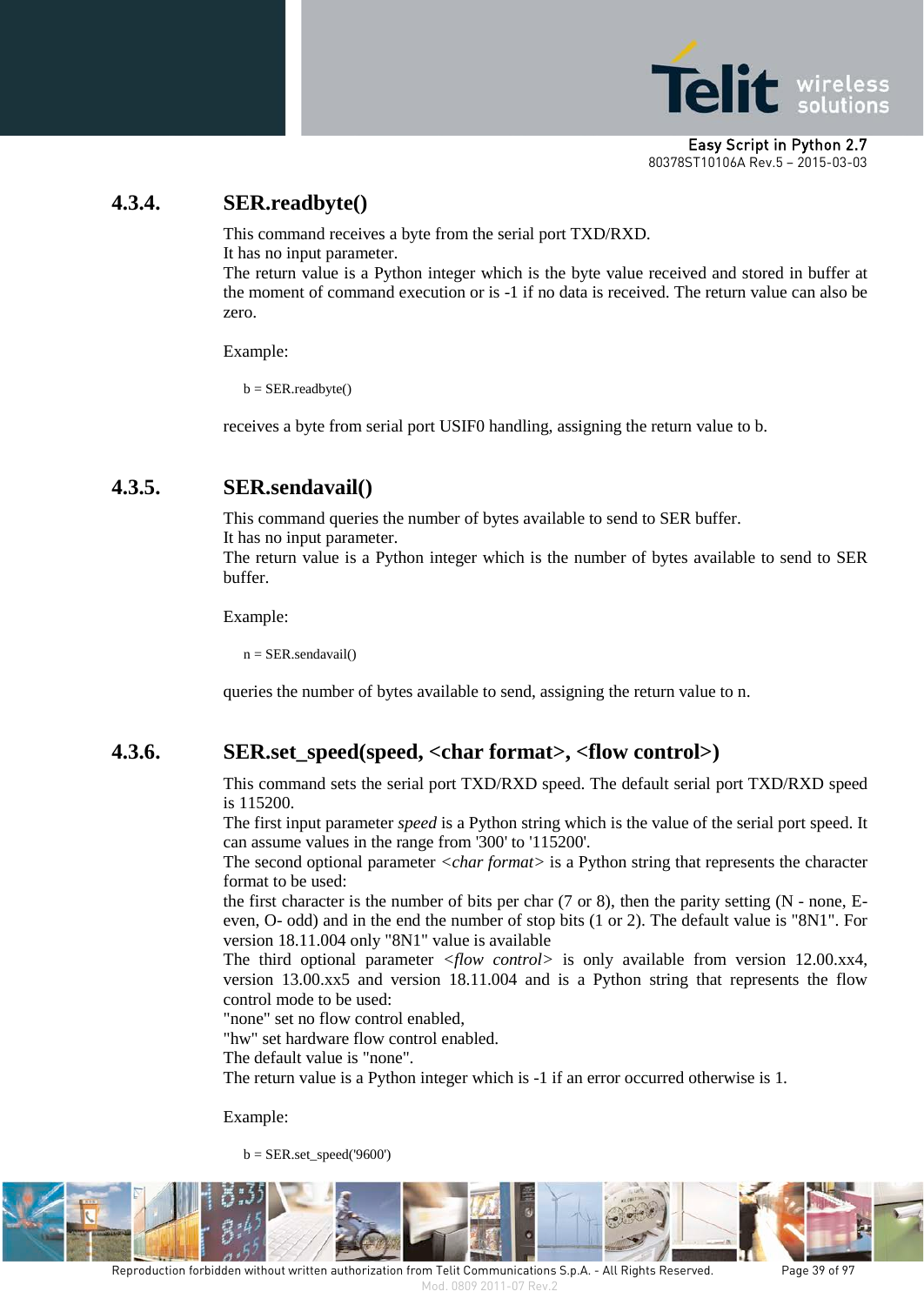



#### **NOTE:**

Sending the +IPR command to the device does not affect the physical serial port, you must use this function to set the speed of the port when using the Python engine.

sets the serial port USIF0 speed to 9600, assigning the return value to b.

# **4.3.7. SER.setDCD(DCD\_value)**

This command sets Carrier Detect (DCD) on the serial port USIF0. From version 12.00.xx4, version 13.00.xx5 and version 18.11.004 this command has no effect if flow control is enabled. The input parameter *DCD\_value* is a Python integer which is either 0 if DCD is set to OFF or 1 if DCD is set to ON. No return value.

Example:

SER.setDCD(1)

sets DCD to ON in USIF0.

## **4.3.8. SER.setCTS(CTS\_value)**

This command sets Clear to Send (CTS) on the serial port USIF0. From version 12.00.xx4, version 13.00.xx5 and version 18.11.004 this command has no effect if flow control is enabled. The input parameter *CTS\_value* is a Python integer which is either 0 if CTS is set to OFF or 1 if CTS is set to ON. No return value.

Example:

SER.setCTS(1)

sets CTS to ON in USIF0.

#### **4.3.9. SER.setDSR(DSR\_value)**

This command sets Data Set Ready (DSR) on the serial port USIF0. From version 12.00.xx4, version 13.00.xx5 and version 18.11.004 this command has no effect if flow control is enabled.

The input parameter *DSR\_value* is a Python integer which is either 0 if DSR is set to OFF or 1 if DSR is set to ON.

No return value.

Example:



Reproduction forbidden without written authorization from Telit Communications S.p.A. - All Rights Reserved. Page 40 of 97 Mod. 0809 2011-07 Rev.2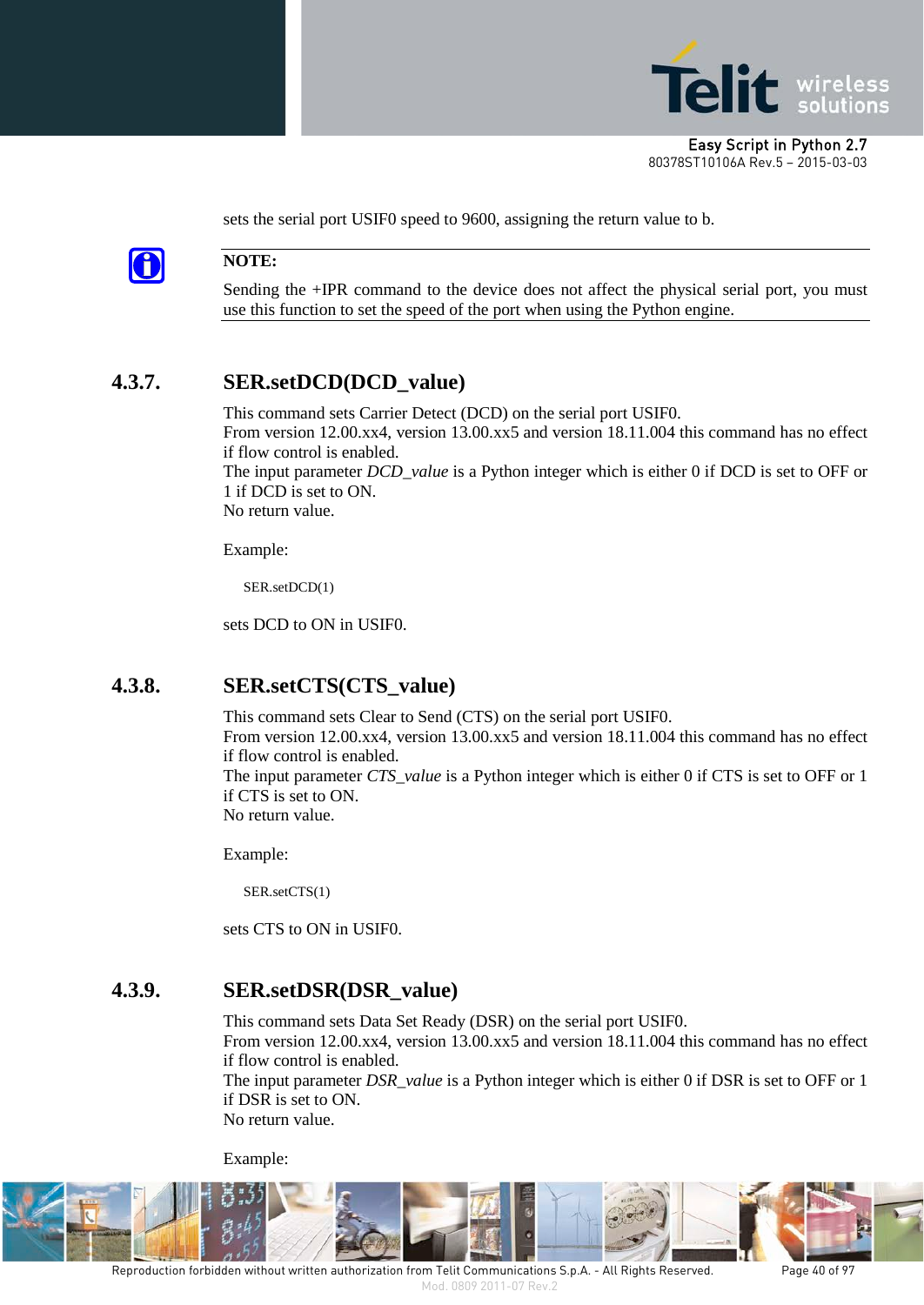

SER.setDSR(1)

sets DSR to ON in USIF0.

#### **4.3.10. SER.setRI(RI\_value)**

This command sets Ring Indicator (RI) on the serial port USIF0.

From version 12.00.xx4, version 13.00.xx5 and version 18.11.004 this command has no effect if flow control is enabled.

The input parameter *RI\_value* is a Python integer which is either 0 if RI is set to OFF or 1 if RI is set to ON.

No return value.

Example:

SER.setRI(1)

sets RI to ON in USIF0.

#### **4.3.11. SER.getRTS()**

This command gets Request to Send (RTS) from the serial port USIF0. It has no input parameter. The return value is a Python integer which is either 0 if RTS is set to OFF or 1 if RTS is set to ON.

Example:

 $rts = SER.getRTS()$ 

gets RTS from USIF0, assigning the return value to rts.

#### **4.3.12. SER.getDTR()**

This command gets Data Terminal Ready (DTR) from the serial port USIF0. It has no input parameter. The return value is a Python integer which is either 0 if DTR is set to OFF or 1 if DTR is set

Example:

to ON.

 $dt = SER.getDTR()$ 

gets DTR from USIF0, assigning the return value to dtr.

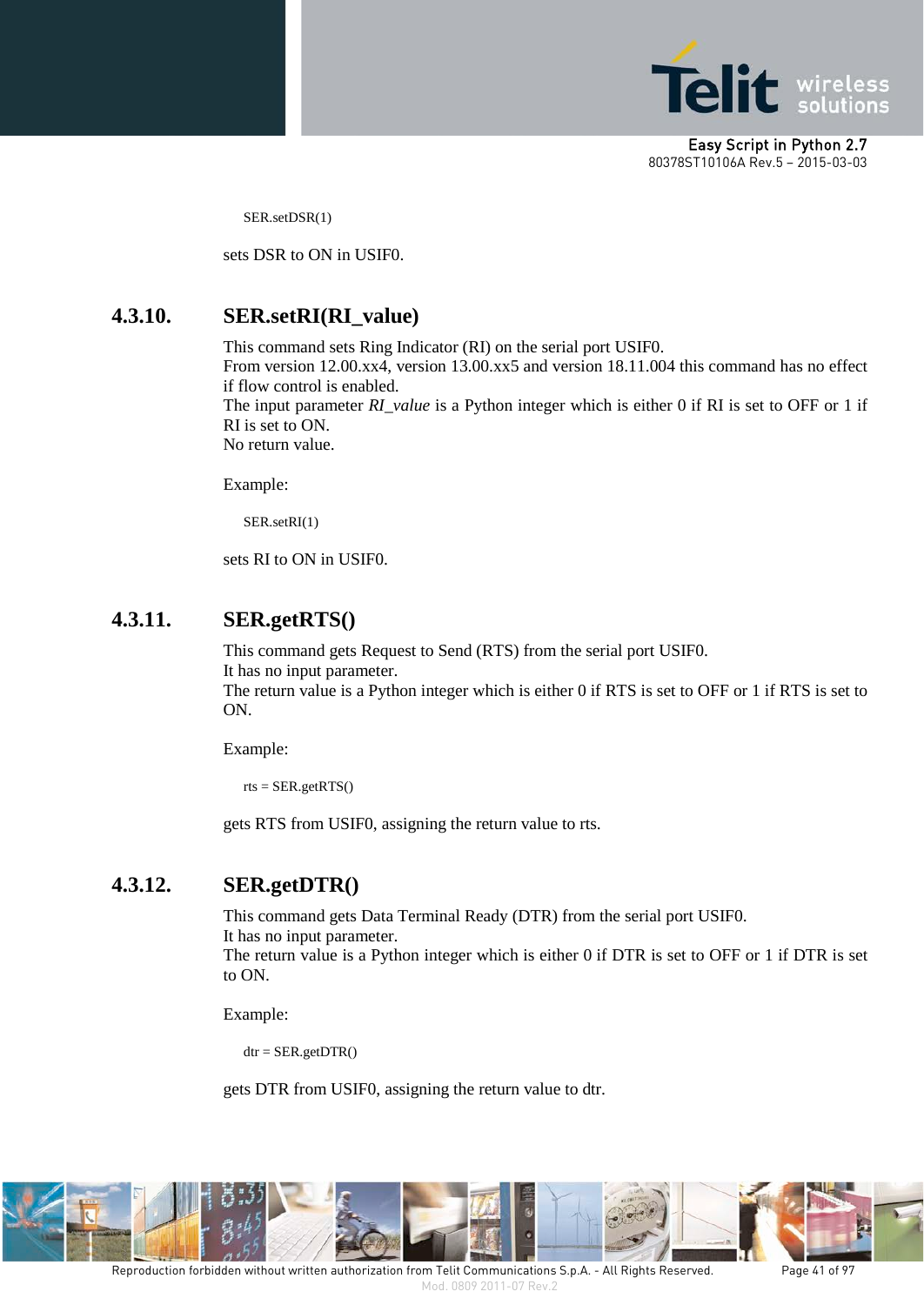

# **4.4. SER2 built-in module**

SER2 built-in module is available only for product versions from 12.00.xx4, from 13.00.xx5 and from 18.11.004.

The SER2 built-in module is an interface between the Python core and the device trace serial port over the RX\_AUX/TX\_AUX pins direct handling. You need to use the SER2 built-in module if you want to send data from the Python script to the serial port USIF1 and to receive data from the serial port USIF1 to the Python script. This serial port has not the flow control physical lines.

This module is available for all products.

It is Python script developer responsibility to use it properly.

In fact serial port USIF1 is usually dedicated to trace and debug purposes and importing this module will make trace and debug unavailable. Moreover importing this module might interfere with device serial port configuration (see HE910 UE910 Family Ports Arrangements User Guide from version 12.xx.xx4, GE910 Family Ports Arrangements User Guide from version 13.xx.xx5 or CE Family Ports Arrangements User Guide for version 18.11.004).

If you want to use SER2 built-in module you need to import it:

import SER2

then you can use its methods, like in the following example:

a = SER2.set\_speed('9600')  $b = SER2.send('test')$  $c = SER2.sendbyte(0x0d)$  $d = SER2.read()$ 

which sends 'test' followed by <CR> and receives data.

More details about SER2 built-in module methods can be found in the following paragraphs.

#### **4.4.1. SER2.send(string)**

This command sends a string to the serial port USIF1. The input parameter *string* is a Python string to send to the serial port USIF1. The return value is a Python integer which is -1 if the timeout period has expired, 1 otherwise.

Example:

 $a = SER2$ .send('test')

sends the string 'test' to the serial port USIF1 handling, assigning the return value to a.



#### **NOTE:**

The buffer available for the SER2.send command is 4096 bytes.

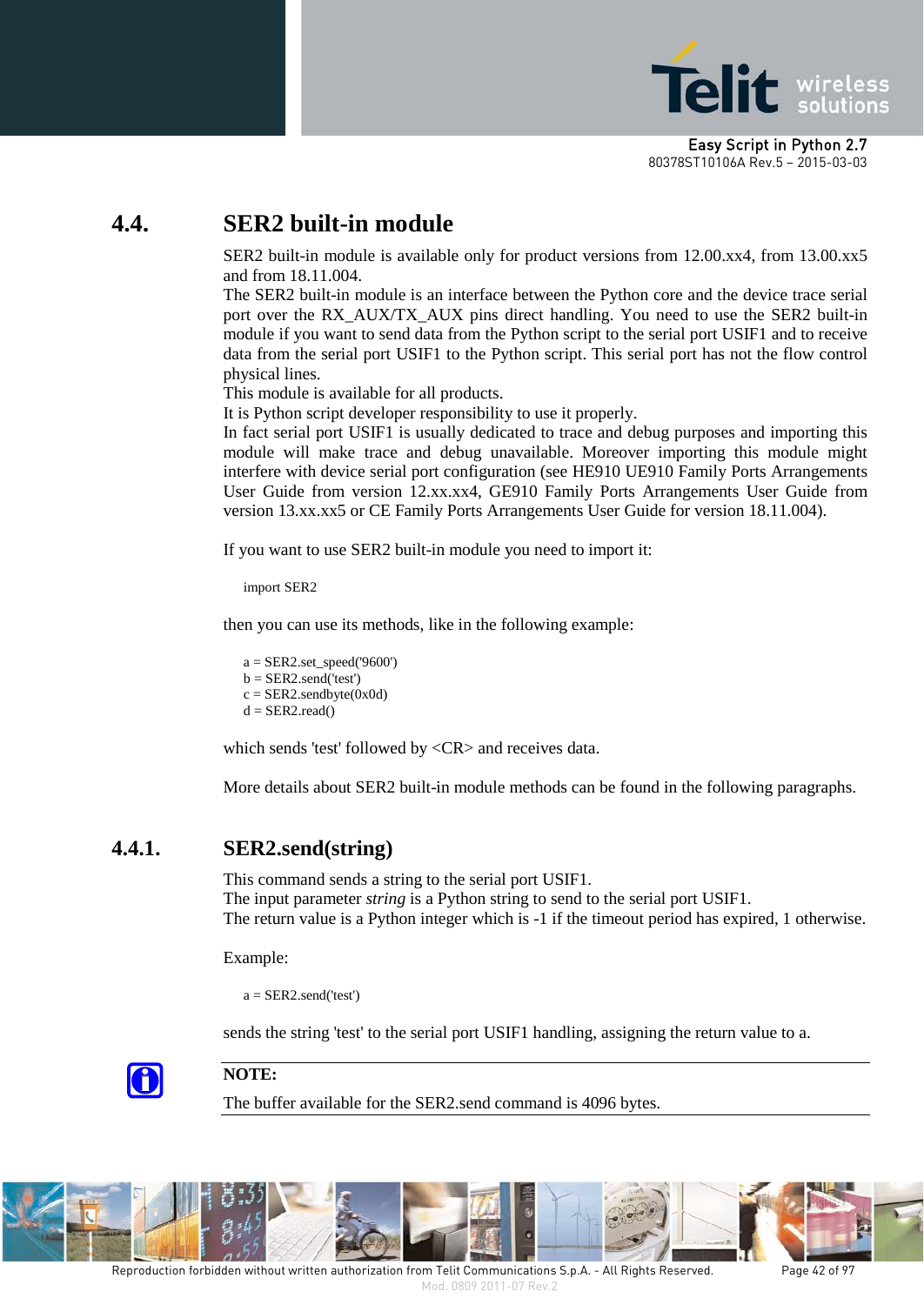

### **4.4.2. SER2.read()**

This command receives a string from the serial port USIF1. It has no input parameter. The return value is a Python string which contains the data received and stored in buffer at the

moment of command execution. The value might be empty if no data is received.

Example:

 $a = SER2.read()$ 

receives a string from the serial port USIF1 handling, assigning the return value to a.



#### **NOTE:**

The buffer available for the SER2.read command is 4096 bytes. The maximum number of bytes returned by each SER2.read is 1023.



## **NOTE:**

It is up to Python script to keep empty SER2.read buffer.

#### **4.4.3. SER2.sendbyte(byte)**

This command sends a byte to the serial port USIF1. The input parameter *byte* can be zero or any Python byte to send to the serial port USIF1. The return value is a Python integer which is -1 if the timeout period has expired, 1 otherwise.

Example:

 $b = SER2.sendbyte(0x0d)$ 

sends the byte 0x0d, that corresponds to <CR>, to the serial port USIF1 handling, assigning the return value to b.

#### **4.4.4. SER2.readbyte()**

This command receives a byte from the serial port USIF1.

It has no input parameter.

The return value is a Python integer which is the byte value received and stored in buffer at the moment of command execution or is -1 if no data is received. The return value can also be zero.

Example:

 $b = SER2.readbyte()$ 

receives a byte from serial port USIF1 handling, assigning the return value to b.



Reproduction forbidden without written authorization from Telit Communications S.p.A. - All Rights Reserved. Page 43 of 97 Mod. 0809 2011-07 Rev.2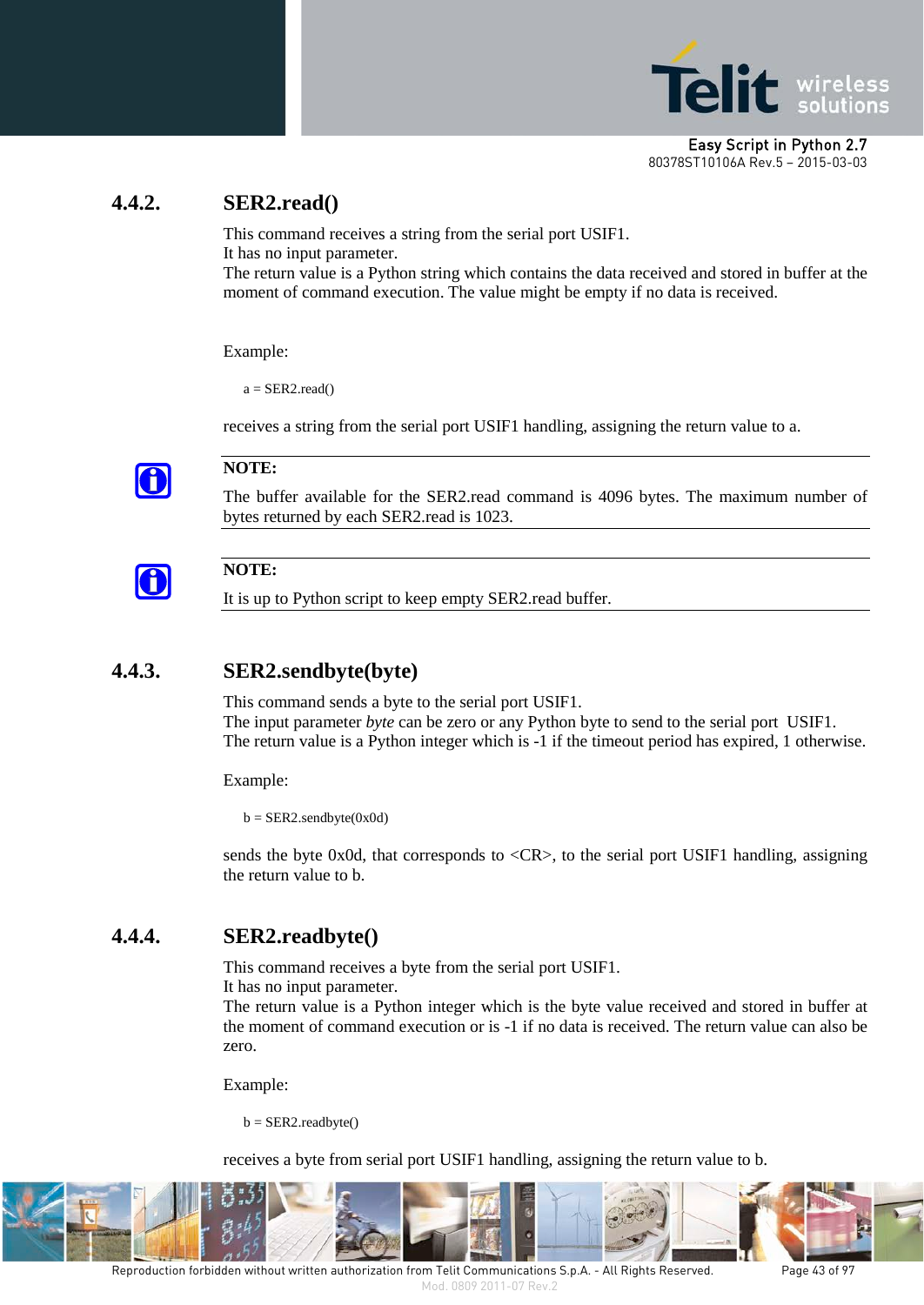

## **4.4.5. SER2.sendavail()**

This command queries the number of bytes available to send to SER2 buffer. It has no input parameter.

The return value is a Python integer which is the number of bytes available to send to SER2 buffer.

Example:

 $n = SER2$ .sendavail $()$ 

queries the number of bytes available to send, assigning the return value to n.

#### **4.4.6. SER2.set\_speed(speed, <char format>)**

This command sets the serial port USIF1 speed. The default serial port USIF1 speed is 115200.

The first input parameter *speed* is a Python string which is the value of the serial port speed. It can assume the values in the range from '300' to '115200'.

The second optional parameter *<char format>* is a Python string that represents the character format to be used:

the first character is the number of bits per char (7 or 8), then the parity setting (N - none, Eeven, O- odd) and in the end the number of stop bits (1 or 2). The default value is "8N1". The return value is a Python integer which is -1 if an error occurred otherwise is 1.

Example:

 $b = SER2.set\_speed('9600')$ 

sets the serial port USIF1 speed to 9600, assigning the return value to b.

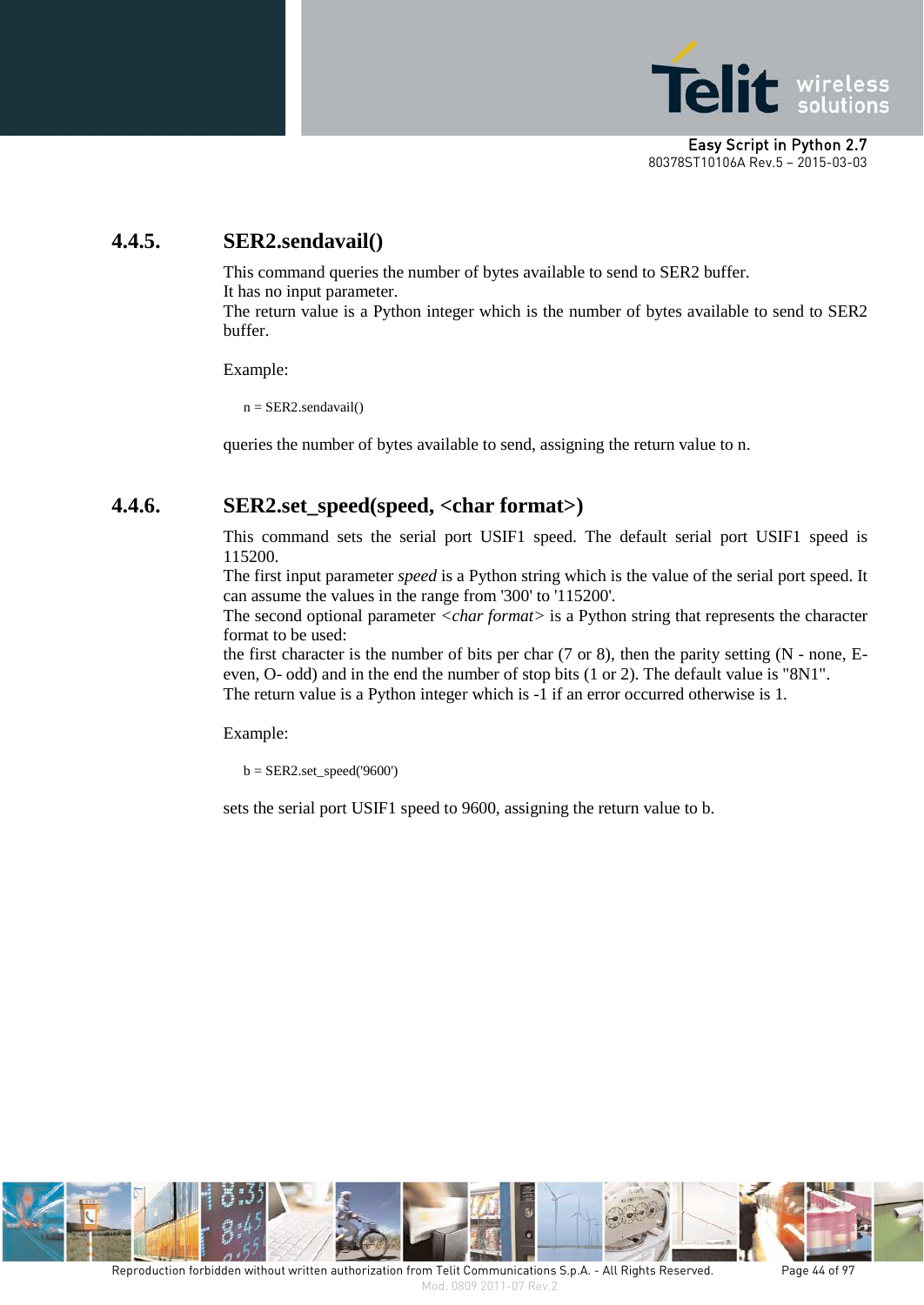

# **4.5. GPIO built-in module**

The GPIO built-in module is an interface between the Python core and the module internal general purpose input output direct handling. The GPIO built-in module is used to set GPIO values and to read GPIO values from the Python script. You can control the GPIO pins also by sending internal 'AT#GPIO' commands using the MDM module, but using the GPIO module is faster because no command parsing is involved, therefore its use is recommended.



#### **NOTE:**

The Python core does not verify if the pins are already used for other purposes by other functions, it's the customer responsibility to ensure that no conflict over pins occurs.

If you want to use the GPIO built-in module you need to import it:

import GPIO

then you can use its methods as in the following example:

 $a =$  GPIO.getIOvalue(5)  $b = GPIO.setIOvalue(4, 1)$ 

this reads the GPIO 5 value and sets GPIO 4 to the output with value 1.

More details about GPIO built-in module methods are in the following paragraphs.

## **4.5.1. GPIO.setIOvalue(GPIOnumber, value)**

This method sets the output value of a GPIO pin.

The first input parameter *GPIOnumber* is a Python integer which is the number of the GPIO. The second input parameter *value* is a Python integer which is the output value. It can be 0 or 1.

The return value is a Python integer which is -1 if an error occurred otherwise is 1.

Example:

 $b = GPIO.setIOvalue(4, 1)$ 

sets GPIO 4 to output with value 1, assigning the return value to b.



#### **NOTE:**

For versions up to 12.00.xx5 this method returns -1 if the *GPIOnumber* is not set to output.

## **4.5.2. GPIO.getIOvalue(GPIOnumber)**

This method gets the input value of a GPIO. The input parameter *GPIOnumber* is a Python integer which is the number of the GPIO.



Reproduction forbidden without written authorization from Telit Communications S.p.A. - All Rights Reserved. Page 45 of 97 Mod. 0809 2011-07 Rev.2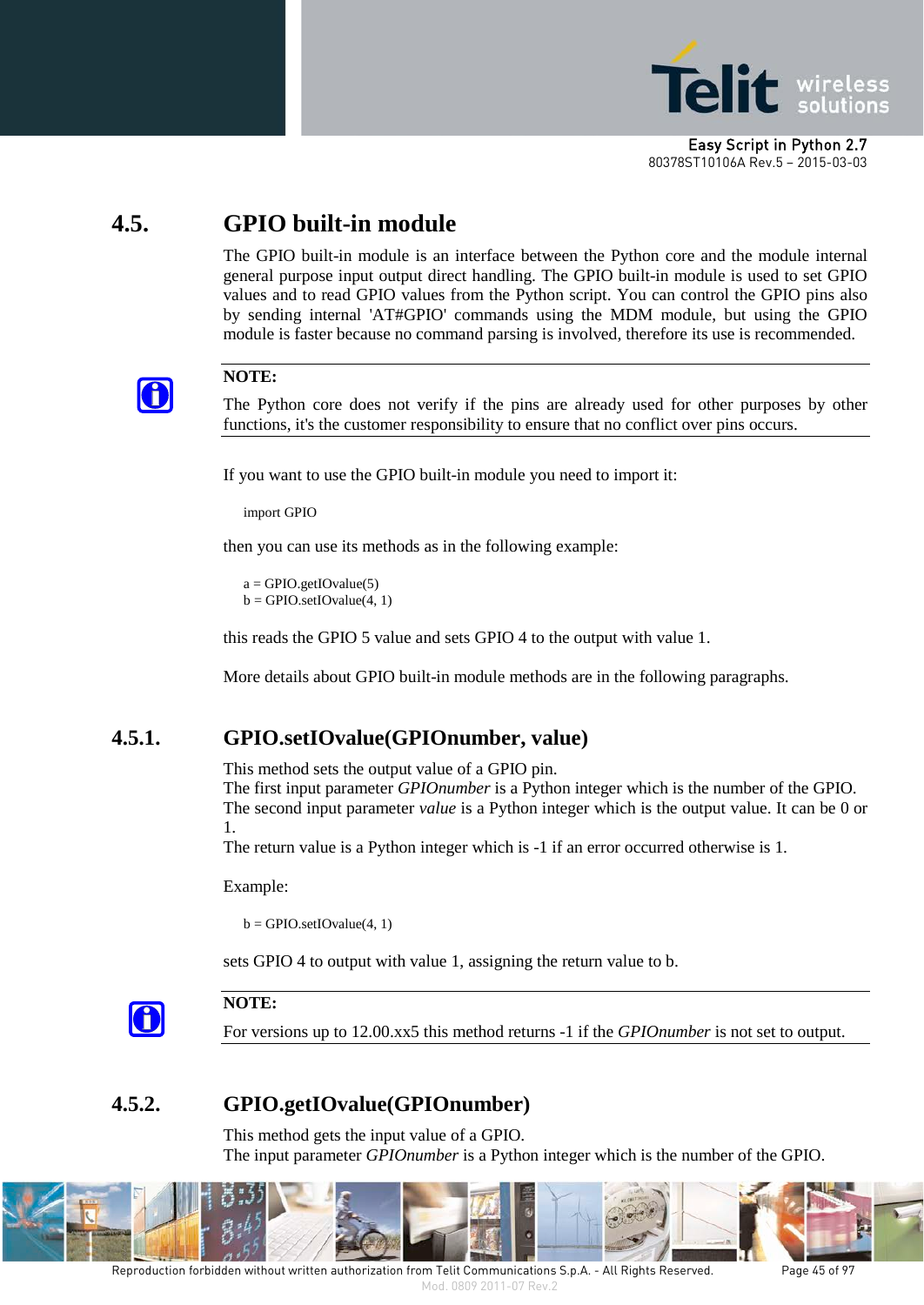

The return value is a Python integer which is -1 if an error occurred otherwise it is the input value. It can be either 0 or 1.

Example:

 $b = GPIO.getIOvalue(5)$ 

gets the GPIO 5 input value, assigning the return value to b.



**NOTE:**

For versions up to 12.00.xx5 this method returns -1 if the *GPIOnumber* is not set to input.

### **4.5.3. GPIO.setIOdir(GPIOnumber, value, direction)**

This method sets the direction of a GPIO.

The first input parameter *GPIOnumber* is a Python integer which is the number of the GPIO. The second input parameter *value* is a Python integer which is the output value. It can be either 0 or 1. It is only used if the *direction* value is 1, it has no meaning if the *direction* value is 0.

The third input parameter *direction* is a Python integer which is the direction value. It can be either 0 for input or 1 for output. Other values are available for alternate functions. Refer to AT#GPIO command in product "AT Commands Reference Guide" for further notes (value is called mode).

The return value is a Python integer which is -1 if an error occurred otherwise is 1.

Example:

 $c = GPIO.setIOdir(4, 0, 0)$ 

sets GPIO 4 to input with the *value* parameter having no meaning, and assigning the return value to c.



#### **NOTE:**

When the *direction* value is not 1, although the parameter *value* has no meaning, it is necessary to assign it one of the two possible values: 0 or 1.



#### **NOTE:**

For version 18.11.004 the *direction* values for alternate functions are not supported.

## **4.5.4. GPIO.getIOdir(GPIOnumber)**

This method gets the direction of a GPIO. The input parameter *GPIOnumber* is a Python integer which is the number of the GPIO.



Reproduction forbidden without written authorization from Telit Communications S.p.A. - All Rights Reserved. Page 46 of 97 Mod. 0809 2011-07 Rev.2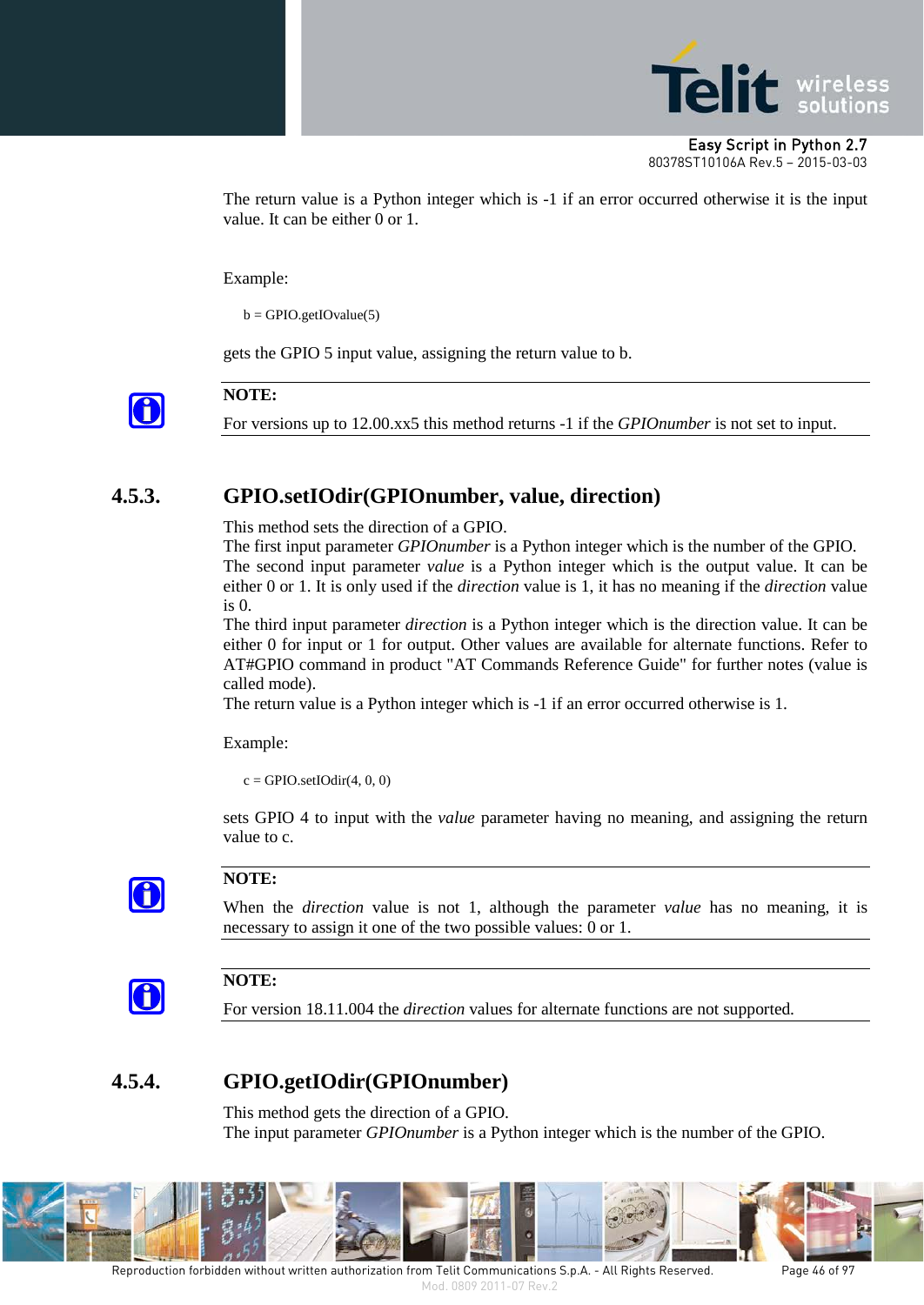

The return value is a Python integer which is -1 if an error occurred otherwise is direction value. It is 0 for input or 1 for output. Other values are available for alternate functions. Refer to AT#GPIO command in product "AT Commands Reference Guide" for further notes.

Example:

 $d = GPIO.getIOdir(7)$ 

gets GPIO 7 direction, assigning the return value to d.



#### **NOTE:**

For version 18.11.004 the return values for alternate functions are not supported.

### **4.5.5. GPIO.getADC(adcNumber)**

This method gets ADC value. It is equivalent to the AT#ADC command.

The input parameter *adcNumber* is a Python integer which represents the ADC number that will be read and converted in voltage.

The return value is a Python integer which is -1 if an error occurred otherwise the converted voltage is returned in mV.

Example:

 $mV = GPIO.getADC(2)$ 

gets ADC number 2 input voltage, assigning the return value in mV.



#### **NOTE:**

For version 18.11.004 the only available value for *adcNumber* is 1.

#### **4.5.6. GPIO.setDAC(enable, value)**

This method sets the DAC value. It is equivalent to the AT#DAC command.

The first input parameter *enable* is a Python integer and can assume values 0 or 1. If it is set to 1 enables DAC output otherwise if it is set to 0 disabled DAC output.

The second input parameter *value* is a Python integer and represents the scale factor of output voltage and can assume values in the range 0-1023.

The return value is a Python integer that has value -1 if an error occurred otherwise it has value 1.

Example:

 $res = GPIO.setDAC(1, 512)$ 

sets DAC output voltage at half the range, assigning the return value to res.



Reproduction forbidden without written authorization from Telit Communications S.p.A. - All Rights Reserved. Page 47 of 97 Mod. 0809 2011-07 Rev.2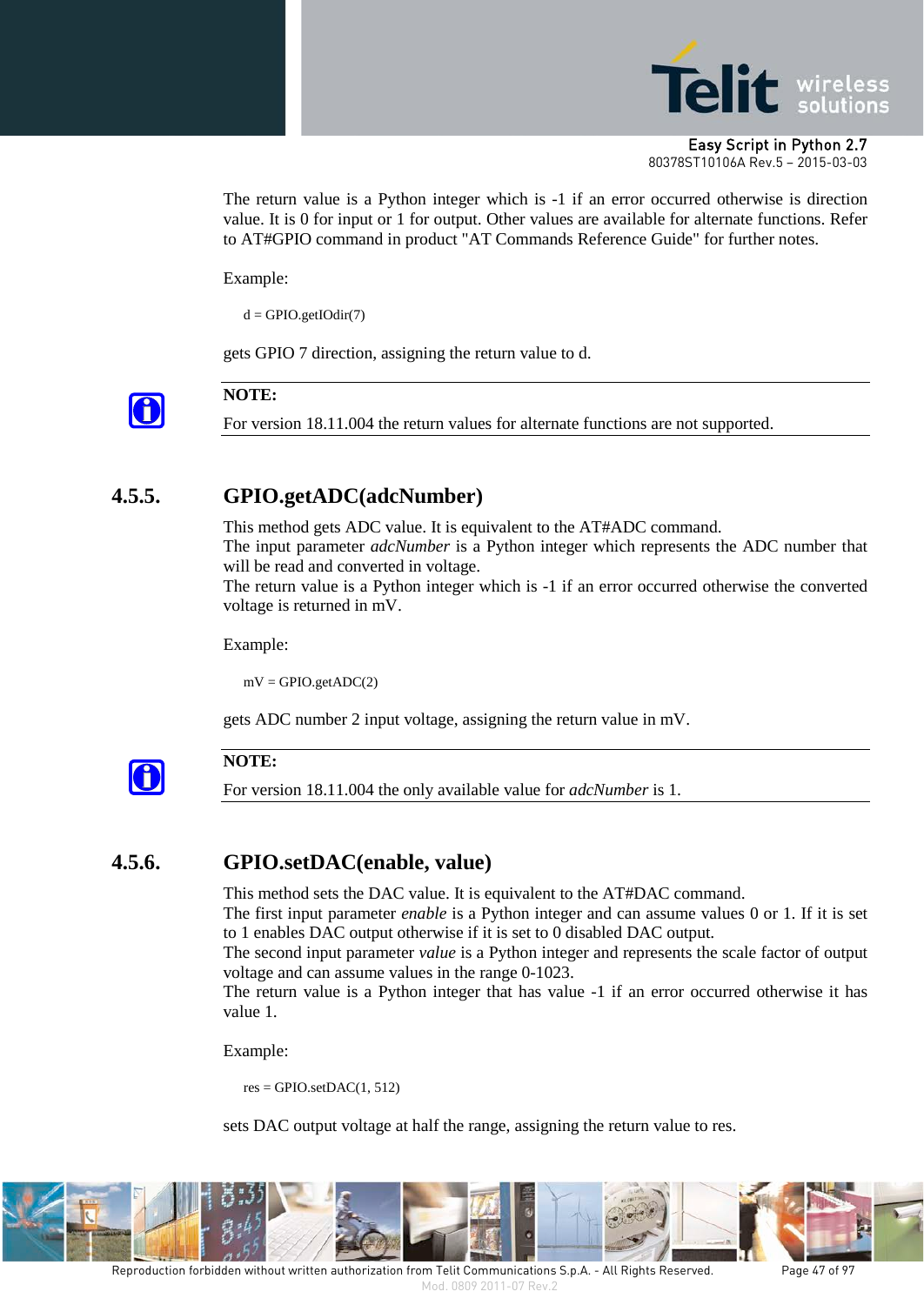



#### **NOTE:**

For version 18.11.004 this method is not available.

# **4.5.7. GPIO.setVAUX(vauxNumber, enable)**

This method enables or disables the VAUX. It is equivalent to the AT#VAUX command. The first input parameter *vauxNumber* is a Python integer that represents VUAX number that will be enabled or disabled.

The second input parameter *enable* is a Python integer that can assume value 1 in order to enable VAUX output or 0 if VAUX output should be disabled.

The return value is a Python integer that has value -1 if an error occurred otherwise it has the value 1.

Example:

 $res = GPIO.setVAUX(1, 1)$ 

enables VAUX number 1 output, assigning the return value to res.



#### **NOTE:**

For version 18.11.004 the only available value for *vauxNumber* is 1.

# **4.5.8. GPIO.getAXE()**

This method gets the hands free status value. It is equivalent to the AT#AXE command. It has no input parameter.

The return value is a Python integer that is either 0 if a hand free is not connected or 1 if a hand free is connected.

Example:

 $hf = GPIO.getAXE()$ 

gets the AXE value, assigning the return value to hf.



#### **NOTE:**

For version 18.11.004 this method has no effect.

#### **4.5.9. GPIO.setSLED(status, onDuration, offDuration)**

This method sets the status led configuration values. It is equivalent to the AT#SLED command.

The first input parameter *status* is a Python integer that represents the configuration of status led and can assume the following values:



Reproduction forbidden without written authorization from Telit Communications S.p.A. - All Rights Reserved. Page 48 of 97 Mod. 0809 2011-07 Rev.2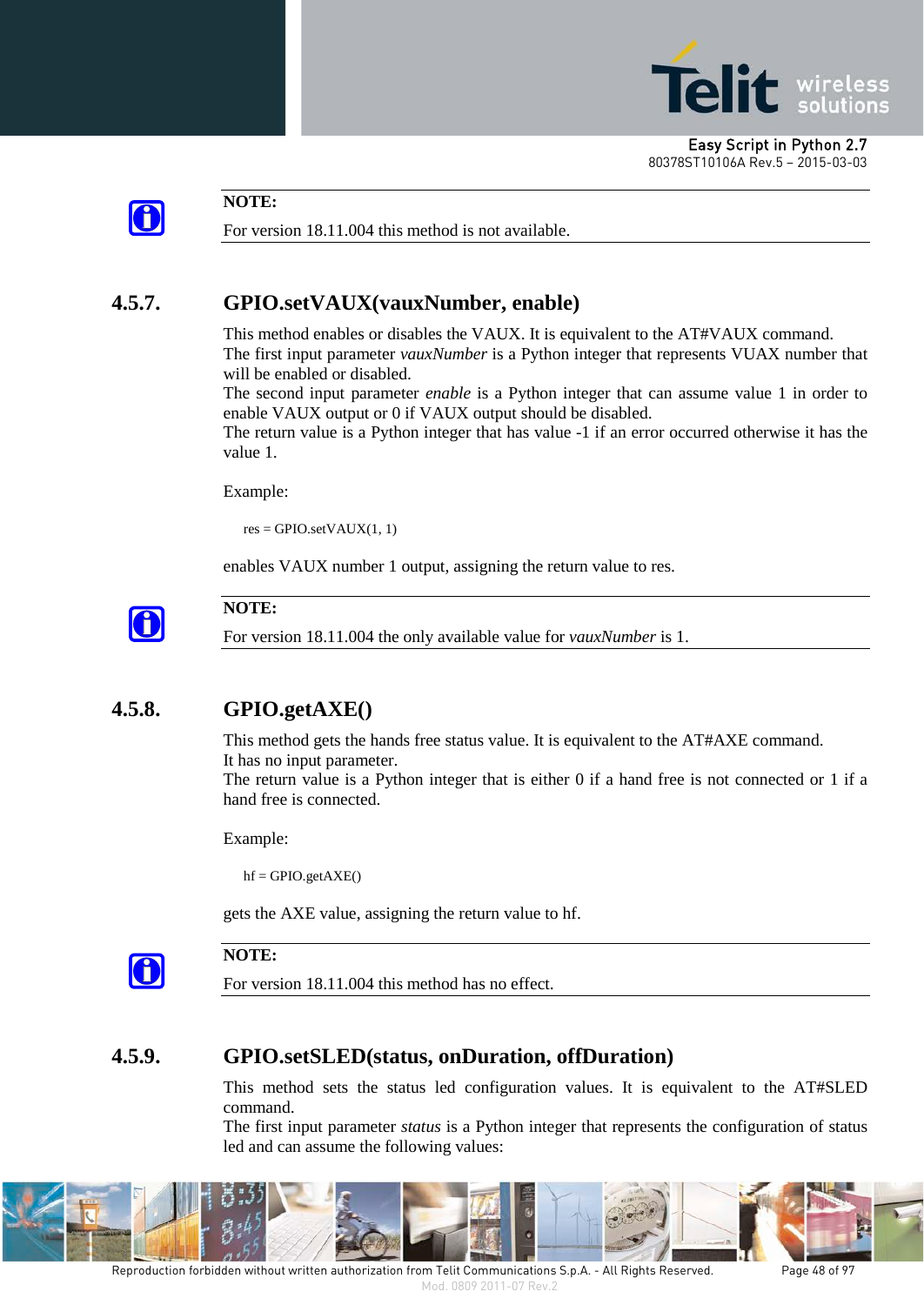

0 - ALWAYS OFF 1 - ALWAYS ON 2 - AUTO 3 - BLINKING

The second input parameter *onDuration* is a Python integer which is the period of ON configuration of status led measured in 1/10s.

The third input parameter *offDuration* is a Python integer which is the period of OFF configuration of status led measured in 1/10s.

The return value is a Python integer which is -1 if an error occurred otherwise it is 1.

Example:

 $res = GPIO.setSLED(3, 10, 90)$ 

sets status led configuration to blinking with 1s in ON period and 9s in OFF period, assigning the return value to res.

#### **4.5.10. GPIO.getCBC()**

This method gets the charger status and battery voltage. It is equivalent to the AT#CBC command.

It has no input parameters.

The return value is a Python tuple formatted in the following way:

(chargerStatus, batteryVoltage).

First element of tuple is a Python integer which is charger status:

0 - charger not connected

- 1 charger connected and charging
- 2 charger connected and charging process completed

Second element of tuple is a Python integer which is battery voltage in mV.

Example:

 $cbc = GPIO.getCBC()$ 

gets charger status and battery voltage values, assigning the return value to cbc tuple.



#### **NOTE:**

For version 18.11.004 the return values 1 and 2 for charger status are not supported.

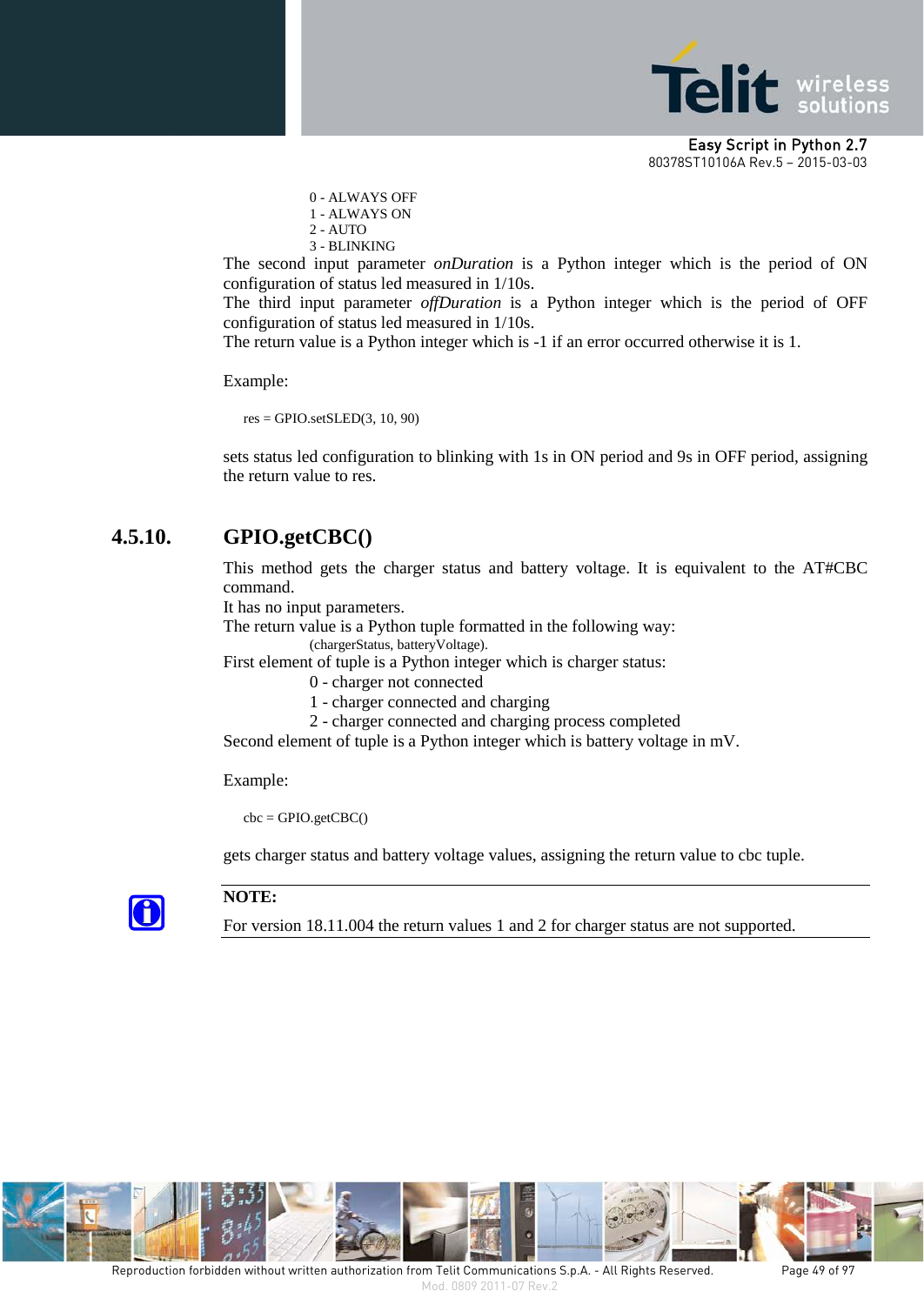

# **4.6. GPS built-in module**

GPS built-in module is available only for product versions 12.xx.xxx and from 13.00.xx4. GPS built-in module is the interface between Python and module internal GPS controller. It is used in order to handle GPS controller without dedicated AT commands through MDM builtin module.

If you want to use GPS built-in module you need to import it:

import GPS

then you can use its methods like in the following example:

position = GPS.getActualPosition()

gets a string with position information formatted in the same way as AT\$GPSACP response. More details about GPS built-in module methods can be found in the following paragraphs.

## **4.6.1. GPS.powerOnOff(newStatus)**

This method powers ON/OFF GPS controller. It is equivalent to the AT\$GPSP command. The input parameter *newStatus* is a Python integer and can have the following values:

0 - to power OFF GPS controller

1 - to power ON GPS controller.

There is no return value.

Example:

GPS.powerOnOff(0)

GPS controller is powered OFF.

#### **4.6.2. GPS.getPowerOnOff()**

This method gets GPS controller current power ON/OFF status. It has no input parameter.

The return value is a Python integer which is 0 if GPS controller is powered off or 1 if GPS controller is powered on.

Example:

status = GPS.getPowerOnOff()

gets GPS controller current power ON/OFF status, assigning the return value to status.

#### **4.6.3. GPS.resetMode(mode)**

This method resets GPS controller. It is equivalent to the AT\$GPSR command.



Reproduction forbidden without written authorization from Telit Communications S.p.A. - All Rights Reserved. Page 50 of 97 Mod. 0809 2011-07 Rev.2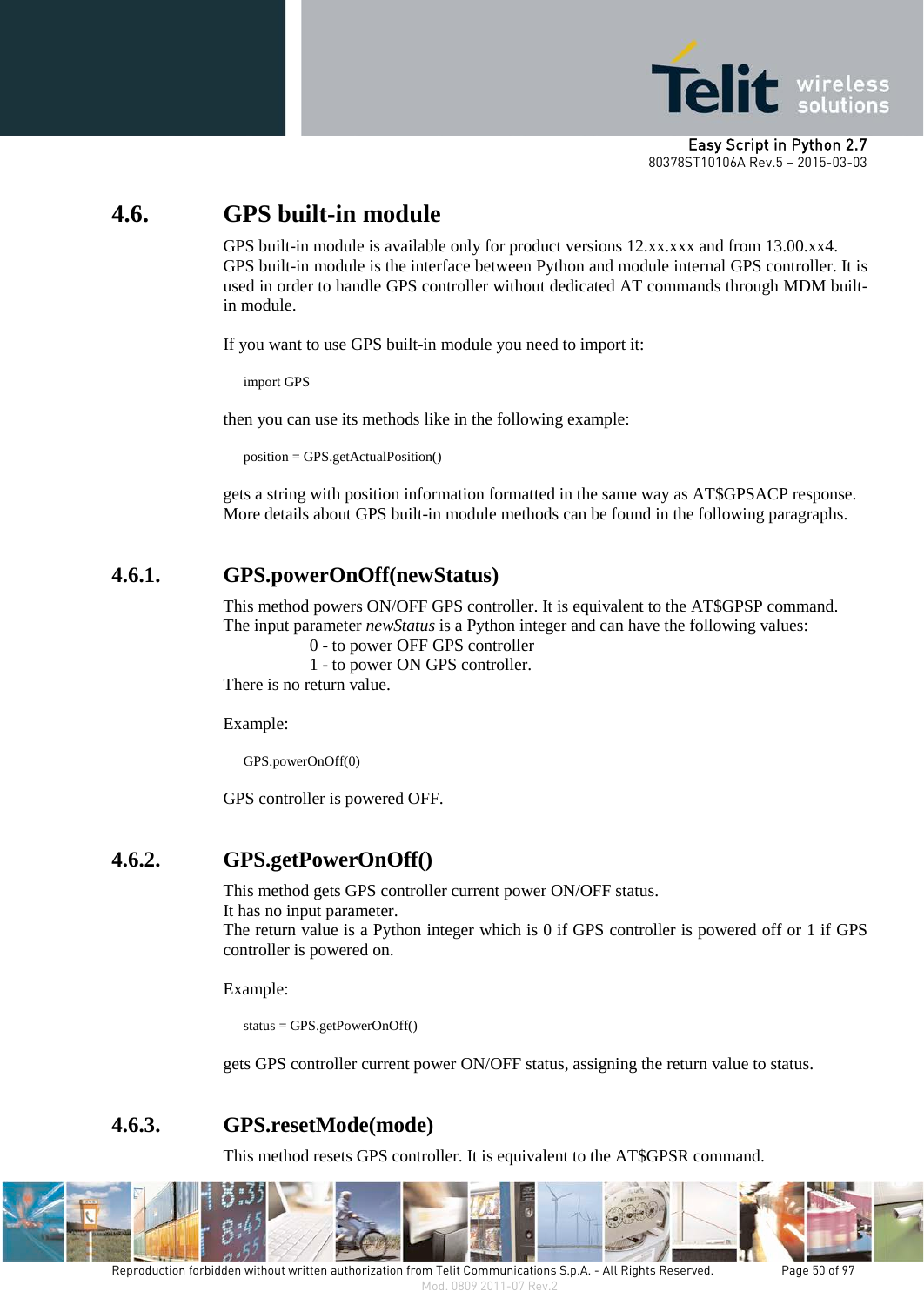

The input parameter *mode* is a Python integer and can have the following values: 0 - Hardware reset

- 1 Coldstart (No Almanac, No Ephemeris);
- 2 Warmstart (No Ephemeris);
- 3 Hotstart (with stored Almanac and Ephemeris)

The return value is a Python integer which is -1 if an error occurred otherwise is 1. This method is available only for product versions from 12.00.xx6 and from 13.00.xx7.

Example:

res = GPS.resetMode(1)

executes a cold restart of GPS controller, assigning the return value to res.

#### **4.6.4. GPS.getActualPosition()**

This method gets GPS last position information. It is equivalent to the AT\$GPSACP command.

It has no input parameter.

The return value is a Python string which is the last position information formatted in the same way as for AT\$GPSACP command response.

Example:

lastPosition = GPS.getActualPosition()

gets GPS last position information, assigning the return value to lastPosition.

# **4.6.5. GPS.powerSavingMode(mode, pushToFixPeriod)**

This method sets GPS controller power saving mode. It is equivalent to the AT\$GPSPS command.

The first input parameter *mode* is a Python integer and can have the following values:

0 - Power Saving disabled – Continuous Power (default);

- 1 Trickle Power activated;
- 2 Push To Fix Mode enabled.

The second input parameter *pushToFixPeriod* is a Python integer which is the value of push to fix period in seconds used when mode=2. If mode= 0 or mode= 1 this parameter has no meaning and can be set to any value.

The return value is a Python integer which is -1 if an error occurred otherwise is 1.

TeseoII-based GNSS receiver currently does not support power saving.

This method is available only for product versions from 12.00.xx6 and from 13.00.xx7.

Example:

res = GPS.powerSavingMode(2, 15)

sets GPS controller in power saving mode 2 with push to fix period of 15 seconds, assigning the return value to res.



Reproduction forbidden without written authorization from Telit Communications S.p.A. - All Rights Reserved. Page 51 of 97 Mod. 0809 2011-07 Rev.2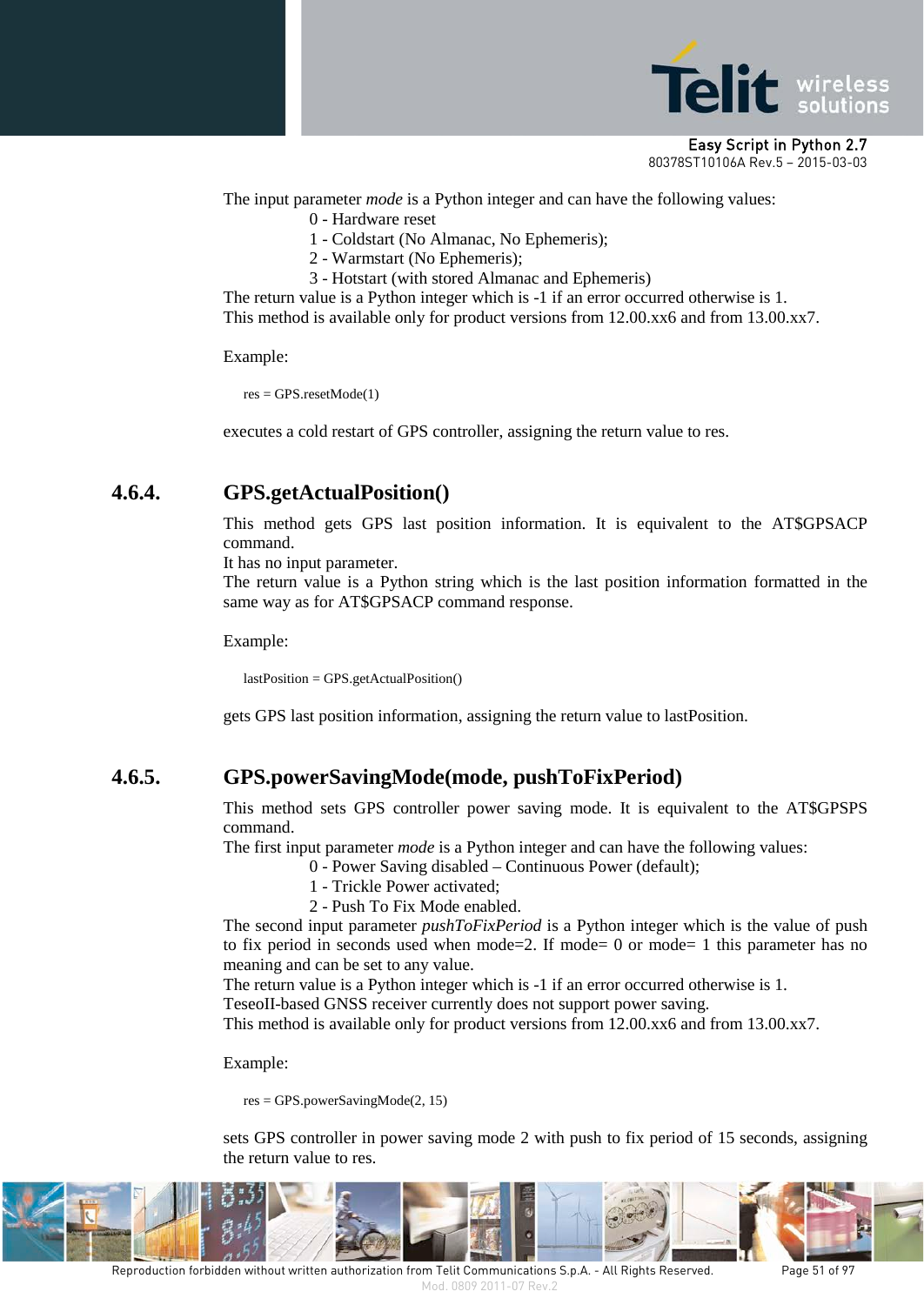

## **4.6.6. GPS.powerSavingWakeUp()**

This method wakes up GPS controller while in power saving mode. It is equivalent to the AT\$GPSWK command.

It has no input parameter.

The return value is a Python integer which is -1 if an error occurred otherwise is 1. TeseoII-based GNSS receiver currently does not support power saving. This method is available only for product versions from 12.00.xx6 and from 13.00.xx7.

Example:

res = GPS.powerSavingWakeUp()

wakes up GPS controller while in power saving, assigning the return value to res.

### **4.6.7. GPS.getLastGGA()**

This method gets GPS last GGA NMEA sentence stored.

It has no input parameter.

The return value is a Python string which is the last GGA NMEA sentence formatted according to NMEA specification.

Example:

gga = GPS.getLastGGA()

gets last GGA NMEA sentence, assigning the return value to gga.

#### **4.6.8. GPS.getLastGLL()**

This method gets GPS last GLL NMEA sentence stored.

It has no input parameter.

The return value is a Python string which is the last GLL NMEA sentence formatted according to NMEA specification.

Example:

gll = GPS.getLastGLL()

gets last GLL NMEA sentence, assigning the return value to gll.

#### **4.6.9. GPS.getLastGSA()**

This method gets GPS last GSA NMEA sentence stored. It has no input parameter.

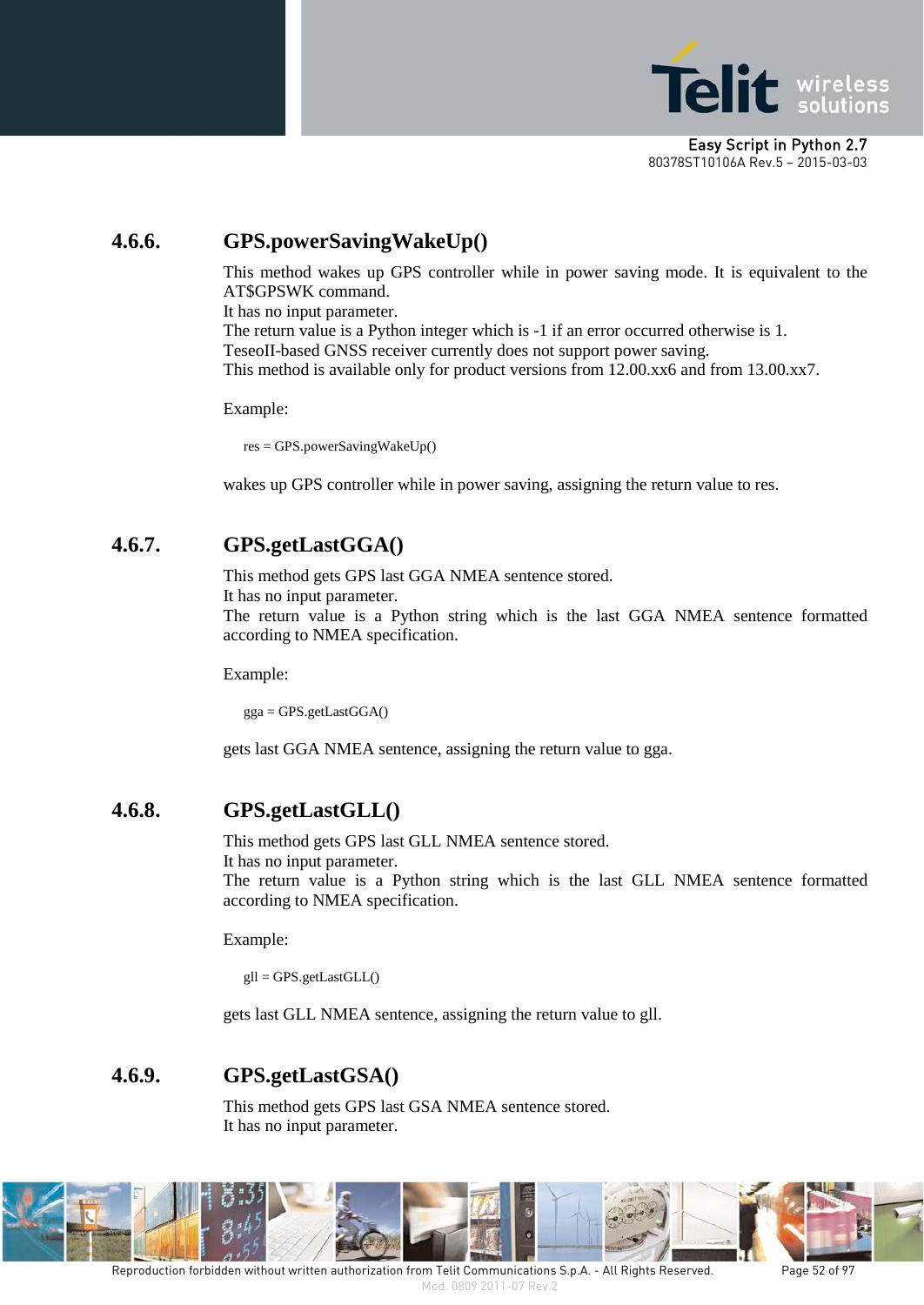

The return value is a Python string which is the last GSA NMEA sentence formatted according to NMEA specification.

Example:

 $gsa = GPS.getLastGSA()$ 

gets last GSA NMEA sentence, assigning the return value to gsa.

#### **4.6.10. GPS.getLastGSV()**

This method gets GPS last GSV NMEA sentence stored.

It has no input parameter.

The return value is a Python string which is the concatenation of the last GSV NMEA sentences formatted according to NMEA specification.

Example:

 $gsv = GPS.getLastGSV()$ 

gets last GSV NMEA sentence, assigning the return value to gsv.

## **4.6.11. GPS.getLastRMC()**

This method gets GPS last RMC NMEA sentence stored. It has no input parameter. The return value is a Python string which is the last RMC NMEA sentence formatted according to NMEA specification.

Example:

rms = GPS.getLastRMC()

gets last RMC NMEA sentence, assigning the return value to rmc.

#### **4.6.12. GPS.getLastVTG()**

This method gets GPS last VTG NMEA sentence stored.

It has no input parameter.

The return value is a Python string which is the last VTG NMEA sentence formatted according to NMEA specification. Example:

vtg = GPS.getLastVTG()

gets last VTG NMEA sentence, assigning the return value to vtg.

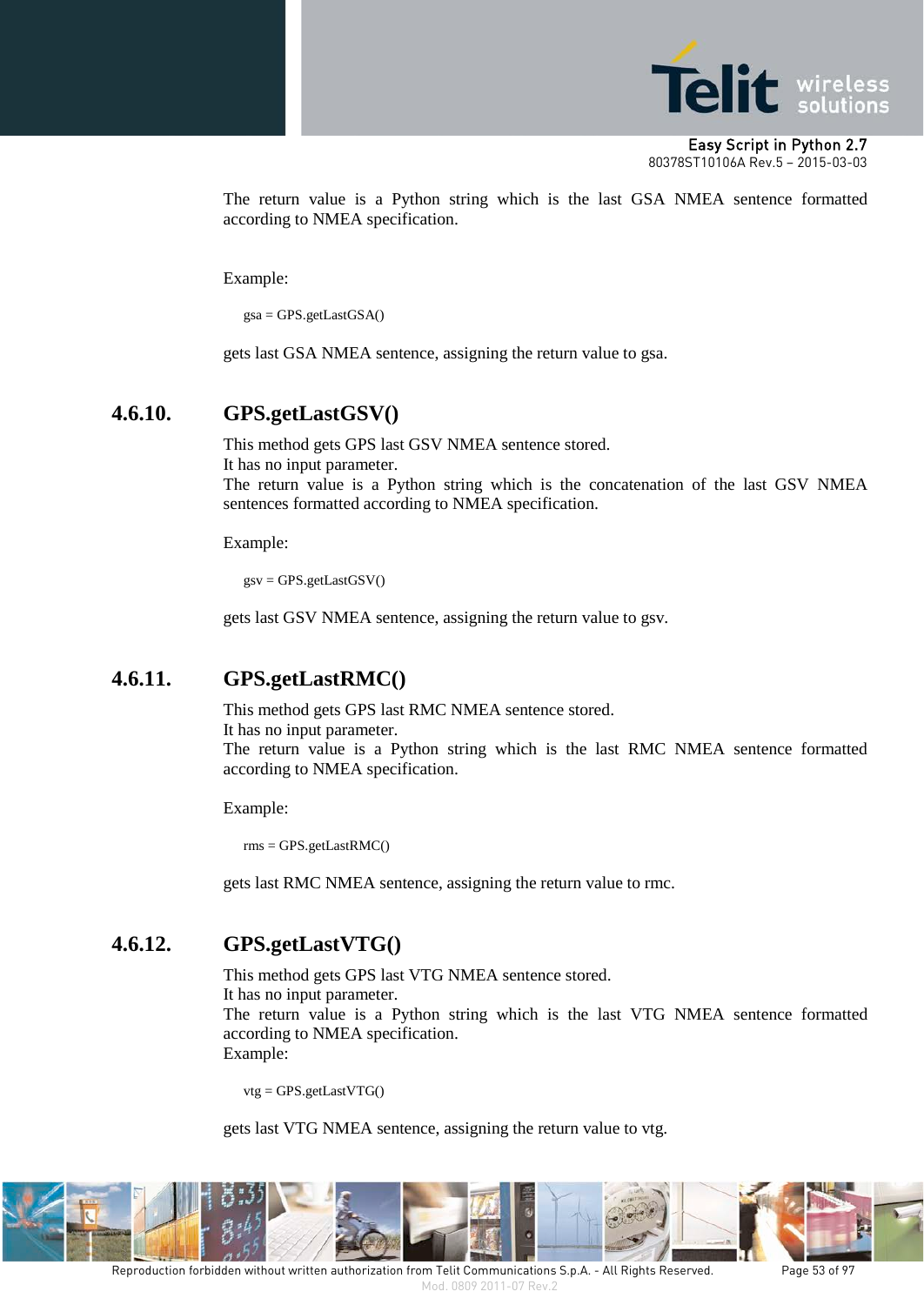

#### **4.6.13. GPS.getPosition()**

This method gets GPS last position stored in numeric format. It has no input parameter.

The return value is a Python tuple formatted in the following way:

(latitude, latNorS, longitude, lonEorW)

where:

- the first element of tuple *latitude* is a Python integer which is latitude in (degrees \* 10000000), that is in degrees with 10000000 scale factor
- the second element of tuple *latNorS* is a Python string which is 'N' for north or 'S' for south
- the third element of tuple *longitude* is a Python integer which is longitude in (degrees \* 10000000), that is in degrees with 10000000 scale factor
- fourth element of tuple *lonEorW* is a Python string which is 'E' for east or 'W' for west.

If GPS controller has no position information the following tuple will be returned:

 $(0, ", 0, ").$ 

This method is available only for product versions from 12.00.xx6 and from 13.00.xx7.

Example:

pos = GPS.getPosition()

gets last position stored, assigning the return value to pos.

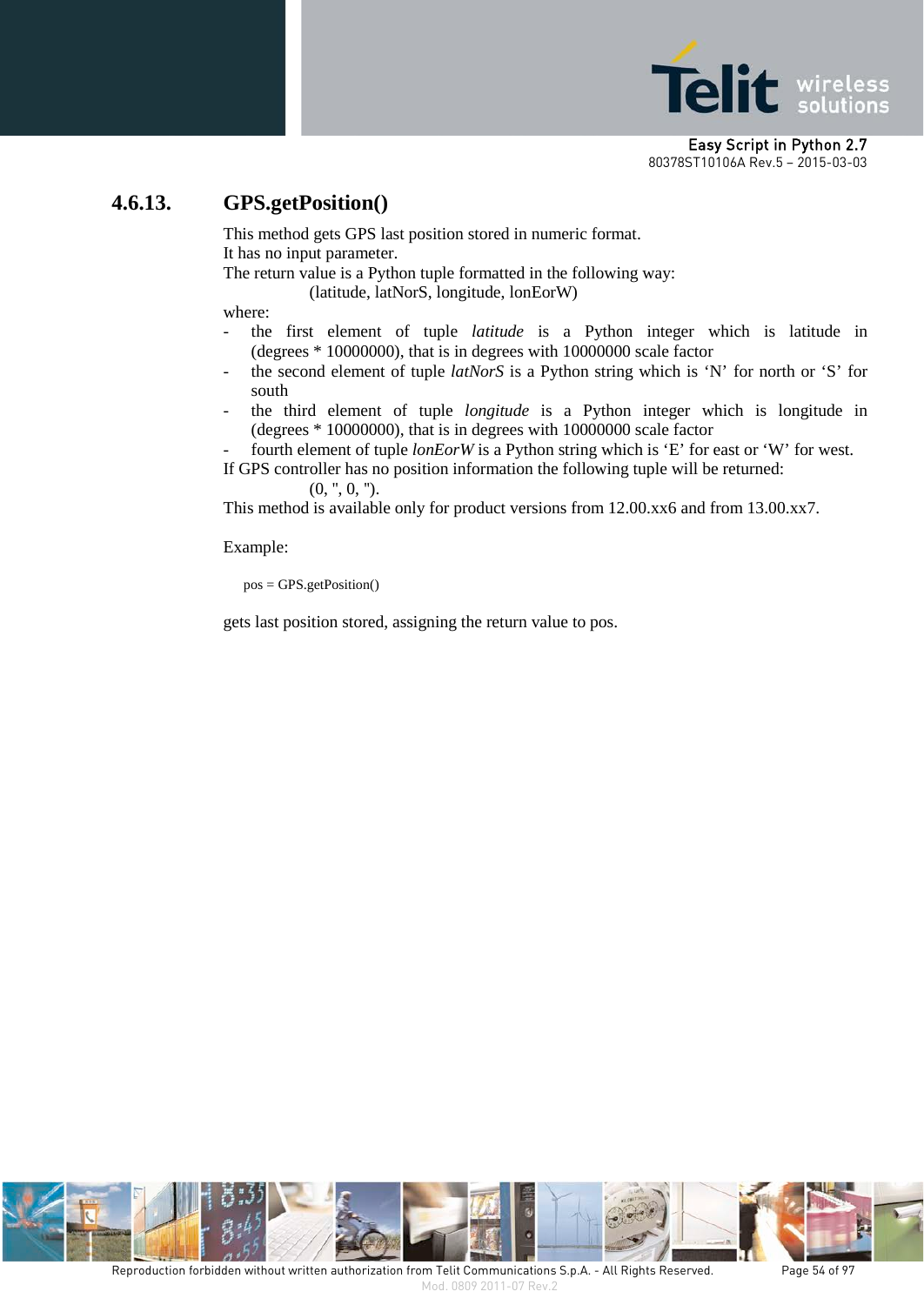

# **4.7. IIC built-in module**

IIC built-in module is available only for product versions from 12.00.xx4, from 13.00.xx5 and from 18.11.004.

IIC built-in module is an implementation on the Python core of the IIC bus Master (No Multi-Master) based on general purpose input output (GPIO) using the bit-banging technique. IIC built-in module allows creating one or more IIC bus Python objects on the available GPIO pins. These IIC bus Python objects are each mapped on creation on two GPIO pins that will be dedicated to the Serial Data and Serial Clock pins of each IIC bus.

If you want to use IIC built-in module you need to import it:

import IIC

then you can use its methods like in the following example:

```
\text{IICbus} = \text{IIC.new}(3, 4, 0x50)IICbus.init()
rec = IICbus.readwrite('\x08'+'test', 10)
```
creates a new IIC bus object using GPIOs 3 and 4, with address 0x50, and then sends 08 hex byte followed by 'test' and receives a string of 10 bytes assigning it to rec.

More details about IIC built-in module methods can be found in the following paragraphs.



#### **NOTE:**

An external pull-up must be provided on SDA line since the line is working as open collector, on the other hand SCLK is driven with a complete push pull.

## **4.7.1. IIC.new(SDA\_pin, SCL\_pin, ADDR)**

This command creates a new IIC bus Python object linked to given GPIO pins and with specified address.

The first two input parameters *SDA\_pin* and *SCL\_pin* are Python bytes, which are the GPIO pin numbers the SDA (Serial DAta) and SCL (Serial CLock) lines are mapped to.

The third input parameter *ADDR* is a Python integer and represents the address of IIC bus device. It is the address value of the IIC bus device without the less significant bit required by IIC bus protocol for R/W (read/write) command. It can be a 7 bit address or a 10 bit address. It can be zero.

The return value is the IIC bus Python object which shall then be used to interface to the IIC bus device.



#### **NOTE:**

All GPIO pins are available pins for the IIC bus.

It is Python script developer responsibility to avoid conflicts between GPIO pins, no automatic check of GPIO pins already used for other purposes (GPIO module, IIC module, SPI module) is available.

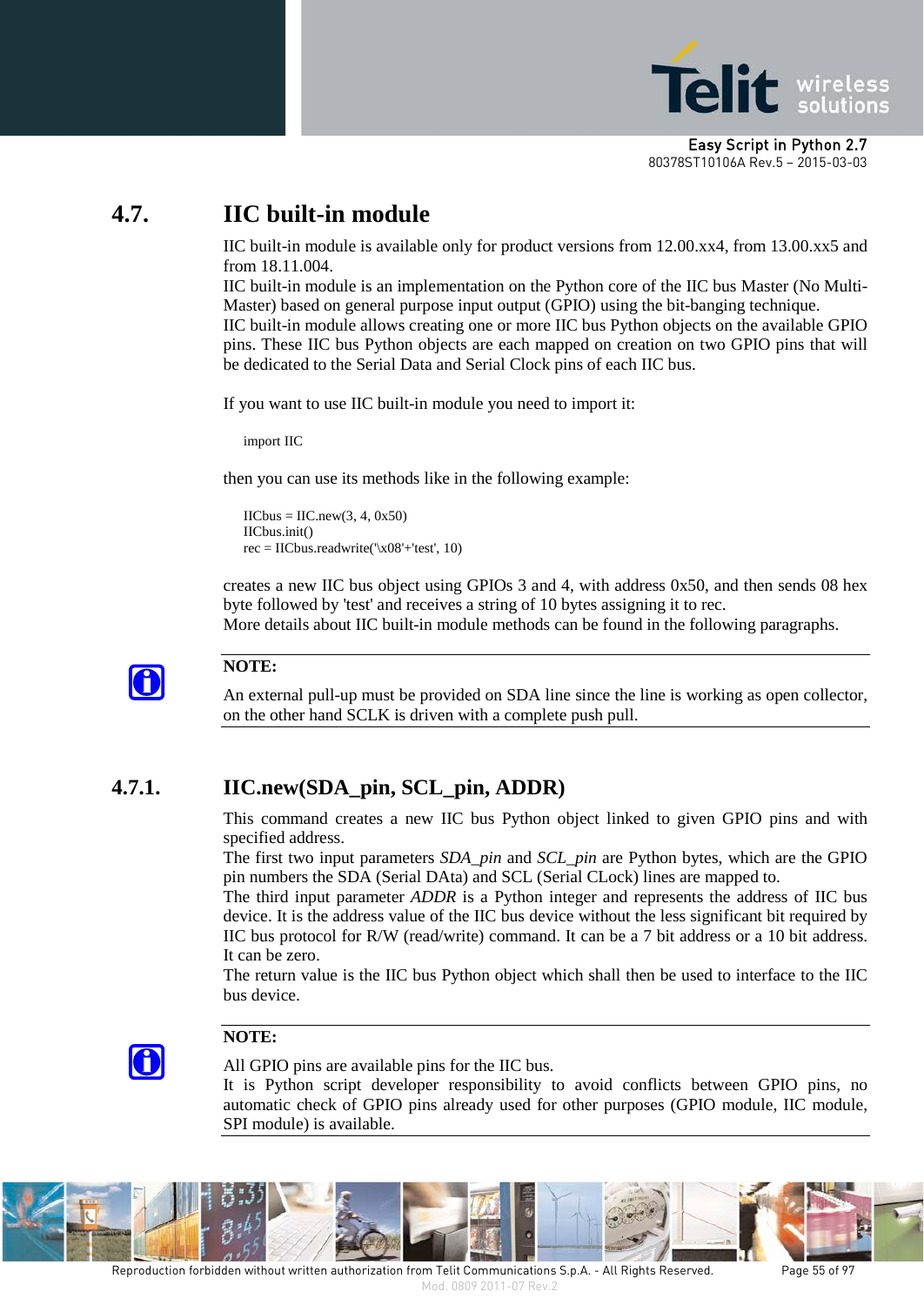



#### **NOTE:**

Python core implementation takes the third input parameter *ADDR,* shifts it left by one bit and sets R/W (read/write) bit on the less significant bit of the less significant byte.

Example:

 $\text{IICbus} = \text{IIC.new}(3, 4, 0x50)$ 

creates a new IIC bus object using GPIO 3 for SDA, GPIO 4 for SCL and with address 0x50.

#### **4.7.2. init()**

This IIC bus Python object method initializes the IIC bus. No input value. No return value.

Example:

IICbus.init()

initializes IIC bus object.

#### **4.7.3. readwrite(string, <read\_len>)**

This IIC bus Python object method sends a string to and/or receives a string from the IIC bus device linked to the IIC bus Python object at its creation.

The first input parameter *string* is a Python string to send to the IIC bus device.

The second optional parameter <*read\_len>* is a Python integer which represents the length of the data to be received from the IIC bus device. Default value if omitted is 0. *read\_len* value range is  $(0-254)$ .

The return value is a Python integer with value -1 if an error occurred or is a Python string which contains the data received, in the last case the value might be empty if no data is received.

If the address *ADDR* set at IIC bus Python object creation is not 0:

- if *string* is not empty it will be sent to IIC bus device (Write);
- if *read\_len* is greater than 0 a string will be received from IIC bus device (Read);
- if *string* is not empty and *read\_len* is greater than 0 first *string* will be sent to IIC bus device (Write) and then a string will be received from IIC bus device (Read).

If the address *ADDR* set at IIC bus Python object creation is 0:

• if *string* is not empty and it is at least 2 bytes long and *read\_len* is 0 it will be sent to a generic IIC bus device (Write) whose address and W bit must be set properly by Python script developer in first byte of *string*;

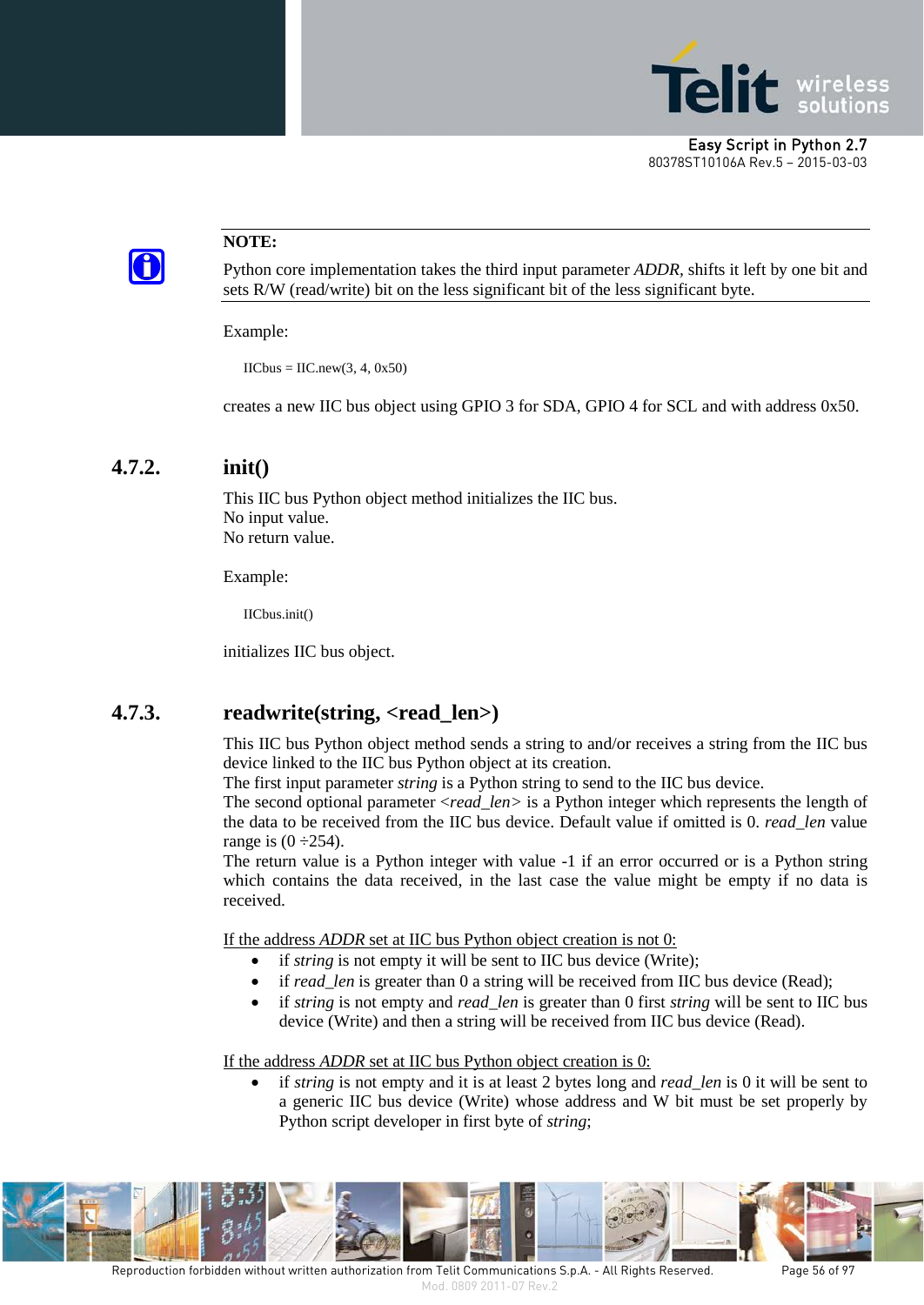

- if *string* is not empty and it is at least one byte long and *read\_len* is greater than 0 it will be sent to a generic IIC bus device whose address and R bit must be set properly by Python script developer in first byte of *string* and then a string will be received from IIC bus device (Read);
- it is not possible a Write and Read operation in the same *readwrite* call.

Examples:

 $\text{IICbus} = \text{IIC.new}(3, 4, 0x50)$ IICbus.init()  $rec = IICbus.readwrite('x08'+'test', 10)$ 

sends 08 hex byte followed by 'test' and then receives a string of 10 bytes assigning it to rec.

rec = IICbus.readwrite('\x08'+'test', 0)

sends only 08 hex byte followed by 'test'.

rec = IICbus.readwrite('\x08', 10)

sends 08 hex byte and then receives a string of 10 bytes assigning it to rec.

rec = IICbus.readwrite('', 10)

receives only a string of 10 bytes assigning it to rec.

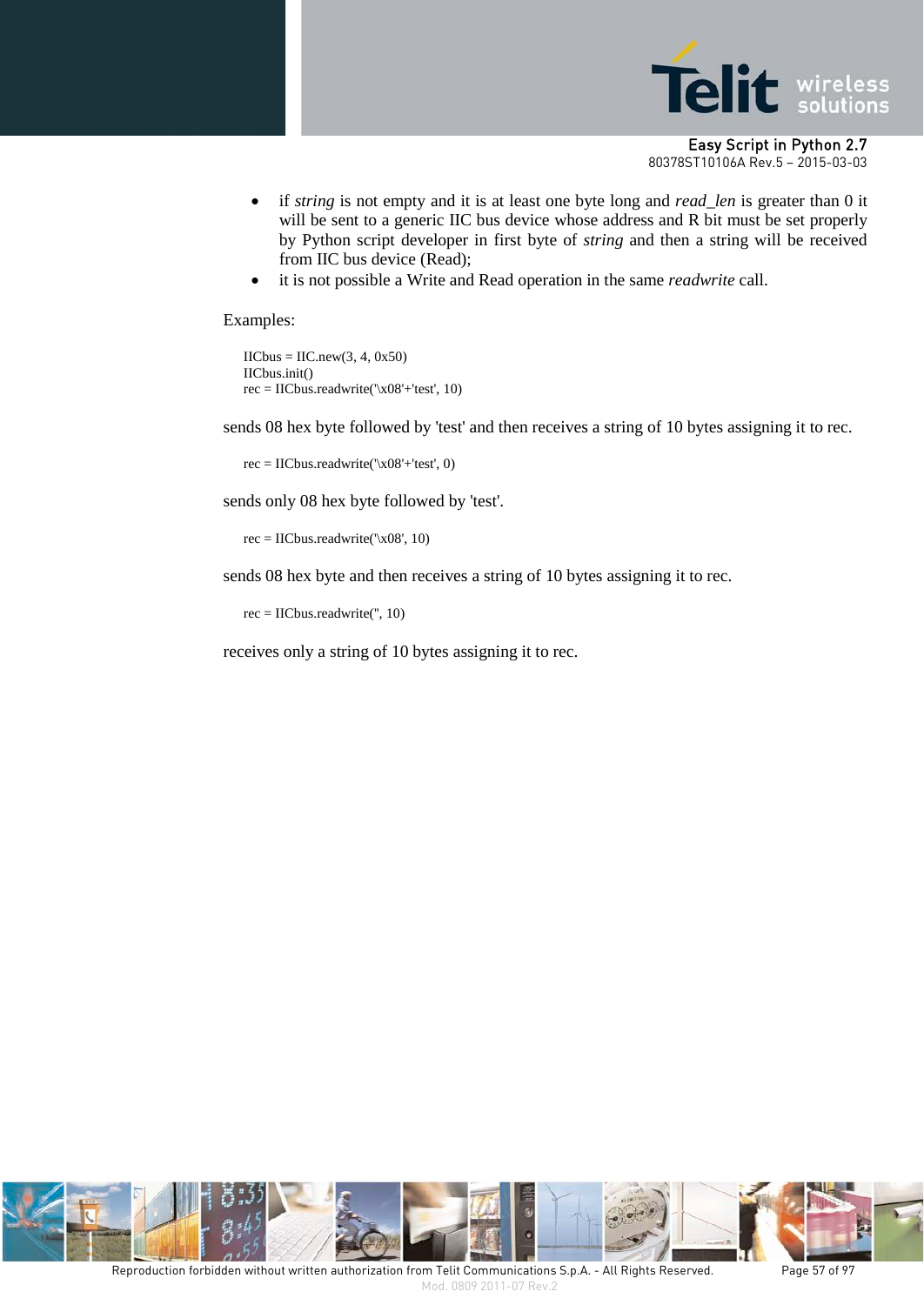

# **4.8. SPI built-in module**

SPI built-in module is available only for product versions from 12.00.xx4 and from 13.00.xx5. SPI built-in module is an implementation on the Python core of the SPI bus Master based on general purpose input output (GPIO) using the bit-banging technique.

SPI built-in module allows creating one or more SPI bus Python objects on the available GPIO pins. These SPI bus Python objects are each mapped on creation on three GPIO pins that will be dedicated to the Master Input Slave Output, Master Output Slave Input, Serial Clock pins of each SPI bus and optionally on up to 8 other GPIO pins as Chip Select/Slave select pins.

If you want to use SPI built-in module you need to import it:

import SPI

then you can use its methods like in the following example:

 $SPIbus = SPI.new(3, 4, 5, 6, 7)$ SPIbus.init(0, 0, 0, 0) rec = SPIbus.readwrite('test', 4)

creates a new SPI bus object using GPIOs 3, 4, 5, 6 and 7, and then sends 'test' and receives a string of 4 bytes assigning it to rec.

More details about SPI built-in module methods can be found in the following paragraphs.

# **4.8.1. SPI.new(SCLK\_pin, MOSI\_pin, MISO\_pin, <SS0>,<SS1>,…,<SS7>)**

This command creates a new SPI bus Python object linked to given GPIO pins. The first three input parameter *SCLK\_pin*, *MOSI\_pin* and *MISO\_pin* are Python bytes, which are the GPIO pin numbers the SCLK (Serial CLocK), MOSI (Master Output Slave Input) and MISO (Master Input Slave Output) lines are mapped to.

The following up to 8 optional parameters *<SSi>* are Python bytes, which are the GPIO pin numbers the *SSi* (ith Slave Select) lines are mapped to. The *SSi* parameter are optional because not all SPI devices have a Slave Select (SS) line, called Chip Select (CS) line as well. The *SSi* parameters must be used for those SPI devices that needs to be selected by Slave Select line. The return value is the SPI bus Python object which shall then be used to interface to the SPI bus device.



#### **NOTE:**

All GPIO pins are available pins for the SPI bus.

It is Python script developer responsibility to avoid conflicts between GPIO pins, no automatic check of GPIO pins already used for other purposes (GPIO module, IIC module, SPI module) is available.

Example:

 $SPIbus = SPI.new(3, 4, 5, 6, 7)$ 

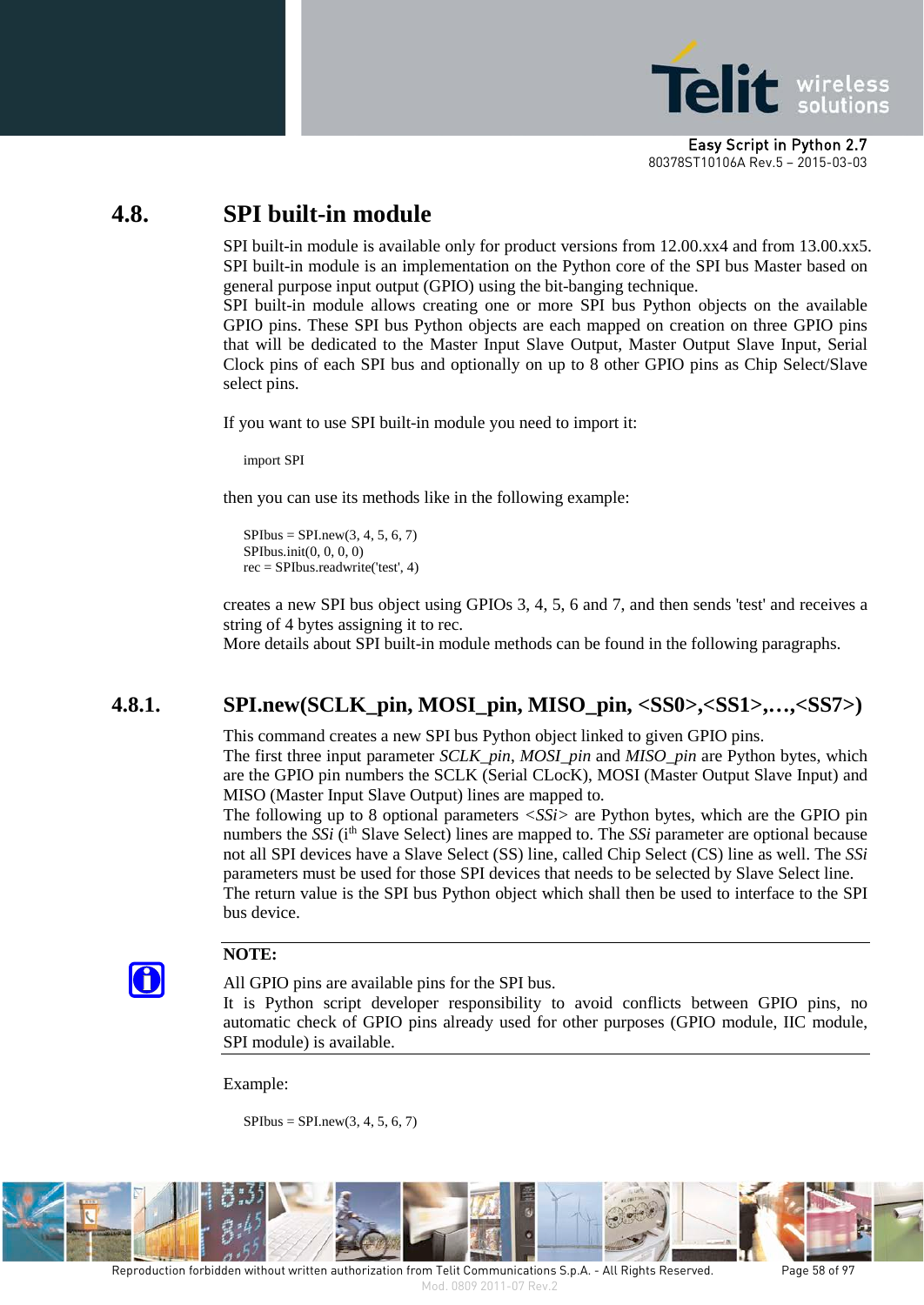

creates a new SPI bus object using GPIO 3 for SCLK, GPIO 4 for MOSI, GPIO 5 for MISO, GPIO 6 for SS0, GPIO 7 for SS1.

#### **4.8.2. init(CPOL, CPHA, <SSPOL>, <SS>)**

This SPI bus Python object method initializes the SPI bus.

The first input parameter *CPOL* is a Python byte, represents Clock polarity and can have the following values:

0 for polarity low;

1 for polarity high.

The second input parameter *CPHA* is a Python byte, represents Clock phase transmission and can have the following values:

0 for data bit clocked/latched on the first edge of SCLK;

1 for data bit clocked/latched on the second edge of SCLK

The third optional parameter <*SSPOL>* is a Python byte, represents the Slave Select polarity and can have the following values:

0 for polarity low (default value if omitted);

1 for polarity high.

The fourth optional parameter *<SS>* is a Python byte, represents the default Slave Select line number to be used among those linked to the SPI bus Python object at its creation and can have values from 0 to 7.

Default behavior if omitted is that, unless SS parameter present in *readwrite*, no SS line will be used.

Behavior if present is that, unless SS parameter present in *readwrite*, this SS line will be used. The return value is a Python integer, which is -1 if an error occurred, otherwise is 1.

Example:

SPIbus.init(0, 0, 0)

initializes SPI bus object: no SS line is defined as default and no SS line will be used unless set in *readwrite*.

SPIbus.init(0, 0, 0, 1)

initializes SPI bus object: SS line 1 is defined as default and second SS line assigned in *SPI.new* will be used unless set in *readwrite*.

#### **4.8.3. readwrite(string, <read\_len>, <SS>)**

This SPI bus Python object method sends a string to and/or receives a string from the SPI bus device linked to the SPI bus Python object at its creation.

The first input parameter *string* is a Python string to send to the SPI bus device.

The second optional parameter <*read\_len>* is a Python integer which represents the length of the data to be received from the SPI bus device. Default value if omitted is 0. *read\_len* value range is  $(0-254)$ .

The third optional input parameter *<SS>*, is a Python byte, represents the Slave Select line number to be used among those linked to the SPI bus Python object at its creation and can have values from 0 to 7

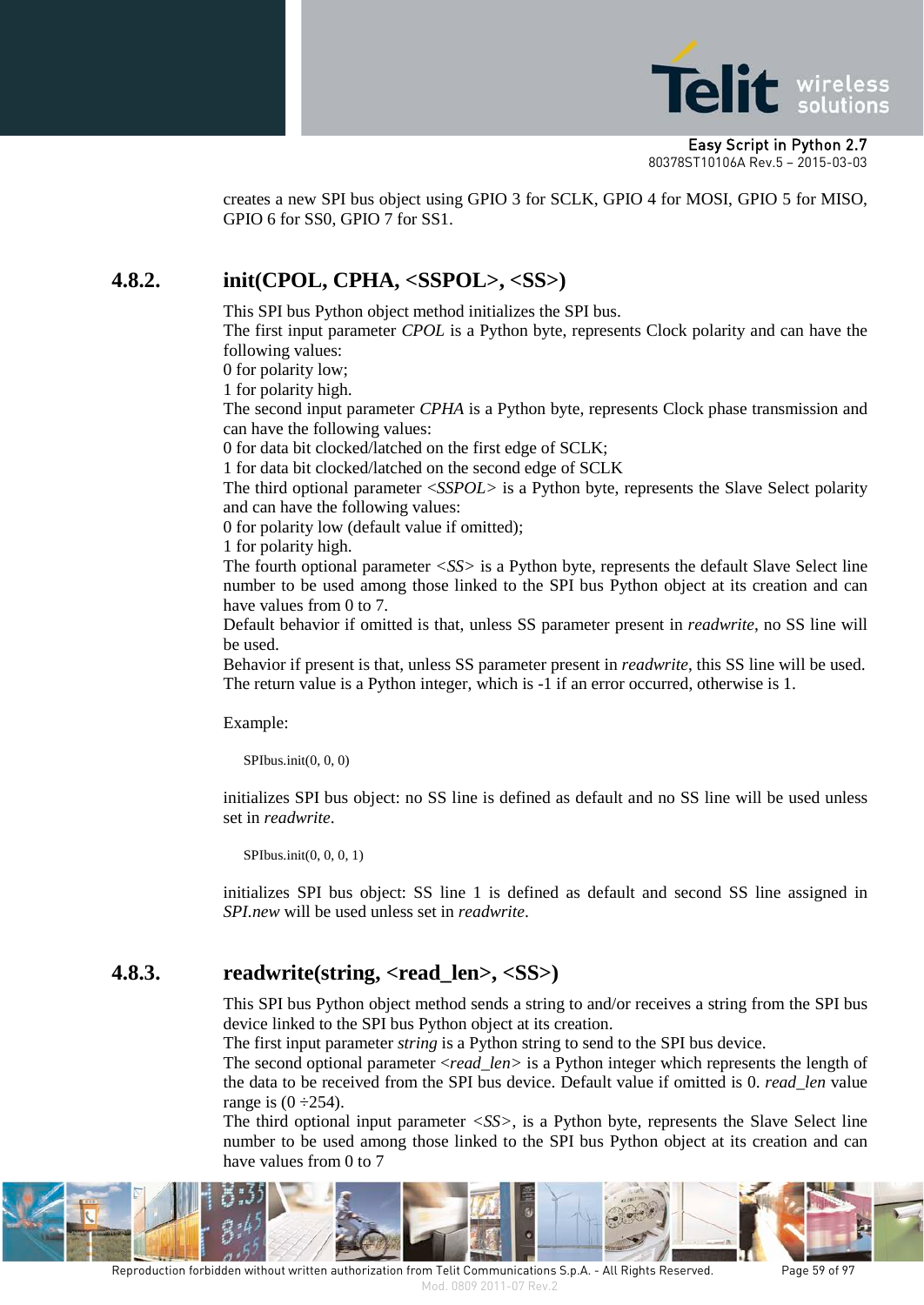

Default behavior if omitted is that SS default line specified in *init* will be used, if any. Behavior if present is that this SS line will be used regardless of what set in *init*. The return value is a Python integer with value -1 if an error occurred or is a Python string which contains the data received, in the last case the value might be empty if no data is received.

If the length of data to be received *read\_len* is less than the string to send *string* length:

• only the first *read\_len* bytes will be saved during the transmission of *string* bytes.

If the length of data to be received *read\_len* is greater than the string to send *string* length:

• all the *read\_len* bytes will be saved during transmission of *string* bytes plus the number of 0x00 bytes necessary to complete the receive.

Example:

```
rec = SPIbus.readwrite('test', 4)
```
sends 'test' and receives a string of 4 bytes assigning it to rec.

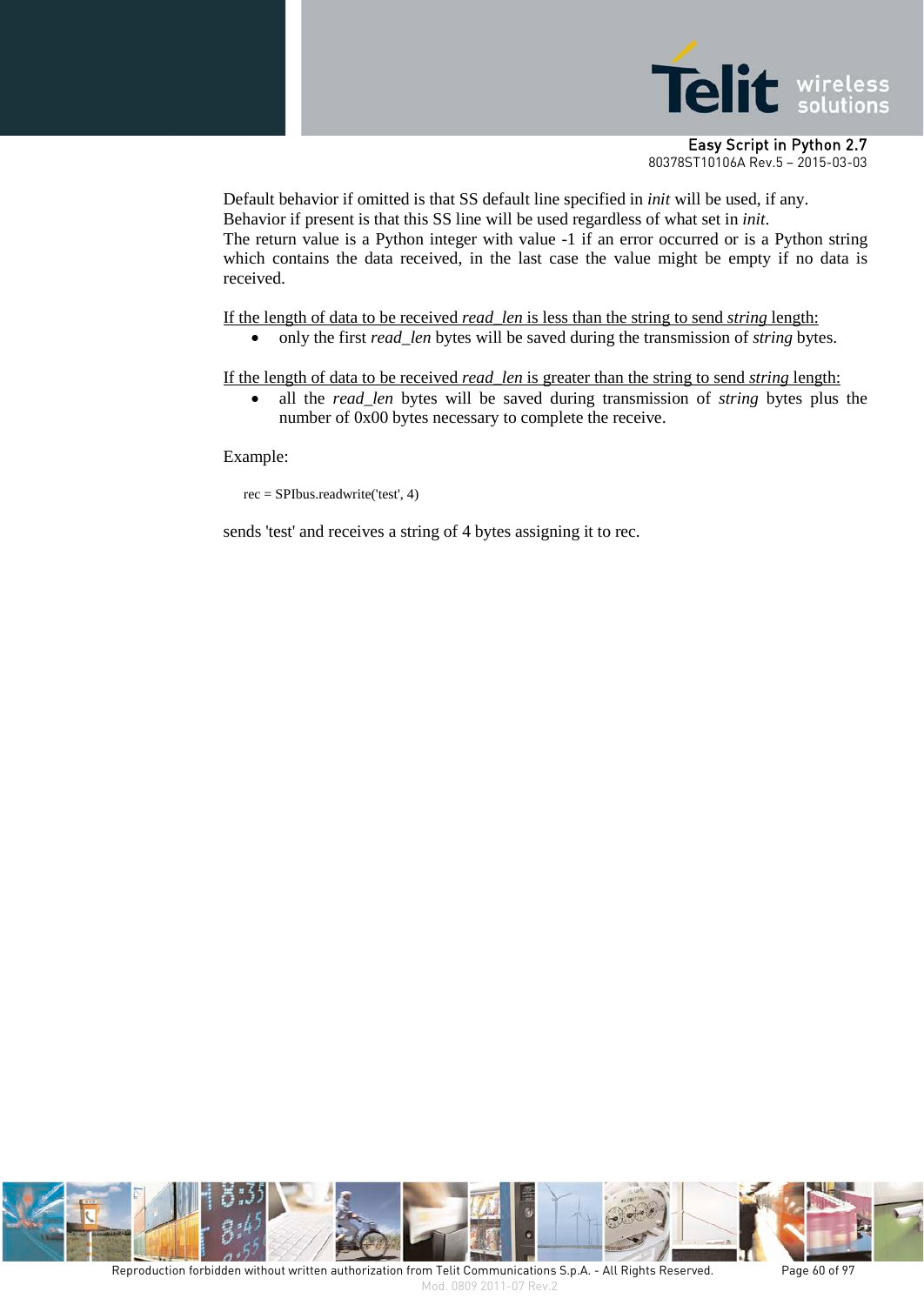

# **4.9. MOD built-in module**

MOD built-in module is available only for product versions from 12.00.xx4 and from 13.00.xx5.

MOD built-in module is the interface between Python and the module miscellaneous functions.

If you want to use MOD built-in module you need to import it:

import MOD

then you can use its methods like in the following example:

MOD.watchdogEnable(60)

starts software watchdog protection. More details about MOD built-in module methods can be found in the following paragraphs.

#### **4.9.1. MOD.watchdogEnable(timeout)**

This method activates the software watchdog protection of the system against script blocking by performing an automatic reboot of the module when the watchdog reaches a determined value. To avoid system reboot *MOD.watchdogReset()* command must be called periodically. The input parameter *timeout* is an integer, which is measured in seconds and represents the time to wait before executing the system reboot. The timeout range is  $(1 \div 36000 \,(10 \text{ hours}))$ . No return value.

Example:

MOD.watchdogEnable(60)

activates watchdog that after 60sec from execution of this command will reboot the module unless *MOD.watchdogReset()* is called.

## **4.9.2. MOD.watchdogReset()**

This method restarts the software watchdog counter that has been previously activated with the command *MOD.watchdogEnable(timeout)* preventing in this way the reboot of the module. It should be added in every part of the script that can cause a script blocking (loops, etc.) and is used only when Python watchdog is enabled. No input value.

No return value.

Example:

MOD.watchdogReset()

restarts watchdog counter.



Reproduction forbidden without written authorization from Telit Communications S.p.A. - All Rights Reserved. Page 61 of 97 Mod. 0809 2011-07 Rev.2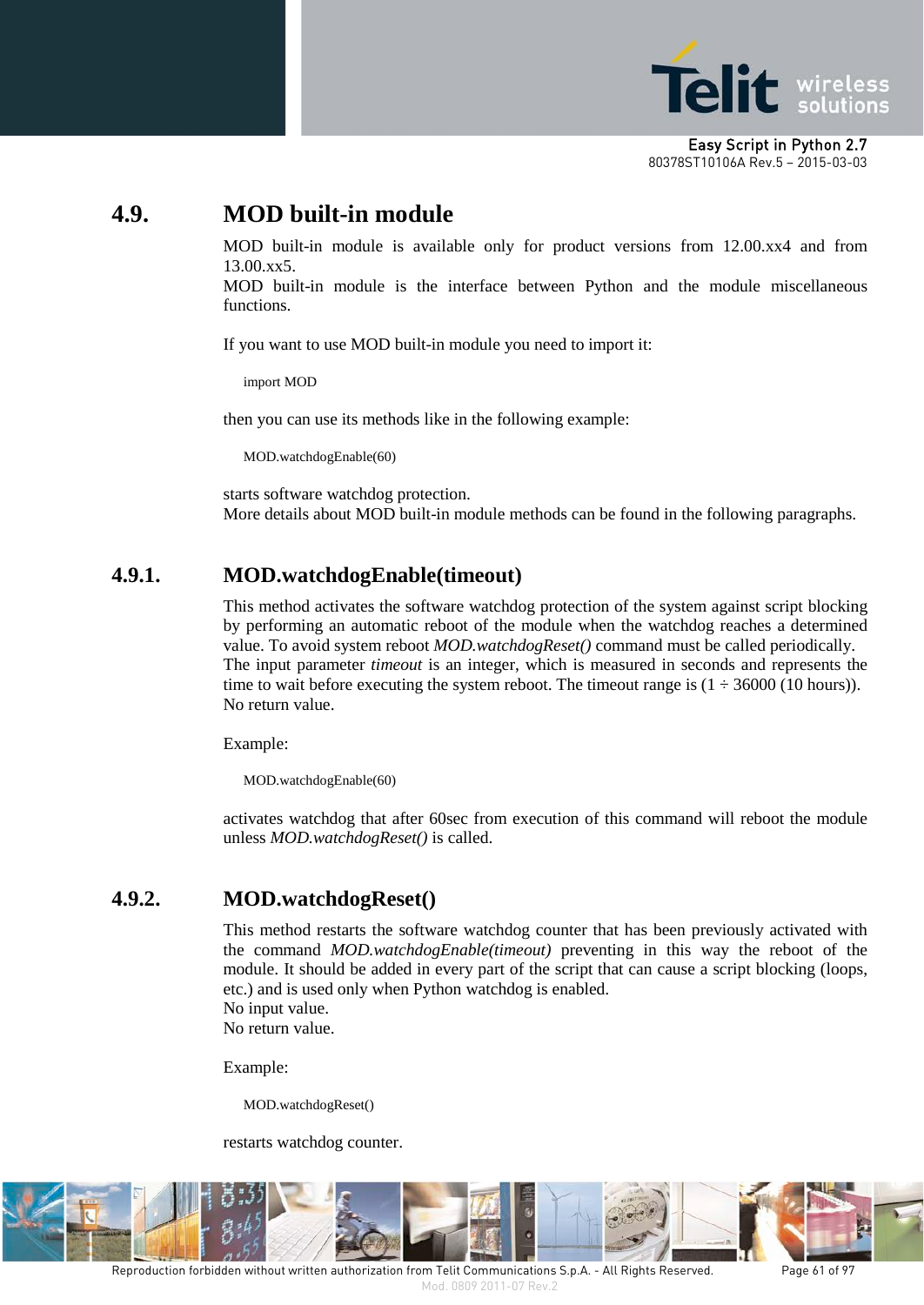

## **4.9.3. MOD.watchdogDisable()**

This method disables the software watchdog protection that has been previously activated with the command *MOD.watchdogEnable(timeout).* Software watchdog should be disabled before scripts critical lines such as *import,* since it takes a long time, and then enabled again after. No input value.

No return value.

Example:

MOD.watchdogDisable()

disables watchdog.

#### **4.9.4. MOD.powerSaving(timeout)**

This method blocks script execution and sets the system in power saving mode for a given time interval or until an external event occurs (e.g. incoming call RING). Blocking script execution is necessary for power saving conditions to be achieved. Setting power saving mode is equivalent to AT+CFUN=0 command (see Telit Modules Software User Guide for further details).

The input parameter *timeout* is an integer, which is measured in seconds and represents the maximum time the Python script remains blocked. The Python script will exit power saving mode when the given value of timeout is reached or when an external event occurs (e.g. incoming call RING). If the timeout value is -1 the Python script will exit from power saving mode only when an external event occurs. The timeout value can be -1 or in the range  $(0 \div 1800000 (500 hours)).$ 

The return value is a Python integer which is 0 if the Python script has exited power saving mode because an external event has occurred otherwise it is 1 if the Python script has exited power saving mode because the timeout has expired.

Example:

 $cause = MOD.powerSaving(100)$ 

blocks Python script and enters power saving mode for a maximum of 100 sec or until an external event occurs.

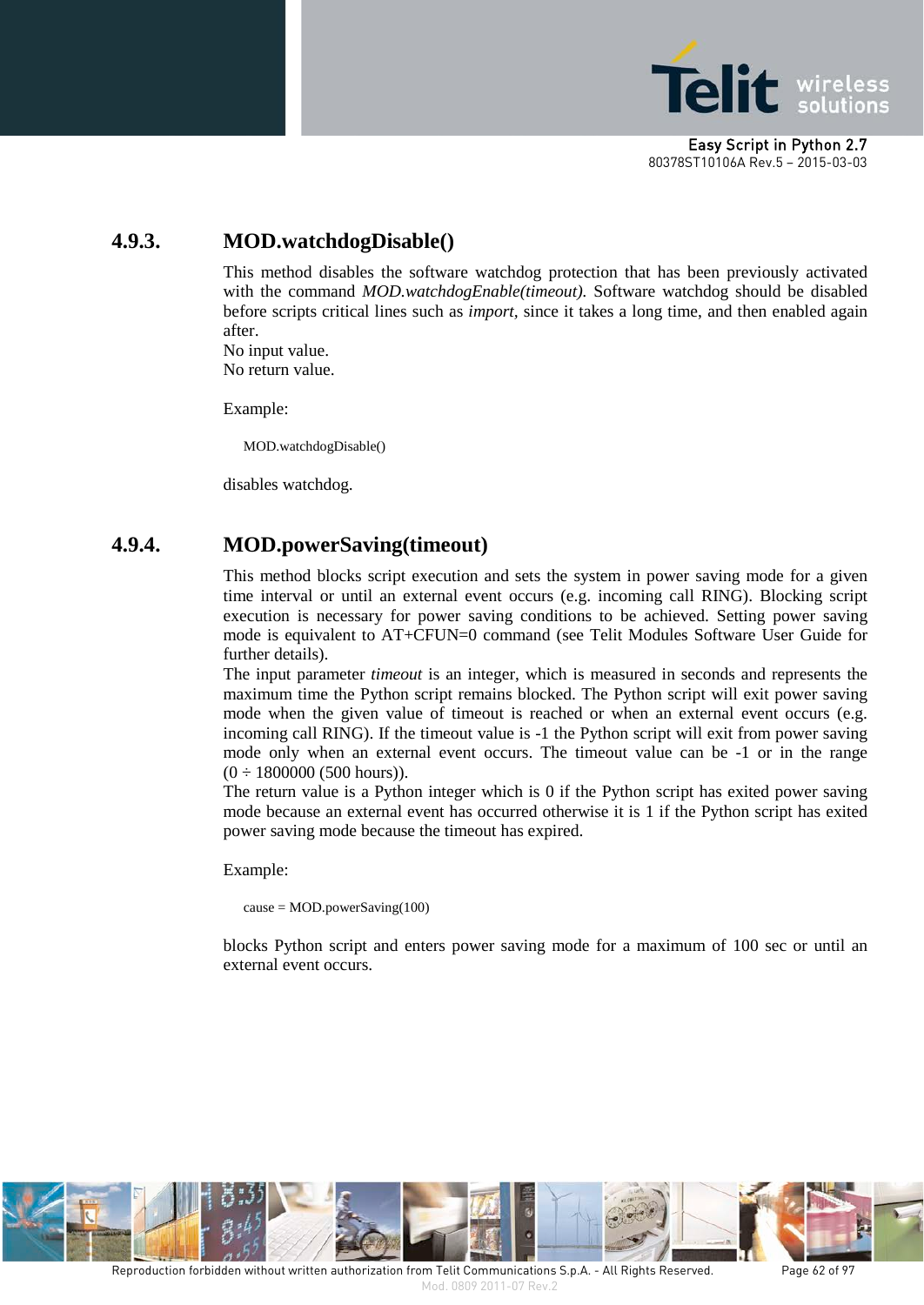

# **4.10. USB0 built-in module**

USB0 built-in module is available only for product versions from 12.00.xx5 and from 13.00.xx6.

The USB0 built-in module is an interface between the Python core and the device first mini USB port USB0. You need to use the USB0 built-in module if you want to send data from the Python script to the first mini USB port USB0 and to receive data from the first mini USB port USB0 to the Python script. This USB port handling module can be used, for example, to interface the module with an external device and read/send its data.

If you want to use USB0 built-in module you need to import it:

import USB0

then you can use its methods, like in the following example:

 $b = USB0.send('test')$  $c = USB0.sendbyte(0x0d)$  $d = USB0.read()$ 

which sends 'test' followed by <CR> and receives data.

More details about USB0 built-in module methods can be found in the following paragraphs.

#### **4.10.1. USB0.send(string, <timeout>)**

This command sends a string to the first mini USB port USB0.

The first input parameter *string* is a Python string to send to the first mini USB port USB0. The second input parameter *<timeout>* is optional and is a Python integer, measured in 1/10s. It represents the maximum time to wait for the string to be sent to the first mini USB port USB0 when buffer is full and further data is blocked. The timeout range is  $(0 \div 32767)$ . This method returns immediately after the string has been sent to the first mini USB port USB0 or after the timeout period if the whole string could not be sent to the first mini USB port USB0. The return value is a Python integer which is -1 if the timeout period has expired, 1 otherwise.

Example:

 $a = USB0.send('test')$ 

sends the string 'test' to the first mini USB port USB0 handling, assigning the return value to a.



#### **NOTE:**

The buffer available for the USB0.send command is 32767 bytes.

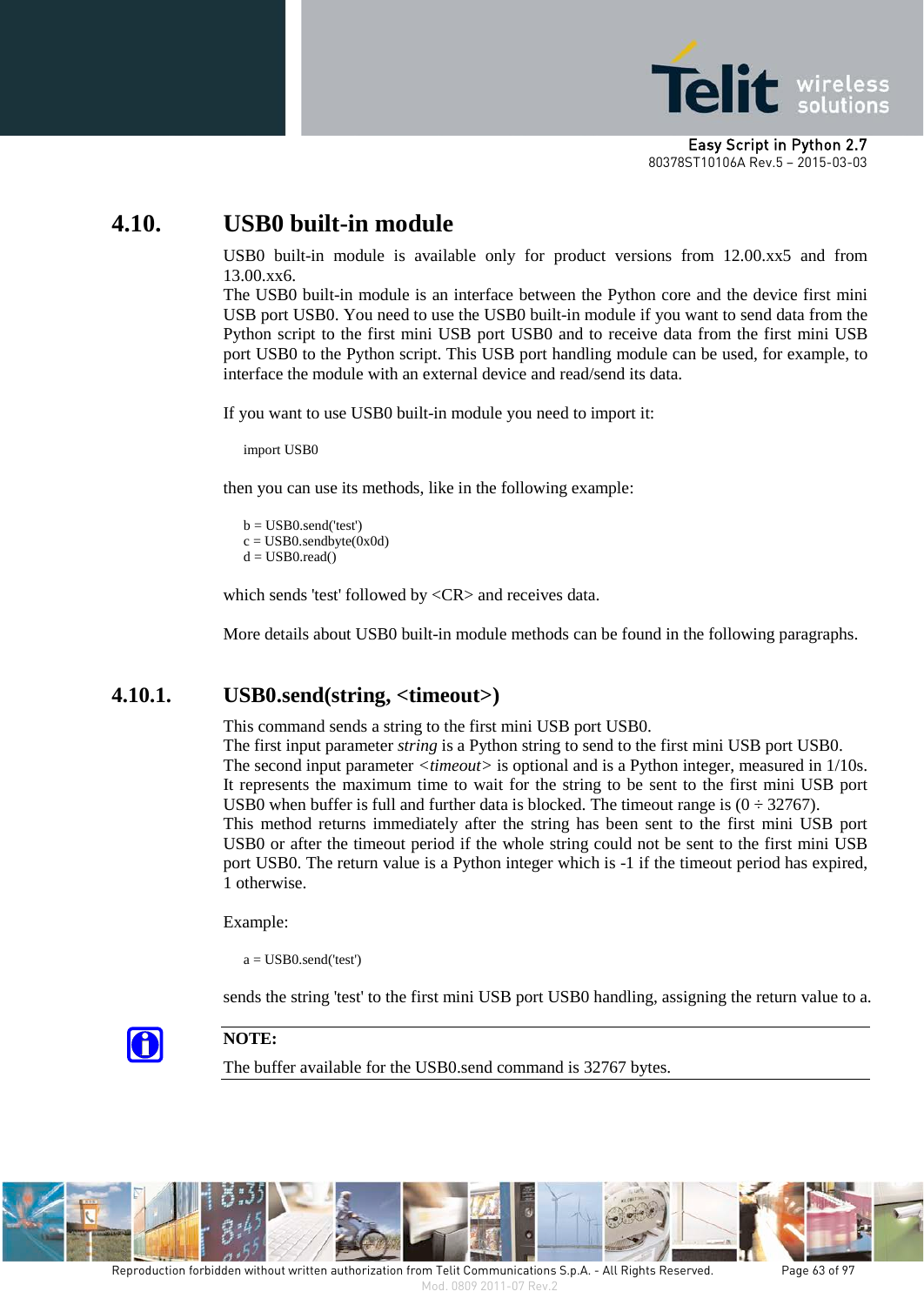

#### **4.10.2. USB0.read()**

This command receives a string from the first mini USB port USB0. It has no input parameter.

The return value is a Python string which contains the data received and stored in buffer at the moment of command execution. The value might be empty if no data is received.

Example:

 $a = USB0.read()$ 

receives a string from the first mini USB port USB0 handling, assigning the return value to a.



#### **NOTE:**

The buffer available for the USB0.read command is 32767 bytes. The maximum number of bytes returned by each USB0.read is 8191.

# G

**NOTE:**

It is up to Python script to keep empty USB0.read buffer.

## **4.10.3. USB0.sendbyte(byte, <timeout>)**

This command sends a byte to the first mini USB port USB0.

The first input parameter *byte* can be zero or any Python byte to send to the first mini USB port USB0.

The second input parameter *<timeout>* is optional and is a Python integer, measured in 1/10s. It represents the maximum time to wait for the byte to be sent to the first mini USB port USB0 when buffer is full and further data is blocked. The timeout range is  $(0 \div 32767)$ .

This method returns immediately after the byte has been sent to the first mini USB port USB0 or after the timeout period if the byte could not be sent to the first mini USB port USB0. The return value is a Python integer which is -1 if the timeout period has expired, 1 otherwise.

Example:

 $b = USB0.sendbyte(0x0d)$ 

sends the byte 0x0d, that corresponds to <CR>, to the first mini USB port USB0 handling, assigning the return value to b.

## **4.10.4. USB0.readbyte()**

This command receives a byte from the first mini USB port USB0.

It has no input parameter.

The return value is a Python integer which is the byte value received and stored in buffer at the moment of command execution or is -1 if no data is received. The return value can also be zero.



Reproduction forbidden without written authorization from Telit Communications S.p.A. - All Rights Reserved. Page 64 of 97 Mod. 0809 2011-07 Rev.2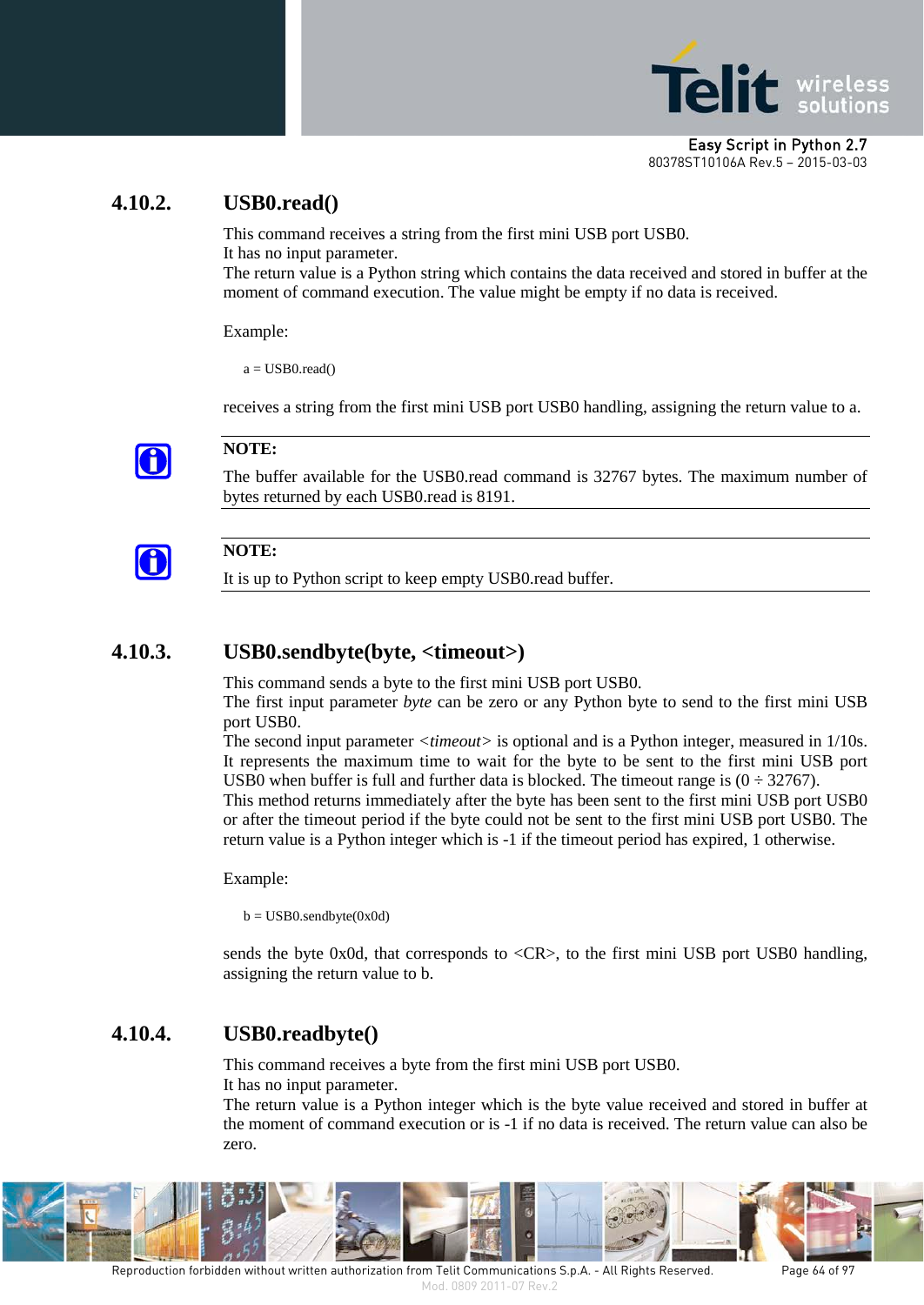

Example:

 $b = USB0.readbyte()$ 

receives a byte from first mini USB port USB0 handling, assigning the return value to b.

#### **4.10.5. USB0.sendavail()**

This command queries the number of bytes available to send to USB0 buffer. It has no input parameter.

The return value is a Python integer which is the number of bytes available to send to USB0 buffer.

Example:

n = USB0.sendavail()

queries the number of bytes available to send, assigning the return value to n.

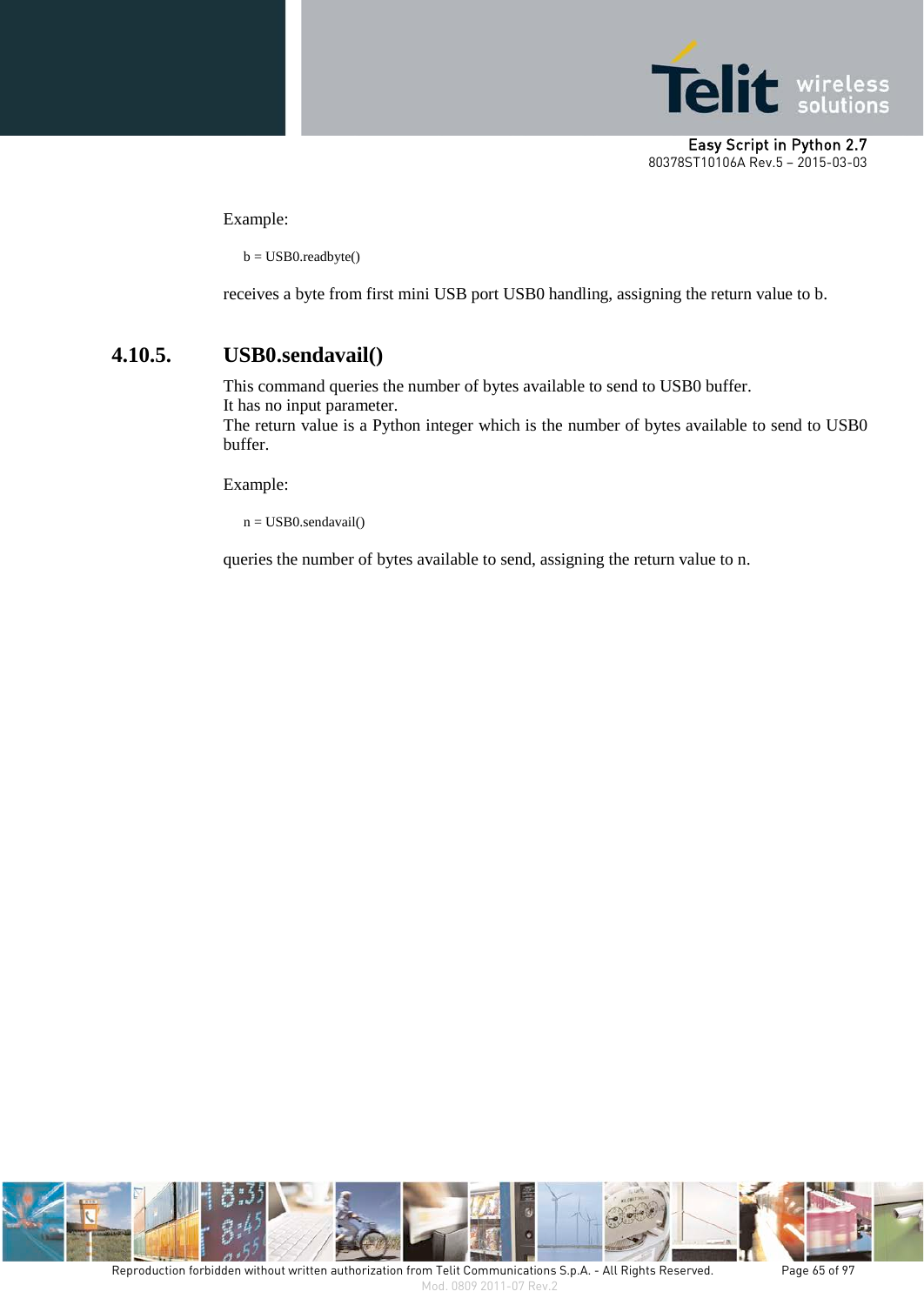

# **5. Python standard functions**

In this paragraph you can find detailed description of Python language supported features in **Telit module**. Note that all the functions listed below are available in the Python version 2.7.2.

# **5.1. Technical characteristics**

#### **5.1.1. General**

All Python statements and almost all Python built-in types and functions are supported. See in the table below the features not supported:

| complex   |  |
|-----------|--|
| unicode   |  |
| docstring |  |
| packages  |  |

Available standard built-in modules are:

All others are not supported.

A small collection of standard Python modules written in Python (not built-in) is available. These .py files are mostly identical to the ones available for PC with minor changes.



Reproduction forbidden without written authorization from Telit Communications S.p.A. - All Rights Reserved. Page 66 of 97 Mod. 0809 2011-07 Rev.2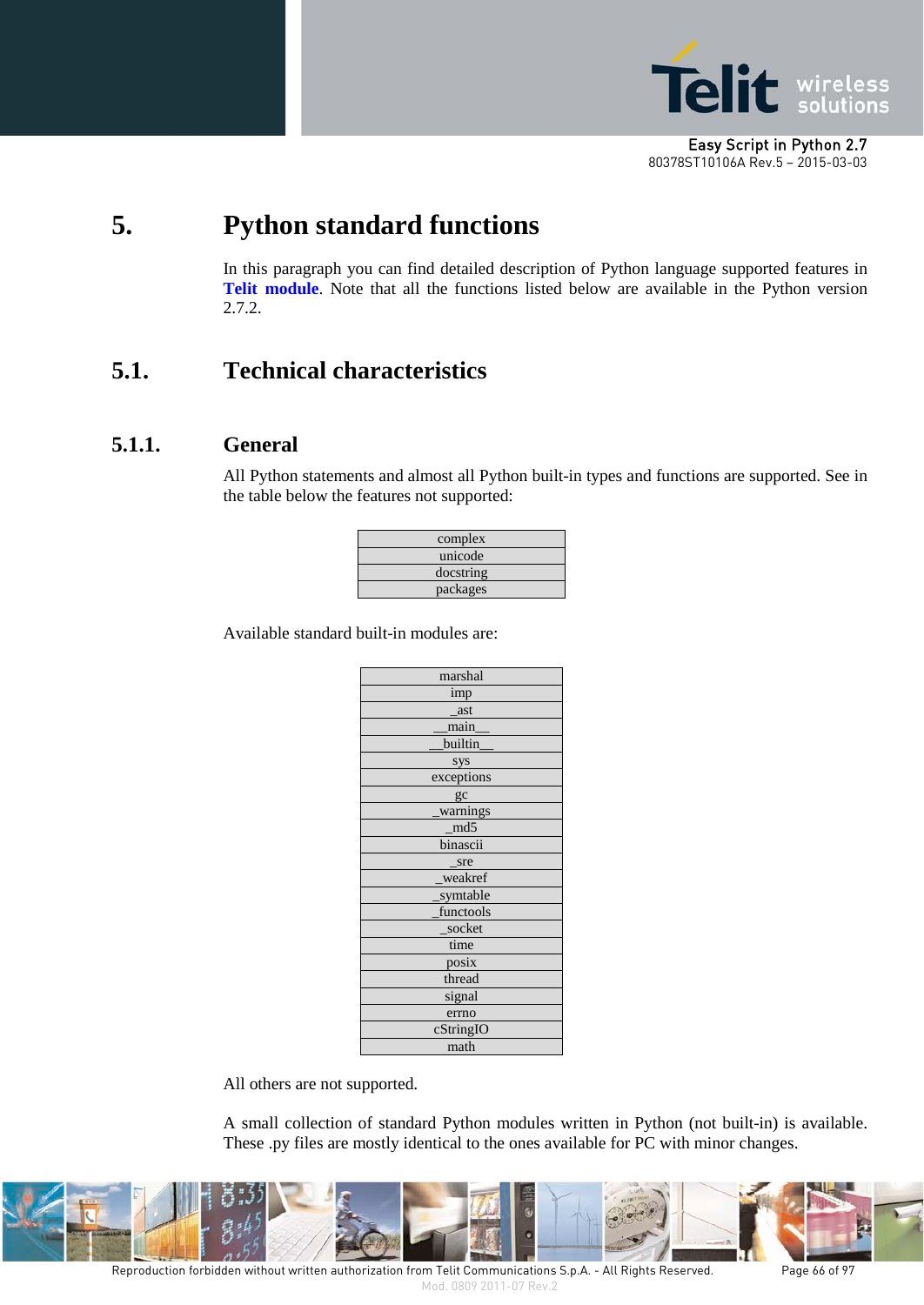

# **5.2. Python supported features**

Refer to the documents available online such as: Python 2.7.2 Tutorial, Python 2.7.2 Reference Manual or Python 2.7.2 Library Reference for details about all the features listed in the paragraphs below.

### **5.2.1. Operators, statements, functions**

List of supported operators, statements, functions:

- comments #
- line joining  $\setminus$
- operators  $+, -, *, /, **, %$
- operators  $<<, >>, \&, |, \land, \sim$
- parentheses
- assignment
- comparison operators  $\langle \rangle$ ,  $\langle =, \rangle$ ,  $\langle =, \rangle$ ,  $\langle =, \rangle$
- comparison operators in, not in
- print statement
- if, elif, else statement
- *indentation*
- and, or, not keywords
- for in statement
- while statement
- range() function
- break and continue statements
- pass statement
- functions (without docstrings) (def)
- return statement
- lambda forms
- objects
- object methods
- del statement
- modules
- import statement
- from statement
- exceptions
- try except finally statements
- raise statement
- classes (class)
- class instances
- global statement
- is, is not tests
- exec statement
- *iterators*
- *generators*
- yield statement
- with statement



Reproduction forbidden without written authorization from Telit Communications S.p.A. - All Rights Reserved. Page 67 of 97

Mod. 0809 2011-07 Rev.2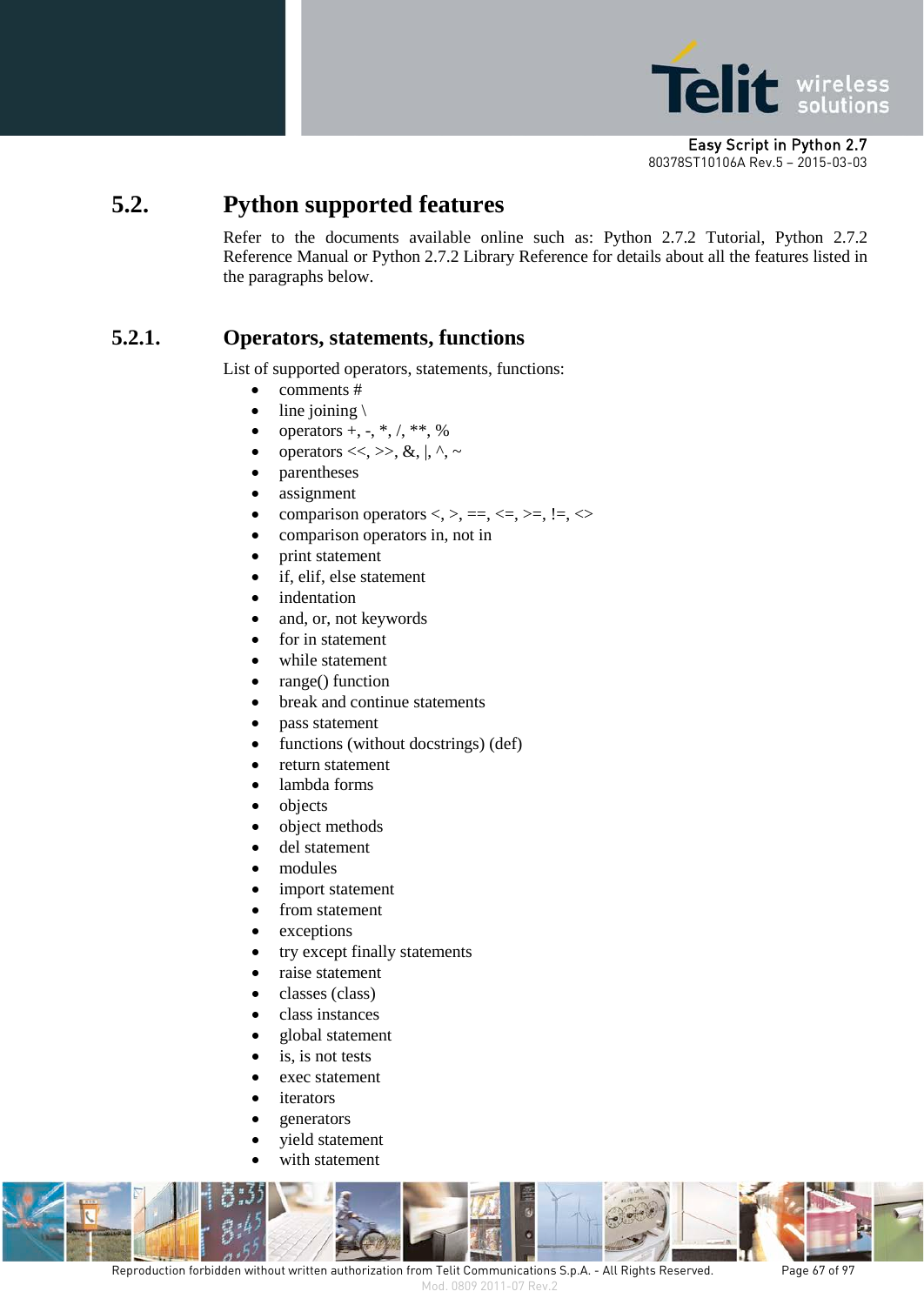

# **5.2.2. Built-in Functions**

The following built-in functions are supported:

| abs                           |
|-------------------------------|
| all                           |
| any                           |
| basestring                    |
| bin                           |
| bool                          |
| bytearray                     |
| callable                      |
| chr                           |
| classmethod                   |
| cmp                           |
| compile                       |
| complex<br>(raises exception) |
| delattr                       |
| dict                          |
| dir                           |
| divmod                        |
| enumerate                     |
| eval                          |
| execfile                      |
| filter                        |
| float                         |
| format                        |
| frozenset                     |
| getattr                       |
| globals                       |
| hasattr                       |
| hash                          |
| help                          |
| hex                           |
| id                            |
| input                         |
| int                           |
| isinstance                    |
| issubclass                    |
| iter                          |
| len                           |
| list                          |
| locals                        |
| long                          |



Reproduction forbidden without written authorization from Telit Communications S.p.A. - All Rights Reserved. Page 68 of 97 Mod. 0809 2011-07 Rev.2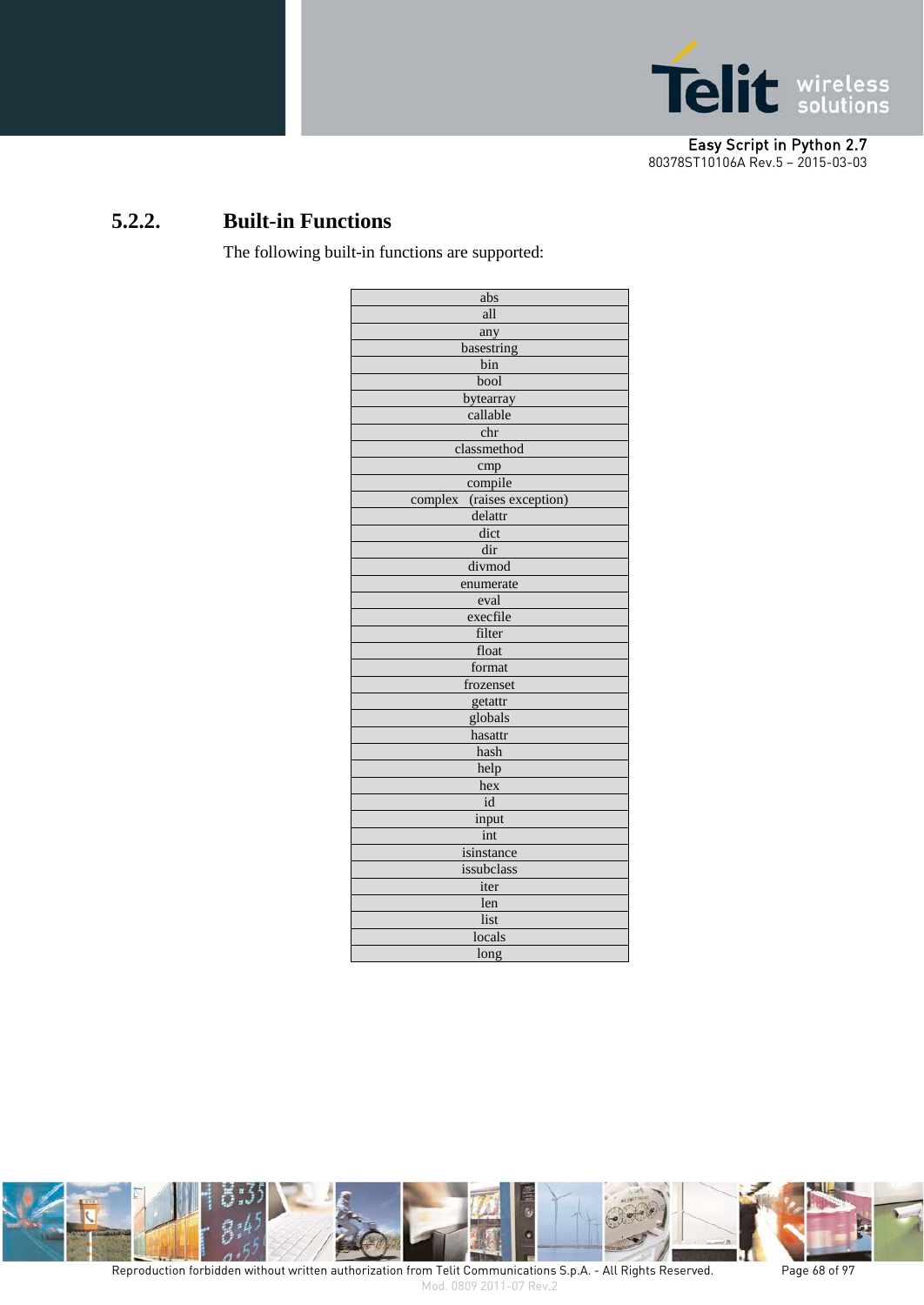

| map          |
|--------------|
| max          |
| memoryview   |
| min          |
| next         |
| object       |
| oct          |
| open         |
| ord          |
| pow          |
| print        |
| property     |
| range        |
| raw_input    |
| reduce       |
| reload       |
| repr         |
| reversed     |
| round        |
| set          |
| setattr      |
| slice        |
| sorted       |
| staticmethod |
| str          |
| sum          |
| super        |
| tuple        |
| type         |
| vars         |
| xrange       |
| zip          |
| import       |
| apply        |
| buffer       |
| coerce       |
| intern       |
|              |

### **5.2.3. Built-in Constants**

The following built-in constants are supported:

| False          |
|----------------|
| True           |
| None           |
| NotImplemented |
| Ellipsis       |
| debug          |



Mod. 0809 2011-07 Rev.2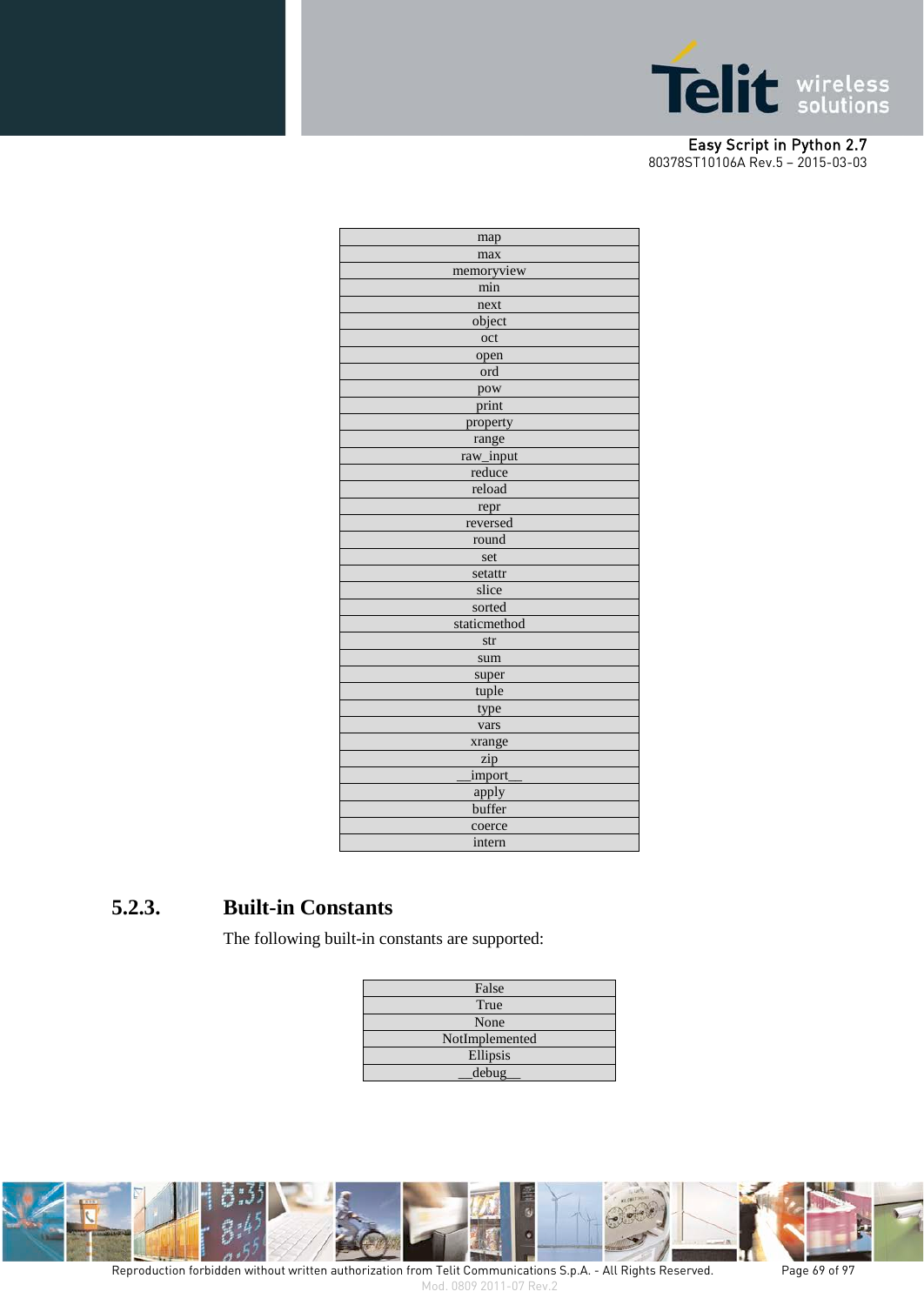

# **5.2.4. Truth Value Testing**

Truth value testing is supported.

## **5.2.5. Boolean Operations**

The following Boolean operations are supported:

| x or y  |
|---------|
| x and y |
| not x   |

### **5.2.6. Comparisons**

The following comparisons are supported:

| $\,<\,$ |
|---------|
| $\leq$  |
| $\geq$  |
| $>=$    |
|         |
| $!=$    |
| is      |
| is not  |

## **5.2.7. Numeric Types: Integer, Long Integer and Floating Point**

The following operations are supported with the integer, long integer and floating point type:

| $x + y$       |
|---------------|
| $x - y$       |
| $x * y$       |
| x / y         |
| $x$ // $y$    |
| x % y         |
| $-X$          |
| $+X$          |
| abs(x)        |
| int(x)        |
| long(x)       |
| float(x)      |
| divmod(x, y)  |
| pow(x, y)     |
| $x**y$        |
| round(x[, n]) |



Mod. 0809 2011-07 Rev.2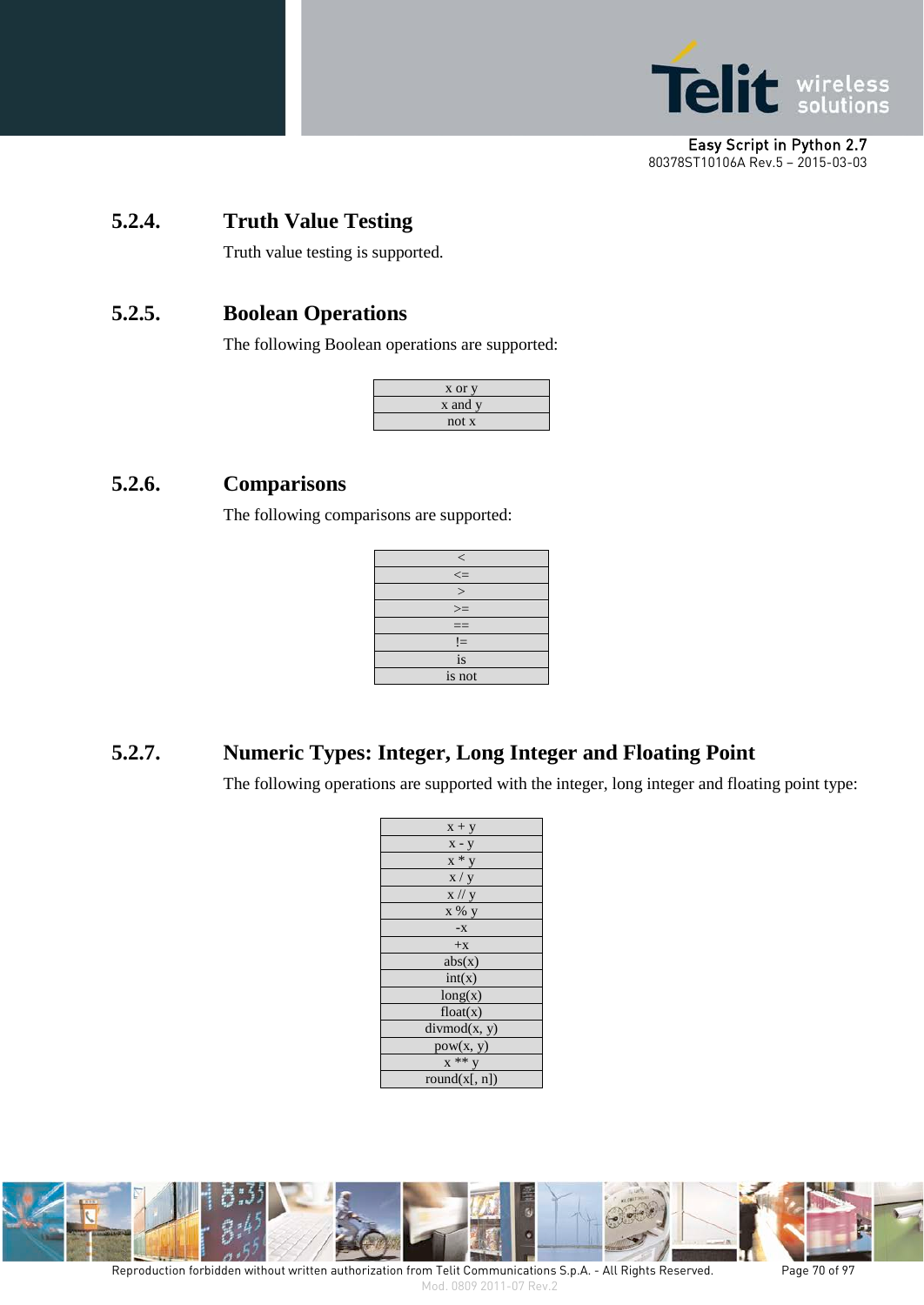

## **5.2.8. Numeric Types: Integer and Long Integer**

The following bit-string operations and methods are supported with the integer and long integer type:



## **5.2.9. Numeric Types: Floating Point**

The following methods are supported with the floating point type:

| as_integer_ratio() |
|--------------------|
| is_integer()       |
| hex()              |
| from hex(s)        |

## **5.2.10. Numeric Types: Complex**

Complex numbers are not supported.

## **5.2.11. Iterator Types**

The following methods are supported with the iterator type:



# **5.2.12. Generator Types**

Generator types are supported.

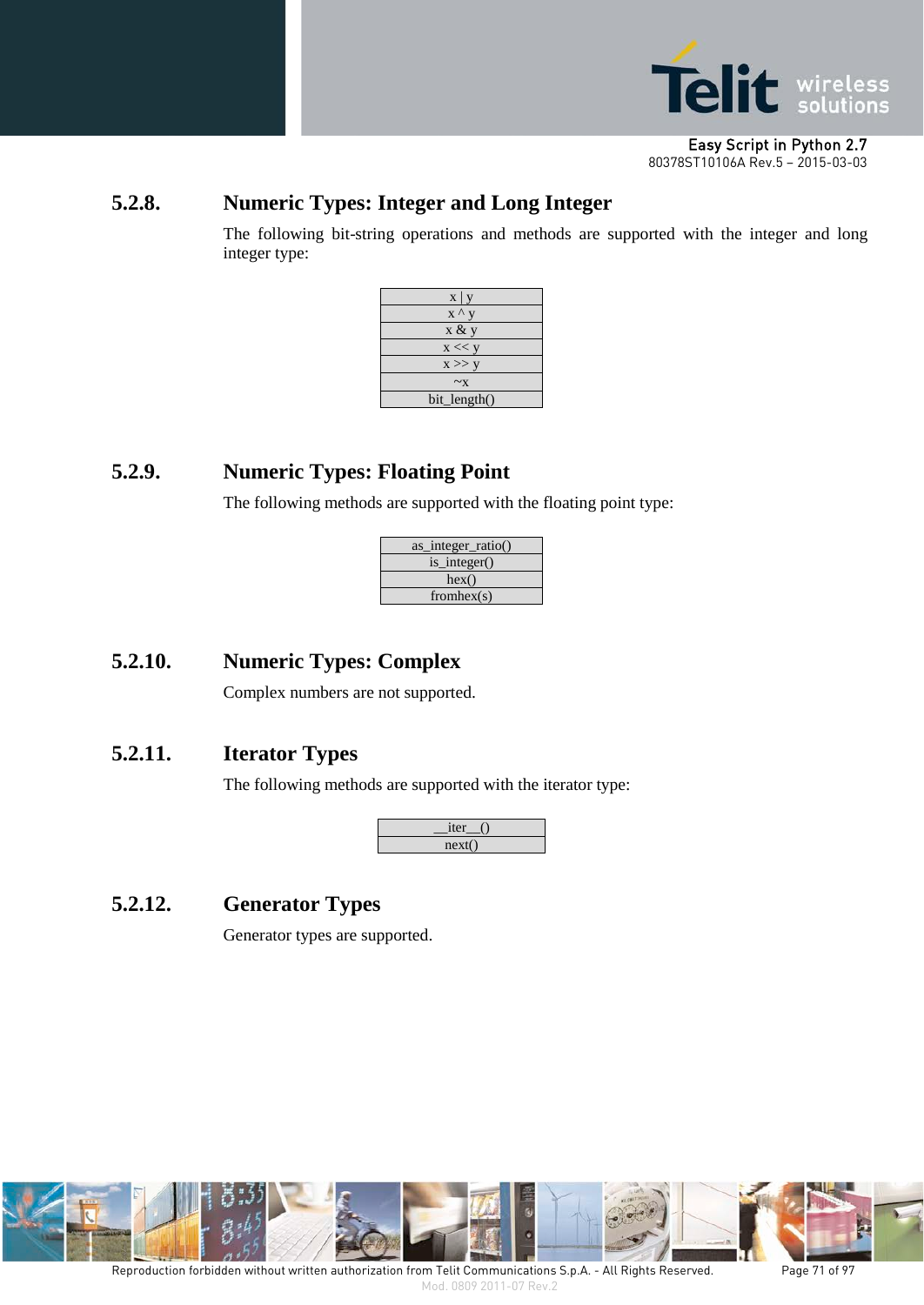

## **5.2.13. Sequence Types: String, List, Tuple, Bytearray, Buffer and Xrange**

The following operations are supported with the string, list, tuple, bytearray, buffer and xrange types:

| $\overline{x}$ in $\overline{s}$ |
|----------------------------------|
| x not in s                       |
| $s + t$                          |
| $s * n, n * s$                   |
| s[i]                             |
| s[i:j]                           |
| s[i:j:k]                         |
| len(s)                           |
| min(s)                           |
| max(s)                           |
| s.index(i)                       |
| s.count(i)                       |

Xrange type supports only indexing, iteration and len().

# **5.2.14. Sequence Types: Unicode**

Unicode is not supported.

# **5.2.15. Sequence Types: String**

The following methods are supported with the string types:

| capitalize |
|------------|
| center     |
| count      |
| decode     |
| encode     |
| endswith   |
| expandtabs |
| find       |
| format     |
| index      |
| isalnum    |
| isalpha    |
| isdigit    |
| islower    |
| isspace    |
| istitle    |
| isupper    |
| join       |
| ljust      |
|            |



Reproduction forbidden without written authorization from Telit Communications S.p.A. - All Rights Reserved. Page 72 of 97 Mod. 0809 2011-07 Rev.2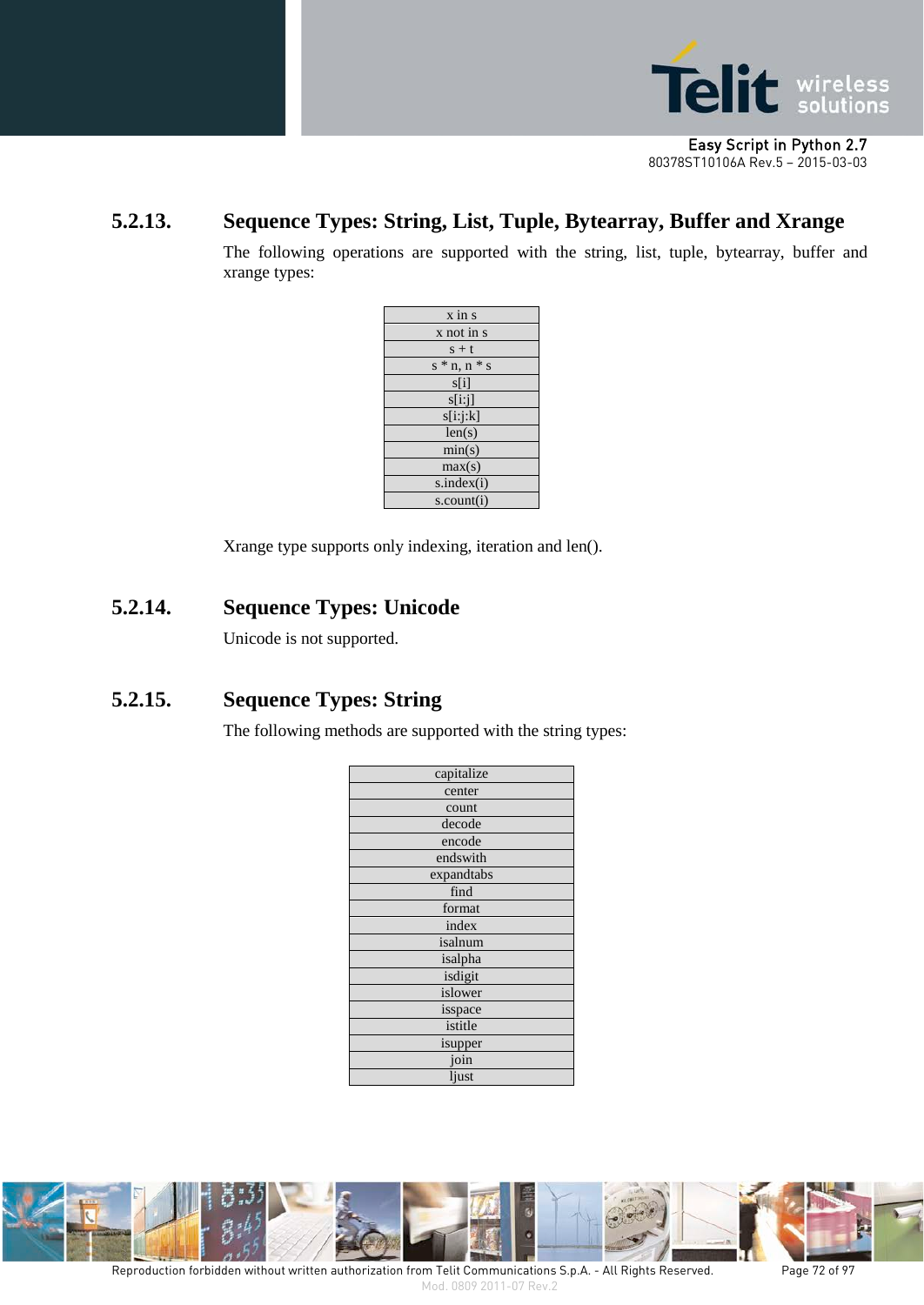

| lower         |
|---------------|
| <b>lstrip</b> |
| parition      |
| replace       |
| rfind         |
| rindex        |
| rjust         |
| rpartition    |
| rsplit        |
| rstrip        |
| split         |
| splitlines    |
| startswith    |
| strip         |
| swapcase      |
| title         |
| translate     |
| upper         |
| zfill         |
|               |

# **5.2.16. Mutable Sequence Types: List and Bytearray**

The following additional operations are supported with the lists and bytearray types:

| $s[i] = x$                      |
|---------------------------------|
| $s[i:j] = t$                    |
| $del$ s[i:j]                    |
| $s[i:j:k] = t$                  |
| del $s[i:j:k]$                  |
| s.append $(x)$                  |
| s. extend(x)                    |
| $s$ .count $(x)$                |
| s.index(x[, i[, j]])            |
| s.insert(i, x)                  |
| s.pop([i])                      |
| $s$ . remove $(x)$              |
| s.reverse()                     |
| s.sort([cmp[, key[, reverse]]]) |



Reproduction forbidden without written authorization from Telit Communications S.p.A. - All Rights Reserved. Page 73 of 97 Mod. 0809 2011-07 Rev.2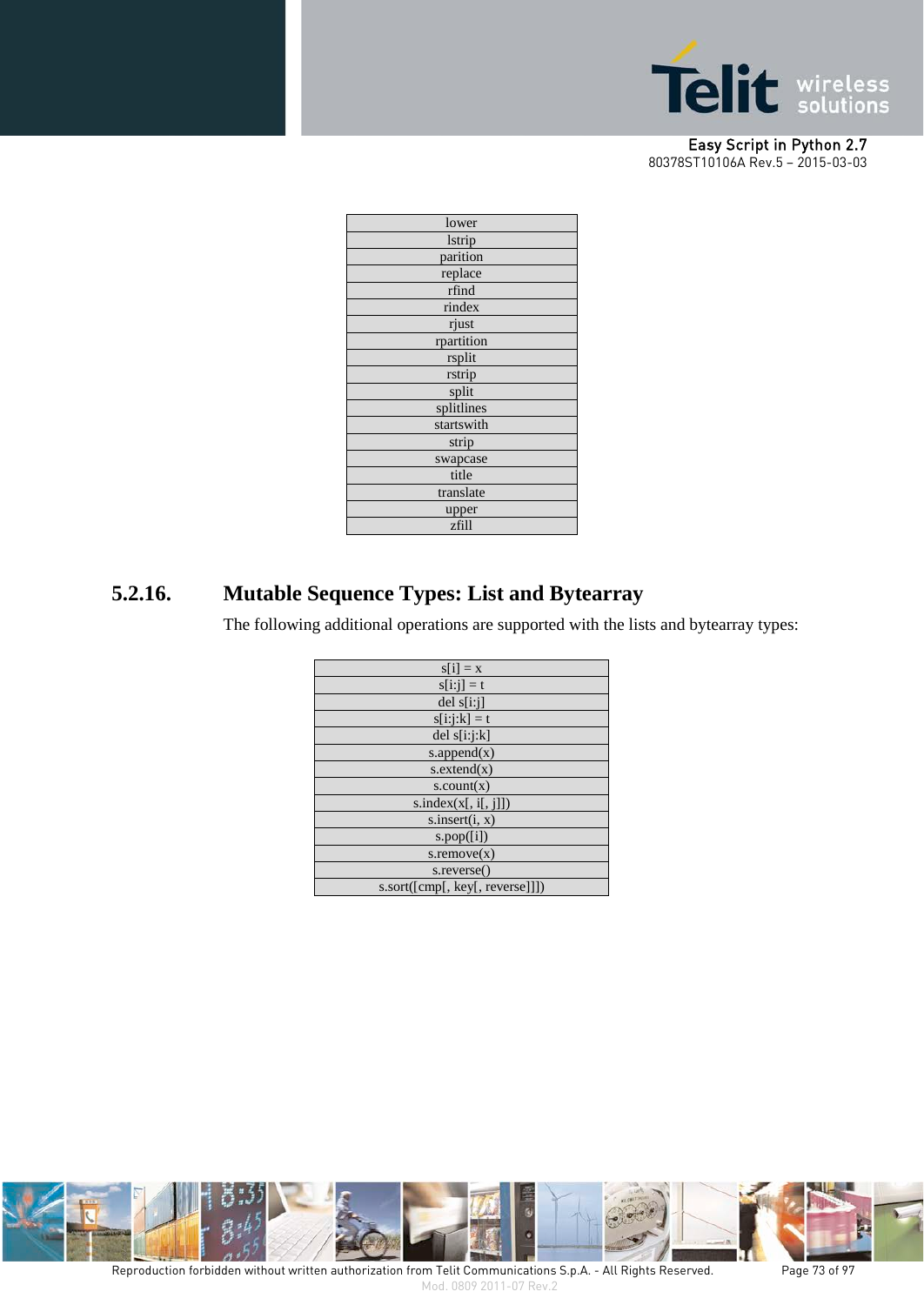

# **5.2.17. Set Types: Set and Frozenset**

The following methods are supported with the set and frozenset types:

| len(s)                           |
|----------------------------------|
| $\overline{x}$ in $\overline{s}$ |
| x not in s                       |
| isdisjoint()                     |
| issubset()                       |
| $set \leq other()$               |
| set < other()                    |
| issuperset                       |
| $set \mathcal{B} = other()$      |
| set > other()                    |
| union                            |
| set   other $ ()$                |
| intersection                     |
| set $\&$ other $\&$ ()           |
| difference                       |
| set - other - $\dots()$          |
| symmetric_difference             |
| set $\wedge$ other()             |
| copy()                           |

The following methods are supported with the set type:

| update                      |
|-----------------------------|
| set $=$ other $ ()$         |
| intersection_update         |
| set $&=$ other $&\dots$     |
| difference_update           |
| set $-$ other $ $ ()        |
| symmetric_difference_update |
| set $\uparrow$ = other()    |
| add                         |
| remove                      |
| discard                     |
| pop                         |
| clear                       |



Reproduction forbidden without written authorization from Telit Communications S.p.A. - All Rights Reserved. Page 74 of 97 Mod. 0809 2011-07 Rev.2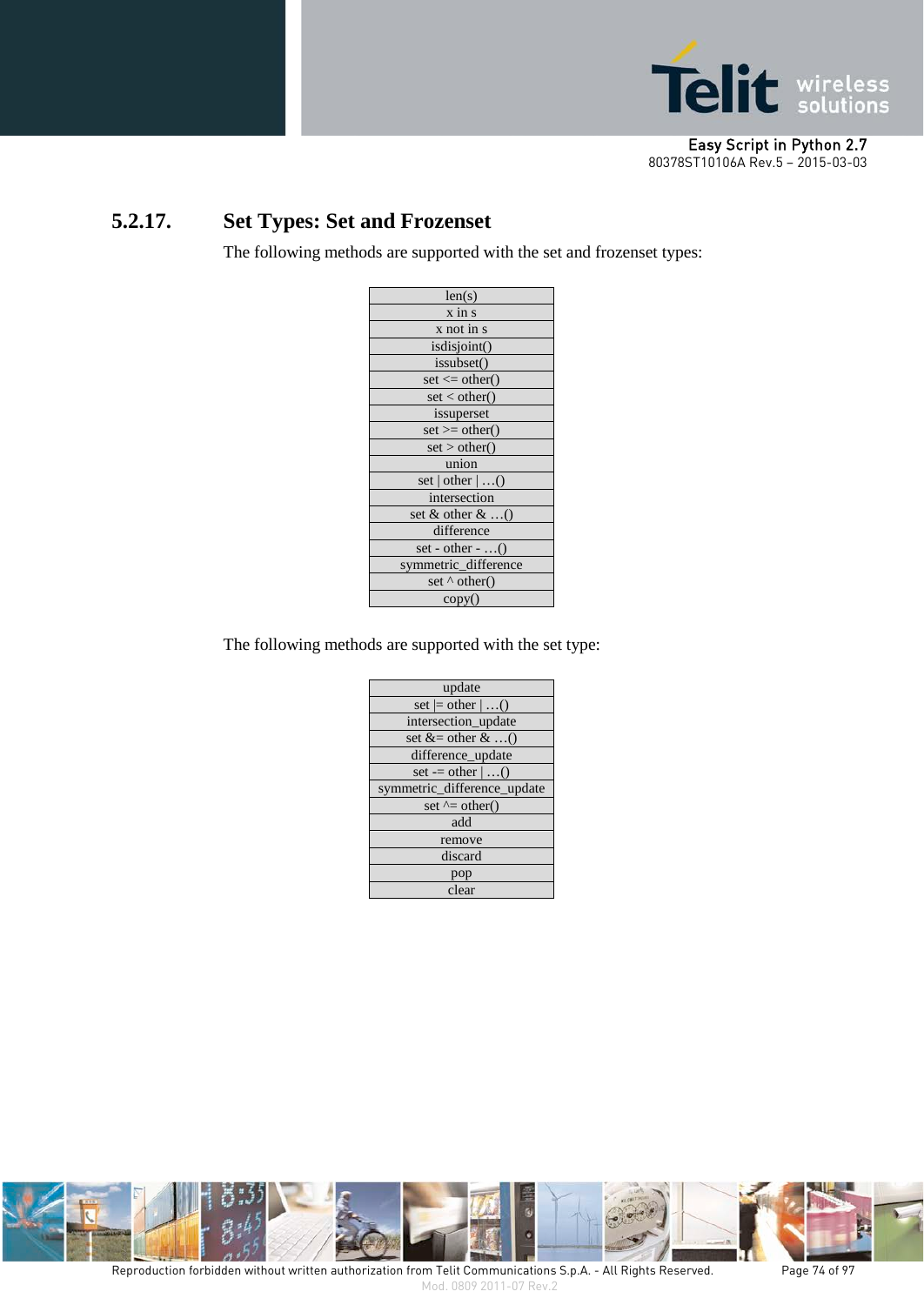

# **5.2.18. Mapping Types: Dictionary**

The following operations are supported with the dictionaries:

# **5.2.19. File Objects**

The following methods are supported with the file objects:

| close()                |
|------------------------|
| flush()                |
| fileno()               |
| isatty()               |
| next()                 |
| read([size])           |
| readline([size])       |
| readlines([sizehint])  |
| xreadlines()           |
| seek(offset[, whence]) |
| tell()                 |
| write(str)             |
| writelines(seq)        |
|                        |



Reproduction forbidden without written authorization from Telit Communications S.p.A. - All Rights Reserved. Page 75 of 97 Mod. 0809 2011-07 Rev.2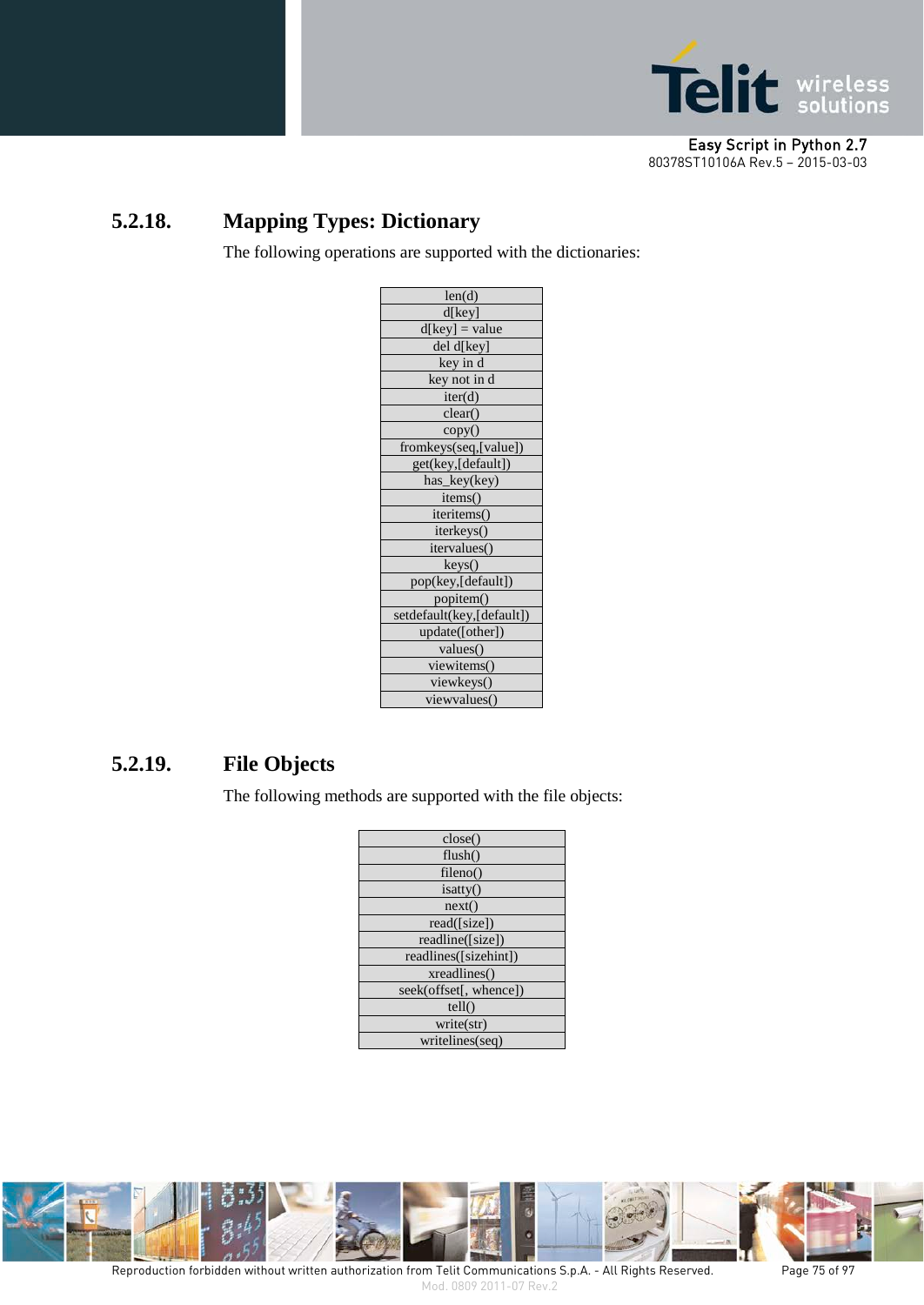

The following attributes are supported with the file objects:



#### **NOTE:**

For product versions 12.xx.xxx.



Root directory for Python scripts and in general for text and binary files is: /sys and cannot be changed.

Files path name in Python scripts shall contain the root directory.

Path separator is /.

Example:

f = open('/sys/example.txt', 'rb')

From product versions 12.00.xx4 absolute and relative path names have been added. Root directory for Python scripts and in general for text and binary files is still:

/sys

and cannot be changed.

Files *absolute* path name (path beginning with /) in Python scripts shall still contain the root directory.

Path separator is /.

Example:

 $f = open('sys/example.txt', 'rb')$ 

Files *relative* path name (path not beginning with /) in Python scripts will automatically refer to the root directory /sys and shall not contain it.

Example: f = open('example.txt', 'rb')

#### **NOTE:**



For product versions 13.xx.xxx. Root directory for Python scripts and in general for text and binary files is empty and cannot be changed.

Files path name in Python scripts will refer to the empty root directory. Example:

 $f = open('example.txt', 'rb')$ 

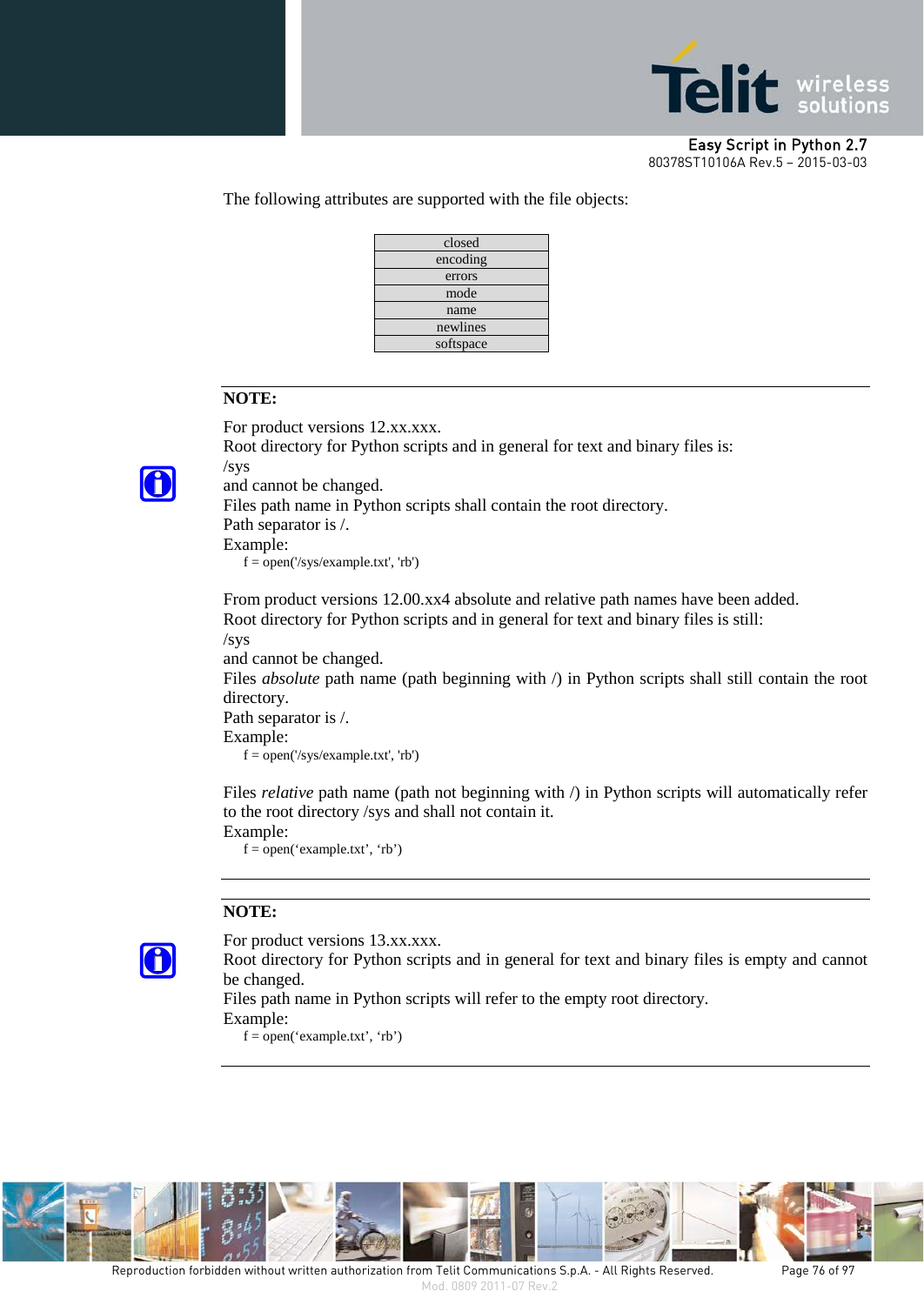

#### **NOTE:**



For product versions 18.11.004. Root directory for Python scripts and in general for text and binary files is empty and cannot be changed.

Files path name in Python scripts will refer to the empty root directory.

Example:

 $f = open('example.txt', 'rb')$ 

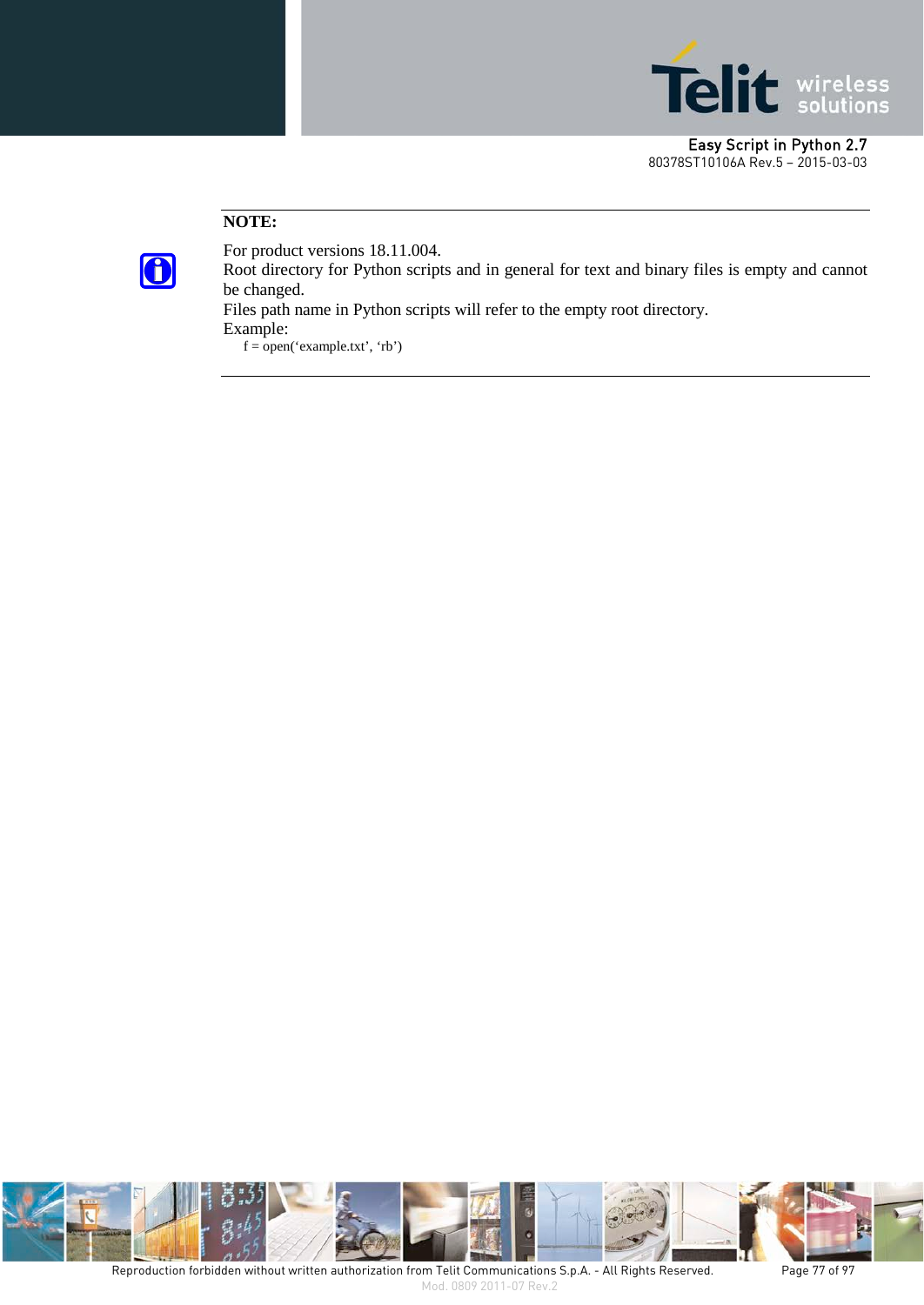

### **5.2.20. Memoryview Objects**

The following methods are supported with the memoryview objects:

| tobytes()         |
|-------------------|
| $\text{tolist}()$ |

The following attributes are supported with the memoryview objects:

| format   |
|----------|
| itemsize |
| shape    |
| ndim     |
| strides  |
| readonly |

## **5.2.21. Module Objects**

Module objects are supported. The following attributes are supported:

| name |
|------|

#### **5.2.22. Classes and Class Instances**

Classes and class instances are supported.

#### **5.2.23. Function Objects**

Function objects and function call are supported.

#### **5.2.24. Method Objects**

Method objects are supported.

#### **5.2.25. Code objects**

Code objects are supported.

#### **5.2.26. Type Objects**

Type objects are supported.

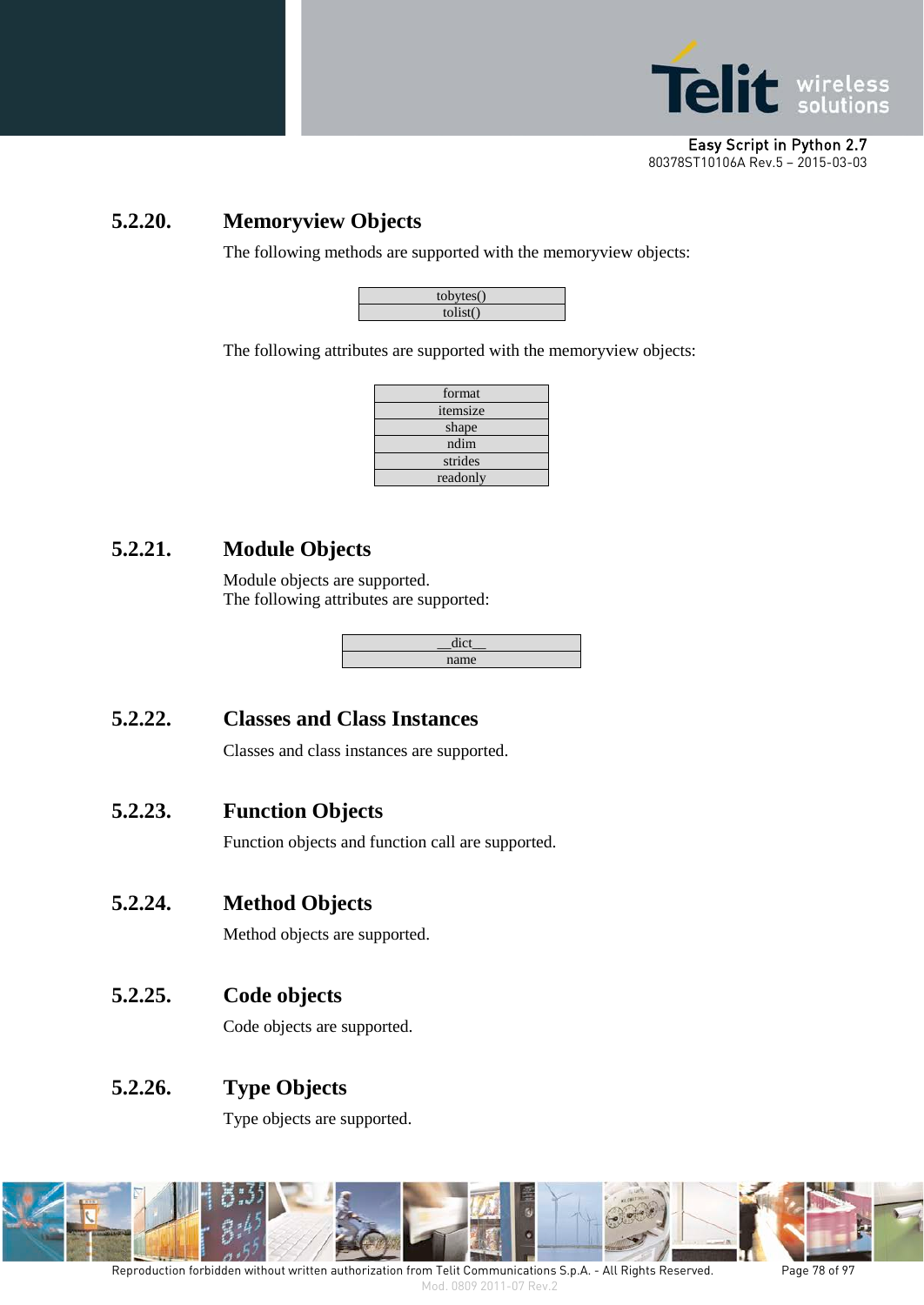

**5.2.27. Null Object**

Null object is supported.

**5.2.28. Ellipsis Object**

Ellipsis object is supported.

**5.2.29. NotImplemented Object**

NotImplemented object is supported.

**5.2.30. Internal Types: Frame Objects**

Frame objects are supported.

**5.2.31. Internal Types: Traceback Objects**

Traceback objects are supported.

**5.2.32. Slice Objects**

Slice objects are supported.

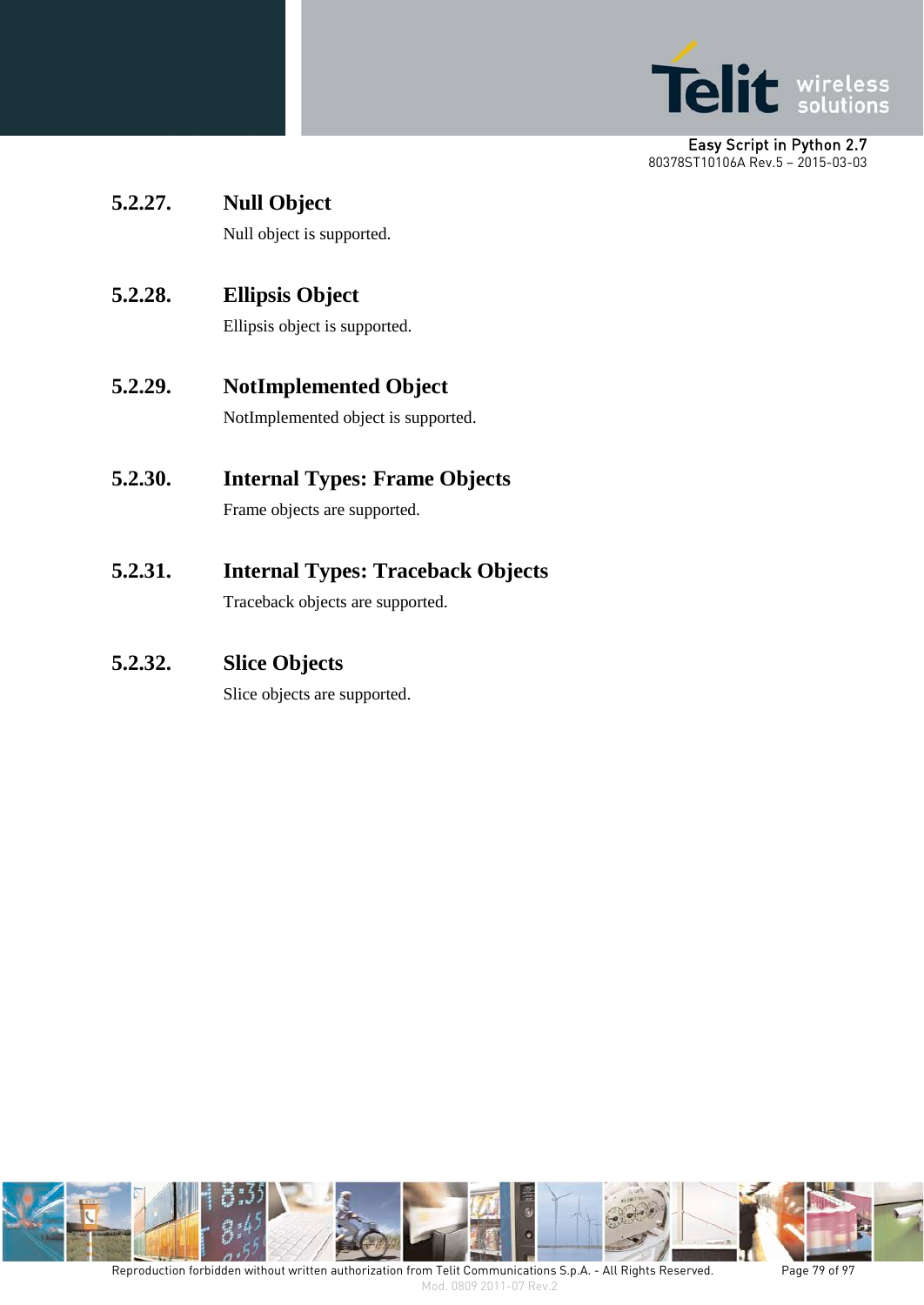

# **5.2.33. Built-in Exceptions**

The following built-in exceptions are supported:

| <b>BaseException</b>  |
|-----------------------|
| Exception             |
| StandardError         |
| ArithmeticError       |
| <b>BufferError</b>    |
| LookupError           |
| EnviromentError       |
| AssertionError        |
| <b>AttributeError</b> |
| <b>EOFError</b>       |
| FloatingPointError    |
| GeneratorExit         |
| <b>IOError</b>        |
| ImportError           |
| IndexError            |
| KeyError              |
| KeyboardInterrupt     |
| MemoryError           |
| NameError             |
| NotImplementedError   |
| <b>OSError</b>        |
| OverflowError         |
| ReferenceError        |
| RuntimeError          |
| StopIteration         |
| SyntaxError           |
| IndentationError      |
| TabError              |
| SystemError           |
| SystemExit            |
| TypeError             |
| UnboundLocalError     |
| UnicodeError          |
| ValueError            |
| ZeroDivisionError     |



Reproduction forbidden without written authorization from Telit Communications S.p.A. - All Rights Reserved. Page 80 of 97 Mod. 0809 2011-07 Rev.2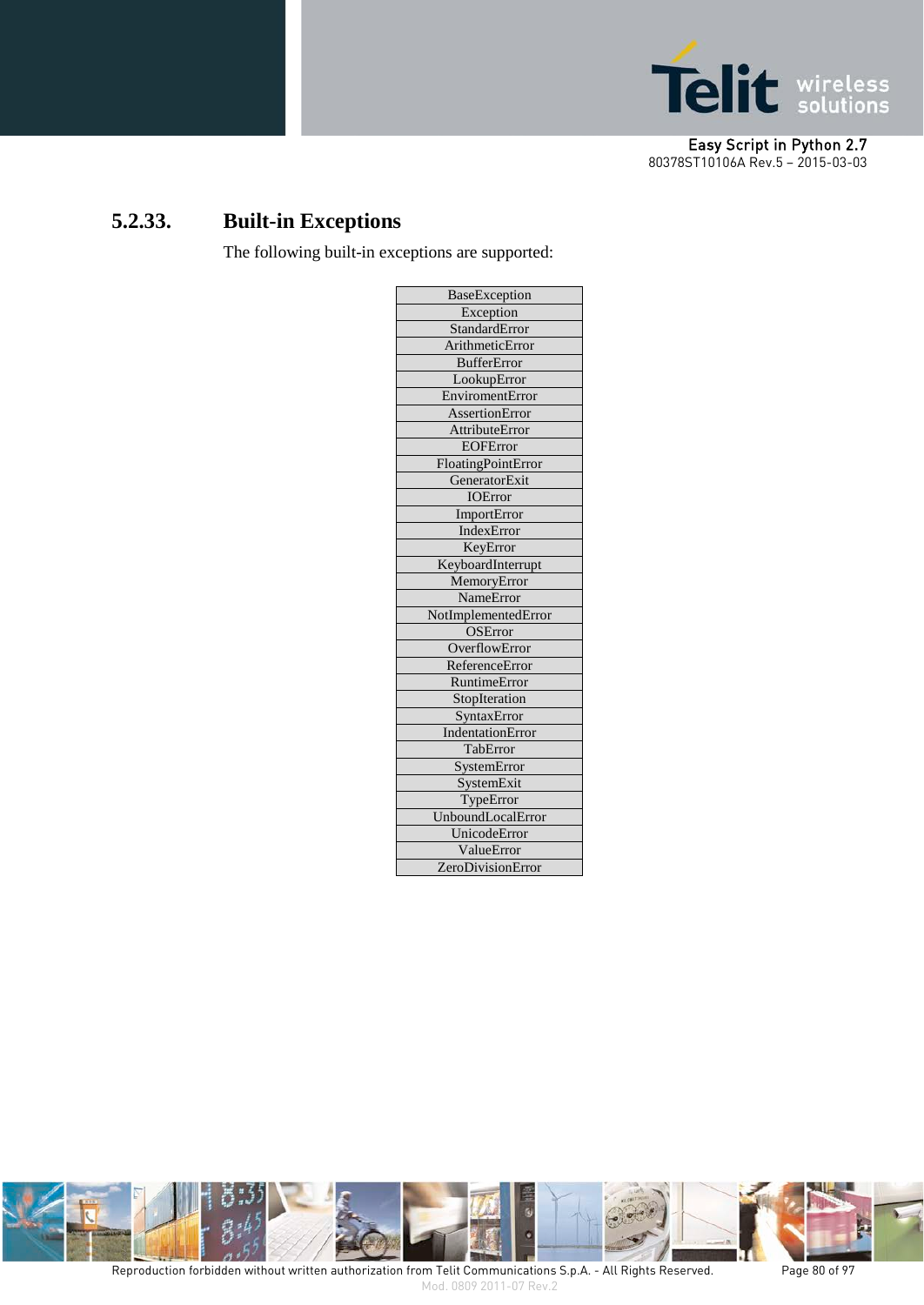

#### **5.2.34. Built-in Modules: marshal**

Built-in marshal module is supported with the following functions:

| dump  |  |
|-------|--|
| load  |  |
| dumps |  |
| loads |  |

The following constant is supported:

version

## **5.2.35. Built-in Modules: imp**

Built-in imp module is supported with the following functions:

| find_module  |
|--------------|
| get_magic    |
| get_suffixes |
| load module  |
| new_module   |
| lock held    |
| acquire_lock |
| release lock |
|              |

The following constants are supported:

| <b>PY SOURCE</b>   |
|--------------------|
| <b>PY COMPILED</b> |
| C BUILTIN          |
| <b>PY FROZEN</b>   |

#### **5.2.36. Built-in Modules: \_ast**

Built-in \_ast module is supported.

#### **5.2.37. Built-in Modules: \_\_main\_\_**

Built-in \_\_main\_\_ module is supported.

#### **5.2.38. Built-in Modules: \_\_builtin\_\_**

Built-in \_\_builtin\_\_ module is supported.

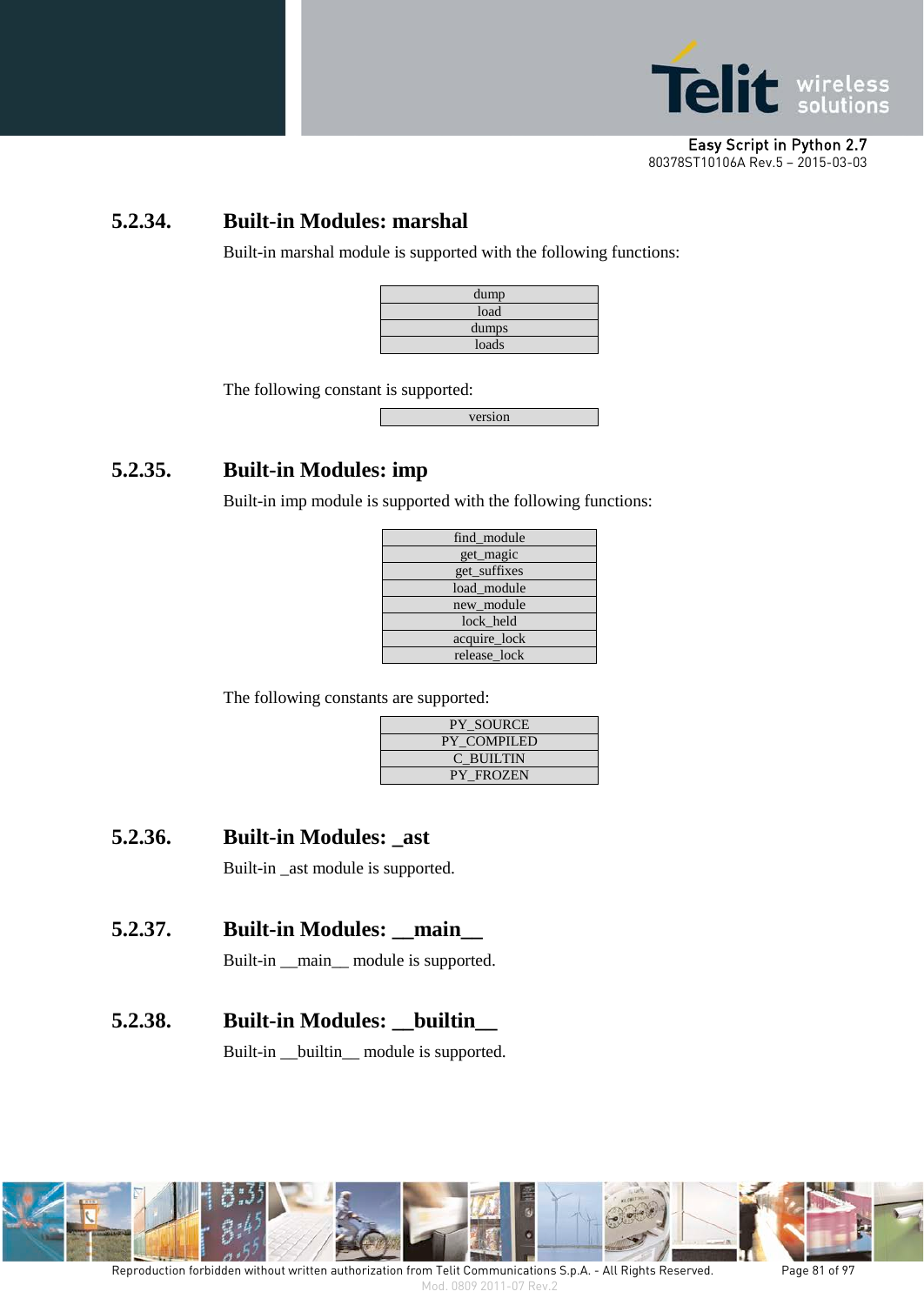

# **5.2.39. Built-in Modules: sys**

Built-in sys module is supported with the following functions:

| clear_type_cache |
|------------------|
| current_frames   |
| displayhook      |
| exc_info         |
| exc_clear        |
| exepthook        |
| exit             |
| getrefcount      |
| getrecusionlimit |
| getsizeof        |
| getframe         |
| setcheckinterval |
| getcheckinterval |
| setprofile       |
| getprofile       |
| setrecusionlimit |
| settrace         |
| gettrace         |
| call_tracing     |
|                  |

The following variables are supported:



Reproduction forbidden without written authorization from Telit Communications S.p.A. - All Rights Reserved. Page 82 of 97 Mod. 0809 2011-07 Rev.2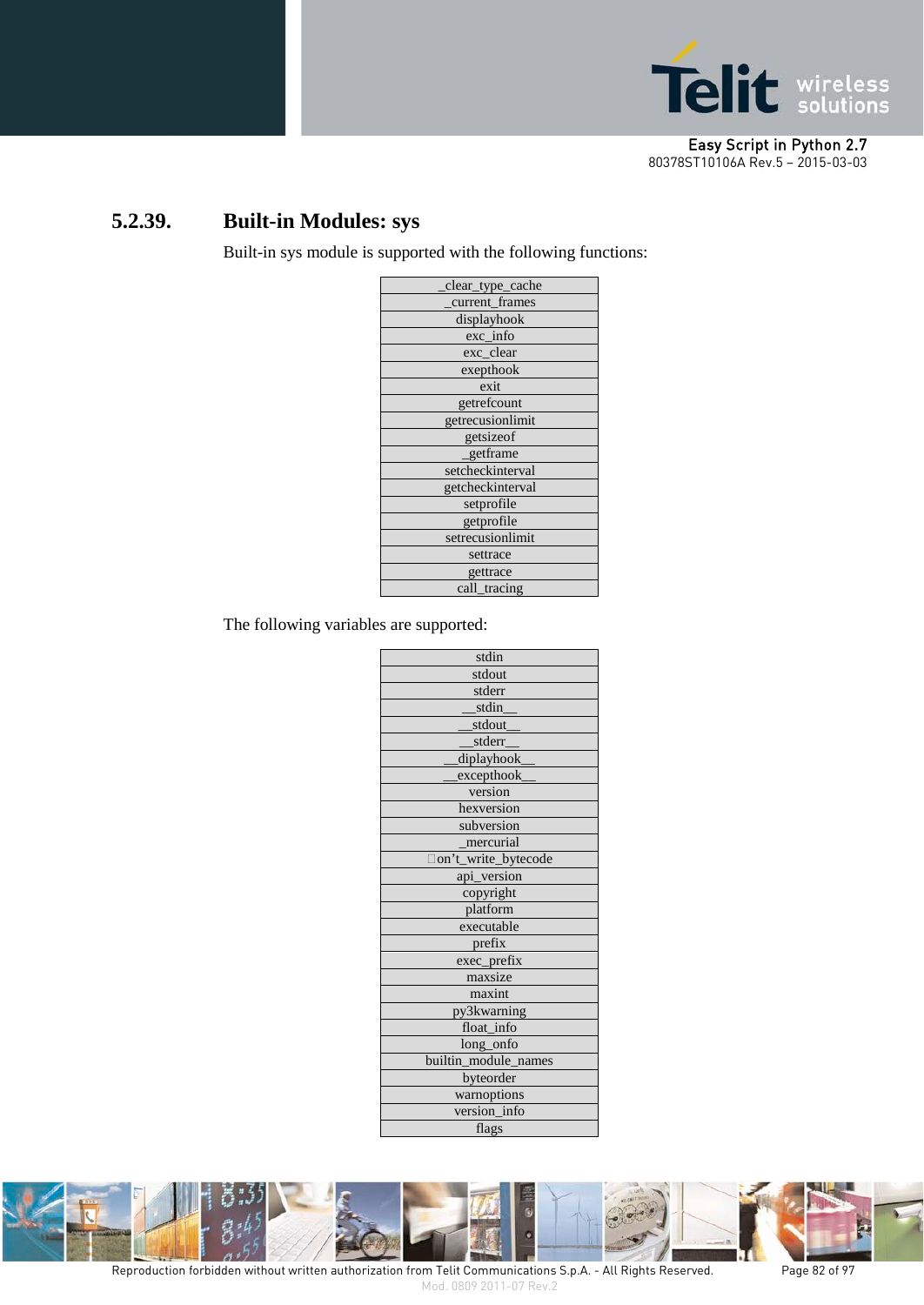

| float_repr_style    |
|---------------------|
| argy                |
| exitfunc            |
| last_type           |
| last_value          |
| last traceback      |
| modules             |
| meta_path           |
| path                |
| path hooks          |
| path_importer_cache |
| tracebacklimit      |
|                     |

### **5.2.40. Built-in Modules: exceptions**

Built-in exceptions module is supported. See Built-in Exceptions paragraph.

## **5.2.41. Built-in Modules: gc**

Built-in gc module is supported with the following functions:

| enable        |
|---------------|
| disable       |
| isenabled     |
| collect       |
| set_debug     |
| get_debug     |
| get_objects   |
| set_threshold |
| get_count     |
| get_threshold |
| get_referrers |
| get_referents |
| is tracked    |
|               |

The following variable is supported:

garbage

The following constants are supported:

| <b>DEBUG STATS</b>         |  |
|----------------------------|--|
| <b>DEBUG COLLECTABLE</b>   |  |
| <b>DEBUG UNCOLLECTABLE</b> |  |
| <b>DEBUG INSTANCES</b>     |  |
| <b>DEBUG OBJECTS</b>       |  |
| <b>DEBUG SAVEALL</b>       |  |
| <b>DEBUG LEAK</b>          |  |



Reproduction forbidden without written authorization from Telit Communications S.p.A. - All Rights Reserved. Page 83 of 97 Mod. 0809 2011-07 Rev.2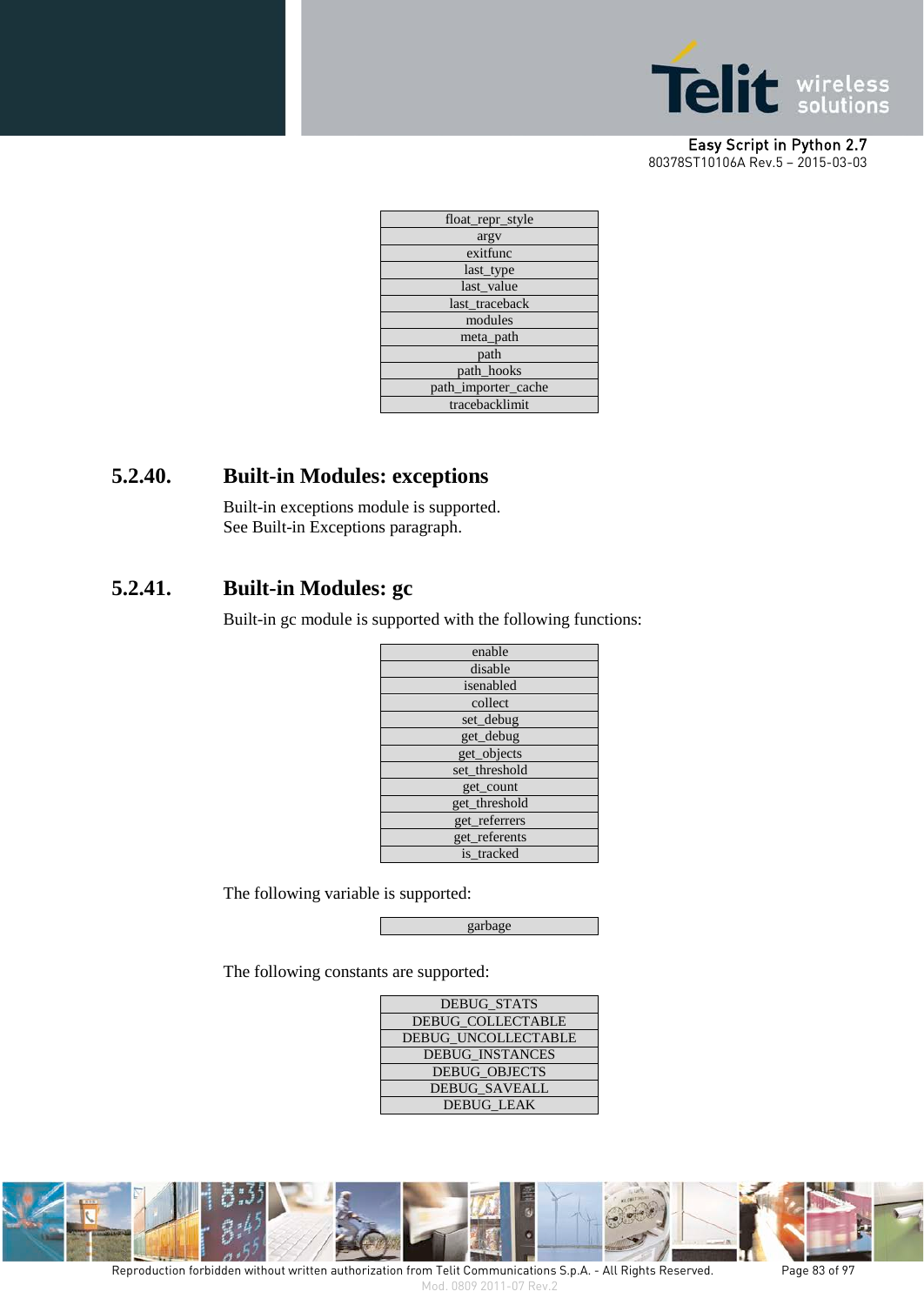

### **5.2.42. Built-in Modules: \_warnings**

Built-in \_warnings module is supported.

#### **5.2.43. Built-in Modules: \_md5**

Built-in \_md5 module is supported. It is imported by hashlib.py module.

#### **5.2.44. Built-in Modules: binascii**

Built-in binascii module is supported with the following functions:

| a2b_uu                 |
|------------------------|
| b <sub>2</sub> a uu    |
| a2b base64             |
| b <sub>2a_base64</sub> |
| a2b_qp                 |
| $b2a$ <sup>o</sup>     |
| $a2b$ hqx              |
| rledecode_hqx          |
| rlecode_hqx            |
| $b2a$ hqx              |
| $\text{crc}\_$ hqx     |
| crc32                  |
| b <sub>2</sub> a hex   |
| hexlify                |
| a2b_hex                |
| unexlify               |

The following exceptions are supported:

| Error      |  |
|------------|--|
| Incomplete |  |
|            |  |

**5.2.45. Built-in Modules: \_sre**

Built-in \_sre module is supported.

**5.2.46. Built-in Modules: \_weakref**

Built-in \_weakref module is supported.

**5.2.47. Built-in Modules: \_symtable**

Built-in \_symtable module is supported.

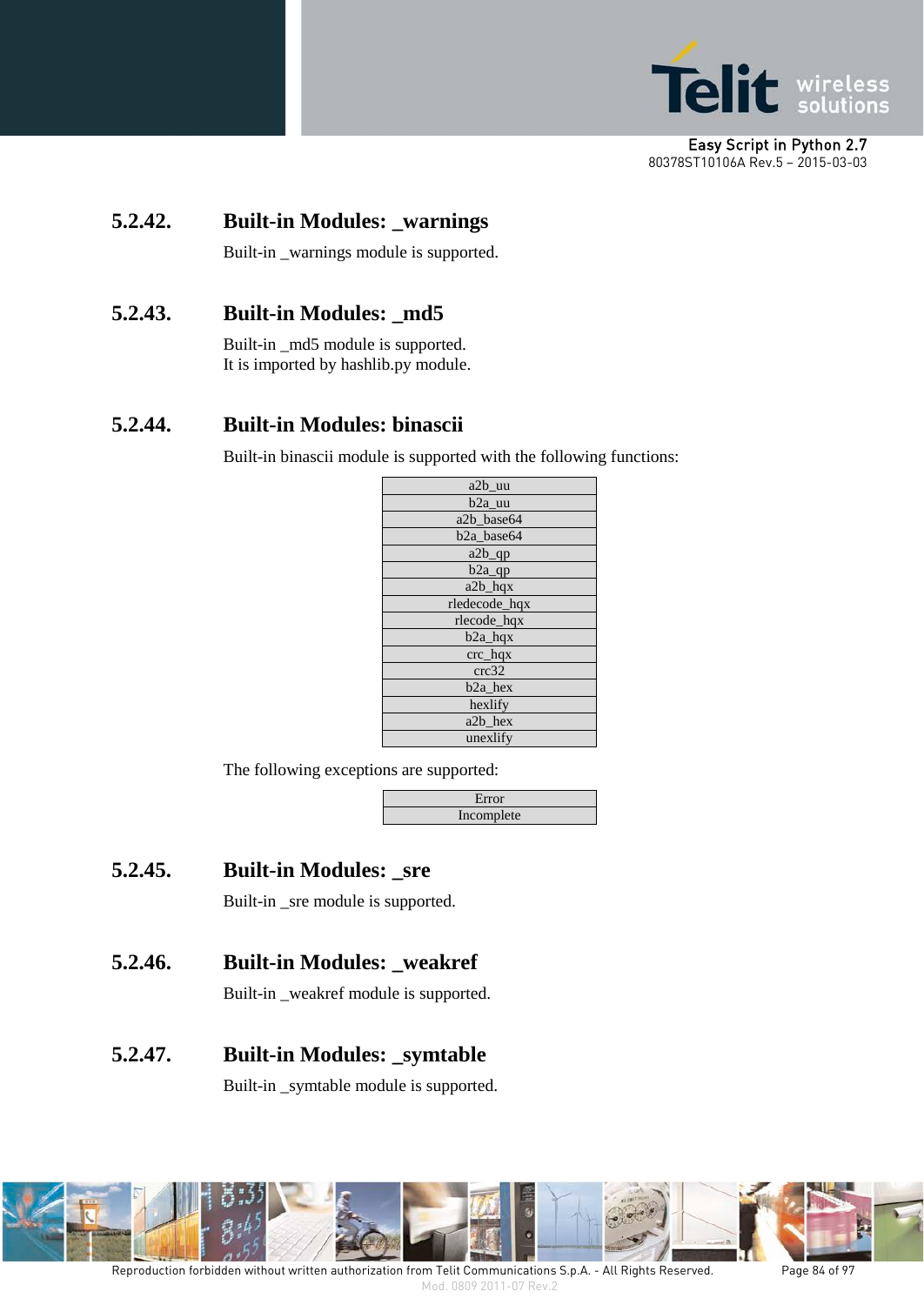

#### **5.2.48. Built-in Modules: \_functools**

Built-in \_functools module is supported. It is imported by functools.py.

#### **5.2.49. Built-in Modules: \_socket**

Built-in \_socket module is only supported in product versions 12.xx.xxx, from 13.00.xx5 and from 18.11.004 with the following functions:

The following exceptions are supported:

| error    |  |
|----------|--|
| herror   |  |
| gaierror |  |
| timeout  |  |

The following constants are supported:

| has_ipv6                |
|-------------------------|
| AF INET                 |
| AF UNSPEC               |
| <b>INADDR ANY</b>       |
| <b>INADDR BROADCAST</b> |
| <b>IPPROTO IP</b>       |
| <b>IPPROTO TCP</b>      |
| <b>IPPROTO UDP</b>      |
| <b>IP HDRINCL</b>       |
| IP TOS                  |
| <b>IP TTL</b>           |
| <b>MSG DONTWAIT</b>     |
| <b>SHUT RD</b>          |
| <b>SHUT RDWR</b>        |
| <b>SHUT WR</b>          |
| <b>SOCK STREAM</b>      |
| <b>SOCK DGRAM</b>       |
| <b>SOCK RAW</b>         |
| <b>SOL SOCKET</b>       |



Reproduction forbidden without written authorization from Telit Communications S.p.A. - All Rights Reserved. Page 85 of 97 Mod. 0809 2011-07 Rev.2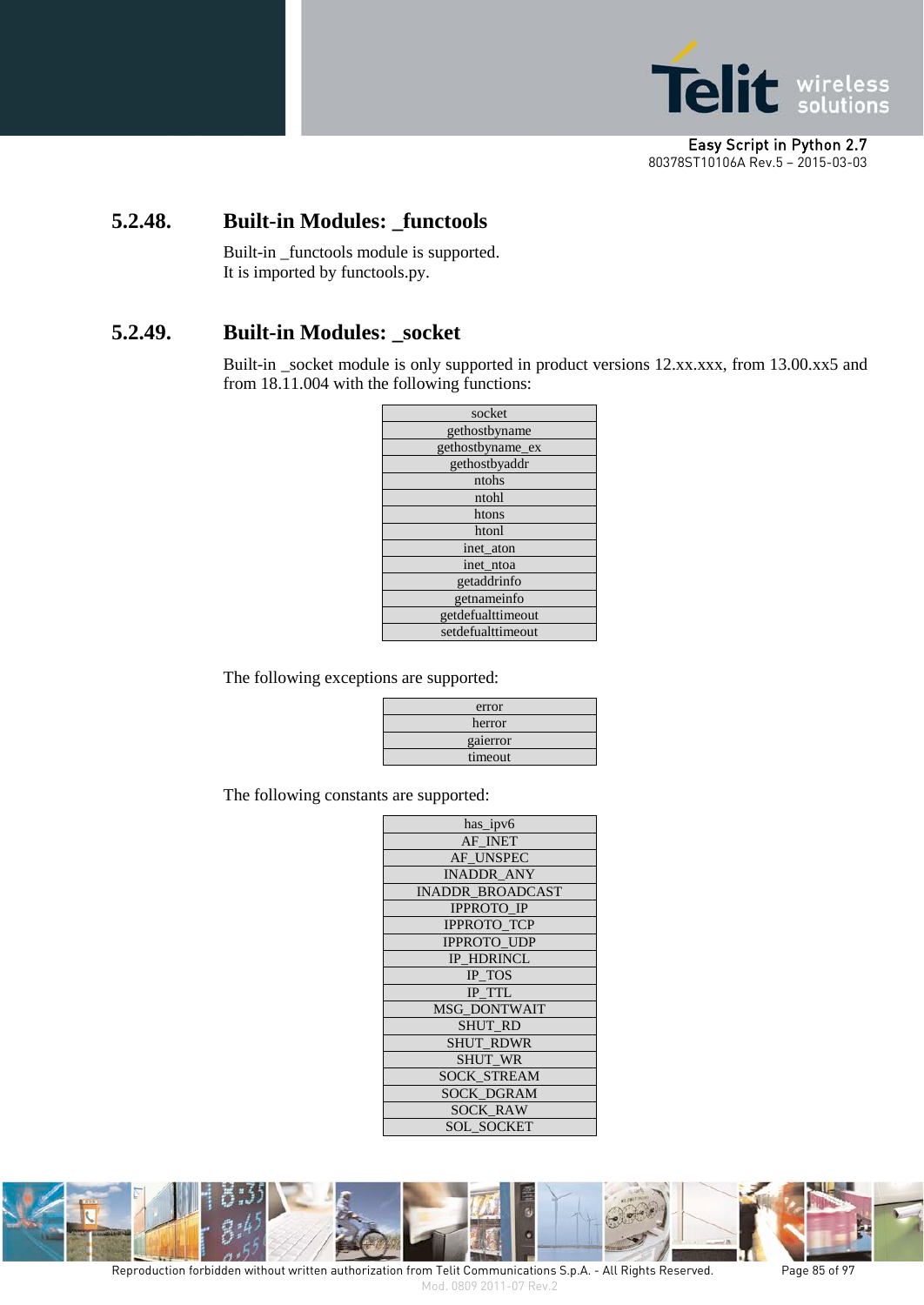

| SO_ACCEPTCONN       |
|---------------------|
| SO_BROADCAST        |
| SO ERR              |
| <b>SO KEEPALIVE</b> |
| <b>SO_LINGER</b>    |
| <b>SO_RCVBUF</b>    |
| SO_RCVTIMEO         |
| <b>SO REUSEADDR</b> |
| <b>SO SNDBUF</b>    |
| <b>SO TYPE</b>      |
| TCP_MAXSEG          |
| TCP_NODELAY         |
| AI_ADDRCONFIG       |
| AI ALL              |
| AI_CANONNAME        |
| AI DEFAULT          |
| AI_MASK             |
| AI_NUMERICHOST      |
| AI_PASSIVE          |
| AI_V4MAPPED         |
| AI_V4MAPPED_CFG     |
| EAI ADDRFAMILY      |
| EAI_AGAIN           |
| EAL_BADFLAGS        |
| <b>EAI BADHINTS</b> |
| <b>EAI FAIL</b>     |
| <b>EAI FAMILY</b>   |
| EAI_MEMORY          |
| EAI_NODATA          |
| EAI_NONAME          |
| EAI_PROTOCOL        |
| <b>EAL_SERVICE</b>  |
| <b>EAI SOCKTYPE</b> |
| EAI_SYSTEM          |
| NI_DGRAM            |
| NI MAXHOST          |
| NI MAXSERV          |
| NI_NAMEREQD         |
| NI_NOFQDN           |
| NI_NUMERICHOST      |
| NI_NUMERICSERV      |

The following non standard constant is supported in product versions 12.xx.xxx and from 13.00.xx5 but it is not supported in version 18.11.004:

SO\_CONTEXTID



Reproduction forbidden without written authorization from Telit Communications S.p.A. - All Rights Reserved. Page 86 of 97 Mod. 0809 2011-07 Rev.2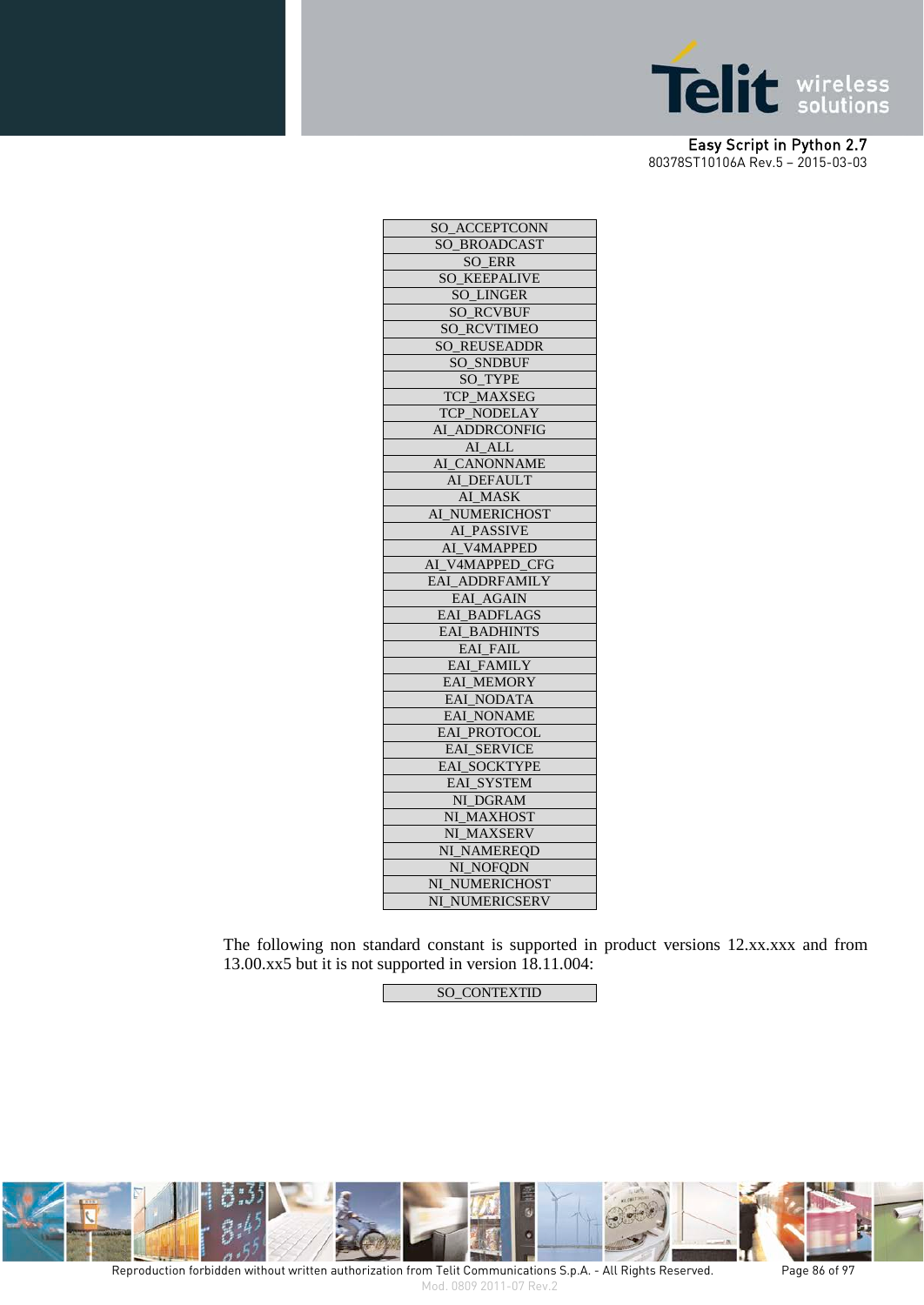

#### Socket objects support the following methods:

Socket objects support the following attributes:

| family  |  |  |
|---------|--|--|
| type    |  |  |
| proto   |  |  |
| timeout |  |  |

Built-in \_socket module is imported by socket.py.

#### **5.2.50. Built-in Modules: time**

Built-in time module is supported with the following functions:

| time  |  |
|-------|--|
| clock |  |
| sleep |  |

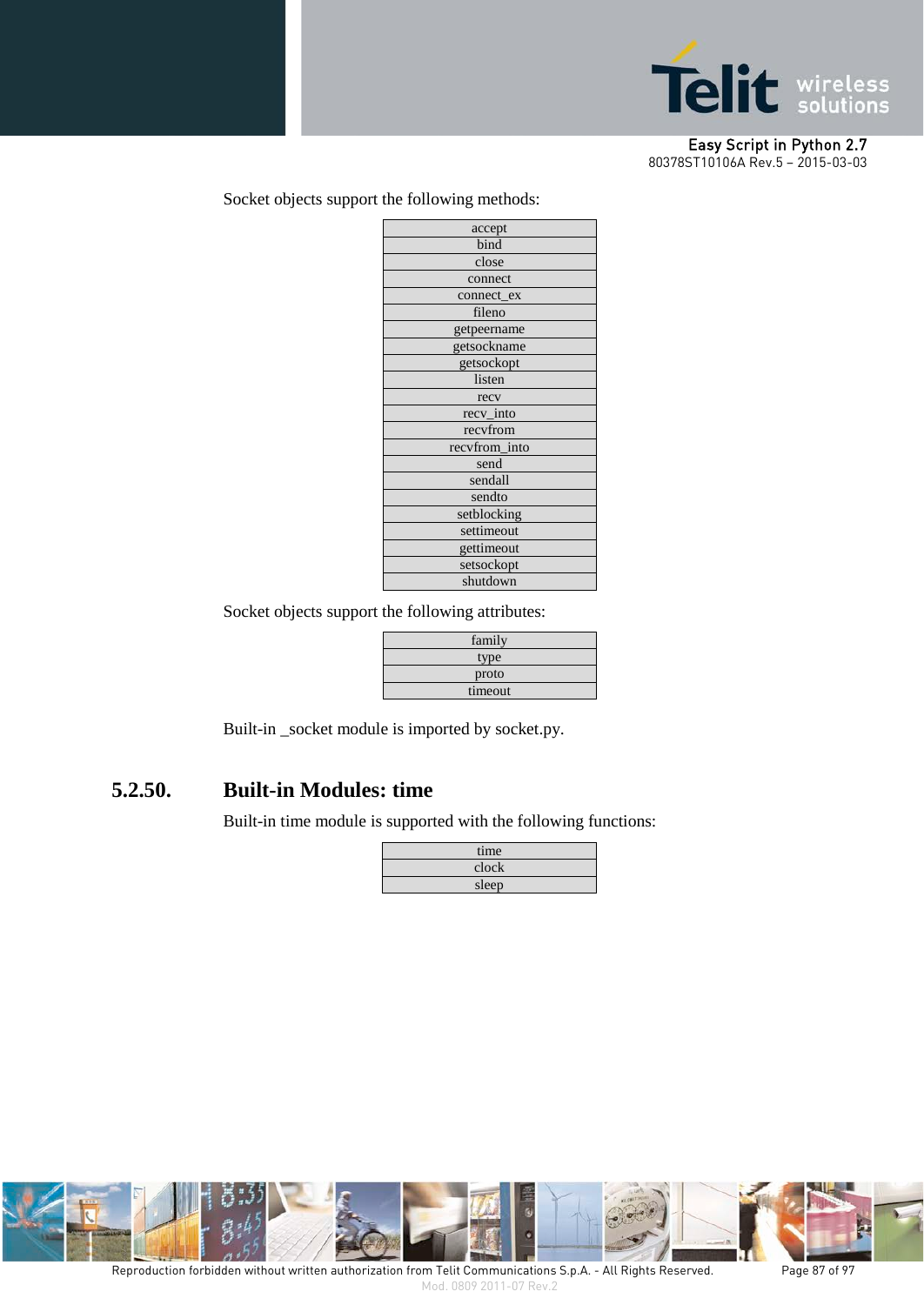

#### **5.2.51. Built-in Modules: posix**

Built-in posix module is supported with the following functions:

| stat       |  |  |
|------------|--|--|
| unlink     |  |  |
| remove     |  |  |
| rename     |  |  |
| open       |  |  |
| close      |  |  |
| closerange |  |  |
| lseek      |  |  |
| read       |  |  |
| write      |  |  |
| fstat      |  |  |
| isatty     |  |  |
| strerror   |  |  |

The following variable is supported:

environ

The following exception is supported:

error

The following constants are supported:

| $F_{\mathcal{O}}$ K |  |
|---------------------|--|
| R OK                |  |
| W OK                |  |
| X OK                |  |

#### **5.2.52. Built-in Modules: thread**

Built-in thread module is supported with the following functions:

| start_new_thread   |  |  |
|--------------------|--|--|
| exit               |  |  |
| allocate lock      |  |  |
| get_ident          |  |  |
| stack_size         |  |  |
| (raises exception) |  |  |

Lock objects support the following methods:

| acquire |  |
|---------|--|
| release |  |
| locked  |  |

The following exception is supported:

error



Reproduction forbidden without written authorization from Telit Communications S.p.A. - All Rights Reserved. Page 88 of 97 Mod. 0809 2011-07 Rev.2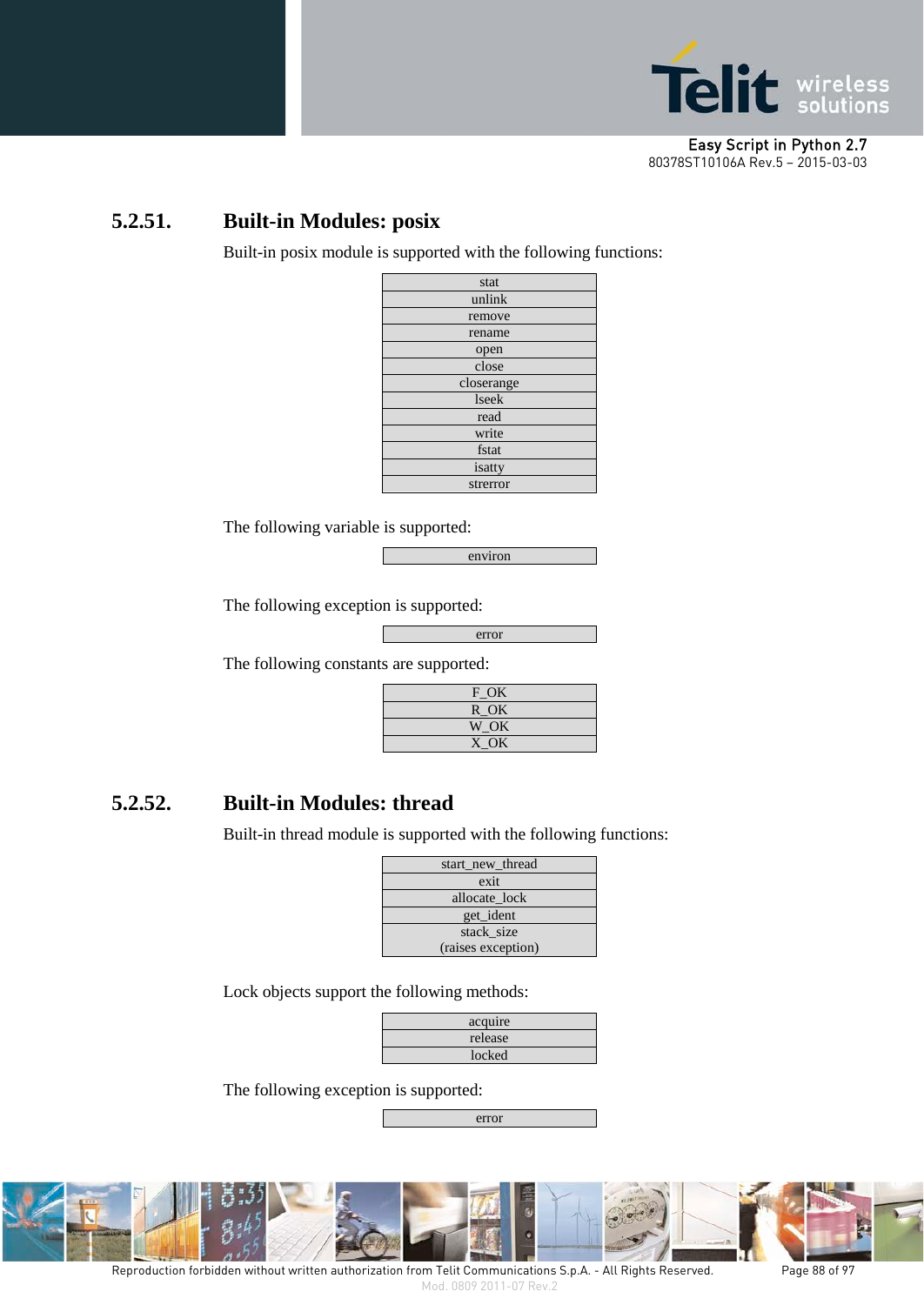

 $\bigodot$ 

#### **NOTE:**

It is strongly recommended to terminate main thread only after all secondary threads are terminated.

## **5.2.53. Built-in Modules: signal**

Built-in signal module is supported with the following functions:

| signal            |  |
|-------------------|--|
| getsignal<br>$-1$ |  |

The following constants are supported:

| SIG DFL        |  |
|----------------|--|
| <b>SIG IGN</b> |  |

The following non standard constants are supported:

Built-in thread module is imported by threading.py.

| <b>SIGMDM</b> |  |
|---------------|--|
| SIGMDM2       |  |
|               |  |

#### **5.2.54. Built-in Modules: errno**

Built-in errno module is supported with the following variable:

errorcode

#### **5.2.55. Built-in Modules: cStringIO**

Built-in cStringIO module is supported with the following function:

StringIO

The following objects are supported:



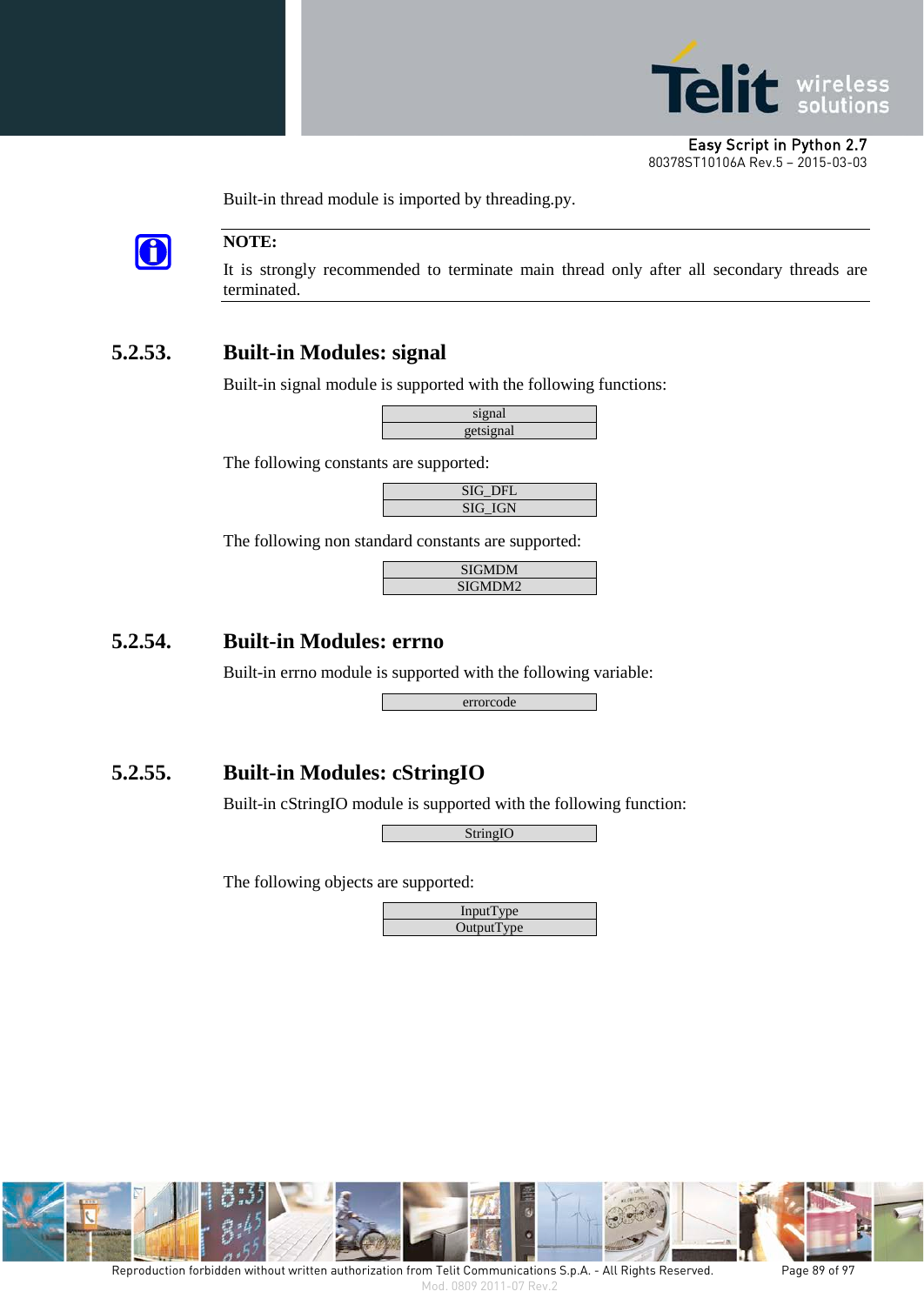

## **5.2.56. Built-in Modules: math**

Built-in math module is only supported in product versions from 12.00.xx4 and from 13.00.xx5 with the following functions:

| acos      |  |  |  |
|-----------|--|--|--|
| acosh     |  |  |  |
| asin      |  |  |  |
| asinh     |  |  |  |
| atan      |  |  |  |
| atan2     |  |  |  |
| atanh     |  |  |  |
| ceil      |  |  |  |
| copysign  |  |  |  |
| cos       |  |  |  |
| cosh      |  |  |  |
| degrees   |  |  |  |
| erf       |  |  |  |
| erfc      |  |  |  |
| exp       |  |  |  |
| expm1     |  |  |  |
| fabs      |  |  |  |
| factorial |  |  |  |
| floor     |  |  |  |
| fmod      |  |  |  |
| frexp     |  |  |  |
| fsum      |  |  |  |
| gamma     |  |  |  |
| hypot     |  |  |  |
| isinf     |  |  |  |
| isnan     |  |  |  |
| ldexp     |  |  |  |
| lgamma    |  |  |  |
| log       |  |  |  |
| log1p     |  |  |  |
| log10     |  |  |  |
| modf      |  |  |  |
| pow       |  |  |  |
| radians   |  |  |  |
| sin       |  |  |  |
| sinh      |  |  |  |
| sqrt      |  |  |  |
| tan       |  |  |  |
| tanh      |  |  |  |
| trunc     |  |  |  |

The following constants are supported:



Reproduction forbidden without written authorization from Telit Communications S.p.A. - All Rights Reserved. Page 90 of 97 Mod. 0809 2011-07 Rev.2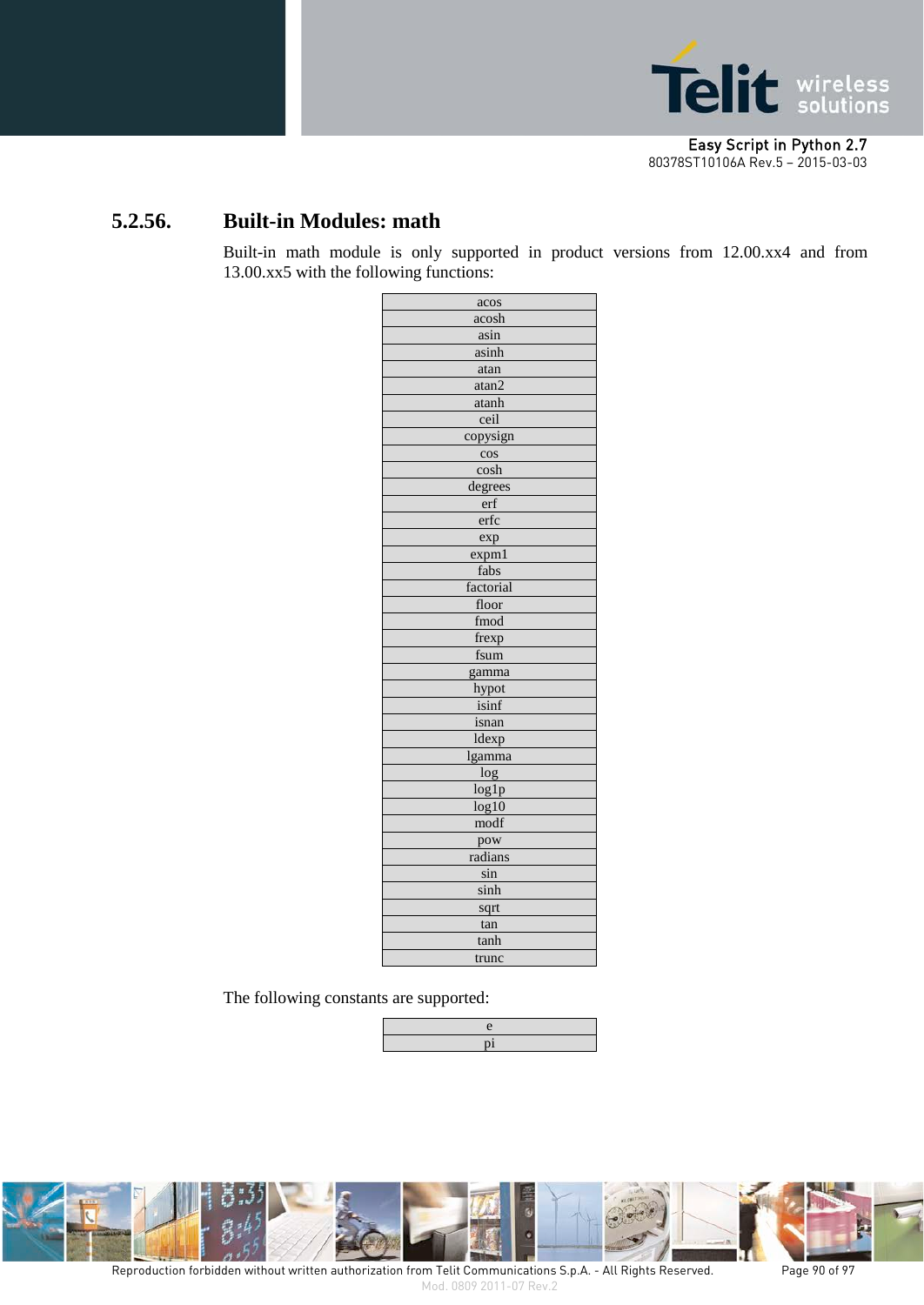

## **5.2.57. Library Modules**

A small collection of standard Python modules written in Python (not built-in) is available. These .py files are mostly identical to the ones available for PC with minor changes.

os.py posixpath.py stat.py genericpath.py socket.py functools.py types.py threading.py hashlib.py

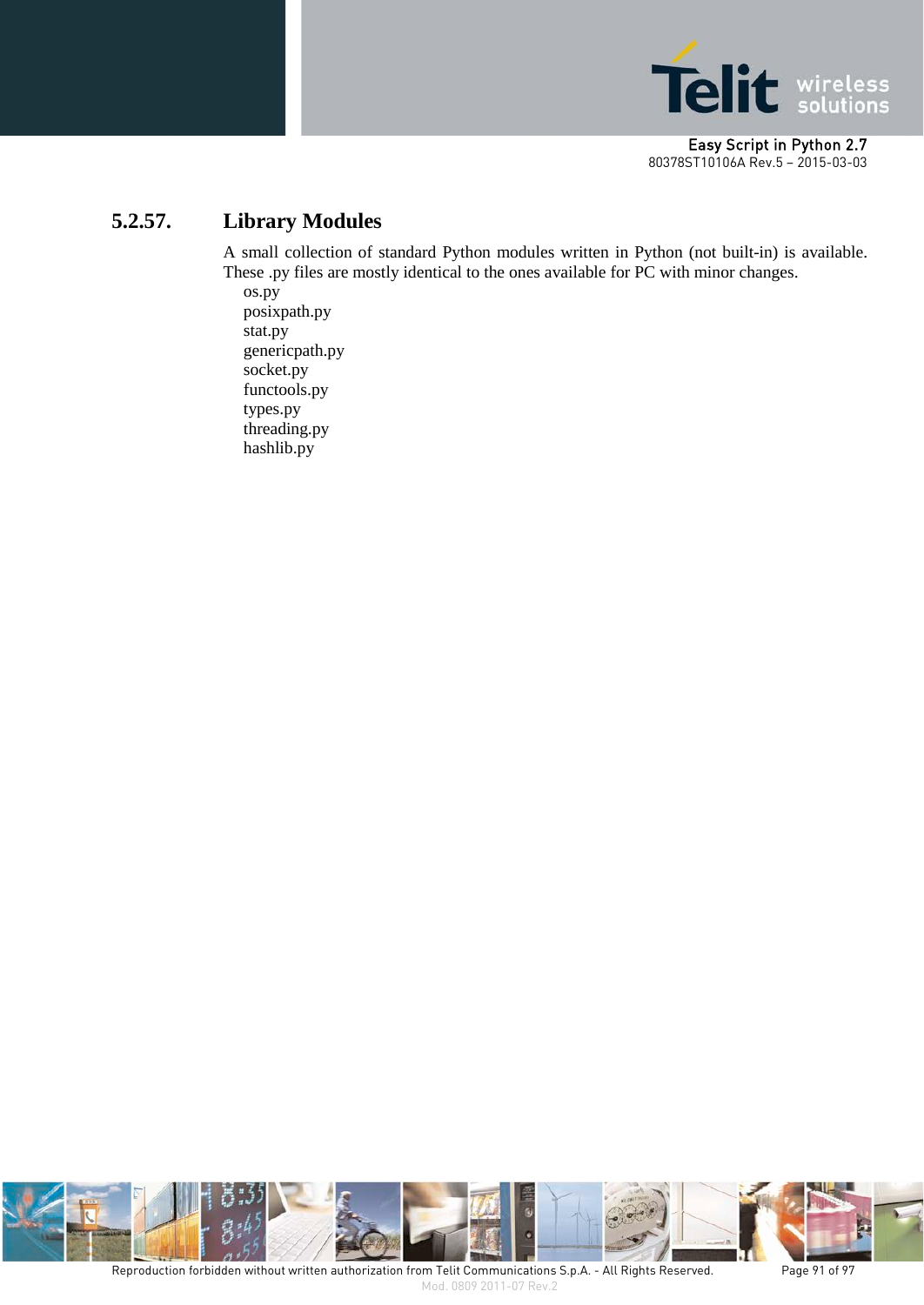

# **6. Python non standard functions**

## **6.1. \_socket non standard functions**

Only supported in product versions 12.xx.xxx and from 13.00.xx5. Built-in socket module is imported by socket.py.

#### **6.1.1. Non standard socket option flag: SO\_CONTEXTID**

The following non standard constant is supported:

SO\_CONTEXTID

It is the socket option flag used to link a socket object to a context identifier after PDP Context Activation procedure.



#### **NOTE:**

PDP Context Activation procedure can be obtained using AT+CGDCONT and AT#SGACT commands on MDM or MDM2 interface.

All socket objects must be linked to a context identifier.

In the following example

import socket

s = socket.socket(socket.AF\_INET, socket.SOCK\_STREAM)

s.setsockopt(socket.SOL\_SOCKET, socket.SO\_CONTEXTID, 1)

a socket object is created and then linked to context identifier number one.



#### **NOTE:**

There is a firewall always active on module. Without firewall proper configuration socket methods might not work as expected. Firewall can be configured using AT#FRWL command on MDM or MDM2 interface.

Sockets used by standard functions (e.g. gethostbyname) are silently linked to context identifier number one.

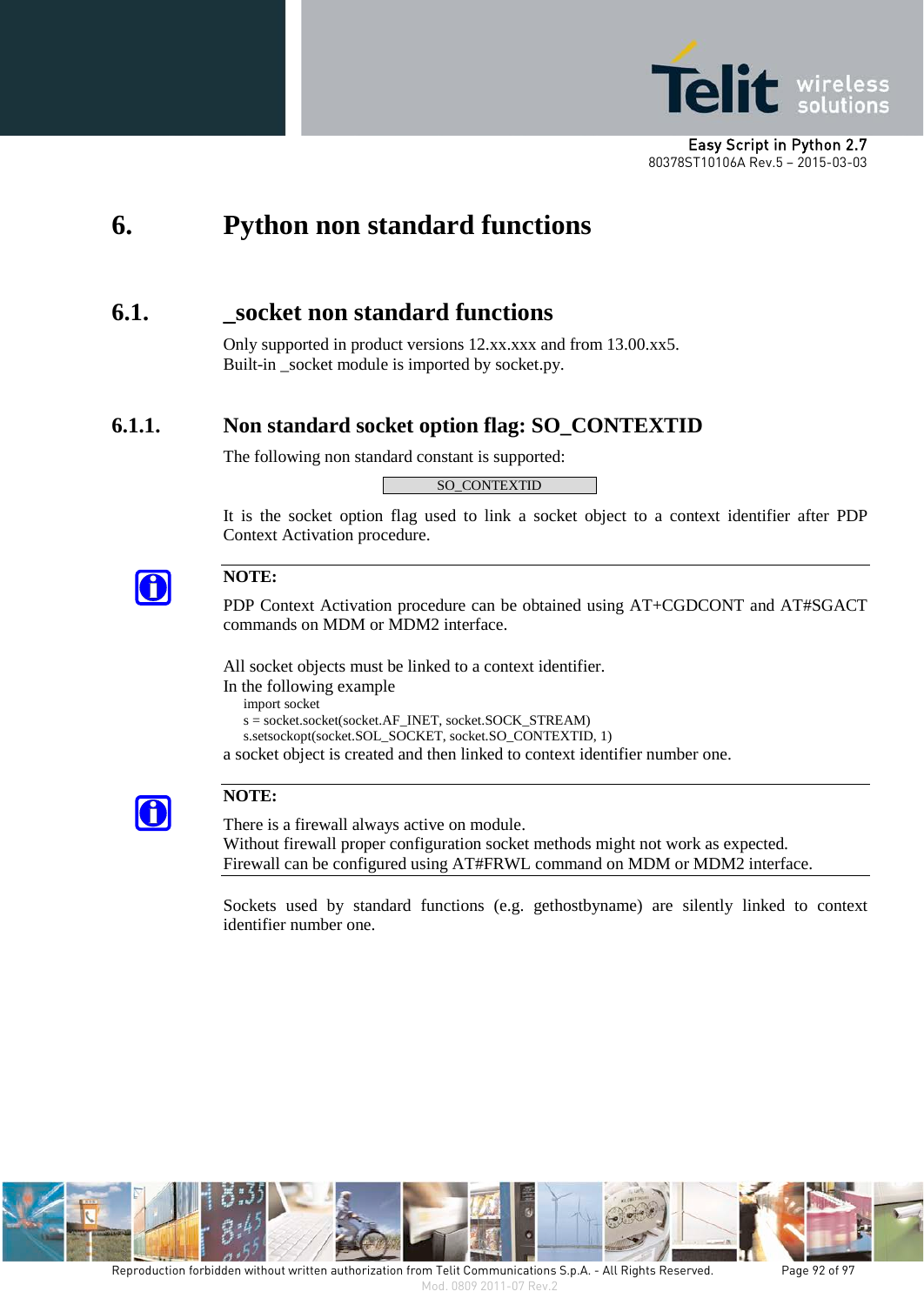

# **6.2. signal non standard functions**

#### **6.2.1. Non standard signal: SIGMDM**

The following non standard constant is supported:

SIGMDM

It is the signal number linked to the event of presence of data in MDM.read buffer. Example:

signal.signal(signal.SIGMDM, MDMReadHandler)

#### **6.2.2. Non standard signal: SIGMDM2**

The following non standard constant is supported:

SIGMDM2

It is the signal number linked to the event of presence of data in MDM2.read buffer. Example:

signal.signal(signal.SIGMDM2, MDM2ReadHandler)

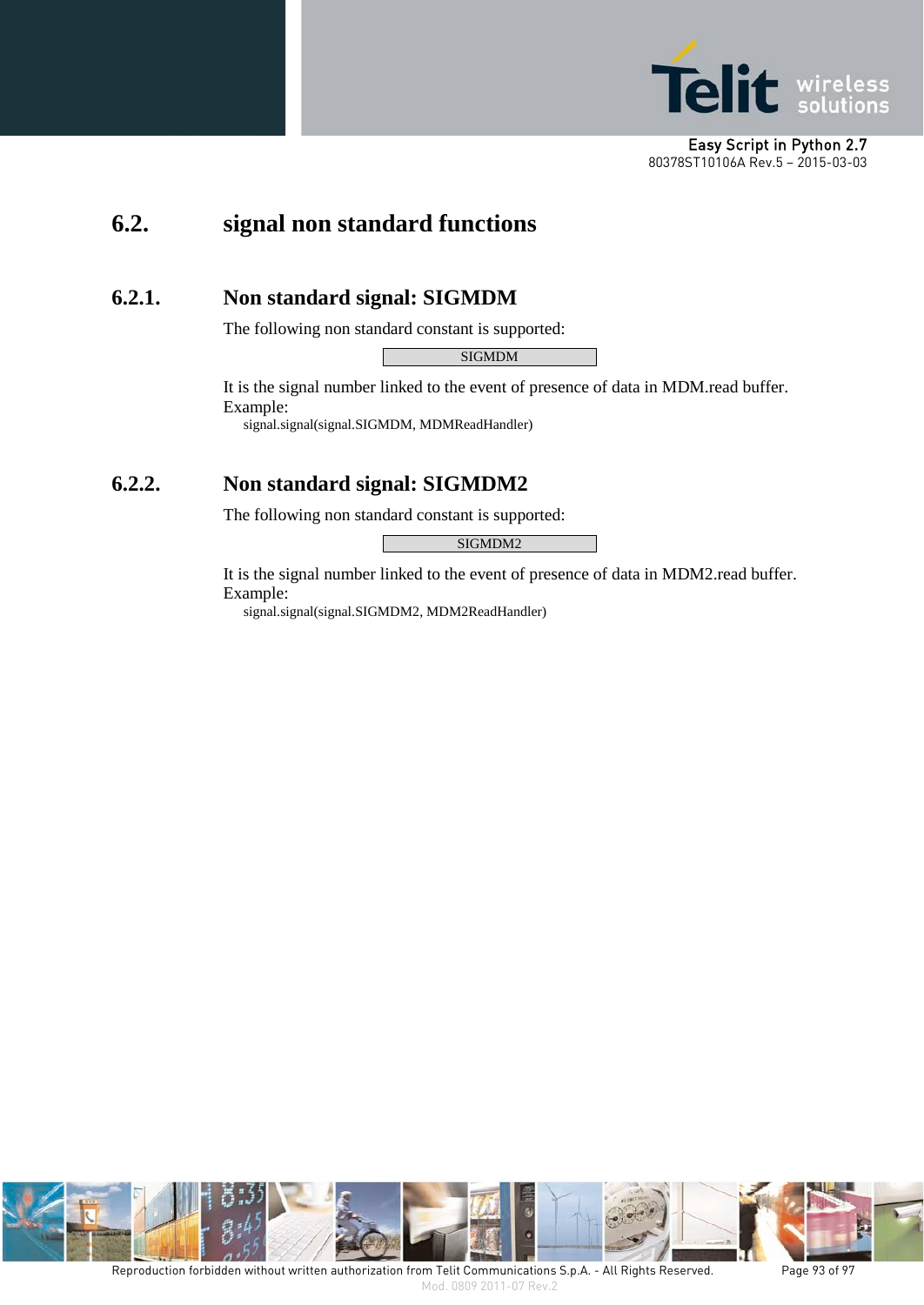

# **7. Python Notes**

# **7.1. Memory Limits**

In order to prevent *memory error,* in phase of execution of the script, we advise you to consider the following limits:

- allocated memory for each variable;
- number of the variables.

The memory available on modules includes:

- 2 MB of Non Volatile Memory for the user scripts and data files (12.xx.xxx, 13.xx.xxx and 18.11.004);
- 2 MB RAM available for Python engine usage (12.xx.xxx, 13.xx.xxx and 18.11.004).

Some limits of the available NVM that affect file saving procedures and need to be considered are listed below:

| max number of files<br>open contemporary | 16            |
|------------------------------------------|---------------|
| max length of file<br>name               | 16 characters |

It is highly recommended not to use the module as a data logger since all flash memories have limited number of writing and deleting cycles.

Other useful information for NVM usage in application development are:

- writing full size NVM cause a decrees of writing speed; check free space returned by AT#LSCRIPT and keep about 100KB free space;
- AT#LSCRIPT command might not always show the exact number of bytes that can be used for NVM due to dynamic memory reorganization process.

# **7.2. Other Limits**

Some other Python limits that should be considered while developing your Python script in order to find an appropriate solution are listed below:

- Python scripts should not interfere with GSM/GPRS/WCDMA/CDMA-1xRTT standard operations, for this reason Python scripts run at lower priority;
- GPIO polling frequency from Python scripts might be slower than expected.

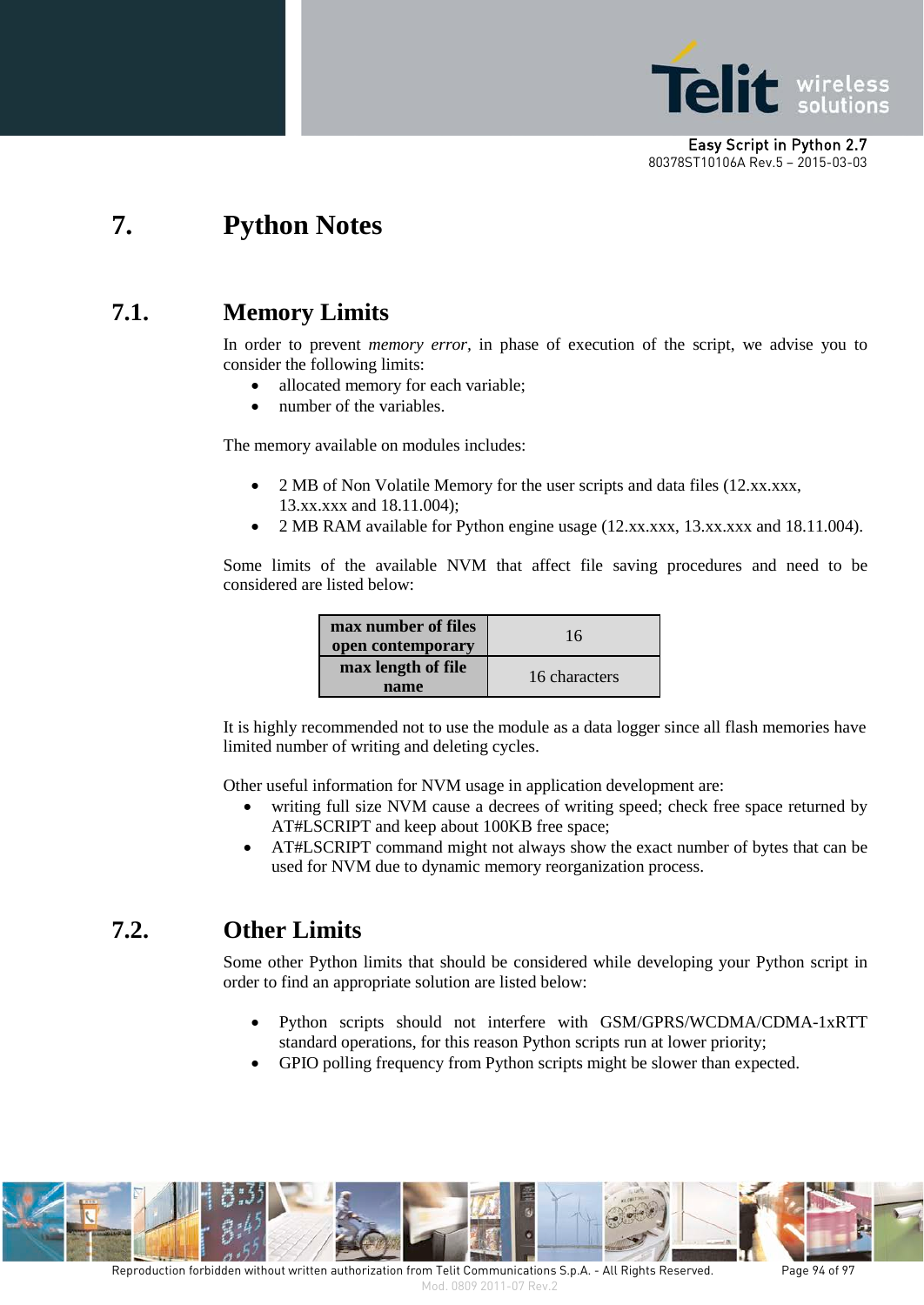

# **8. Python Script Emulation on PC**

# **8.1. Executing the Python script on PC**

The steps required to have a script executing by the Python engine on PC in a similar way as on the **Telit module** are:

- install Python on PC;
- install optional serial package on PC;
- copy on PC Python modules that emulates custom built-in modules (MDM, MDM2, SER, GPIO, GPS);
- run the Python script.

#### **8.1.1. Install Python**

Download Python 2.7.2 installation from <http://www.python.org/> <http://www.python.org/download/releases/2.7.2/> and install it.

#### **8.1.2. Install optional serial package**

Download PythonWin installation related to Python 2.7 from <http://sourceforge.net/projects/pywin32/files/pywin32/> and install it. Download pyserial package installation from <http://sourceforge.net/projects/pyserial/files/pyserial/> and install it.

#### **8.1.3. Copy Python modules**

A collection of Python modules written in Python (not built-in) that emulates custom built-in modules is available.

MDM.py MDM2.py SER.py SER2.py GPIO.py GPS.py USB0.py Copy these files on PC. These modules make the difference between running the script on PC and on module.

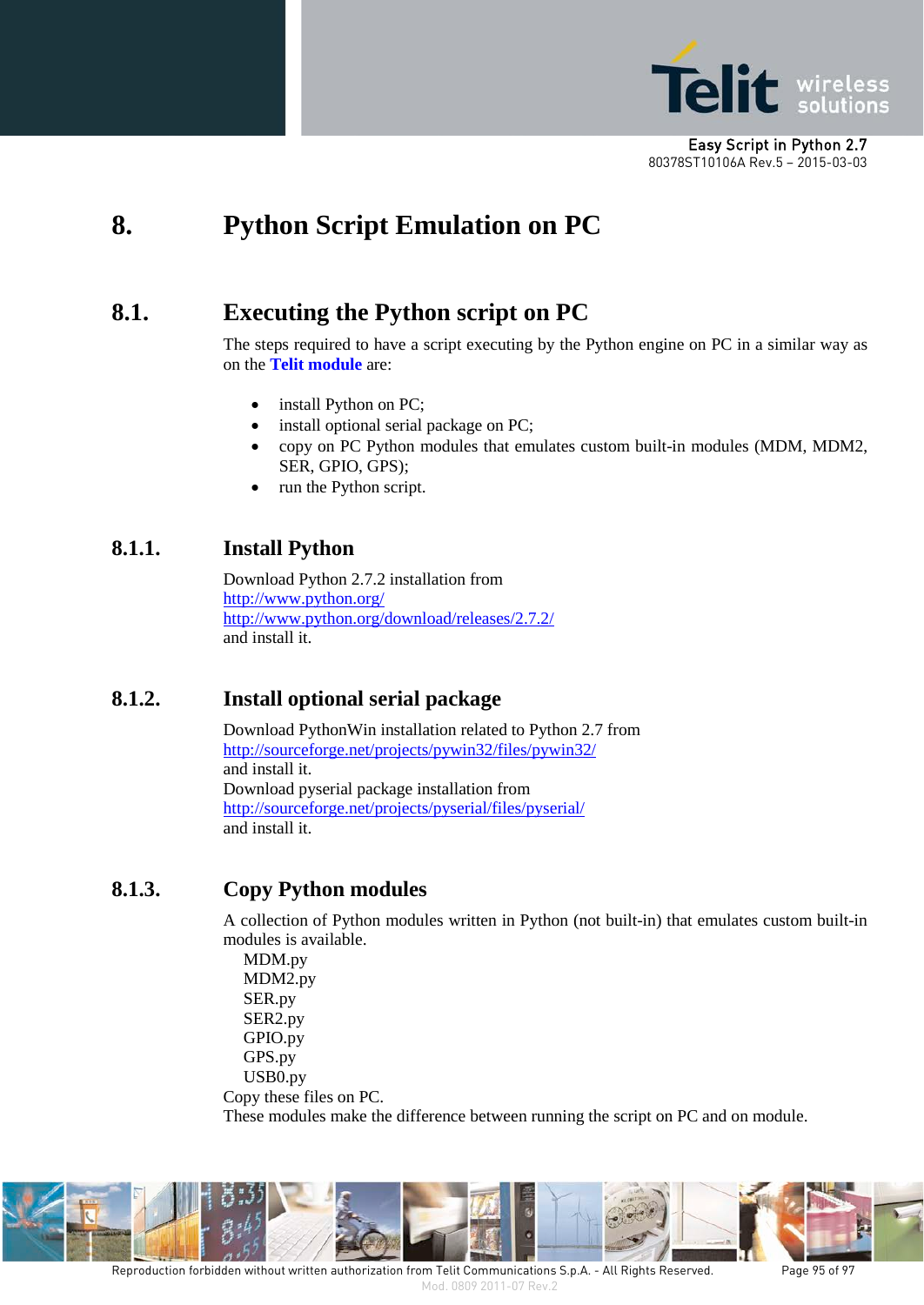

## **8.1.4. Run the Python script**

Run the Python script on PC.

Main differences between executing the Python script on PC compared to module are:

- script speed execution;
- different behaviour between emulating modules and custom built-in modules.